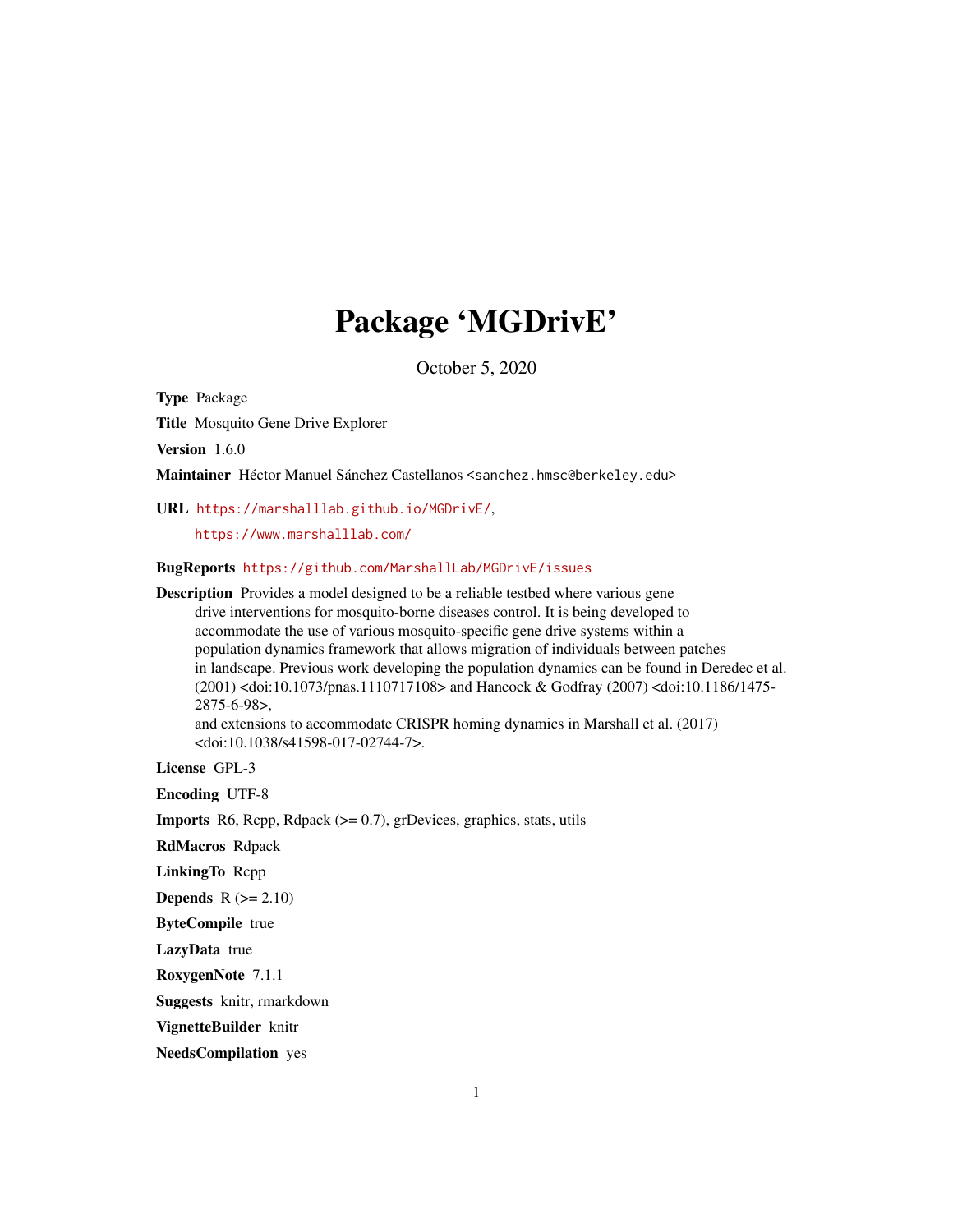Author Héctor Manuel Sánchez Castellanos [aut, cre], Jared Bennett [aut], Sean Wu [aut], John M. Marshall [aut]

Repository CRAN

Date/Publication 2020-10-05 20:40:02 UTC

# R topics documented:

| 4              |
|----------------|
| 5              |
| 6              |
| $\overline{7}$ |
| 8              |
| 9              |
| 9              |
| 10             |
| 10             |
| 11             |
| 12             |
| 13             |
| 14             |
| 14             |
| 15             |
| 15             |
| 16             |
| 17             |
| 17             |
| 19             |
| 20             |
| 20             |
| 21             |
| 22             |
| 23             |
| 25             |
| 27             |
| 29             |
| 30             |
| 31             |
| 32             |
| 33             |
| 34             |
| 35             |
| 36             |
| -37            |
| 38             |
| 39             |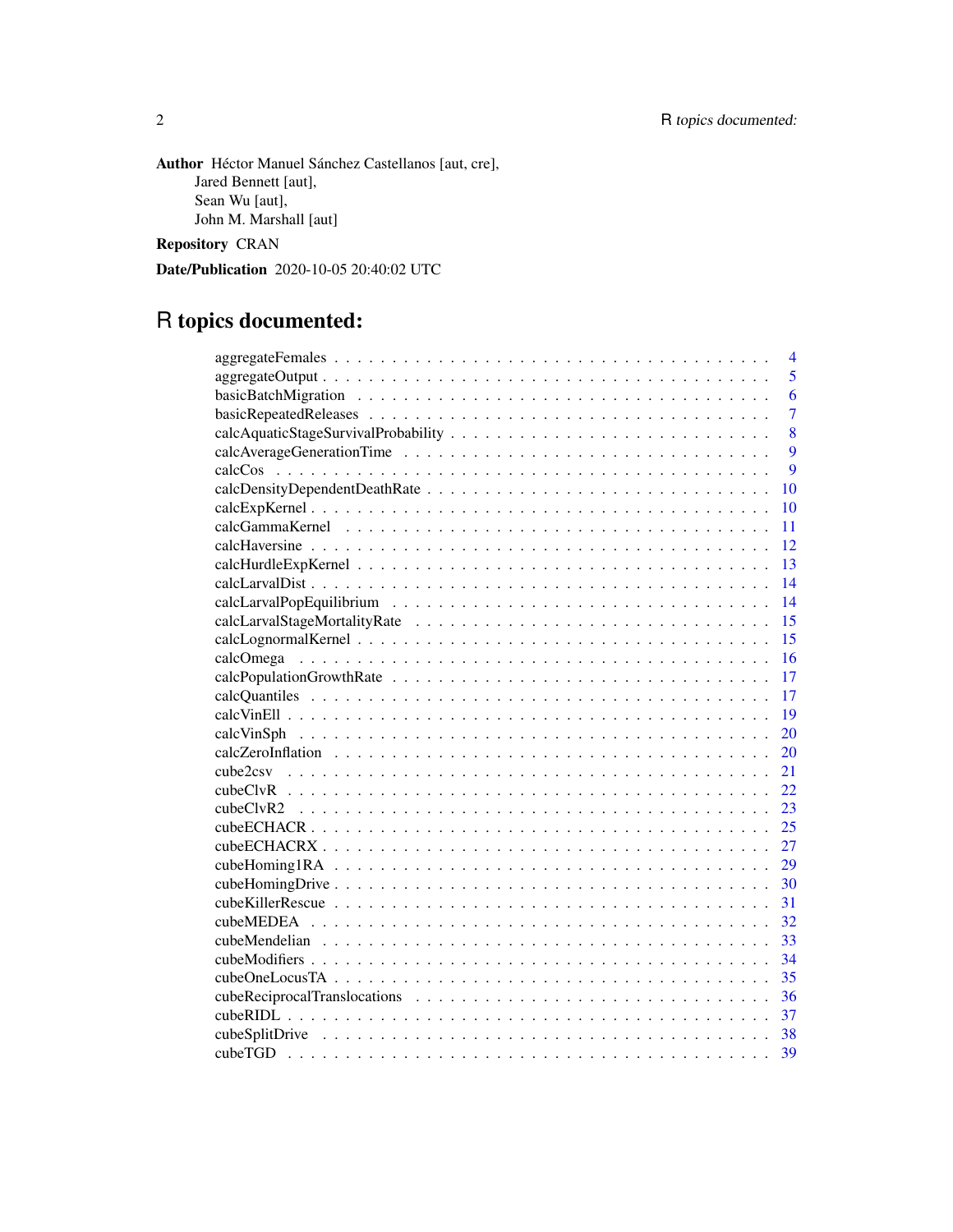|                 | 41 |
|-----------------|----|
|                 | 43 |
|                 | 44 |
|                 | 45 |
|                 | 46 |
|                 | 47 |
|                 | 47 |
|                 | 47 |
|                 | 48 |
|                 | 48 |
|                 | 48 |
|                 | 49 |
|                 | 49 |
|                 | 49 |
|                 | 49 |
|                 | 50 |
|                 | 50 |
|                 | 50 |
|                 | 50 |
|                 | 51 |
|                 | 51 |
|                 | 51 |
|                 | 52 |
|                 | 52 |
|                 | 52 |
|                 | 53 |
|                 | 53 |
|                 | 53 |
|                 | 54 |
|                 | 54 |
|                 | 56 |
|                 | 58 |
|                 | 62 |
|                 | 63 |
|                 | 63 |
|                 | 64 |
|                 | 64 |
|                 | 65 |
|                 | 65 |
|                 | 66 |
|                 | 66 |
| moveMatTriple   | 67 |
| multRun_Network | 67 |
|                 | 67 |
| normalise       | 70 |
|                 | 70 |
|                 | 70 |
|                 | 71 |
|                 |    |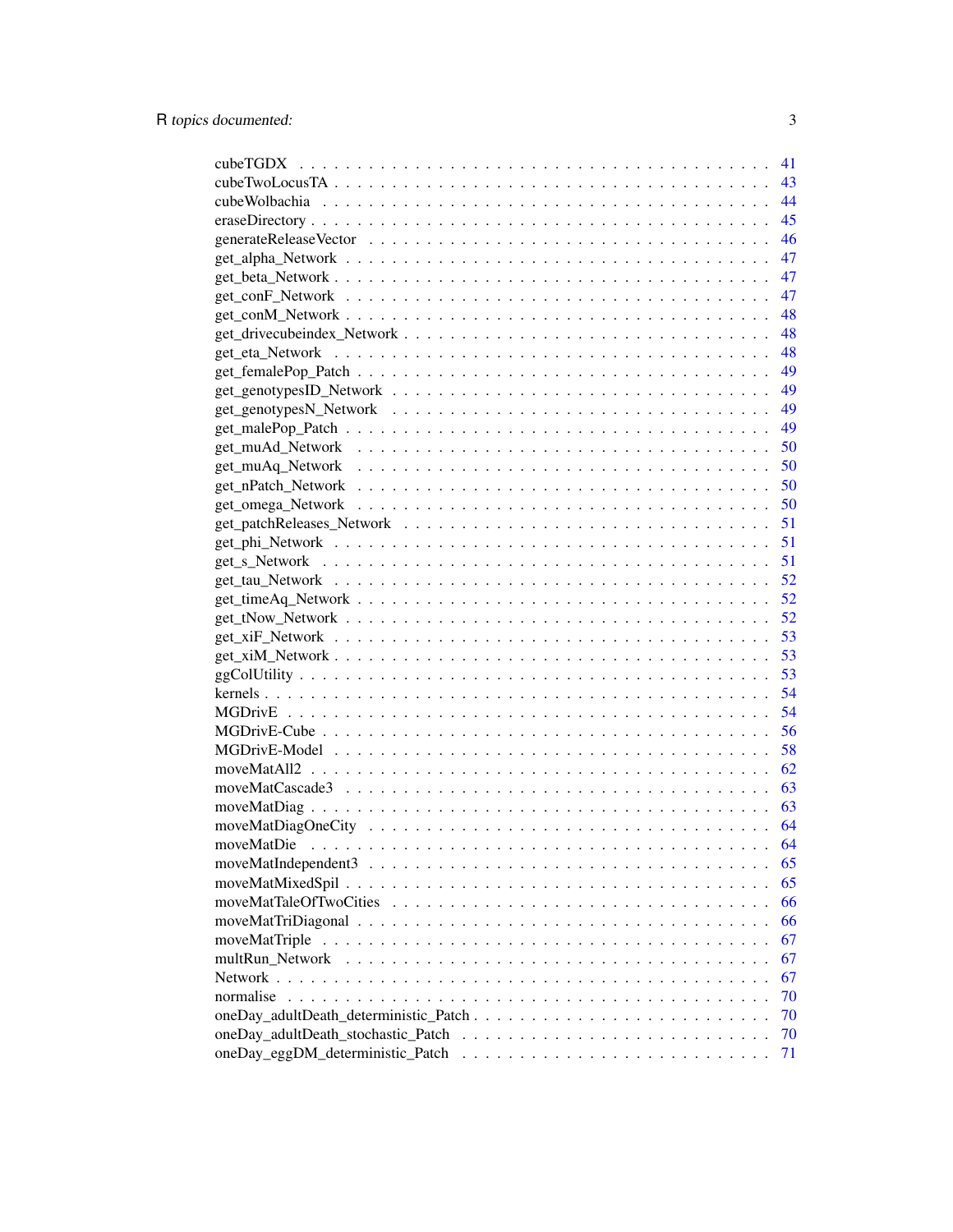<span id="page-3-0"></span>

| Index |       | 93 |
|-------|-------|----|
|       |       | 92 |
|       |       | 91 |
|       |       | 90 |
|       |       | 90 |
|       |       | 89 |
|       |       | 88 |
|       |       | 87 |
|       |       | 87 |
|       |       | 86 |
|       |       | 86 |
|       |       | 85 |
|       |       | 84 |
|       |       | 83 |
|       | Patch | 81 |
|       |       | 80 |
|       |       | 80 |
|       |       | 79 |
|       |       | 79 |
|       |       | 79 |
|       |       | 78 |
|       |       | 78 |
|       |       | 77 |
|       |       | 77 |
|       |       | 76 |
|       |       | 76 |
|       |       | 76 |
|       |       | 75 |
|       |       | 75 |
|       |       | 74 |
|       |       | 74 |
|       |       | 73 |
|       |       | 73 |
|       |       | 72 |
|       |       | 72 |
|       |       | 71 |
|       |       | 71 |

aggregateFemales *Aggregate Female Output by Genotype*

# Description

Aggregate over male mate genotype to convert female matrix output into vector output.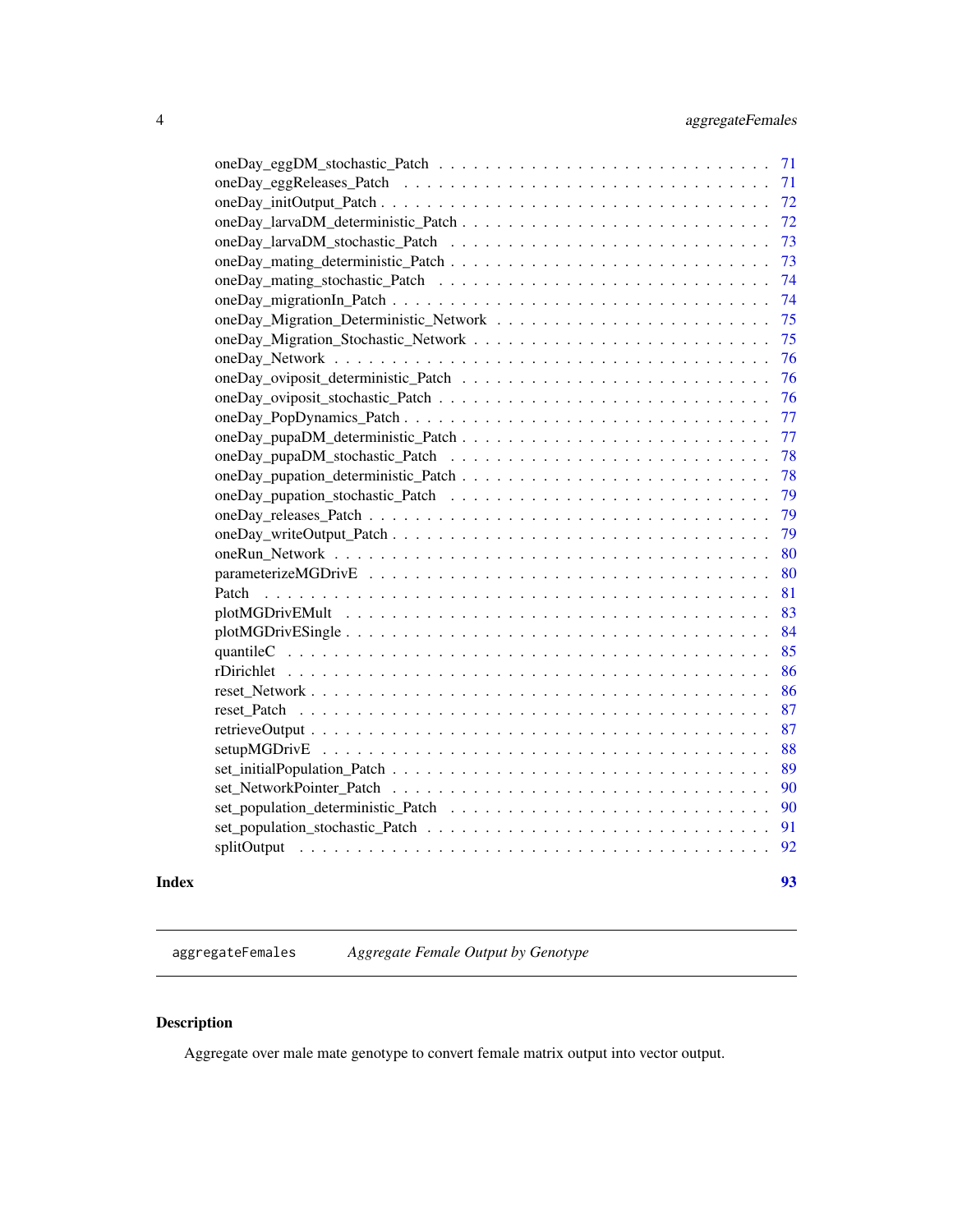# <span id="page-4-0"></span>aggregateOutput 5

# Usage

```
aggregateFemales(
 readDir,
 writeDir = NULL,
 genotypes,
 remFile = TRUE,
  verbose = TRUE
)
```
#### **Arguments**

| readDir   | Directory to read input from                                                |
|-----------|-----------------------------------------------------------------------------|
| writeDir  | Directory to write output to. Default is readDir                            |
| genotypes | Character vector of possible genotypes; found in drive Cube \$ genotypes ID |
| remFile   | Boolean flag to remove original (unaggregated) file                         |
| verbose   | Chatty? Default is TRUE                                                     |

# Examples

```
## Not run:
# This example assumes user has already run MGDrivE and generated output.
# This also assumes that the user has already split output by patch.
# See vignette for complete example.
# set read/write directory
fPath <- "path/to/data/containing/folder"
# Need genotypes from the cube run in the simulation
# This is dependent on the simulation run
# Using Mendelian cube for this example
cube <- cubeMendelian()
# no return value from function
aggregateFemales(readDir= fPath, writeDir = NULL, genotypes = cube$genotypesID,
                 remFile = TRUE)
## End(Not run)
```
aggregateOutput *Aggregate Output Over Landscape*

### Description

This function aggregates the output of a run over the entire output, i.e., all of the patches. It writes the output one level above the folder pointed to by readDir, if writeDir is NULL. Output consists of 2 csv files, one for males and one for females, "...M\_LandscapeAgg\_Run...csv".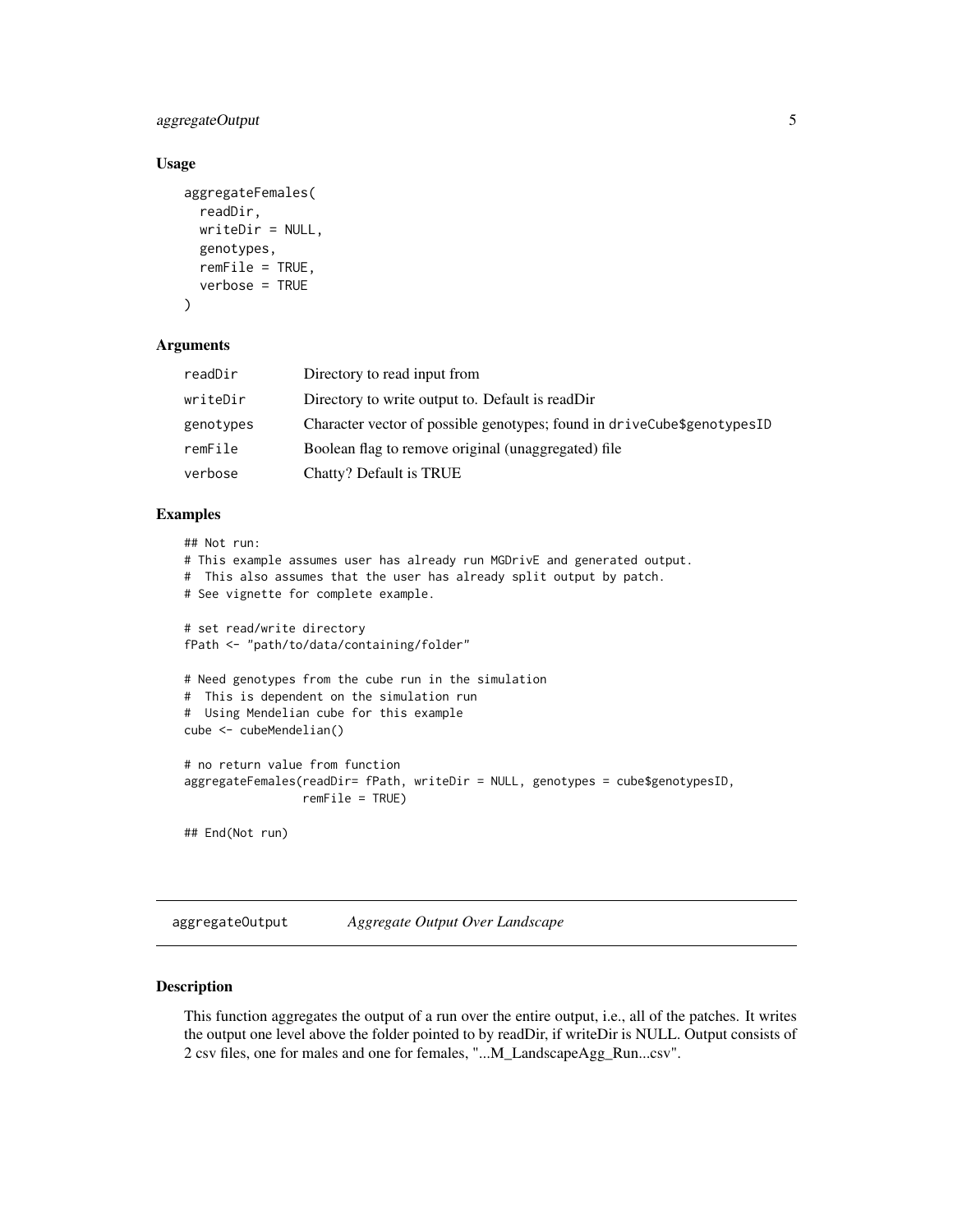#### <span id="page-5-0"></span>Usage

aggregateOutput(readDir, writeDir=NULL)

#### Arguments

| readDir  | Directory where output was written to                            |
|----------|------------------------------------------------------------------|
| writeDir | Directory to write output to. Default is one level above readDir |

# Examples

```
## Not run:
# This assumes user has run MGDrivE and output is in fPath.
# See vignette for examples on how to run MGDrivE
# read/write dirs
fPath <- "folder/containing/output"
oPath <- "folder/to/write/stuff"
# first, split output by patch and aggregate females by mate genotype
# remember, cube is for example and changes with simulation
# landscape aggregation will work if females are not aggregated, but it's slower
cube <- cubeMendelian()
splitOutput(readDir = fPath, writeDir = NULL, remFile = TRUE)
aggregateFemales(readDir= fPath, writeDi = NULL, genotypes = cube$genotypesID,
                 remFile = TRUE)
# aggregate mosquitoes over entire landscape
# no return value
aggregateOutput(readDir = fPath, writeDir = NULL)
## End(Not run)
```
basicBatchMigration *Make List of Batch Migration Parameters*

#### Description

Sets up a list containing the probability of a batch migration, the fractional amount of males/females that migrate, and the weighted probabilities for where to migrate. The default weights for migration are equal for all patches. These can be changed after running the function. This is only used in [oneDay\\_Migration\\_Stochastic\\_Network](#page-74-1).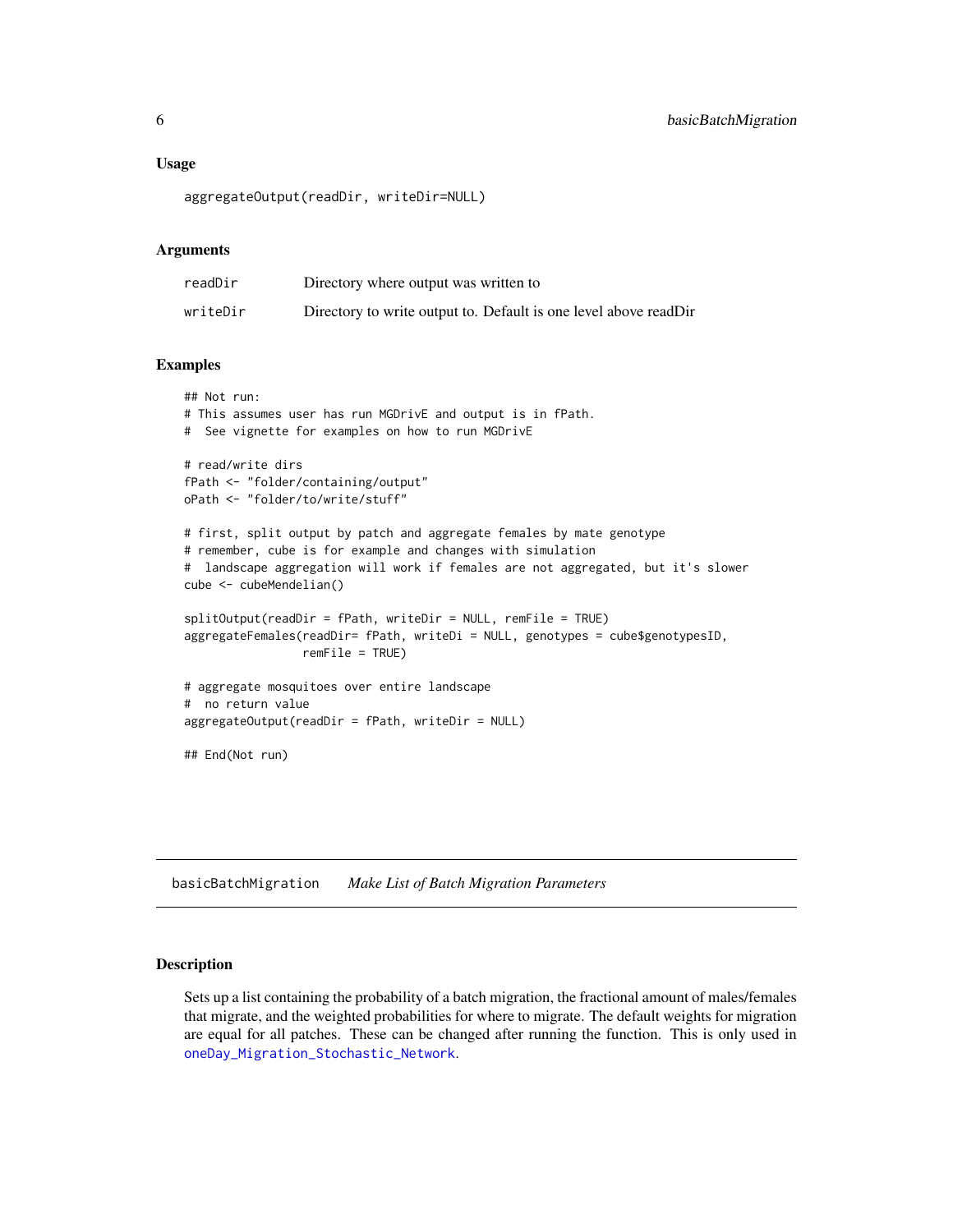# <span id="page-6-0"></span>basicRepeatedReleases 7

#### Usage

```
basicBatchMigration(
 batchProbs = 1e-05,
  sexProbs = c(0.01, 0.01),
  numPatches = 1
)
```
# Arguments

| batchProbs | Probability of a batch migration, either 1 number or a vector of length equal to<br>the number of patches |
|------------|-----------------------------------------------------------------------------------------------------------|
| sexProbs   | Population fraction of males and females that migrate. Either a vector $c(M,F)$ or<br>matrix of 2 columns |
| numPatches | Number of patches in the simulation                                                                       |

# Examples

```
# to setup for 3 patches
batchMigration = basicBatchMigration(batchProbs = 1e-5, sexProbs = c(0.1, 0.01), numPatches = 3)
```
basicRepeatedReleases *Make List of Modified Mosquito Releases*

# Description

Sets up a release schedule for a single patch, returns a list to be used in [oneDay\\_releases\\_Patch](#page-78-1) or [oneDay\\_eggReleases\\_Patch](#page-70-1). This function is no longer intended to be used alone, please use the standard interface, [generateReleaseVector](#page-45-1).

#### Usage

```
basicRepeatedReleases(releaseStart, releaseEnd, releaseInterval, releaseMatrix)
```

|                 | releaseStart Day releases start                                         |
|-----------------|-------------------------------------------------------------------------|
|                 | releaseEnd Day releases end                                             |
| releaseInterval |                                                                         |
|                 | Interval between releases                                               |
|                 | releaseMatrix Numeric matrix specifying the genotype and release amount |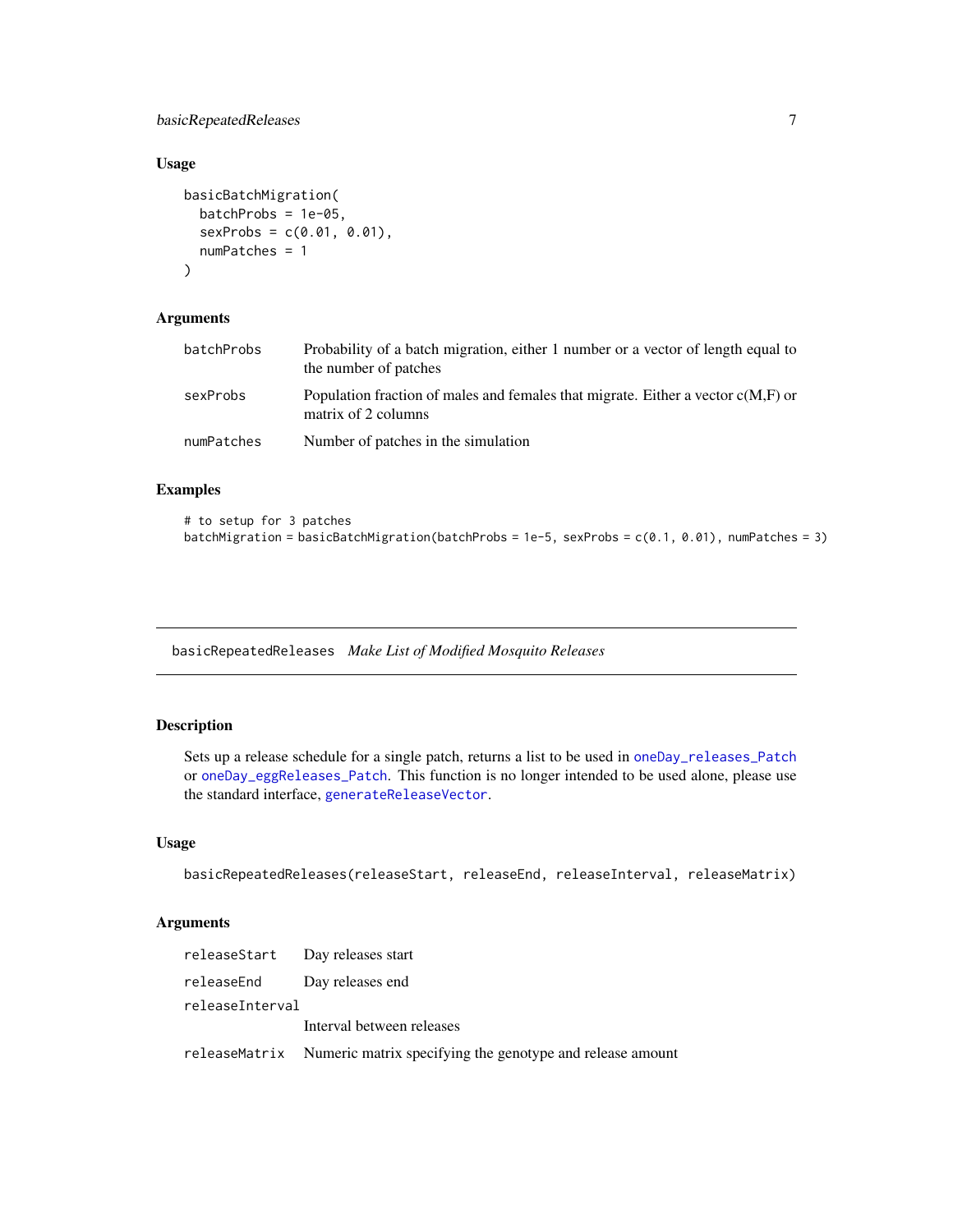#### Examples

```
## Not run:
# Setup for 3 patches but only release in the first with a defined release
# schedule, for the cube cubeHomingDrive:
patchReleases = replicate(n = 3, expr = {
list(maleReleases = NULL, femaleReleases = NULL, eggReleases = NULL, matedFemaleReleases = NULL)
},simplify = FALSE)
patchReleases[[1]]$femaleReleases = MGDrivE::basicRepeatedReleases(releaseStart = 5,
                                                          releaseEnd = 30,
                                                          releaseInterval = 5,
                                                   releaseMatrix = matrix(c(5,100),1,2))patchReleases[[1]]$maleReleases = MGDrivE::basicRepeatedReleases(releaseStart = 50,
                                                        releaseEnd = 60,
                                                        releaseInterval = 1,
                                                   releaseMatrix = matrix(c(5,100),1,2))
```
## End(Not run)

calcAquaticStageSurvivalProbability *Calculate Aquatic Stage Survival Probability*

# Description

Calculate  $\theta_{st}$ , density-independent survival probability, given by:

$$
\theta_{st} = (1 - \mu_{st})^{T_{st}}
$$

#### Usage

calcAquaticStageSurvivalProbability(mortalityRate, stageDuration)

#### Arguments

mortalityRate Daily mortality probability,  $\mu_{st}$ stageDuration Duration of aquatic stage,  $T^{st}$ 

<span id="page-7-0"></span>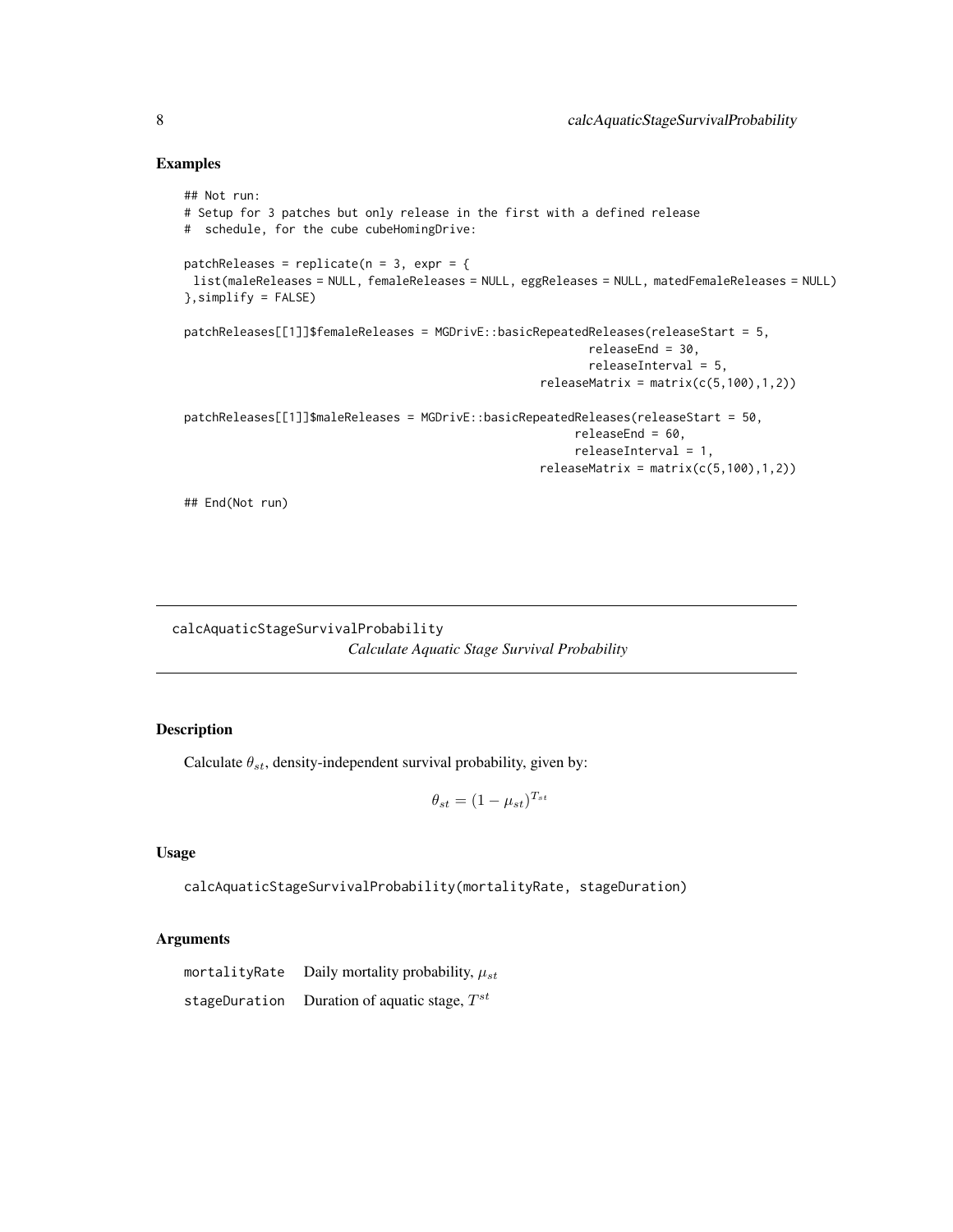<span id="page-8-1"></span><span id="page-8-0"></span>calcAverageGenerationTime

*Calculate Average Generation Time*

#### Description

Calculate  $g$ , average generation time, given by:

$$
g = T_e + T_l + T_p + \frac{1}{\mu_{ad}}
$$

# Usage

calcAverageGenerationTime(stagesDuration, adultMortality)

# Arguments

stagesDuration Vector of lengths of aquatic stages,  $T_e, T_l, T_p$ adultMortality Adult mortality rate,  $\mu_{ad}$ 

calcCos *Calculate Geodesic Distance - Cosine Method*

#### Description

This function calculates geodesic distance using the cosine method.

# Usage

 $calcCos(latLongs, r = 6378137)$ 

# Arguments

| latLongs | Two column matrix of latitudes/longitudes |
|----------|-------------------------------------------|
| <u>r</u> | Earth radius. Default is WGS-84 radius    |

# Examples

```
# two-column matrix with latitude/longitude, in degrees
latLong = cbind(runif(n = 5, min = 0, max = 90),
               runif(n = 5, min = 0, max = 180)# cosine distance formula
distMat = calcCos(latLongs = latLong)
```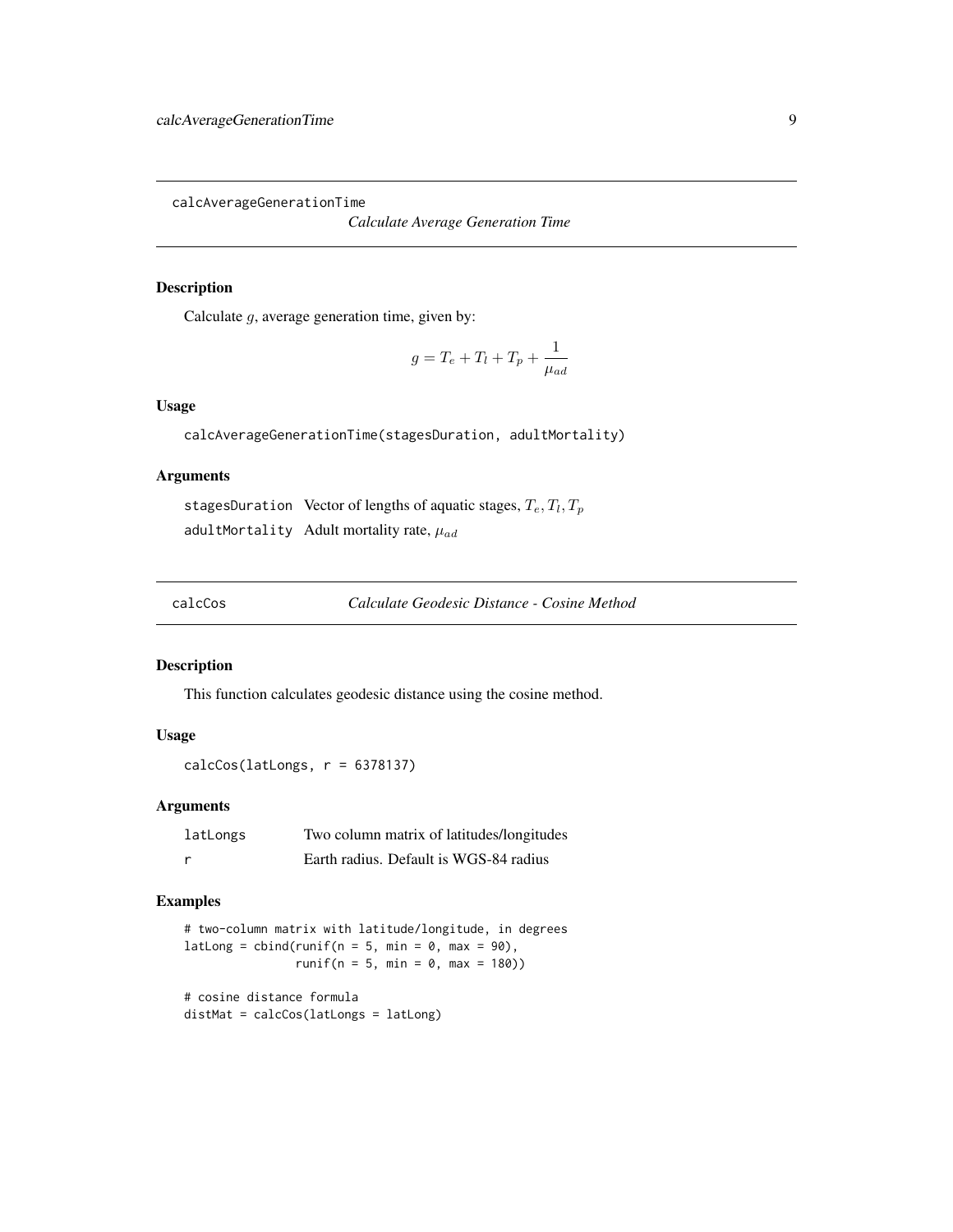<span id="page-9-1"></span><span id="page-9-0"></span>calcDensityDependentDeathRate

*Calculate Density-dependent Larval Mortality*

# Description

Calculate  $\alpha$ , the strength of density-dependent mortality during the larval stage, given by:

$$
\alpha = \left(\frac{1/2 \times \beta \times \theta_e \times Ad_{eq}}{R_m - 1}\right) \times \left(\frac{1 - (\theta_l/R_m)}{1 - (\theta_l/R_m)^{1/T_l}}\right)
$$

# Usage

```
calcDensityDependentDeathRate(
  fertility,
  thetaAq,
  tAq,
  adultPopSizeEquilibrium,
  populationGrowthRate
)
```
# Arguments

| fertility               | Number of eggs per oviposition for wild-type females, $\beta$                                   |
|-------------------------|-------------------------------------------------------------------------------------------------|
| thetaAq                 | Vector of density-independent survival probabilities of aquatic stages, $\theta_e$ , $\theta_l$ |
| tAq                     | Vector of lengths of aquatic stages, $T_e, T_l, T_p$                                            |
| adultPopSizeEquilibrium |                                                                                                 |
|                         | Adult population size at equilibrium, $Ad_{ea}$                                                 |
| populationGrowthRate    |                                                                                                 |
|                         | Population growth in absence of density-dependent mortality $R_m$                               |
|                         |                                                                                                 |

calcExpKernel *Calculate Exponential Stochastic Matrix*

# Description

Given a distance matrix from [calcVinEll](#page-18-1), calculate a stochastic matrix where one step movement probabilities follow an exponential density.

#### Usage

```
calcExpKernel(distMat, rate)
```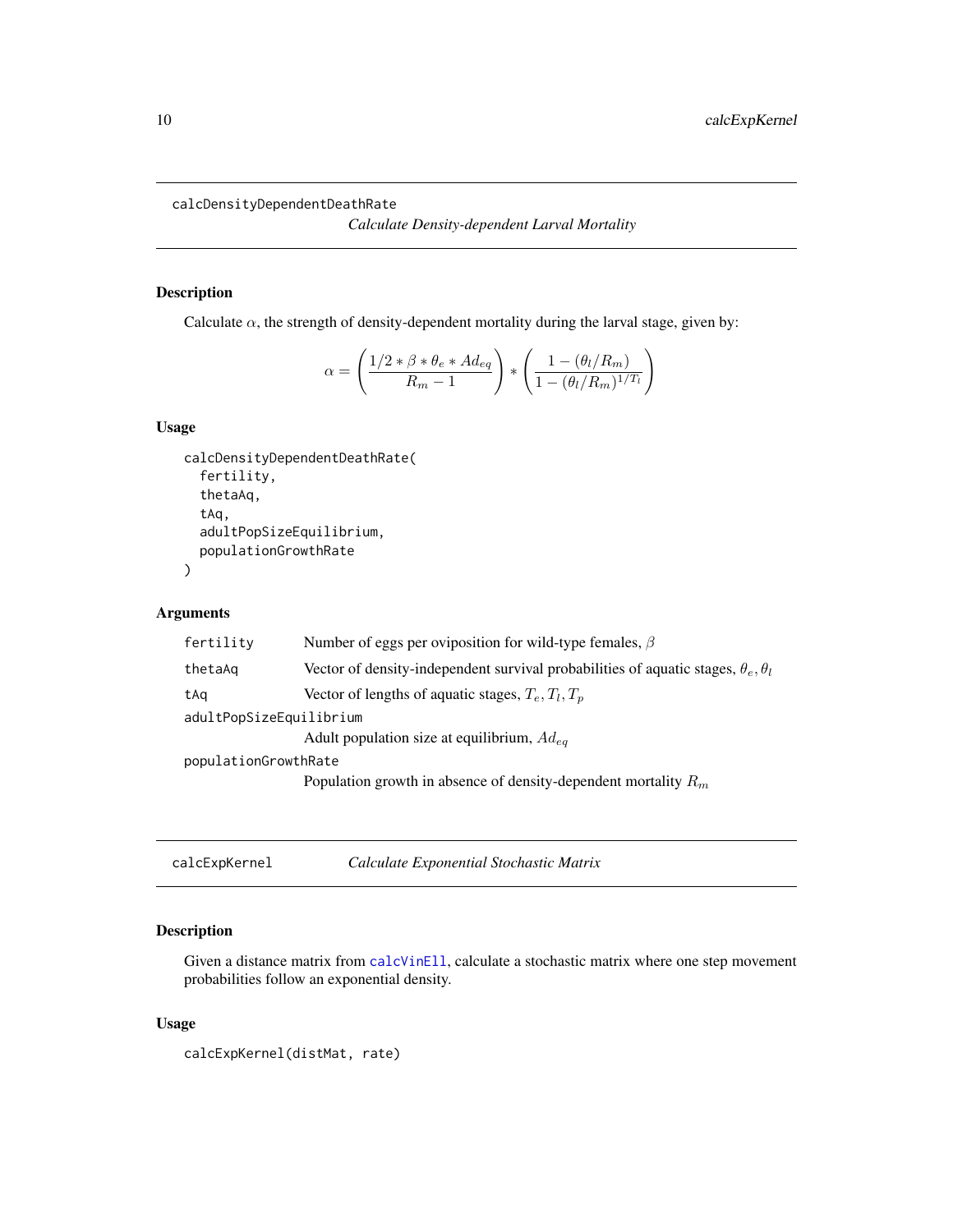#### <span id="page-10-0"></span>Arguments

| distMat | Distance matrix from calc Vinell           |
|---------|--------------------------------------------|
| rate    | Rate parameter of Exponential distribution |

#### Details

The distribution and density functions for the exponential kernel are given below:

$$
F(x) = 1 - e^{-\lambda x}
$$

$$
f(x) = \lambda e^{-\lambda x}
$$

where  $\lambda$  is the rate parameter of the exponential distribution.

#### Examples

```
# setup distance matrix
# two-column matrix with latitude/longitude, in degrees
latLong = cbind(runif(n = 5, min = 0, max = 90),
               runif(n = 5, min = 0, max = 180)# Vincenty Ellipsoid distance formula
distMat = calcVinEll(latLongs = latLong)
# calculate exponential distribution over distances
# rate is just for example
kernMat = calcExpKernel(distMat = distMat, rate = 10)
```
calcGammaKernel *Calculate Gamma Stochastic Matrix*

# Description

Given a distance matrix from [calcVinEll](#page-18-1), calculate a stochastic matrix where one step movement probabilities follow a gamma density.

# Usage

```
calcGammaKernel(distMat, shape, rate)
```

| distMat | Distance matrix from calc VinEll          |
|---------|-------------------------------------------|
| shape   | Shape parameter of GammaDist distribution |
| rate    | Rate parameter of GammaDist distribution  |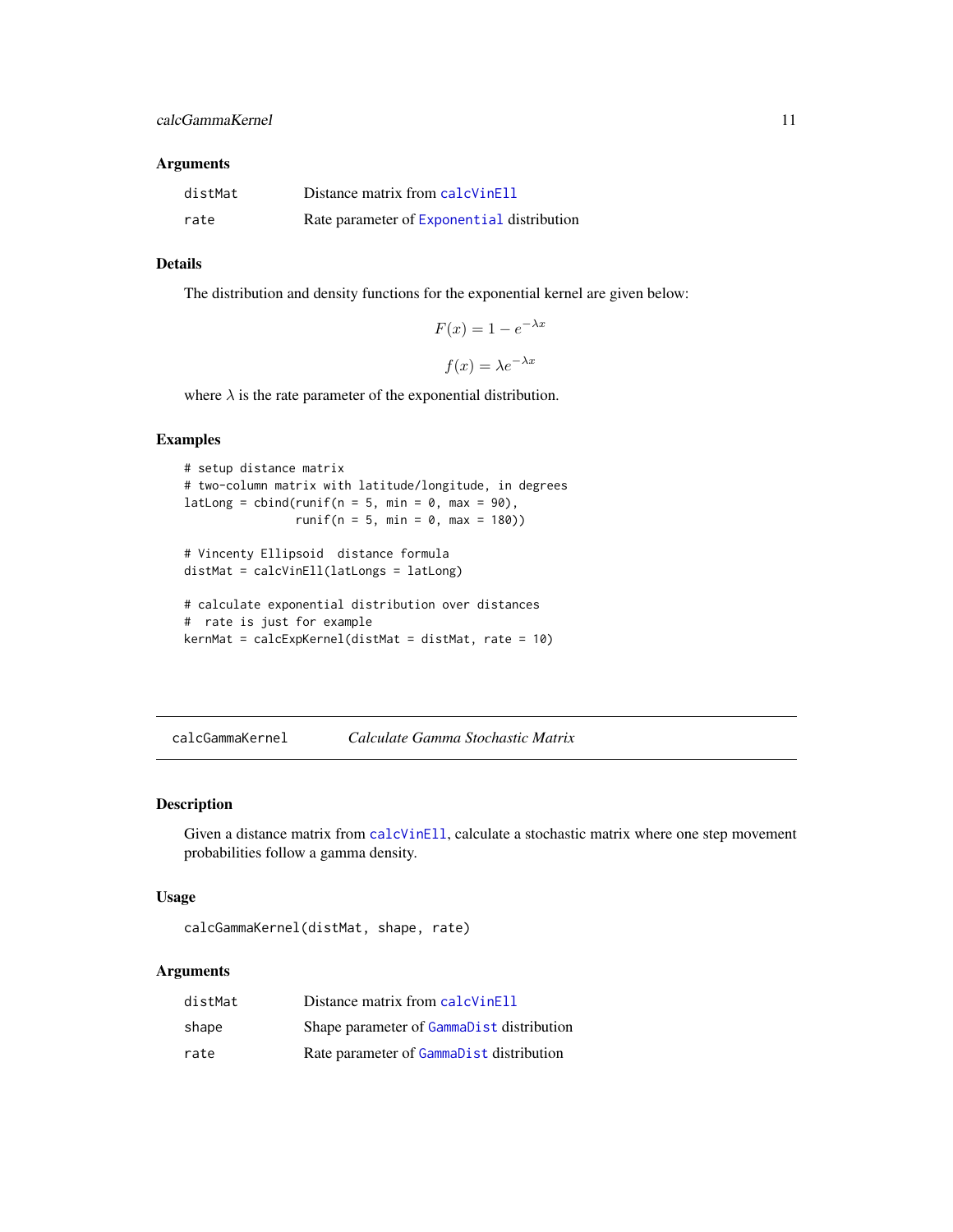#### <span id="page-11-0"></span>Details

The distribution and density functions for the gamma kernel are given below:

$$
F(x) = \frac{1}{\Gamma(\alpha)} \gamma(\alpha, \beta x)
$$

$$
f(x) = \frac{\beta^{\alpha}}{\Gamma(\alpha)} x^{\alpha - 1} e^{-\beta x}
$$

where  $\Gamma(\alpha)$  is the Gamma function,  $\gamma(\alpha, \beta x)$  is the lower incomplete gamma function, and  $\alpha, \beta$ are the shape and rate parameters, respectively.

#### Examples

```
# setup distance matrix
# two-column matrix with latitude/longitude, in degrees
latLong = cbind(runif(n = 5, min = 0, max = 90),
               runif(n = 5, min = 0, max = 180)# Vincenty Ellipsoid distance formula
distMat = calcVinEll(latLongs = latLong)
# calculate gamma distribution over distances
# shape and rate are just for example
kernMat = calcGamma(distMat = distMat, shape = 1, rate = 1)
```
calcHaversine *Calculate Geodesic Distance - Haversine Method*

#### Description

This function calculates geodesic distance using the Haversine method.

#### Usage

```
calcHaversine(latLongs, r = 6378137)
```
#### Arguments

| latLongs | Two column matrix of latitudes/longitudes |
|----------|-------------------------------------------|
|          | Earth radius. Default is WGS-84 radius    |

#### Examples

# two-column matrix with latitude/longitude, in degrees latLong = cbind(runif(n = 5, min =  $0$ , max =  $90$ ),  $runif(n = 5, min = 0, max = 180)$ 

```
# Haversine distance formula
distMat = calcHaversine(latLongs = latLong)
```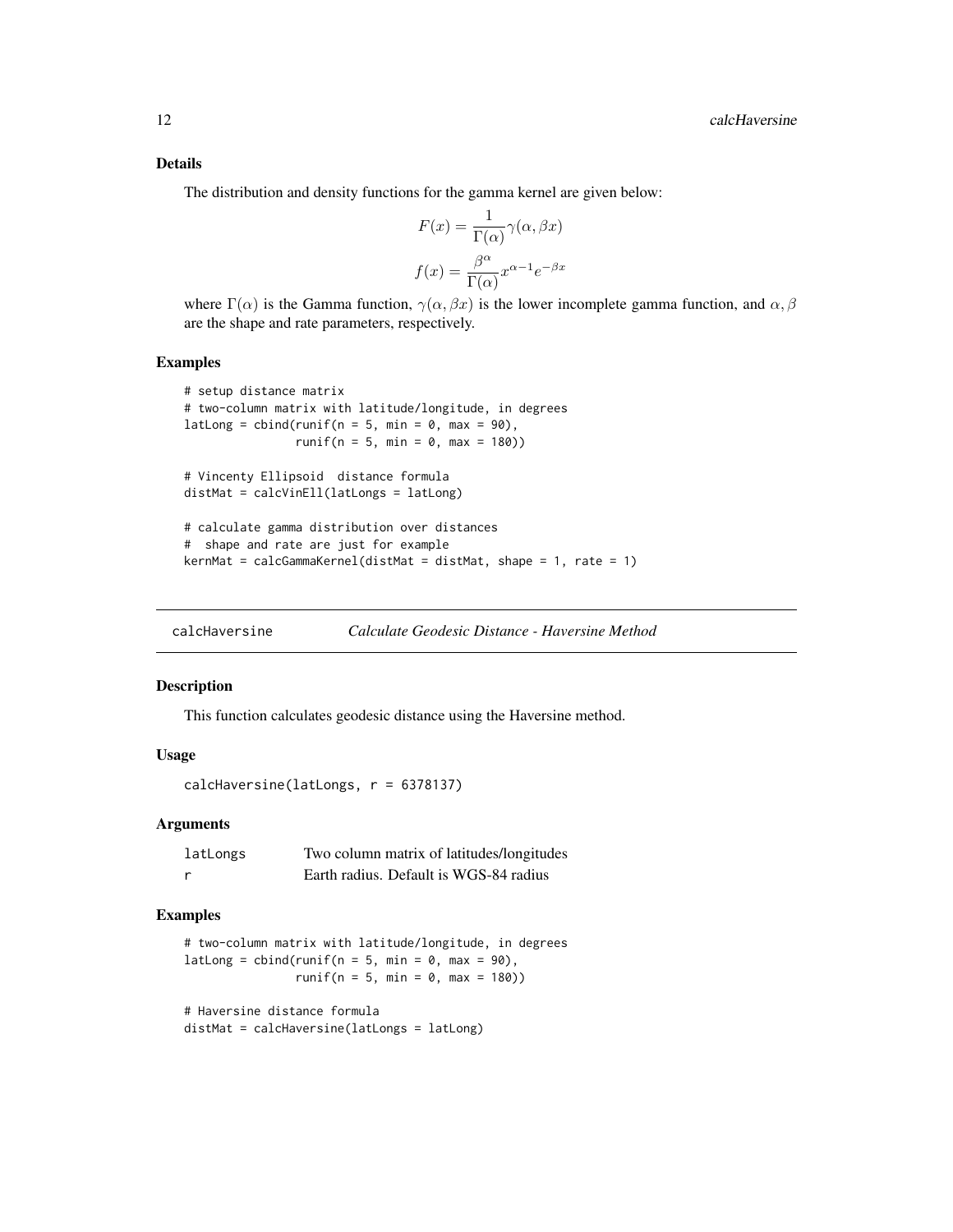<span id="page-12-0"></span>calcHurdleExpKernel *Calculate Zero-inflated Exponential Stochastic Matrix*

#### Description

Given a distance matrix from [calcVinEll](#page-18-1), calculate a stochastic matrix where one step movement probabilities follow an zero-inflated exponential density with a point mass at zero. The point mass at zero represents the first stage of a two-stage process, where mosquitoes decide to stay at their current node or leave anywhere. This parameter can be calculated from lifetime probabilities to stay at the current node with the helper function [calcZeroInflation](#page-19-1).

#### Usage

calcHurdleExpKernel(distMat, rate, p0)

#### Arguments

| distMat | Distance matrix from calc Vinell           |
|---------|--------------------------------------------|
| rate    | Rate parameter of Exponential distribution |
| D0      | Point mass at zero                         |

#### Details

If a mosquito leaves its current node, with probability  $1 - p_0$ , it then chooses a destination node according to a standard exponential density with rate parameter rate.

The distribution and density functions for the zero inflated exponential kernel are given below:

$$
F(x) = p_0 \theta(x) + (1 - p_0)(1 - e^{-\lambda x})
$$

$$
f(x) = p_0 \delta(x) + (1 - p_0)\lambda e^{-\lambda x}
$$

where  $\lambda$  is the rate parameter of the exponential distribution,  $\theta(x)$  is the Heaviside step function and  $\delta(x)$  is the Dirac delta function.

#### Examples

```
# setup distance matrix
# two-column matrix with latitude/longitude, in degrees
latLong = cbind(runif(n = 5, min = 0, max = 90),
                runif(n = 5, min = 0, max = 180))
```

```
# Vincenty Ellipsoid distance formula
distMat = calcVinEll(latLongs = latLong)
```

```
# calculate hurdle exponential distribution over distances
# rate and point mass are just for example
kernMat = calcHurdleExpKernel(distMat = distMat, rate = 1/1e6, p0 = 0.1)
```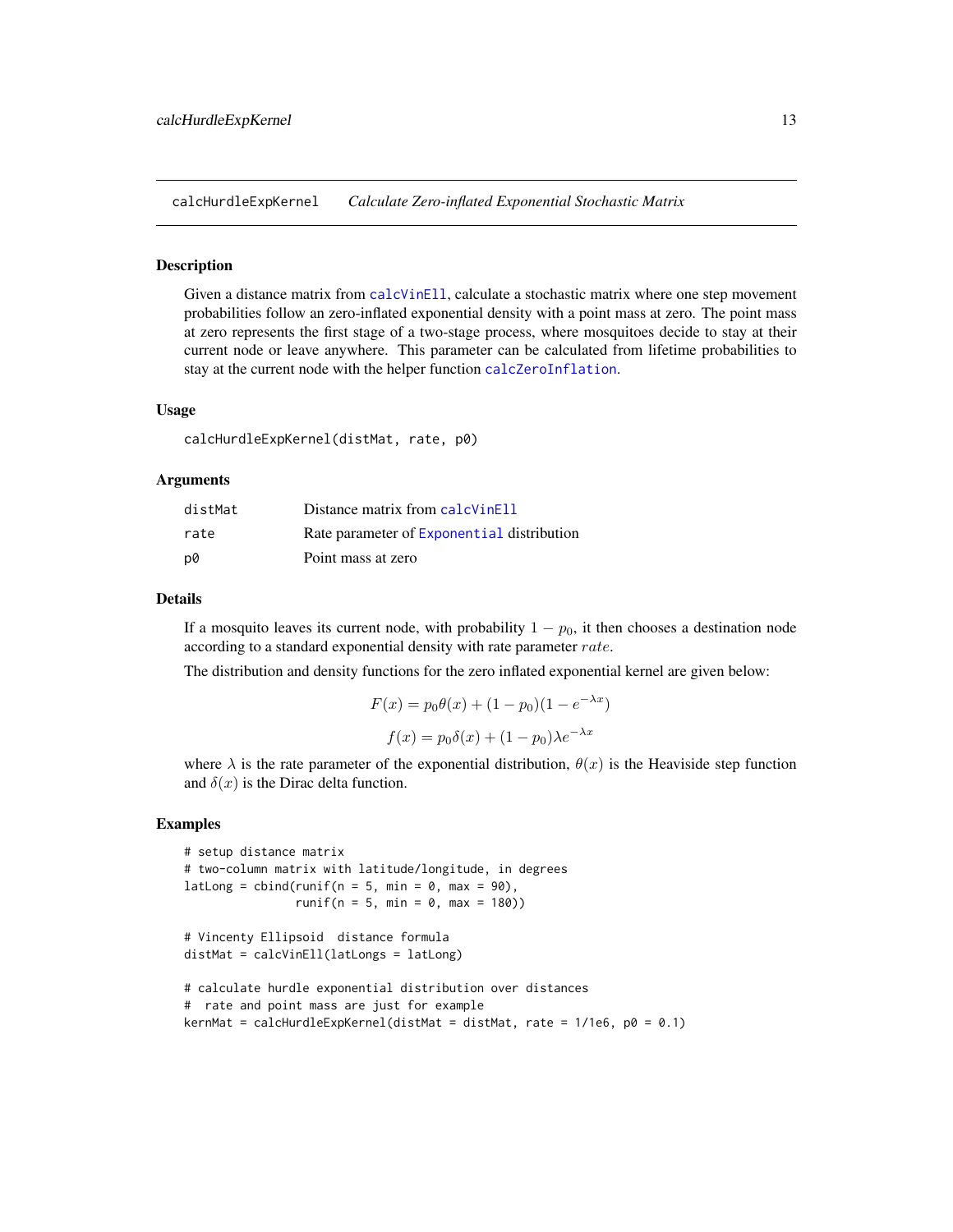# Description

This hidden function calculates the distribution of larvae through time by treating the larval-stage as a discrete-time Markov chain, and solving for the stationary distribution. As the only aquatic population known for initializing MGDrivE is the equilibrium larval population, this acts as an anchor from which to calculate the egg and pupae distributions from (see [set\\_initialPopulation\\_Patch](#page-88-1)).

# Usage

```
calcLarvalDist(mu, t)
```
# Arguments

| mu | Double, death rate  |
|----|---------------------|
| t  | Integer, stage time |

```
calcLarvalPopEquilibrium
                         Calculate Equilibrium Larval Population
```
# Description

Equilibrium larval population size to sustain adult population.

# Usage

```
calcLarvalPopEquilibrium(alpha, Rm)
```

| alpha | See calcDensityDependentDeathRate |
|-------|-----------------------------------|
| Rm    | See calcPopulationGrowthRate      |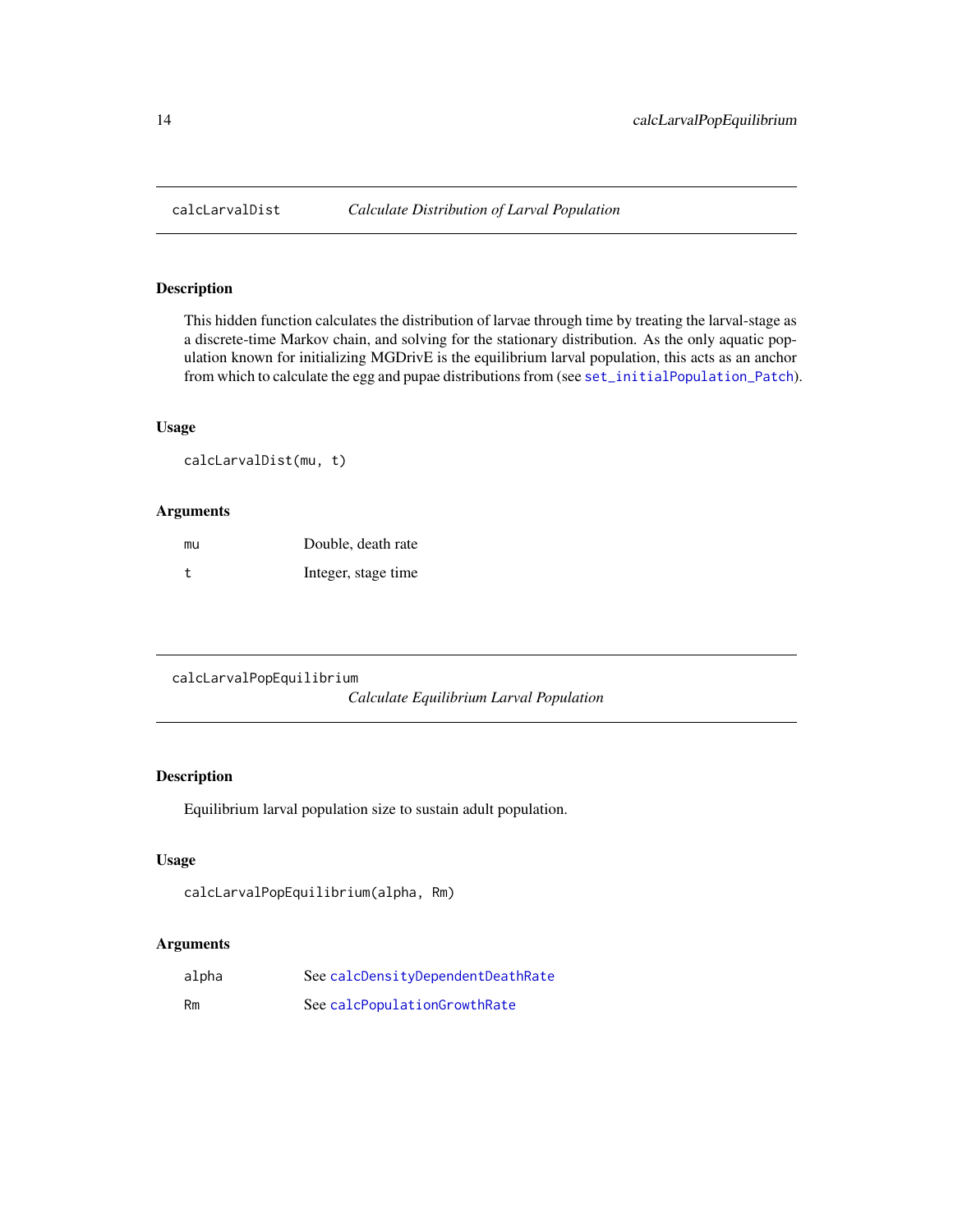<span id="page-14-0"></span>calcLarvalStageMortalityRate

*Calculate Larval Stage Mortality Rate*

#### Description

Calculate  $\mu_l$ , the larval mortality, given by

$$
\mu_l = 1 - \left(\frac{R_m * \mu_{ad}}{1/2 * \beta * (1 - \mu_m)}\right)^{\frac{1}{T_e + T_l + T_p}}
$$

# Usage

```
calcLarvalStageMortalityRate(
  generationPopGrowthRate,
  adultMortality,
  fertility,
  aquaticStagesDuration
\mathcal{E}
```
#### Arguments

```
generationPopGrowthRate
                 See calcPopulationGrowthRate
adultMortality Adult mortality rate, \mu_{ad}fertility Number of eggs per oviposition for wild-type females, \betaaquaticStagesDuration
                  Vector of lengths of aquatic stages, T_e, T_l, T_p
```
calcLognormalKernel *Calculate Lognormal Stochastic Matrix*

# Description

Given a distance matrix from [calcVinEll](#page-18-1), calculate a stochastic matrix where one step movement probabilities follow a lognormal density.

#### Usage

```
calcLognormalKernel(distMat, meanlog, sdlog)
```

| distMat | Distance matrix from calcVinEll                  |
|---------|--------------------------------------------------|
| meanlog | Log mean of Lognormal distribution               |
| sdlog   | Log standard deviation of Lognormal distribution |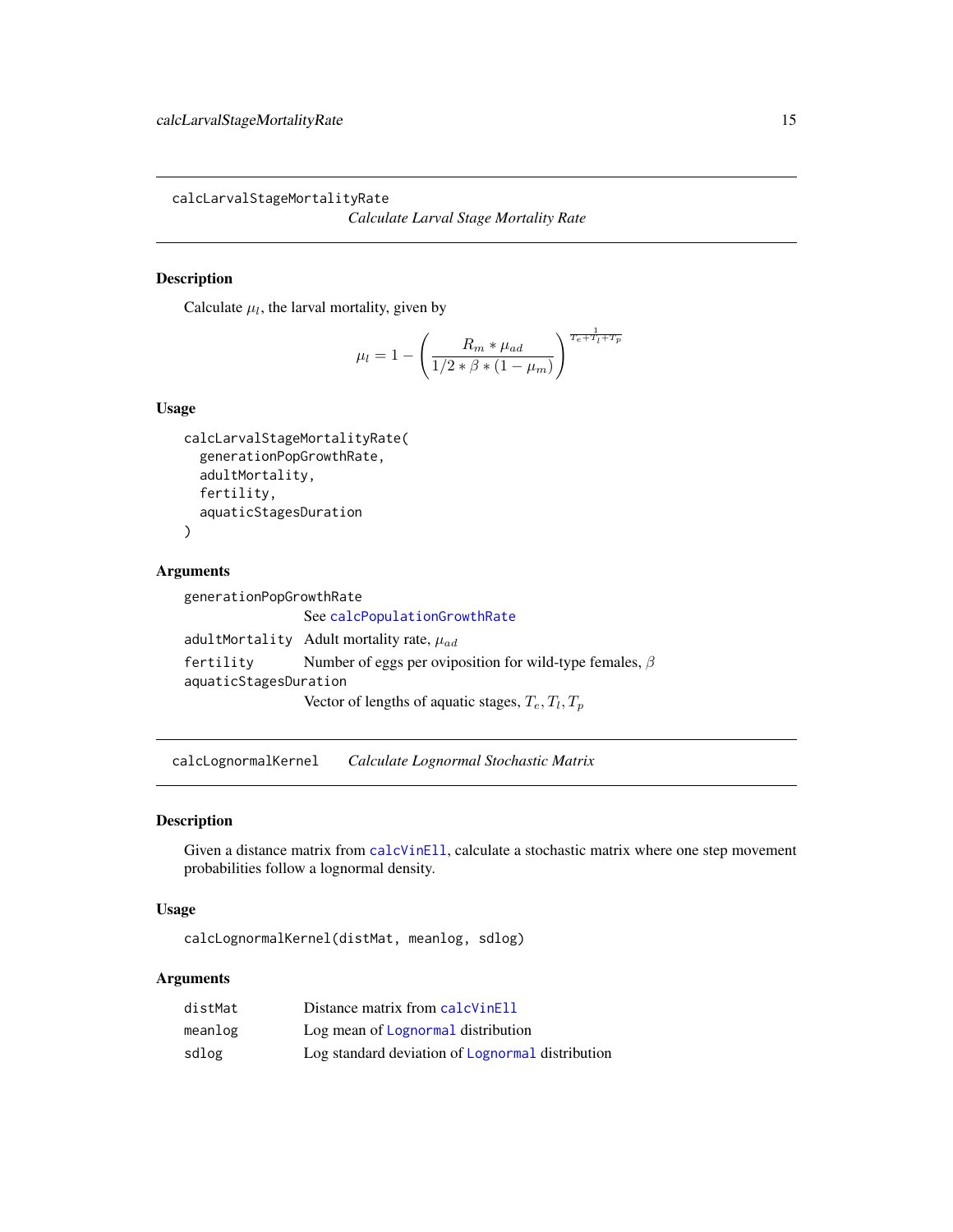#### <span id="page-15-0"></span>Details

The distribution and density functions for the lognormal kernel are given below:

$$
F(x) = \frac{1}{2} + \frac{1}{2} \text{erf} \left[ \frac{\ln x - \mu}{\sqrt{2}\sigma} \right]
$$

$$
f(x) = \frac{1}{x\sigma\sqrt{2\pi}} \exp\left(-\frac{(\ln x - \mu)^2}{2\sigma^2}\right)
$$

where  $\mu$  is the mean on the log scale, and  $\sigma$  is the standard deviation on the log scale.

#### Examples

```
# setup distance matrix
# two-column matrix with latitude/longitude, in degrees
latLong = cbind(runif(n = 5, min = 0, max = 90),
               runif(n = 5, min = 0, max = 180)# Vincenty Ellipsoid distance formula
distMat = calcVinEll(latLongs = latLong)
# calculate lognormal distribution over distances
# mean and standard deviation are just for example
kernMat = calcLognormalKernel(distMat = distMat, meanlog = 100, sdlog = 10)
```
calcOmega *Solve for Omega (additional genotype-specific mortality)*

#### Description

Solves for root of equation of geometrically-distributed lifespan for value of omega.

#### Usage

calcOmega(mu, lifespanReduction)

#### Arguments

mu Daily mortality probability (discrete-time hazard, called muAd in code)

```
lifespanReduction
```
Target reduced lifespan, between 0 and 1 (target average lifespan will be  $\frac{1}{\mu_{Ad}} \times$ lifespanReduction)

#### Examples

```
# reduce lifespan by 10%
# Example mu is an average for Aedes
newOmega <- calcOmega(mu = 0.11, lifespanReduction = 0.90)
```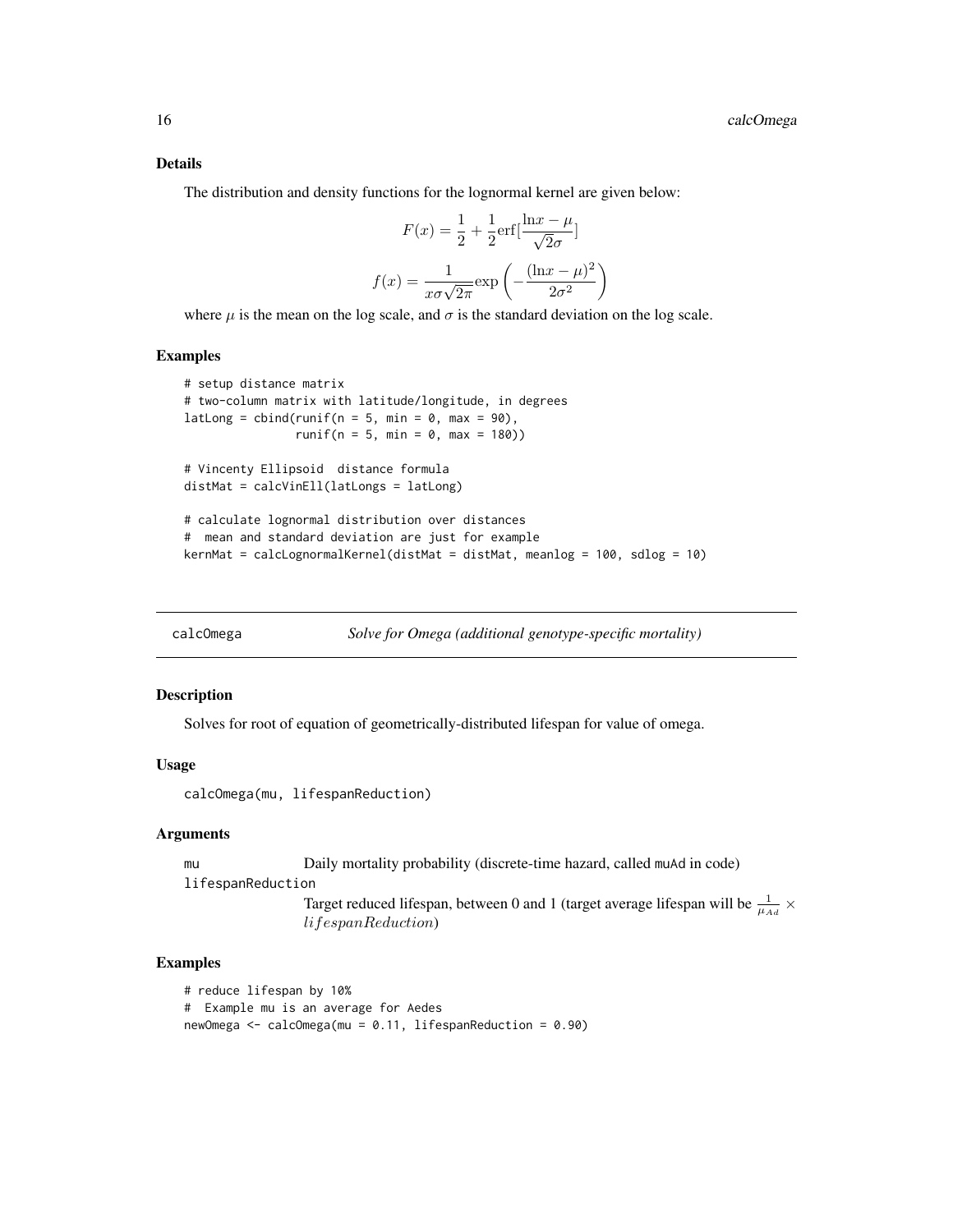<span id="page-16-1"></span><span id="page-16-0"></span>calcPopulationGrowthRate

*Calculate Generational Population Growth Rate*

# Description

Calculate  $R_m$ , population growth in absence of density-dependent mortality, given by:

 $(r_m)^g$ 

# Usage

calcPopulationGrowthRate(dailyPopGrowthRate, averageGenerationTime)

#### Arguments

dailyPopGrowthRate

Daily population growth rate,  $r_m$ 

averageGenerationTime

See [calcAverageGenerationTime](#page-8-1)

calcQuantiles *Summary Statistics for Stochastic MGDrivE*

# Description

This function reads in all repetitions for each patch and calculates either the mean, quantiles, or both. User chooses the quantiles, up to 4 decimal places, and enters them as a vector. Quantiles are calculated empirically. (order does not matter)

#### Usage

```
calcQuantiles(readDir, writeDir, mean = TRUE, quantiles = NULL, verbose = TRUE)
```

| readDir   | Directory to find repetition folders in           |
|-----------|---------------------------------------------------|
| writeDir  | Directory to write output                         |
| mean      | Boolean, calculate mean or not. Default is TRUE   |
| quantiles | Vector of quantiles to calculate. Default is NULL |
| verbose   | Chatty? Default is TRUE                           |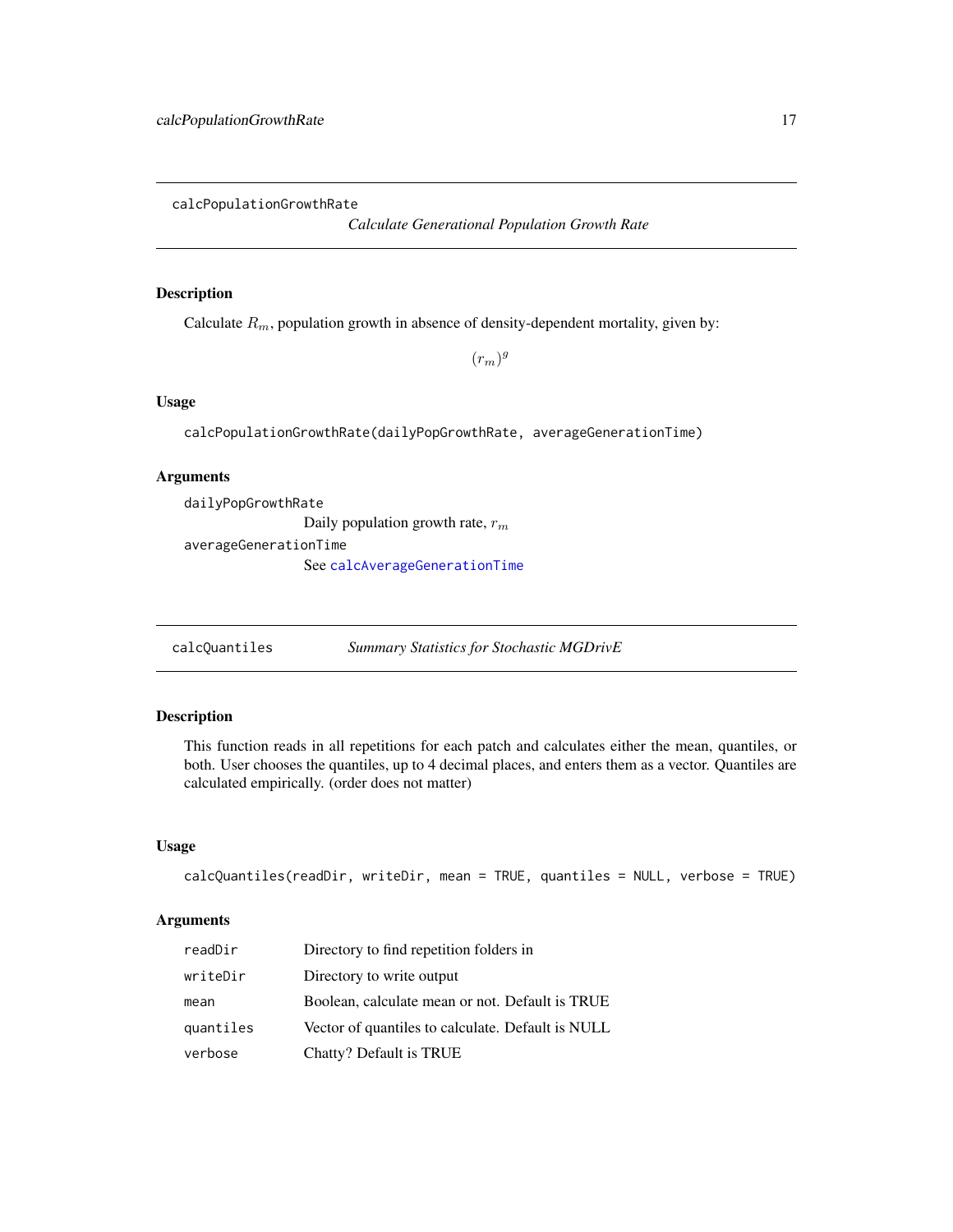# Details

Given the readDir, this function assumes the follow file structure:

```
• readDir
```
- repetition 1
	- \* patch 1
	- \* patch 2
	- \* patch 3
- repetition 2
	- \* patch 1
	- \* patch 2
	- \* patch 3
- repetition 3
- repetition 4

– ...

Output files are \*.csv contain the mean or quantile in the file name, i.e. M/F*Mean*(patchNum).csv and M/F*Quantile*(quantNum)\_(patchNum).csv.

### Value

Writes output to files in writeDir

#### Examples

```
## Not run:
# This function assumes network$multRun() has been performed, or several
# network$oneRun() have been performed and all of the data has been split
# and aggregated.
# read/write paths
fPath <- "path/to/folder/ofFolders/with/data"
oPath <- "my/path/output"
# here, only calculate mean, no quantiles
# no return value
calcQuantiles(readDir = fPath, writeDir = oPath, mean = TRUE,
             quantiles = NULL)
# here, calculate 2.5% and 97.5% quantiles
calcQuantiles(readDir = fPath, writeDir = oPath, mean = FALSE,
              quantiles = c(0.025, 0.975))
## End(Not run)
```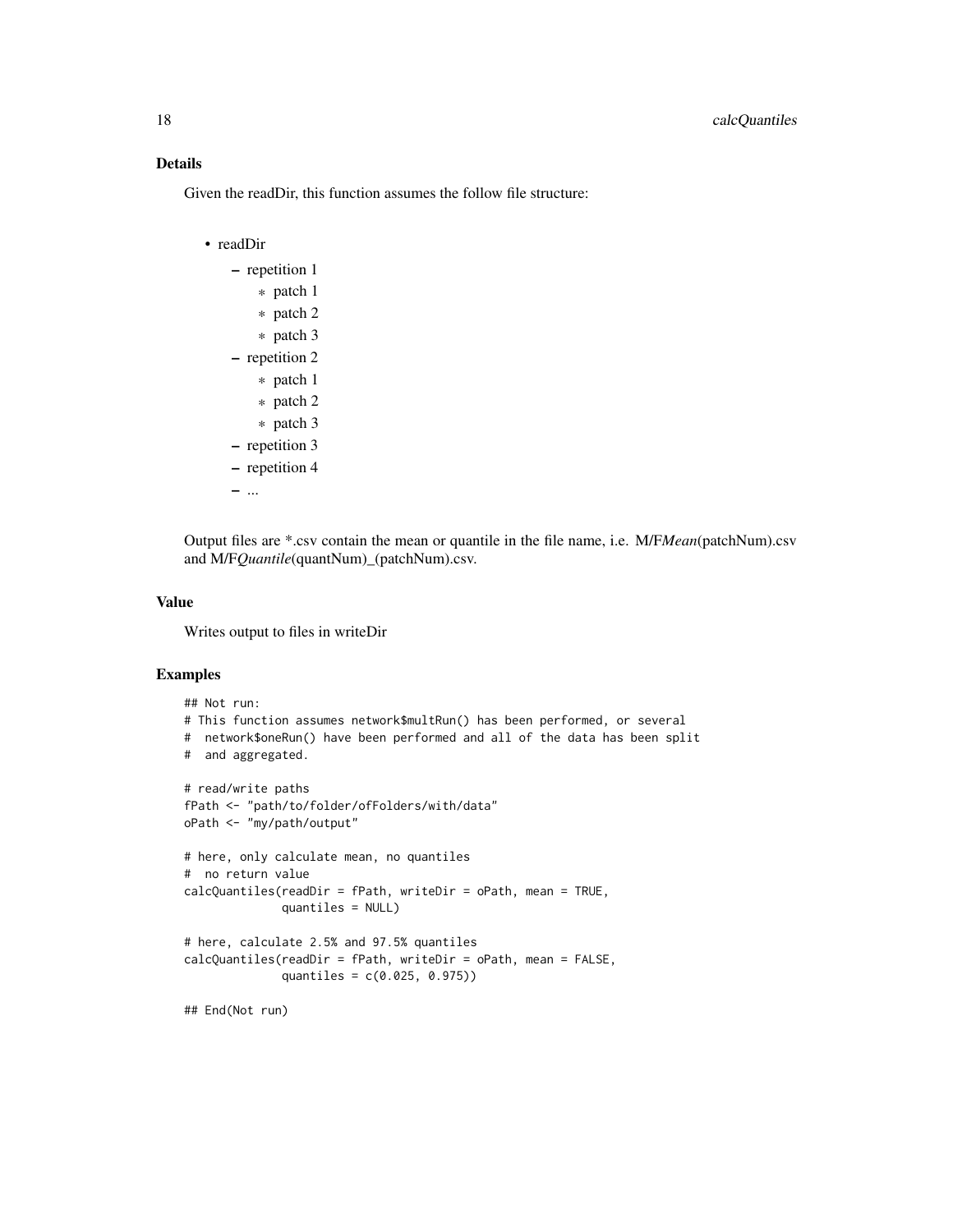<span id="page-18-1"></span><span id="page-18-0"></span>

# Description

This function calculates geodesic distance using the original Vincenty Ellipsoid method.

# Usage

```
calcVinEll(
  latLongs,
 a = 6378137,b = 6356752.3142,f = 1/298.257223563,
 eps = 1e-12,
 iter = 100
)
```
# Arguments

| latLongs | Two column matrix of latitudes/longitudes                          |
|----------|--------------------------------------------------------------------|
| a        | Equatorial radius of the earth, default is WGS-84 radius           |
| b        | Polar radius of the earth, default is WGS-84 radius                |
|          | Flattening or inverse eccentricity, default eccentricity is WGS-84 |
| eps      | Convergence criteria                                               |
| iter     | Maximum number of iterations to attempt convergence                |

# Examples

# two-column matrix with latitude/longitude, in degrees latLong = cbind(runif(n = 5, min =  $0$ , max =  $90$ ),  $runif(n = 5, min = 0, max = 180)$ 

```
# Vincenty Ellipsoid distance formula
distMat = calcVinEll(latLongs = latLong)
```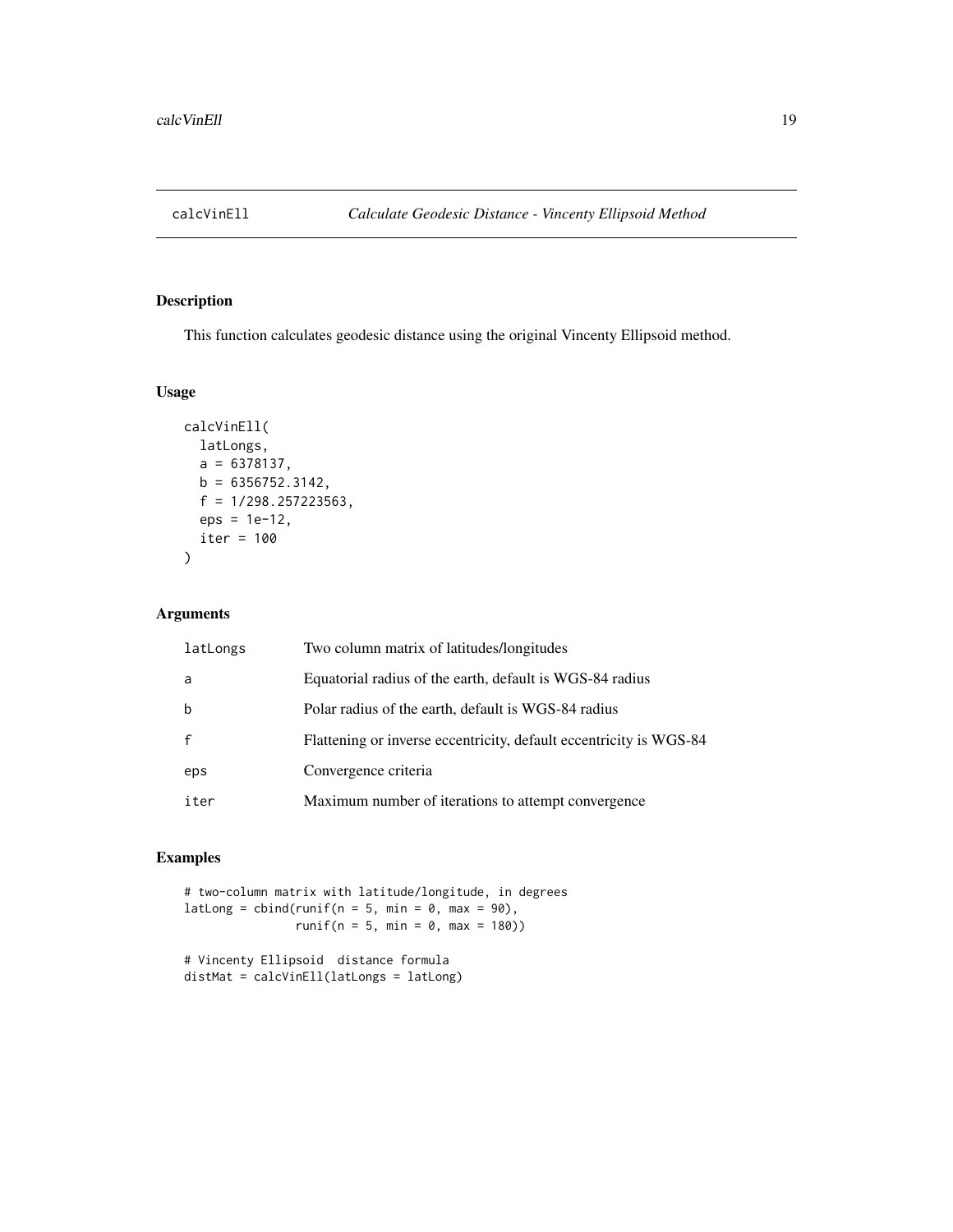<span id="page-19-0"></span>

# Description

This function calculates geodesic distance using the Vincenty sphere method.

#### Usage

```
calcVinSph(latLongs, r = 6378137)
```
#### Arguments

| latLongs | Two column matrix of latitudes/longitudes |
|----------|-------------------------------------------|
|          | Earth radius. Default is WGS-84 radius    |

#### Examples

```
# two-column matrix with latitude/longitude, in degrees
latLong = cbind(runif(n = 5, min = 0, max = 90),
               runif(n = 5, min = 0, max = 180)
```
# Vincenty Sphere distance formula distMat = calcVinSph(latLongs = latLong)

<span id="page-19-1"></span>calcZeroInflation *Calculates the zero-inflation part of a hurdle exponential kernel.*

#### Description

Given the probability of an adult mosquito to stay in the same patch throughout its whole lifespan, and its mortality, it calculates the height of the pulse-density part of the hurdle kernel.

#### Usage

calcZeroInflation(stayThroughLifespanProbability, adultMortality)

```
stayThroughLifespanProbability
                 Probability of a mosquito to spend its whole lifespan in the same node
adultMortality Adult mortality rate
```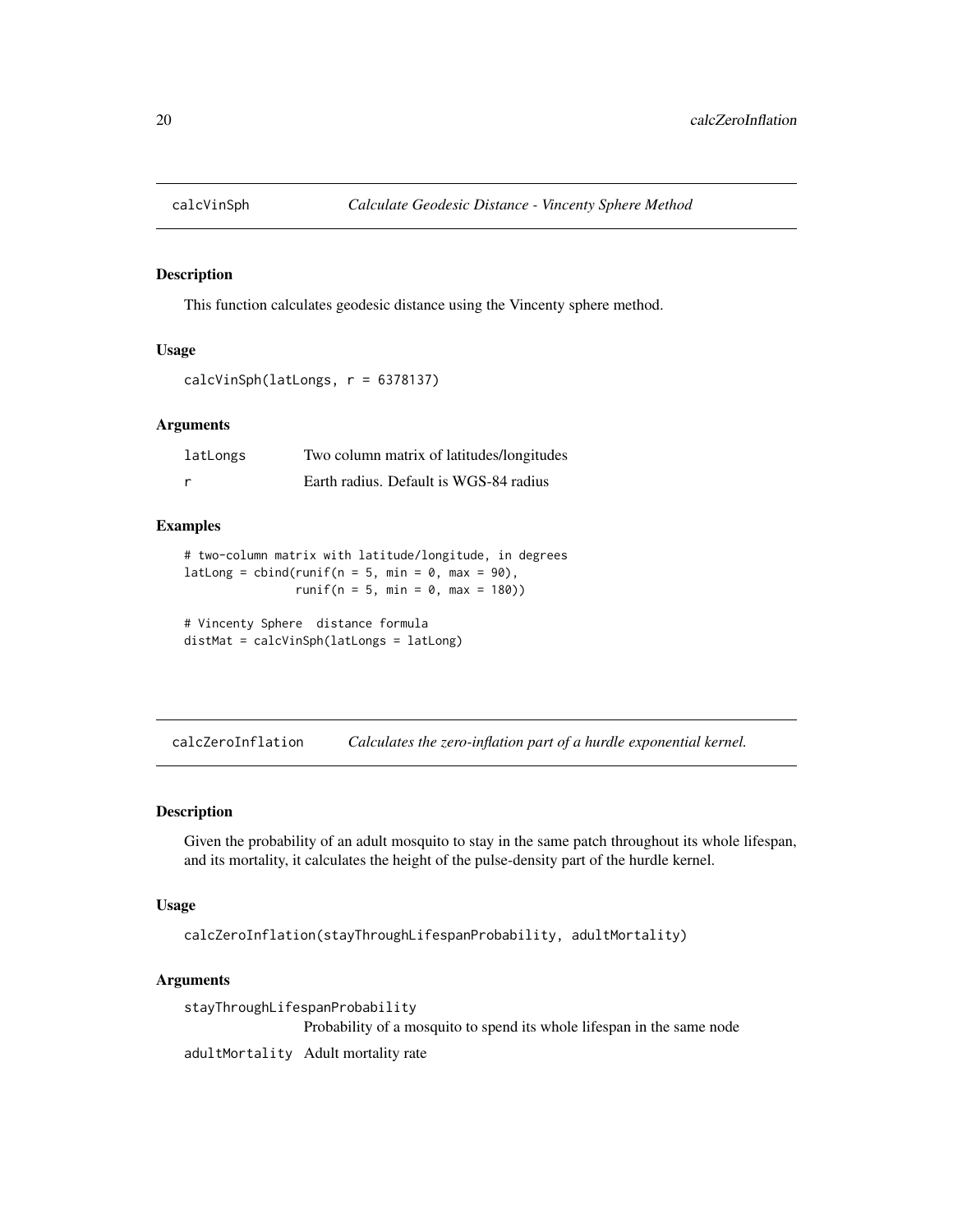#### <span id="page-20-0"></span>cube2csv 21

#### Examples

```
# setup distance matrix
# two-column matrix with latitude/longitude, in degrees
latLong = cbind(runif(n = 5, min = 0, max = 90),
               runif(n = 5, min = 0, max = 180)# Vincenty Ellipsoid distance formula
distMat = calcVinEll(latLongs = latLong)
# get hurdle height
# Lets assume 80% stay probs and adult mortality of 0.1
hHeight <- calcZeroInflation(stayThroughLifespanProbability = 0.80,
                            adultMortality = 0.1)
# calculate hurdle exponential distribution over distances
```

```
kernMat = calcHurdleExpKernel(distMat = distMat, rate = 10, p0 = hHeight)
```
cube2csv *Export a Cube to .csv*

#### Description

Export a cube as multiple .csv files (one for each genotype; slices of z-axis). This function will create the directory if it doesn't exist. Files are stored as slice\_(z-slice)\_(genotype).csv

#### Usage

```
cube2csv(cube, directory, digits = 3)
```
#### **Arguments**

| cube      | A cube object (see MGDrivE-Cube for options)          |
|-----------|-------------------------------------------------------|
| directory | Directory to write .csv files to                      |
| digits    | Number of significant digits to retain in .csv output |

# Examples

```
## Not run:
# output directory
oPath <- "path/to/write/output"
# setup inheritance cube for export, using Mendelian as the example
cube <- cubeMendelian()
# write out
cube2csv(cube = cube, directory = oPath, digits = 3)## End(Not run)
```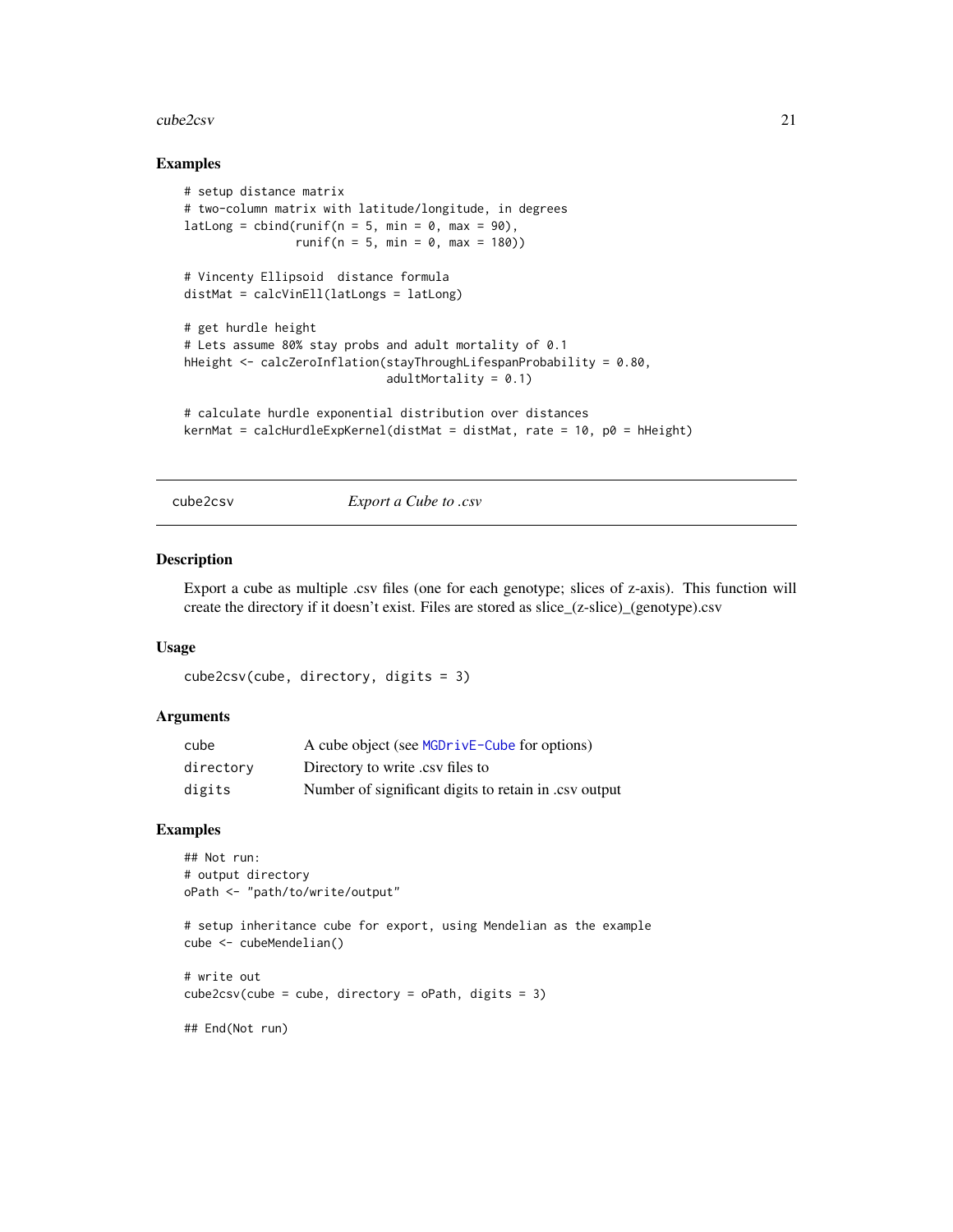# <span id="page-21-0"></span>Description

Based on the Cleave-and-Rescue system of [Oberhofer,](https://doi.org/10.1073/pnas.1921698117) this is a 2-locus Cas9-based toxin-antidote system. The first locus carries the Cas9, gRNAs, and a recoded copy of an essential gene. The second locus is the targeted essential gene. This gene can be completely haplosufficient (hSuf = 1) or completely haploinsufficient ( $h\text{Suf} = 0$ ). It is assumed that having 2 copies of the gene (be it wild-type at the second locus or recoded at the first) confers complete viability.

# Usage

```
cubeClvR(
  cF = 1,
  crF = 0,
  ccF = cF,
  ccrF = crF,cM = 1,
  crM = 0,
  ccM = cM,
  ccrM = crM,
  dW = 0,
  \text{drW} = \emptyset,
  ddW = dW,
  ddrW = drW,
  hSuf = 1,
  eta = NULL,
  phi = NULL,omega = NULL,
  xiF = NULL,
  xiM = NULL,
  s = NULL
```
#### Arguments

 $\mathcal{E}$ 

| cF   | Female cutting rate, one ClvR allele                |
|------|-----------------------------------------------------|
| crF  | Female functional resistance rate, one ClvR allele  |
| ccF  | Female cutting rate, two ClvR alleles               |
| ccrF | Female functional resistance rate, two ClvR alleles |
| сM   | Male cutting rate, one ClvR allele                  |
| crM  | Male functional resistance rate, one ClvR allele    |
| ccM  | Male cutting rate, two ClvR alleles                 |
| ccrM | Male functional resistance rate, two ClvR alleles   |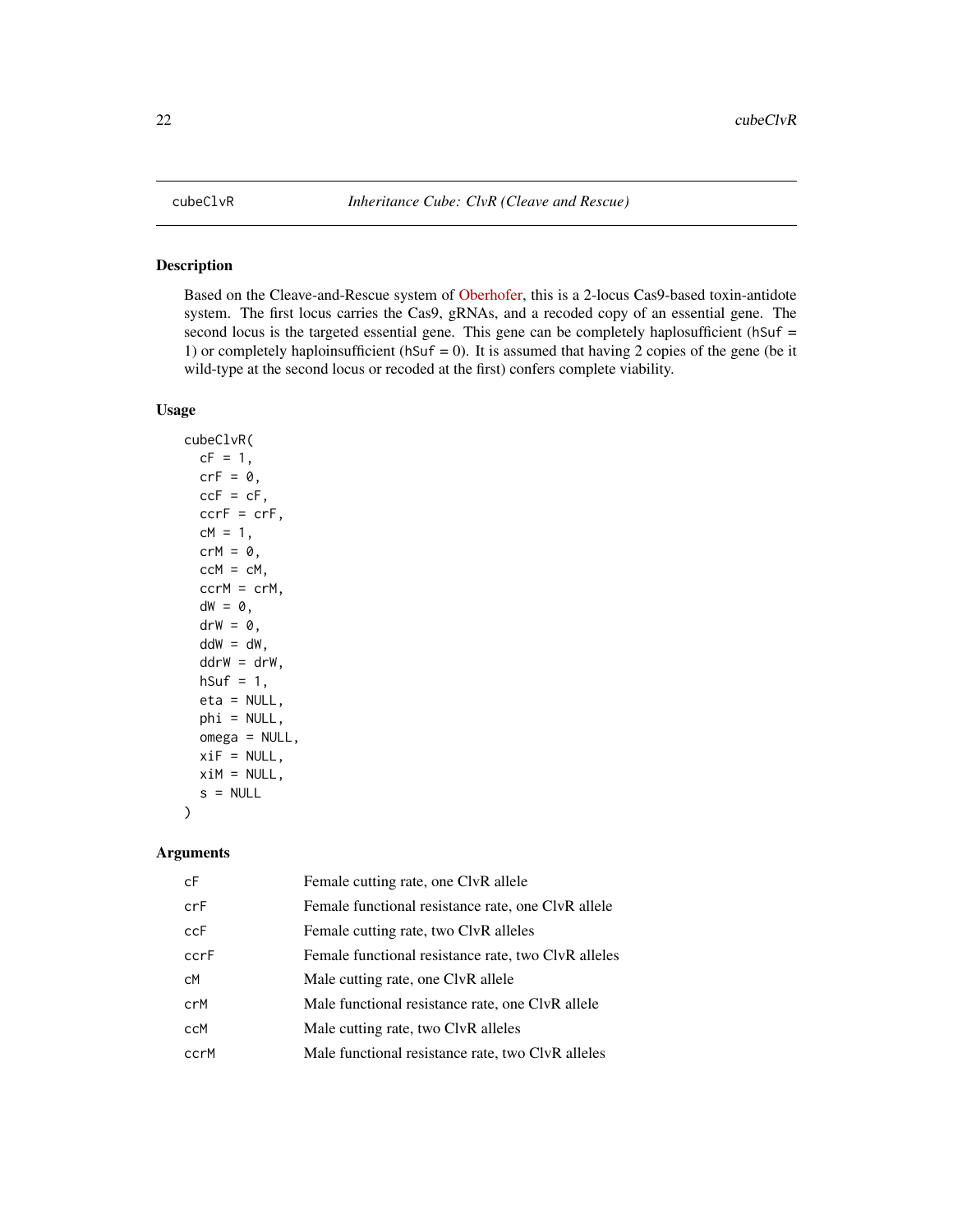#### <span id="page-22-0"></span> $cubeClvR2$  23

| dW    | Female deposition cutting rate                                 |
|-------|----------------------------------------------------------------|
| drW   | Female deposition functional resistance rate                   |
| ddW   | Female deposition (HH) cutting rate                            |
| ddrW  | Female deposition (HH) functional resistance rate              |
| hSuf  | Haplosufficiency level, default is completely sufficient       |
| eta   | Genotype-specific mating fitness                               |
| phi   | Genotype-specific sex ratio at emergence                       |
| omega | Genotype-specific multiplicative modifier of adult mortality   |
| xiF   | Genotype-specific female pupatory success                      |
| xiM   | Genotype-specific male pupatory success                        |
| S     | Genotype-specific fractional reduction (increase) in fertility |

#### Value

Named list containing the inheritance cube, transition matrix, genotypes, wild-type allele, and all genotype-specific parameters.

cubeClvR2 *Inheritance Cube: 2-Locus ClvR (Cleave and Rescue)*

#### Description

Based on the Cleave-and-Rescue system of [Oberhofer,](https://doi.org/10.1101/2020.07.09.196253) this is a 3-locus Cas9-based toxin-antidote system. The first locus carries the Cas9, the second locus carries the gRNAs, and a recoded copy of an essential gene. The third locus is the targeted essential gene. This gene can be completely haplosufficient ( $h\text{Suf} = 1$ ) or completely haploinsufficient ( $h\text{Suf} = 0$ ). It is assumed that having 2 copies of the gene (be it wild-type at the second locus or recoded at the first) confers complete viability. Additionally, loci 1 and 2 can be linked, given crM and crF, imitating the original 2-locus ClvR system. For this construct, the first locus will have 2 alleles, the second will have 2 alleles, and the third will have 3 alleles:

- Locus 1
	- W: Wild-type
	- $-$  C: Cas<sup>9</sup>
- Locus 2
	- W: Wild-type
	- G: gRNAs and recoded essential gene
- Locus 3
	- W: Wild-type
	- R: Functional resistant
	- B: Non-functional resistant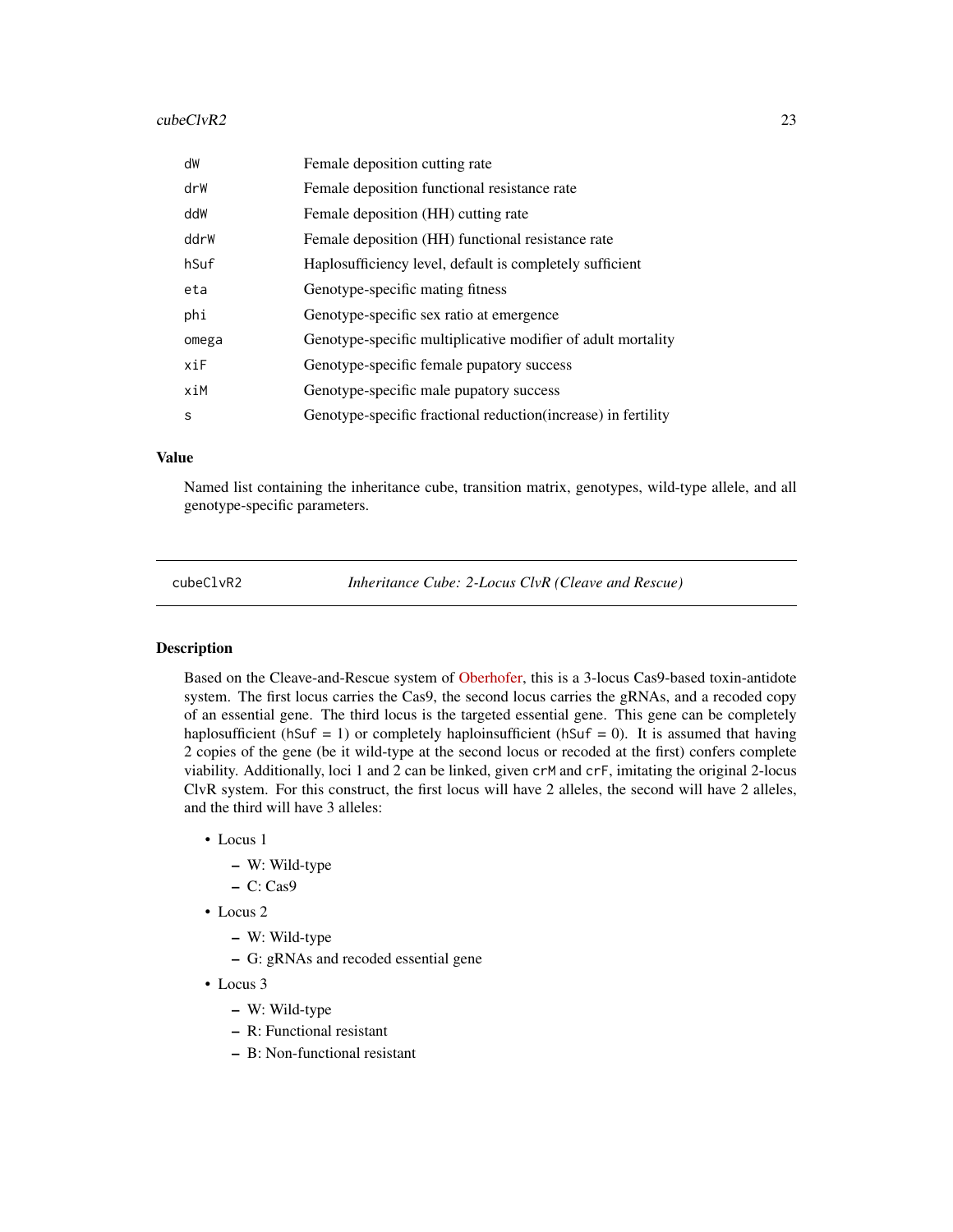# Usage

```
cubeClvR2(
  cF = 1,
  crF = 0,ccF = cF,
  ccrF = crF,
  cM = 1,crM = 0,ccM = cM,
  ccrM = crM,
  dW = 0,
  drW = 0,
  ddW = dW,ddrW = drW,
  hSuf = 1,crossF = 0.5,
  crossM = 0.5,
  eta = NULL,
  phi = NULL,omega = NULL,
  xiF = NULL,xiM = NULL,
  s = NULL\mathcal{L}
```

| сF     | Female cutting rate, one ClvR allele                                                              |
|--------|---------------------------------------------------------------------------------------------------|
| crF    | Female functional resistance rate, one ClvR allele                                                |
| ccF    | Female cutting rate, two ClvR alleles                                                             |
| ccrF   | Female functional resistance rate, two ClvR alleles                                               |
| сM     | Male cutting rate, one ClvR allele                                                                |
| crM    | Male functional resistance rate, one ClvR allele                                                  |
| ccM    | Male cutting rate, two ClvR alleles                                                               |
| ccrM   | Male functional resistance rate, two ClvR alleles                                                 |
| dW     | Female deposition cutting rate                                                                    |
| drW    | Female deposition functional resistance rate                                                      |
| ddW    | Female deposition (HH) cutting rate                                                               |
| ddrW   | Female deposition (HH) functional resistance rate                                                 |
| hSuf   | Haplosufficiency level, default is completely sufficient                                          |
| crossF | Crossover rate in females, 0 is completely linked, 0.5 is unlinked, 1.0 is complete<br>divergence |
| crossM | Crossover rate in males, 0 is completely linked, 0.5 is unlinked, 1.0 is complete<br>divergence   |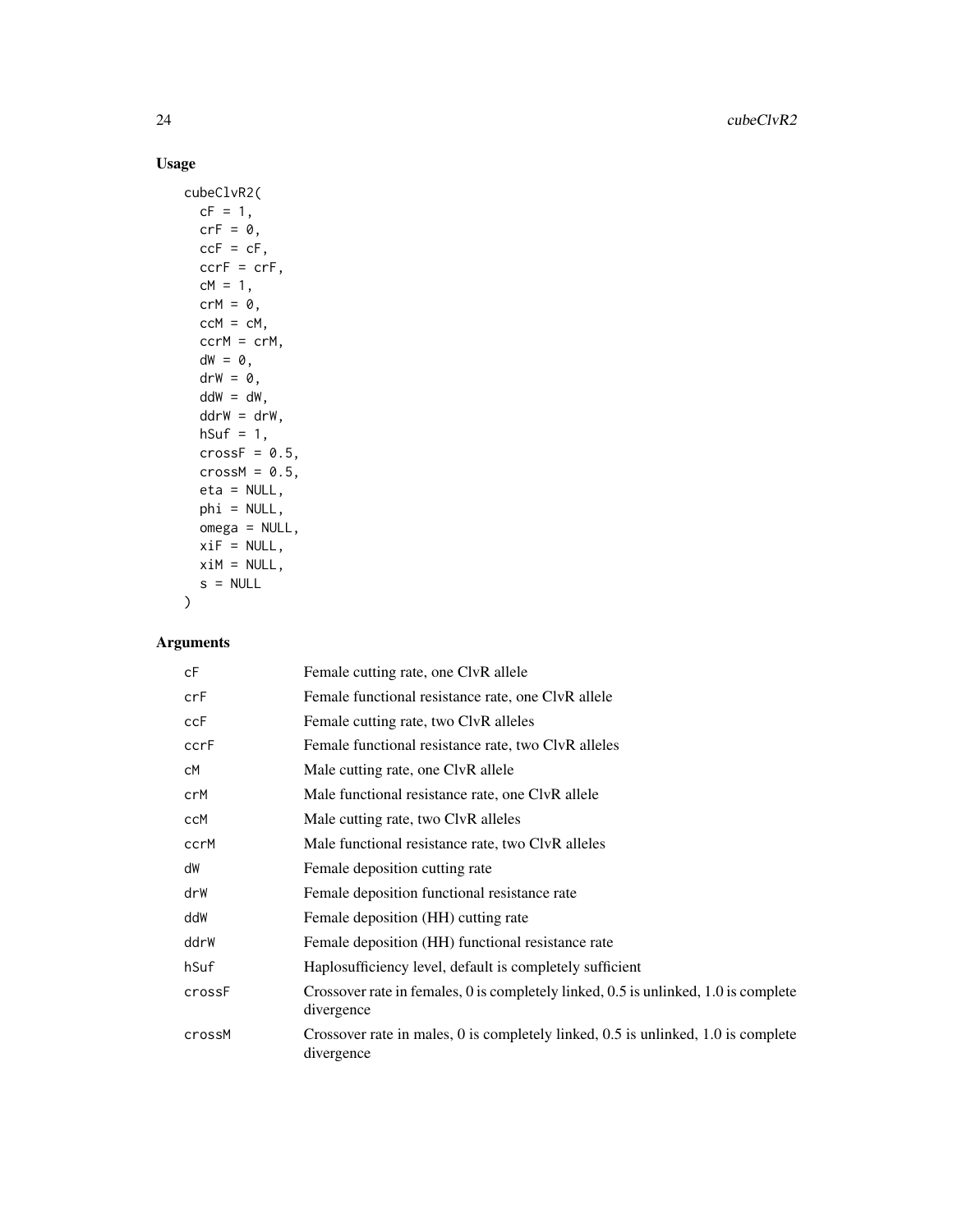# <span id="page-24-0"></span>cubeECHACR 25

| eta   | Genotype-specific mating fitness                               |
|-------|----------------------------------------------------------------|
| phi   | Genotype-specific sex ratio at emergence                       |
| omega | Genotype-specific multiplicative modifier of adult mortality   |
| xiF   | Genotype-specific female pupatory success                      |
| xiM   | Genotype-specific male pupatory success                        |
| S     | Genotype-specific fractional reduction (increase) in fertility |

# **Details**

Female deposition is implemented incorrectly. Right now, it is performed on male alleles prior to zygote formation - it should happen post-zygote formation. Since this construct doesn't have HDR, this should be fine.

Additionally, it is assumed that deposition requries loaded Cas9-RNP complexes from the mother, having Cas9 and no maternal gRNA, even in the presence of paternal gRNA, will not result in maternal deposition mediated cleavage.

Copy-number dependent rates are based on Cas9, not gRNA. The assumption is that RNA is easier to produce, and therefore won't limit cleavage by Cas9.

# Value

Named list containing the inheritance cube, transition matrix, genotypes, wild-type allele, and all genotype-specific parameters.

cubeECHACR *Inheritance Cube: ECHACR*

#### **Description**

This function creates an ECHACR construct, it has 5 alleles at the first locus and 4 alleles at the second.

- W: Wild-type
- H: Homing allele
- E: Eraser allele
- R: No-cost resistance allele
- B: Detrimental resistance allele
- cHW: Rate of homing from H, W -> H transition
- cEH: Rate of homing from E, H -> E transition
- cEW: Rate of homing from E, W -> E transition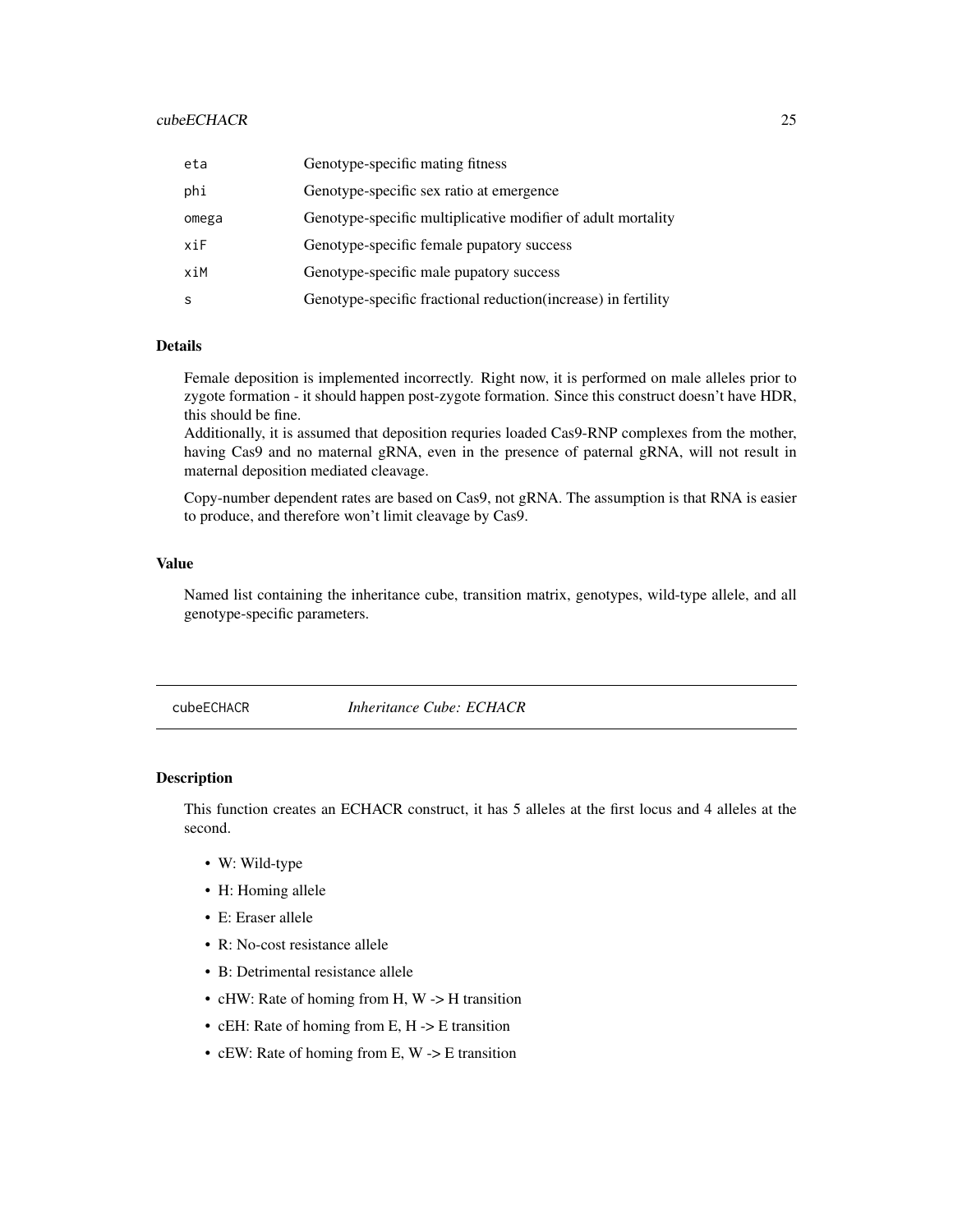# Usage

```
cubeECHACR(
  cHW = 1,
  cEW = 1,
  cEH = 1,
  chHW = 0,
  crHW = 0,ceEW = 0,
  crEW = 0,ceEH = 0,
  crEH = 0,d1 = 0,
  d2 = 0,
  d3 = 0,
  eta = NULL,
  phi = NULL,
  omega = NULL,
  xif = NULL,xiM = NULL,
  s = NULL\mathcal{L}
```

| <b>CHW</b> | Cutting efficiency of drive allele at locus 1                 |
|------------|---------------------------------------------------------------|
| cEW        | Cutting efficiency of ECHACR element into W                   |
| cEH        | Cutting efficiency of ECHACR element into H                   |
| chHW       | Homing efficiency of drive allele at locus 1                  |
| crHW       | Resistance allele efficiency of drive allele at locus 1       |
| ceEW       | Homing efficiency of ECHACR element into W                    |
| crEW       | Resistance allele efficiency of ECHACR element into W         |
| ceEH       | Homing efficiency of ECHACR element into H                    |
| crEH       | Resistance allele efficiency of ECHACR element into H         |
| d1         | Background mutation rate from W into R allele                 |
| d2         | Background mutation rate from H into R allele                 |
| d3         | Background mutation rate from E into R allele                 |
| eta        | Genotype-specific mating fitness                              |
| phi        | Genotype-specific sex ratio at emergence                      |
| omega      | Genotype-specific multiplicative modifier of adult mortality  |
| xiF        | Genotype-specific female pupatory success                     |
| xiM        | Genotype-specific male pupatory success                       |
| S          | Genotype-specific fractional reduction(increase) in fertility |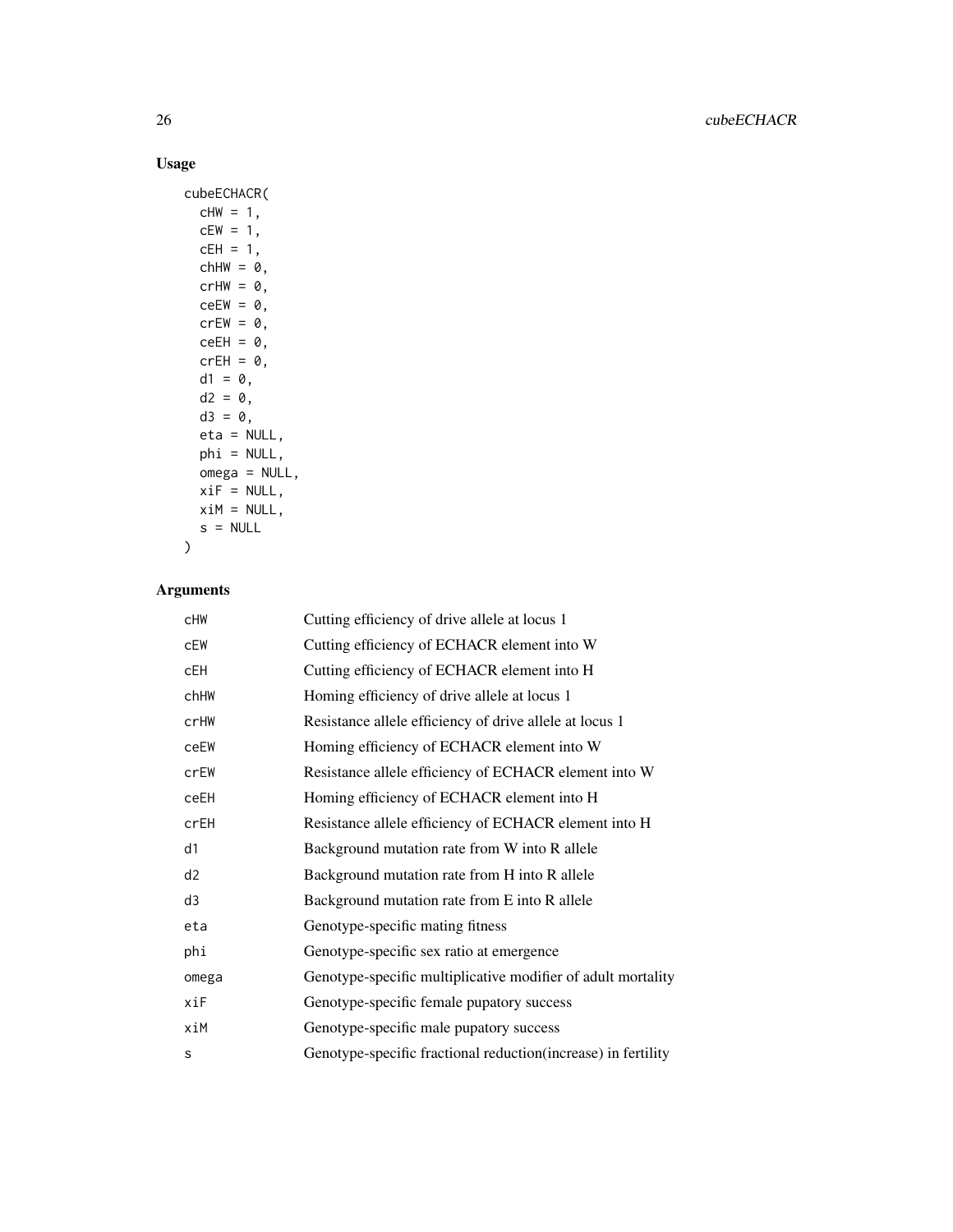# <span id="page-26-0"></span>cubeECHACRX 27

# Details

This inheritance pattern corresponds to the [Active Genetic Neutralizing Elements for Halting or](https://doi.org/10.1016/j.molcel.2020.09.003) [Deleting Gene Drives](https://doi.org/10.1016/j.molcel.2020.09.003) publication.

#### Value

Named list containing the inheritance cube, transition matrix, genotypes, wild-type allele, and all genotype-specific parameters.

cubeECHACRX *Inheritance Cube: ECHACRX*

#### Description

This function creates an X-linked ECHACR construct, it has 5 alleles at the first locus and 4 alleles at the second.

- W: Wild-type
- H: Homing allele
- E: Eraser allele
- R: No-cost resistance allele
- B: Detrimental resistance allele
- cHW: Rate of homing from H, W -> H transition
- cEH: Rate of homing from E, H -> E transition
- cEW2: Rate of homing from E, W -> E transition

#### Usage

cubeECHACRX(  $cHW = 1$ ,  $cEHW = 1$ ,  $cEW1 = 1,$  $cEW2 = 1$ ,  $cEH = 1$ ,  $chHW = 0$ ,  $crHW = 0$ ,  $chEHW = 0$ ,  $crEHW = 0$ ,  $ceEW1 = 0$ ,  $crEW1 = 0$ ,  $ceEW2 = 0$ ,  $crEW2 = 0$ ,  $ceEH = 0$ ,  $crEH = 0,$  $d1 = 0$ ,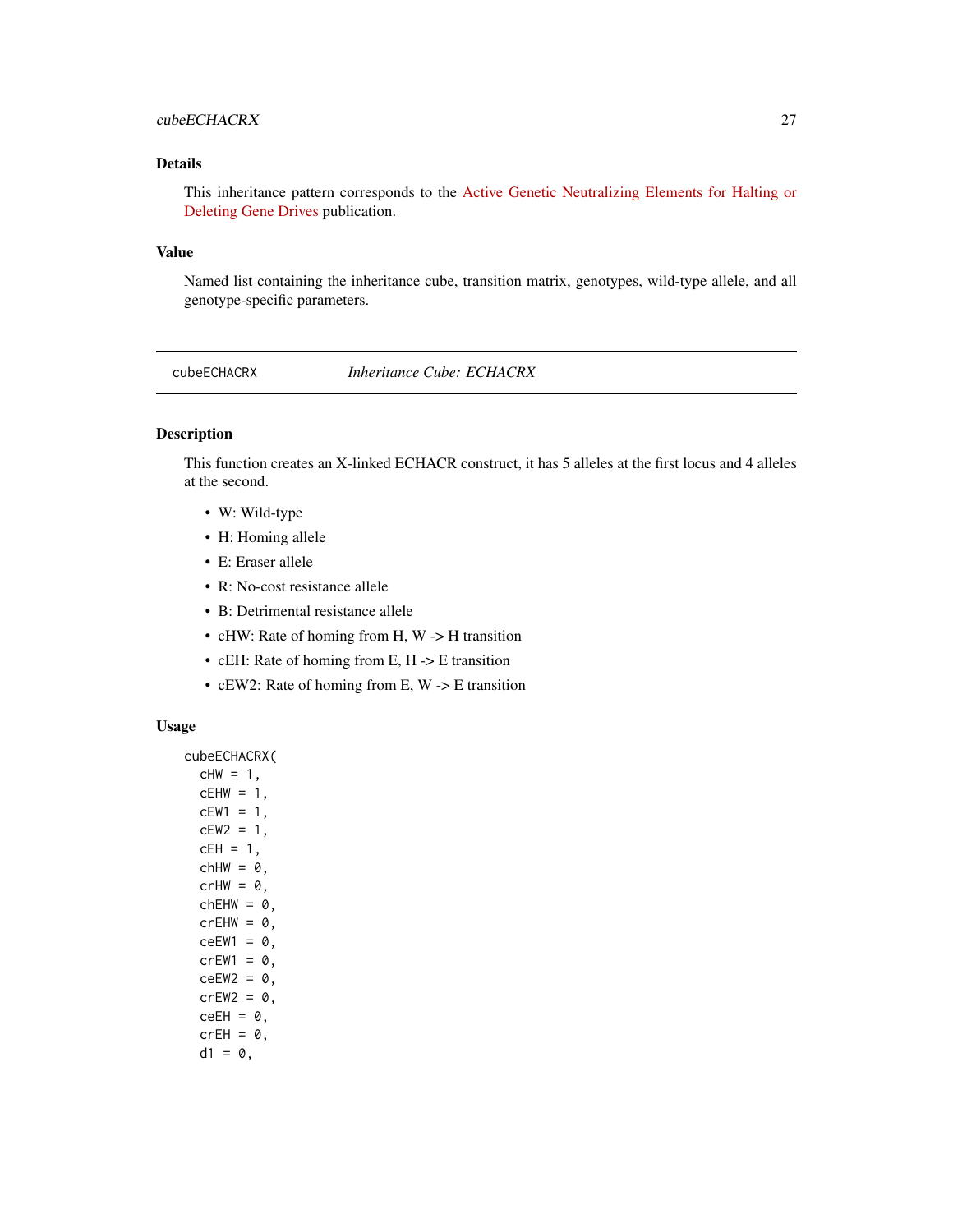```
d2 = 0,
d3 = 0,
dHW = 0,
dEH = 0,
dEW = 0,drHW = \theta,
drEH = 0,
drEW = 0,crossF = 0,eta = NULL,
phi = NULL,
omega = NULL,
xiF = NULL,xiM = NULL,
s = NULL
```
# Arguments

)

| cHW               | Cutting efficiency of drive allele at locus 1                                                  |
|-------------------|------------------------------------------------------------------------------------------------|
| <b>CEHW</b>       | Cutting efficiency of drive allele, in the presence of ECHACR element, at locus                |
| cEW1              | Cutting efficiency of ECHACR element into W at locus 1                                         |
| cEW <sub>2</sub>  | Cutting efficiency of ECHACR element into W at locus 2                                         |
| <b>cEH</b>        | Cutting efficiency of ECHACR element into H                                                    |
| chHW              | Homing efficiency of drive allele at locus 1                                                   |
| crHW              | Resistance allele efficiency of drive allele at locus 1                                        |
| chEHW             | Homing efficiency of drive allele, in the presence of ECHACR element, at locus<br>1            |
| crEHW             | Resistance allele efficiency of drive allele, in the presence of ECHACR element,<br>at locus 1 |
| ceEW1             | Homing efficiency of ECHACR element into W at locus 1                                          |
| crEW1             | Resistance allele efficiency of ECHACR element into W at locus 1                               |
| ceEW <sub>2</sub> | Homing efficiency of ECHACR element into W at locus 2                                          |
| crEW <sub>2</sub> | Resistance allele efficiency of ECHACR element into W at locus 2                               |
| ceEH              | Homing efficiency of ECHACR element into H                                                     |
| crEH              | Resistance allele efficiency of ECHACR element into H                                          |
| d1                | Background mutation rate from W into R allele                                                  |
| d2                | Background mutation rate from H into R allele                                                  |
| d <sub>3</sub>    | Background mutation rate from E into R allele                                                  |
| dHW               | Female H deposition rate against W                                                             |
| dEH               | Female E deposition rate against H                                                             |
| dEW               | Female E deposition rate against W                                                             |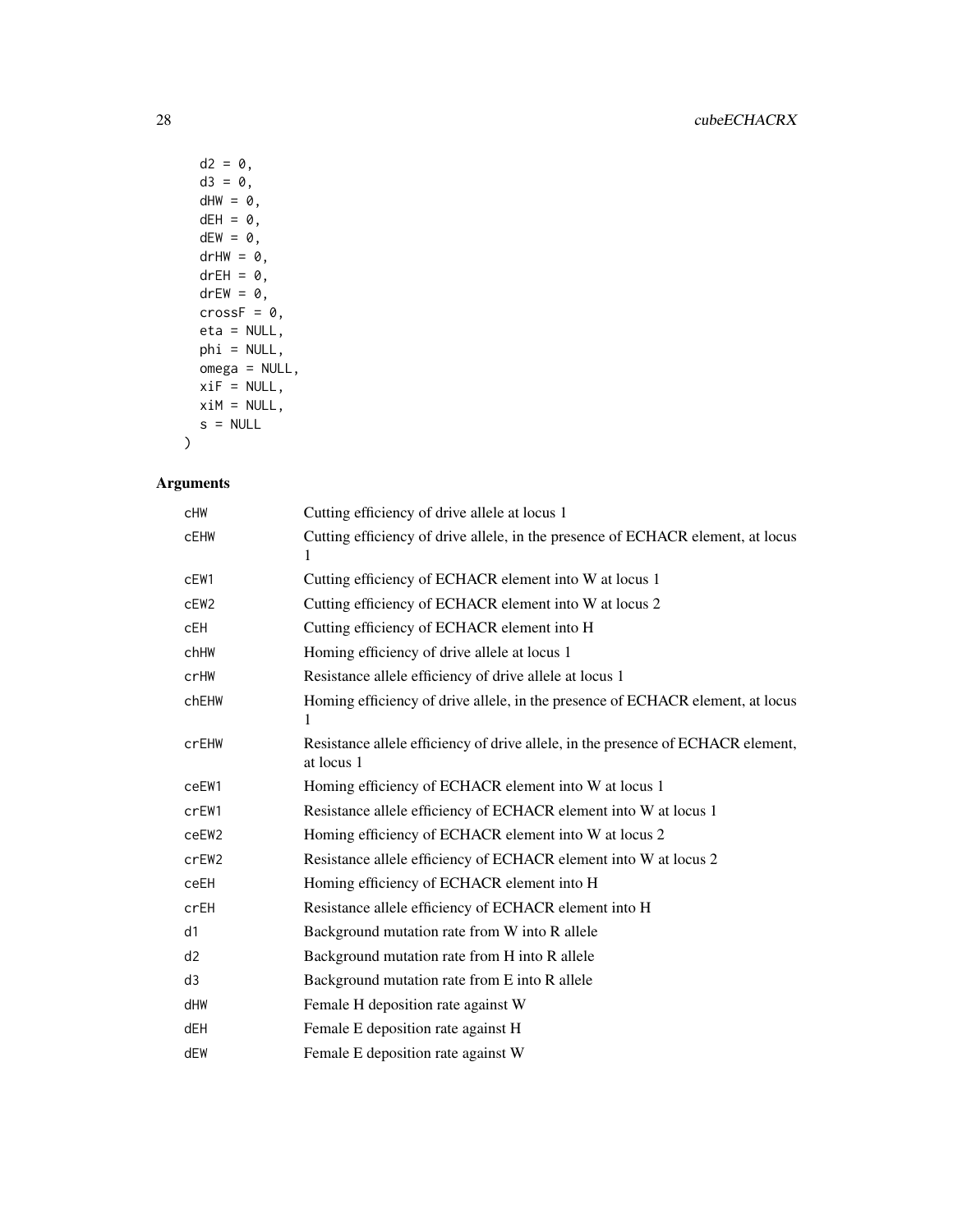# <span id="page-28-0"></span>cubeHoming1RA 29

| drHW   | Female resistance generation rate, from H allele                                  |
|--------|-----------------------------------------------------------------------------------|
| drEH   | Female resistance generation rate, from E allele                                  |
| drEW   | Female resistance generation rate, from E allele                                  |
| crossF | Female crossover rate. 0 is fully linked, 0.5 is unlinked, 1 is negatively linked |
| eta    | Genotype-specific mating fitness                                                  |
| phi    | Genotype-specific sex ratio at emergence                                          |
| omega  | Genotype-specific multiplicative modifier of adult mortality                      |
| xiF    | Genotype-specific female pupatory success                                         |
| xiM    | Genotype-specific male pupatory success                                           |
| S      | Genotype-specific fractional reduction(increase) in fertility                     |

# Details

This inheritance pattern corresponds to the [Active Genetic Neutralizing Elements for Halting or](https://doi.org/10.1016/j.molcel.2020.09.003) [Deleting Gene Drives](https://doi.org/10.1016/j.molcel.2020.09.003) publication.

# Value

Named list containing the inheritance cube, transition matrix, genotypes, wild-type allele, and all genotype-specific parameters.

<span id="page-28-1"></span>cubeHoming1RA *Inheritance Cube: Homing Drive with 1 Resistance Allele*

# Description

This function creates an inheritance cube to model a homing gene drive (such as a CRISPR-Cas9 system) that creates 1 type of resistance allele. It assumes no sex-specific inheritance patterns and the construct is on an autosome.

# Usage

```
cubeHoming1RA(
 c = 1,ch = 0,
 eta = NULL,
 phi = NULL,
 omega = NULL,
 xiF = NULL,xiM = NULL,
  s = NULL)
```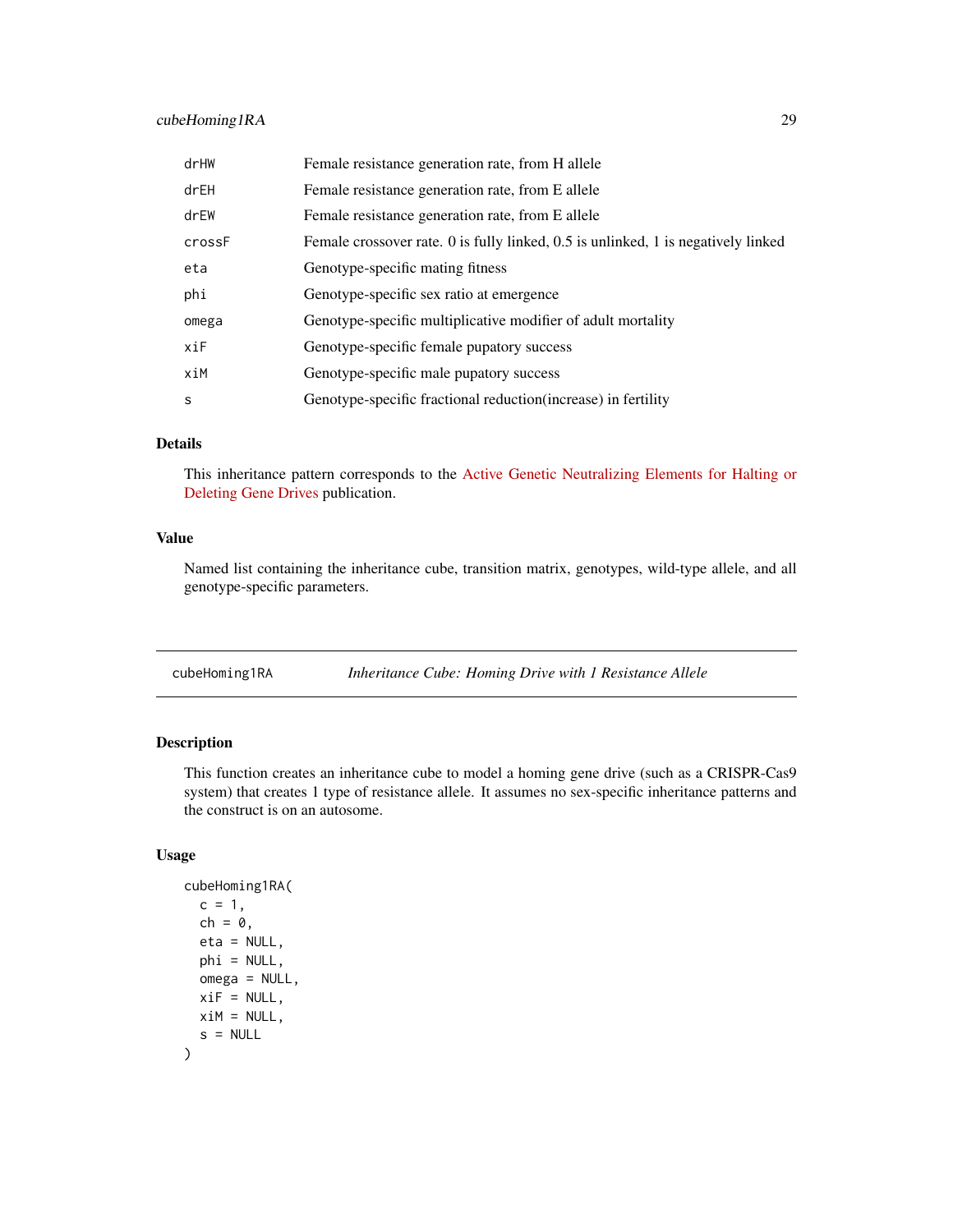# <span id="page-29-0"></span>Arguments

|       | Cutting rate                                                 |
|-------|--------------------------------------------------------------|
| ch    | Successful homing rate rate                                  |
| eta   | Genotype-specific mating fitness                             |
| phi   | Genotype-specific sex ratio at emergence                     |
| omega | Genotype-specific multiplicative modifier of adult mortality |
|       |                                                              |
| xiF   | Genotype-specific female pupatory success                    |
| xiM   | Genotype-specific male pupatory success                      |

# Value

Named list containing the inheritance cube, transition matrix, genotypes, wild-type allele, and all genotype-specific parameters.

| cubeHomingDrive | Inheritance Cube: CRISPR (Clustered Regularly Interspaced Short)            |
|-----------------|-----------------------------------------------------------------------------|
|                 | Palindromic Repeats) with 2 Resistance Alleles and maternal deposi-<br>tion |
|                 |                                                                             |

### Description

This is a sex-specific version of the original cube [cubeHoming1RA](#page-28-1). It assumes that the construct is on an autosome and there can be different male/female homing rates. It also has maternal deposition, i.e., when the male provides a W allele to a female with a H allele, some portion are cut during oogenesis. If the maternal deposition parameters are zero (d\* parameters), this is a normal CRISPR drive.

#### Usage

```
cubeHomingDrive(
  cM = 1,
  cF = 1,
  dF = 0,
  chM = 0,
  crM = 0,chF = 0,
  crF = 0,
  dhF = 0,
  drF = 0,
  eta = NULL,
  phi = NULL,
  omega = NULL,
  xiF = NULL,xiM = NULL,
  s = NULL)
```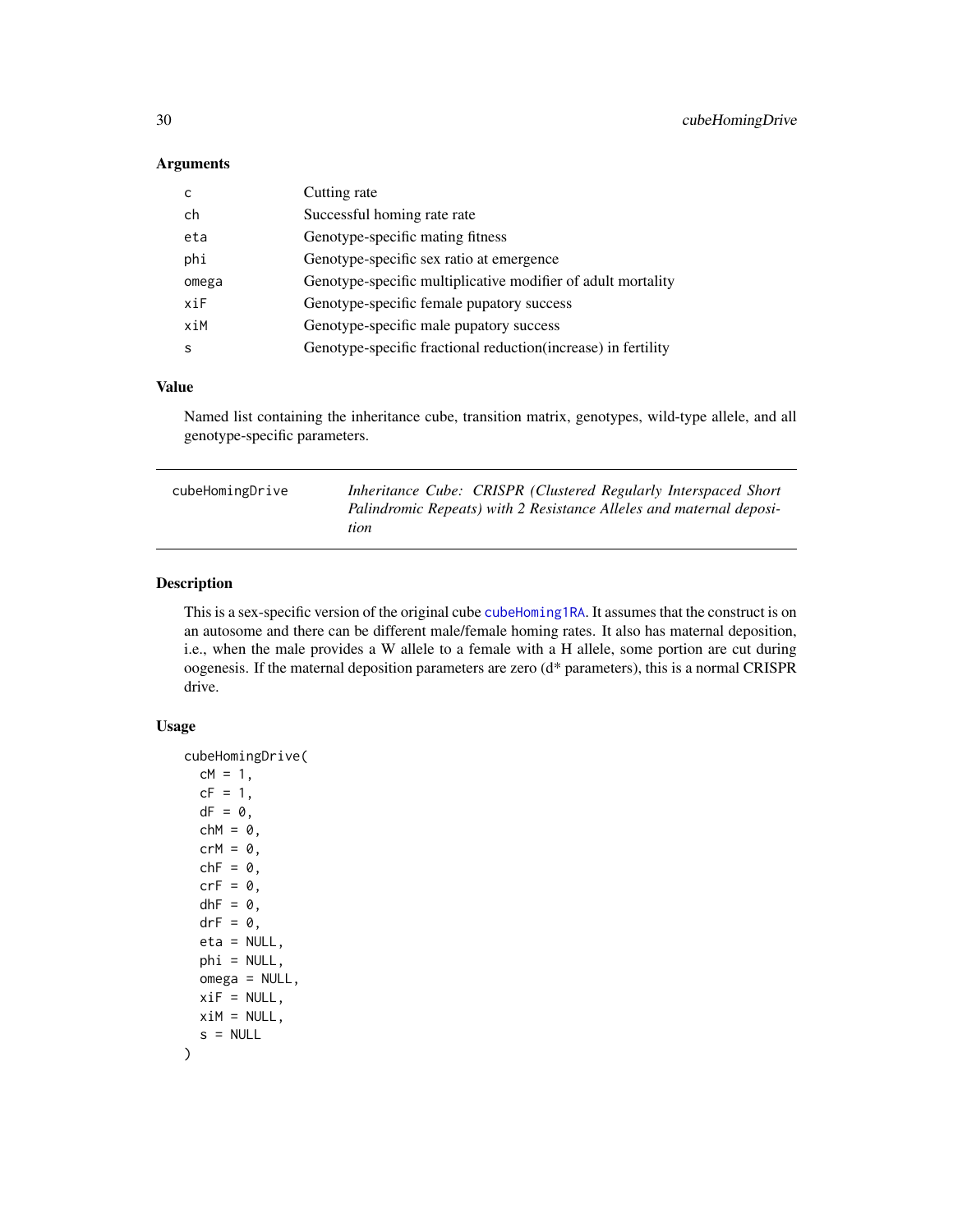# <span id="page-30-0"></span>cubeKillerRescue 31

# Arguments

| сM    | Male homing rate                                               |
|-------|----------------------------------------------------------------|
| сF    | Female homing rate                                             |
| dF    | Female deposition homing rate                                  |
| chM   | Male correct homing rate                                       |
| crM   | Male resistance generating rate                                |
| chF   | Female correct homing rate                                     |
| crF   | Female resistance generating rate                              |
| dhF   | Female correct deposition rate                                 |
| drF   | Female resistance deposition rate                              |
| eta   | Genotype-specific mating fitness                               |
| phi   | Genotype-specific sex ratio at emergence                       |
| omega | Genotype-specific multiplicative modifier of adult mortality   |
| xiF   | Genotype-specific female pupatory success                      |
| xiM   | Genotype-specific male pupatory success                        |
| S     | Genotype-specific fractional reduction (increase) in fertility |

# Value

Named list containing the inheritance cube, transition matrix, genotypes, wild-type allele, and all genotype-specific parameters.

cubeKillerRescue *Inheritance Cube: Killer-Rescue System*

# Description

This function creates an inheritance cube to model a Killer-Rescue system. Killer-Rescue is a 2 locus system: one locus has a toxin and the other locus contains the antidote. The loci are assumed independent and are non-homing.

This drive has 3 alleles at locus 1 and 2 alleles and locus 2:

- Locus 1
	- T: Wild-type allele
	- K: "Killer" toxin allele
	- R: Broken toxin allele
- Locus 2
	- W: Wild-type allele
	- A: Antidote allele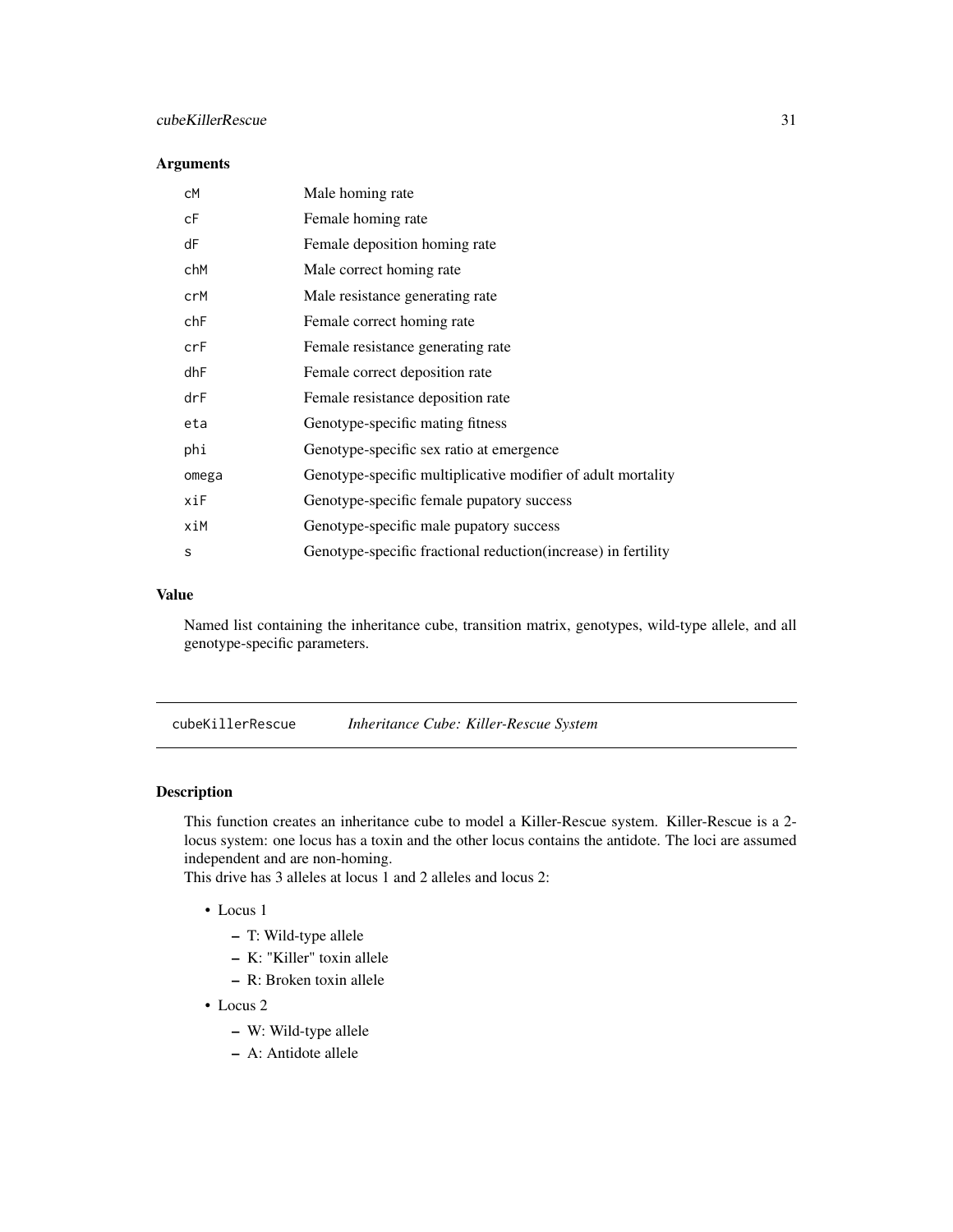# Usage

```
cubeKillerRescue(
 eR = 0,
 Keff = 1,Aeff = 1,
 eta = NULL,
 phi = NULL,
 omega = NULL,
 xif = NULL,xiM = NULL,
  s = NULL)
```
# Arguments

| eR    | Conversion of K allele to R allele, a basal mutation rate      |
|-------|----------------------------------------------------------------|
| Keff  | Toxin efficacy                                                 |
| Aeff  | Antidote efficacy                                              |
| eta   | Genotype-specific mating fitness                               |
| phi   | Genotype-specific sex ratio at emergence                       |
| omega | Genotype-specific multiplicative modifier of adult mortality   |
| xiF   | Genotype-specific female pupatory success                      |
| xiM   | Genotype-specific male pupatory success                        |
| S     | Genotype-specific fractional reduction (increase) in fertility |

# Value

Named list containing the inheritance cube, transition matrix, genotypes, wild-type allele, and all genotype-specific parameters.

| cubeMEDEA |                 | Inheritance Cube: MEDEA (Maternal Effect Dominant Embryonic |  |  |
|-----------|-----------------|-------------------------------------------------------------|--|--|
|           | <i>Arrest</i> ) |                                                             |  |  |

# Description

This function creates an inheritance cube to model a MEDEA drive system. This system was first discovered in flour beetles. It biases inheritance by expressing a maternal toxin such that offspring die unless they express a zygotic antidote.

This drive has 3 alleles at 1 locus:

- W: Wild-type allele
- M: MEDEA allele
- R: Resistance allele

<span id="page-31-0"></span>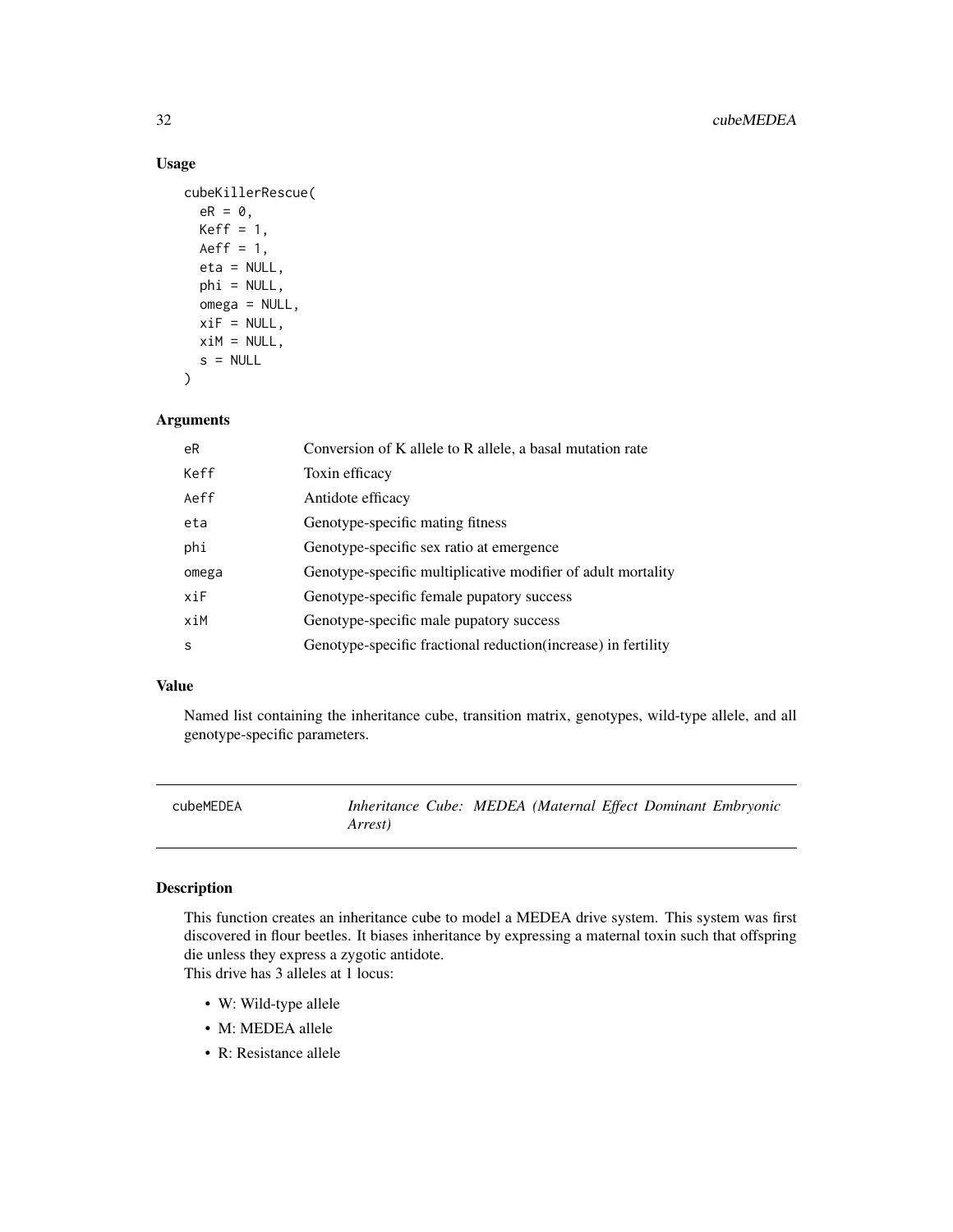#### <span id="page-32-0"></span>cubeMendelian 33

# Usage

```
cubeMEDEA(
  rM = 0,
  rW = 0,
  Teff = 1,
  eta = NULL,
  phi = NULL,
  omega = NULL,
  xiF = NULL,xiM = NULL,
  s = NULL\mathcal{L}
```
#### Arguments

| rM    | Breakdown of MEDEA allele, no homing/toxin/antidote, $M \rightarrow R$ conversion |
|-------|-----------------------------------------------------------------------------------|
| rW    | De novo resistance generation, $W \rightarrow R$ conversion                       |
| Teff  | Efficacy of the toxin                                                             |
| eta   | Genotype-specific mating fitness                                                  |
| phi   | Genotype-specific sex ratio at emergence                                          |
| omega | Genotype-specific multiplicative modifier of adult mortality                      |
| xiF   | Genotype-specific female pupatory success                                         |
| xiM   | Genotype-specific male pupatory success                                           |
| S     | Genotype-specific fractional reduction (increase) in fertility                    |

# Value

Named list containing the inheritance cube, transition matrix, genotypes, wild-type allele, and all genotype-specific parameters.

cubeMendelian *Inheritance Cube: Mendelian*

# Description

This function creates a Mendelian Inheritance Cube. It only handles simple, alphabetic genotypes. The default is 3 alleles at 1 locus, this can be extended to however many alleles one is interested in, but only at 1 locus.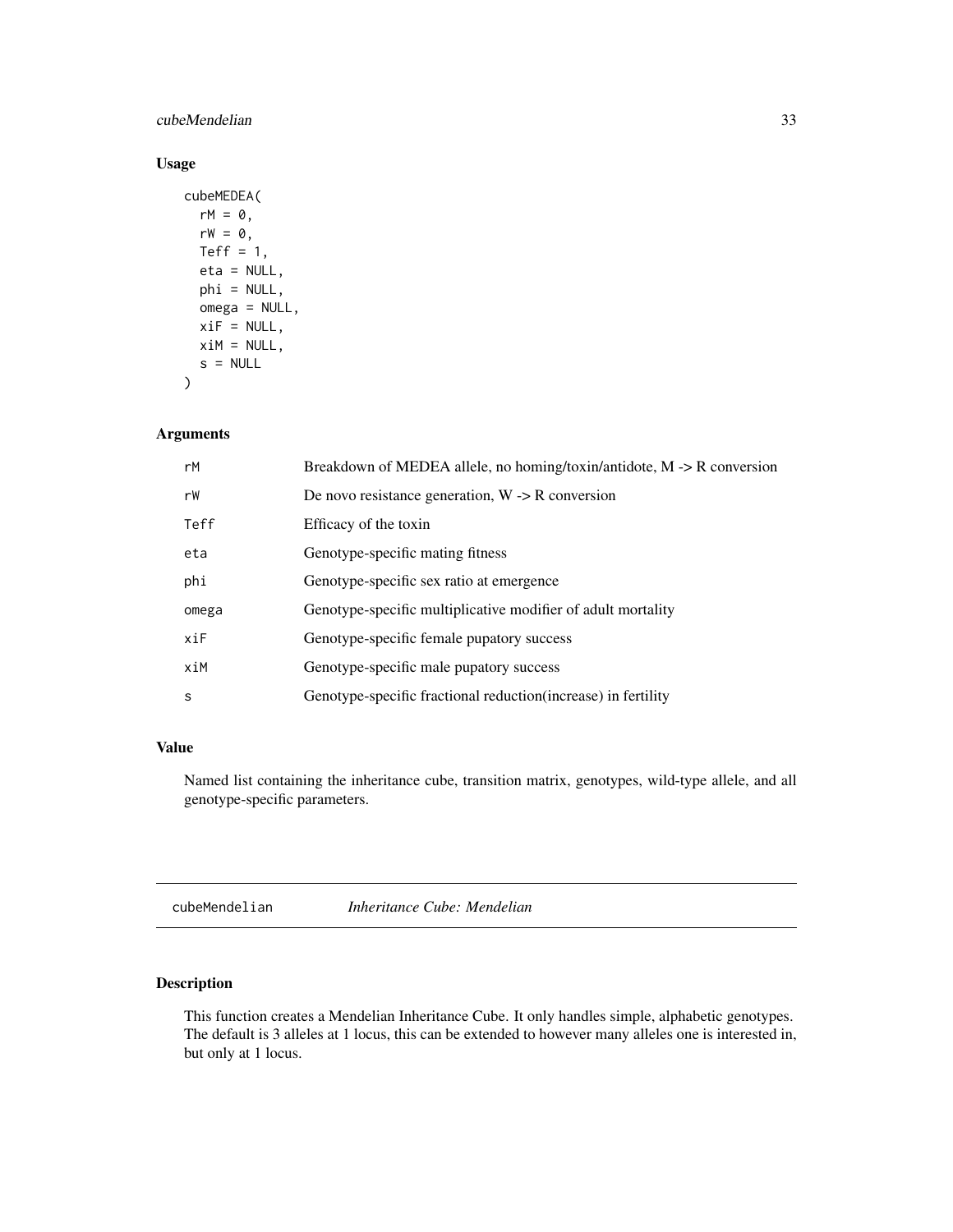# Usage

```
cubeMendelian(
 gtype = c("AA", "Aa", "aa"),
 eta = NULL,
 phi = NULL,
 omega = NULL,
 xiF = NULL,xiM = NULL,
 s = NULL)
```
# Arguments

| gtype | Vector of genotypes, with the wild-type in the first position  |
|-------|----------------------------------------------------------------|
| eta   | Genotype-specific mating fitness                               |
| phi   | Genotype-specific sex ratio at emergence                       |
| omega | Genotype-specific multiplicative modifier of adult mortality   |
| xi    | Genotype-specific female pupatory success                      |
| xiM   | Genotype-specific male pupatory success                        |
| S     | Genotype-specific fractional reduction (increase) in fertility |

# Value

Named list containing the inheritance cube, transition matrix, genotypes, wild-type allele, and all genotype-specific parameters.

cubeModifiers *Generate and Modify Default Genotype-specific Parameters*

# Description

This is an internal function for cubes.

#### Usage

```
cubeModifiers(
  gtype,
  eta = NULL,
  phi = NULL,
  omega = NULL,
  xiF = NULL,xiM = NULL,
  s = NULL\mathcal{E}
```
<span id="page-33-0"></span>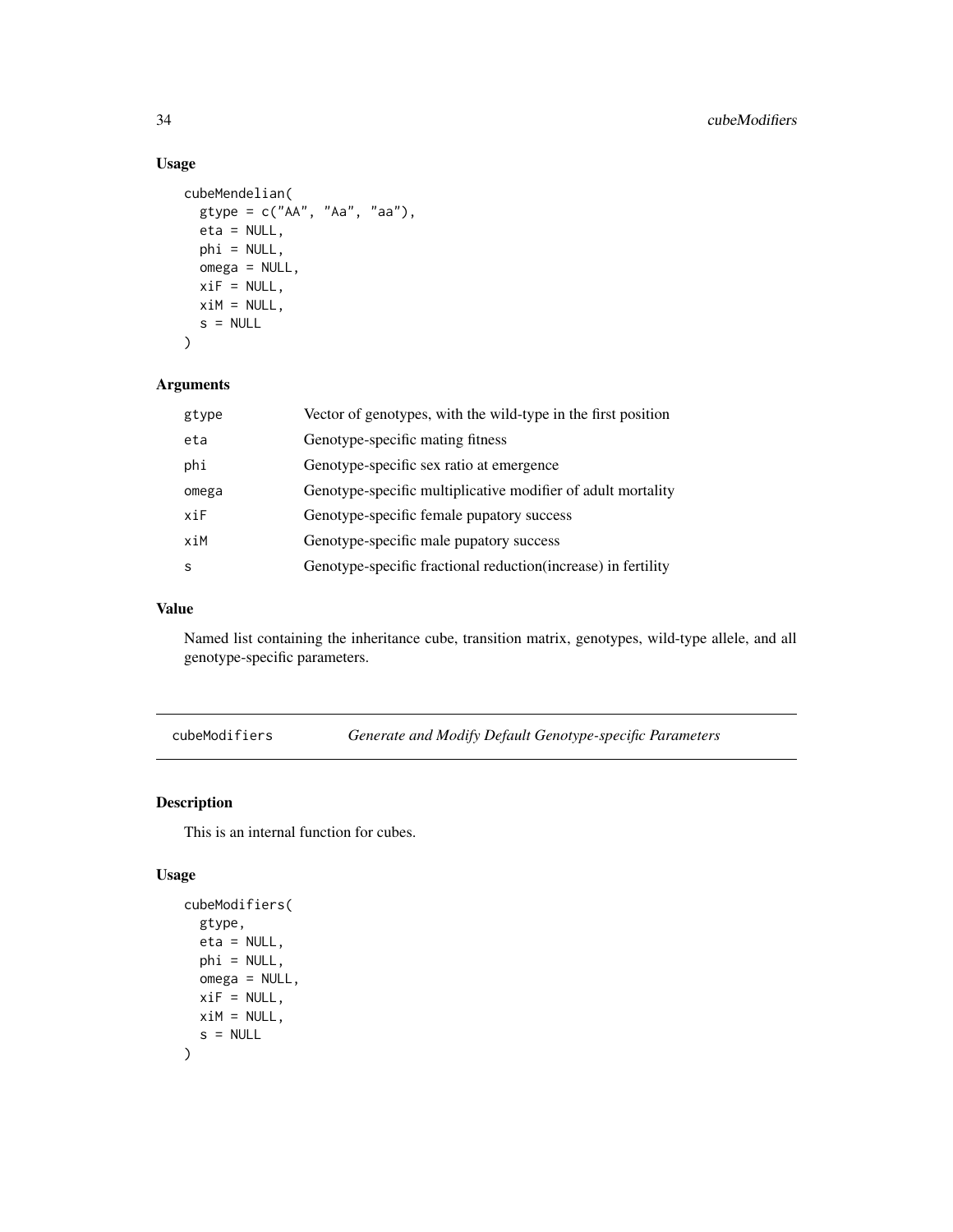# <span id="page-34-0"></span>cubeOneLocusTA 35

# Arguments

| gtype | character vector of genotypes                                        |
|-------|----------------------------------------------------------------------|
| eta   | genotype-specific mating fitness, handles assortative mating as well |
| phi   | genotype-specific sex ratio at emergence                             |
| omega | genotype-specific multiplicative modifier of adult mortality         |
| xiF   | genotype-specific female pupatory success                            |
| xiM   | genotype-specific male pupatory success                              |
| S     | genotype-specific fractional reduction (increase) in fertility       |
|       |                                                                      |

cubeOneLocusTA *Inheritance Cube: 1 Locus Maternal-Toxin/Zygotic-Antidote System*

# Description

This function creates a 1 locus maternal-toxin/zygotic-antidote system. This is similar to the construct called UDmel. There is no resistance generation in this model. This drive has 3 alleles at 1 locus:

- A: Maternal-toxin 1, zygotic-antidote 2
- B: Maternal-toxin 2, zygotic-antidote 1
- W: Wild-type allele

# Usage

```
cubeOneLocusTA(
 TAEfficacy = 1,
 TBEfficacy = 1,
 eta = NULL,phi = NULL,
 omega = NULL,
 xiF = NULL,xiM = NULL,
  s = NULL)
```

| TAEfficacy | Maternal toxin A efficacy                                      |
|------------|----------------------------------------------------------------|
| TBEfficacy | Maternal toxin B efficacy                                      |
| eta        | Genotype-specific mating fitness                               |
| phi        | Genotype-specific sex ratio at emergence                       |
| omega      | Genotype-specific multiplicative modifier of adult mortality   |
| xiF        | Genotype-specific female pupatory success                      |
| xiM        | Genotype-specific male pupatory success                        |
| S          | Genotype-specific fractional reduction (increase) in fertility |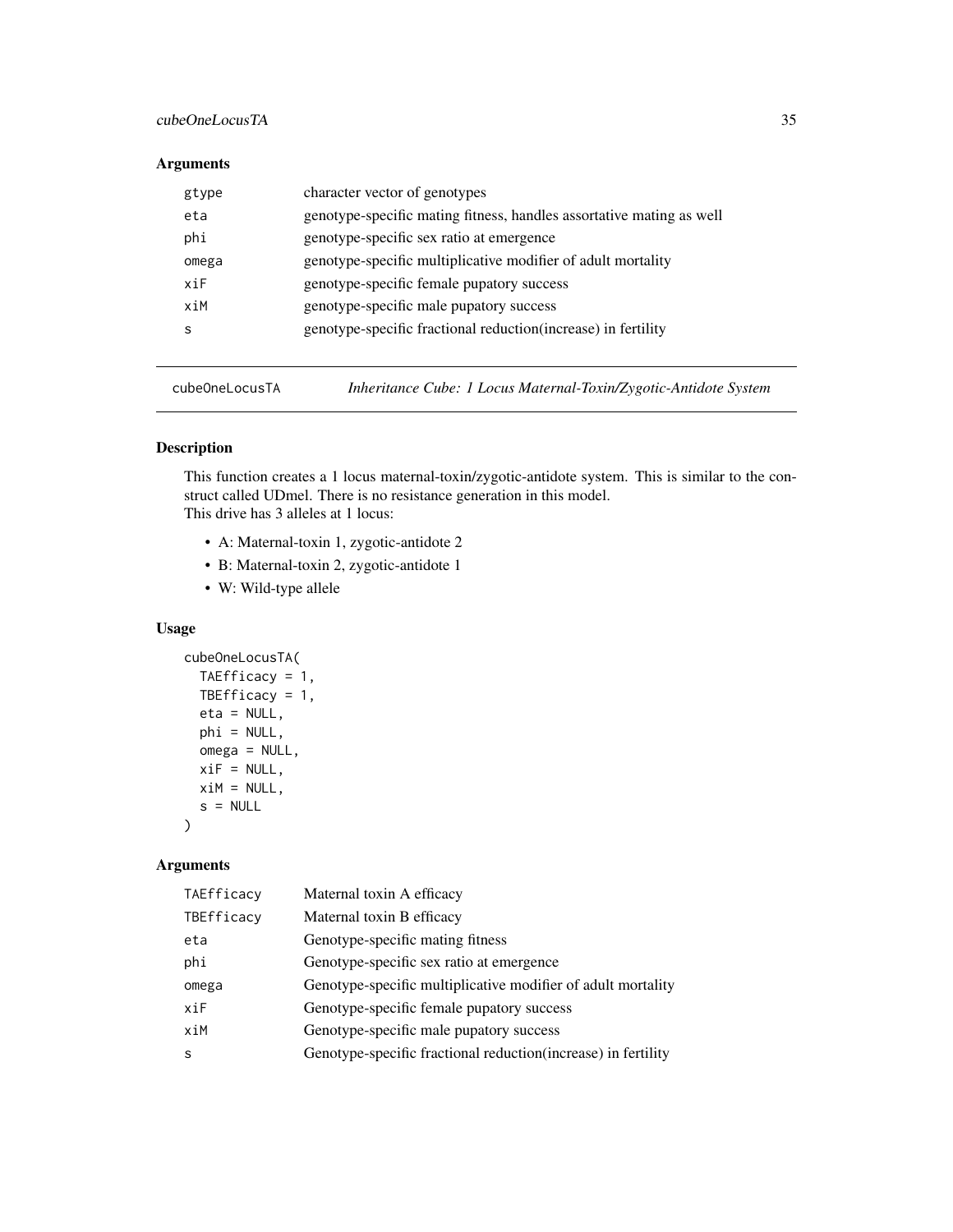# <span id="page-35-0"></span>Value

Named list containing the inheritance cube, transition matrix, genotypes, wild-type allele, and all genotype-specific parameters.

cubeReciprocalTranslocations

*Inheritance Cube: Reciprocal Translocation*

# Description

This function creates an inheritance cube to model a reciprocal translocation. This technology was the original form of underdominant system. It involves 2 chromosomes, each with two alleles. This drive has 4 alleles at 2 loci:

- a: Wild-type at locus A
- A: Translocation at locus A
- b: Wile-type at locus B
- B: Translocation at locus B

#### Usage

```
cubeReciprocalTranslocations(
```

```
eta = NULL,
phi = NULL,
omega = NULL,
xiF = NULL,xiM = NULL,
s = NULL
```
#### Arguments

 $\lambda$ 

| eta   | Genotype-specific mating fitness                               |
|-------|----------------------------------------------------------------|
| phi   | Genotype-specific sex ratio at emergence                       |
| omega | Genotype-specific multiplicative modifier of adult mortality   |
| xiF   | Genotype-specific female pupatory success                      |
| xiM   | Genotype-specific male pupatory success                        |
|       | Genotype-specific fractional reduction (increase) in fertility |

# Value

Named list containing the inheritance cube, transition matrix, genotypes, wild-type allele, and all genotype-specific parameters.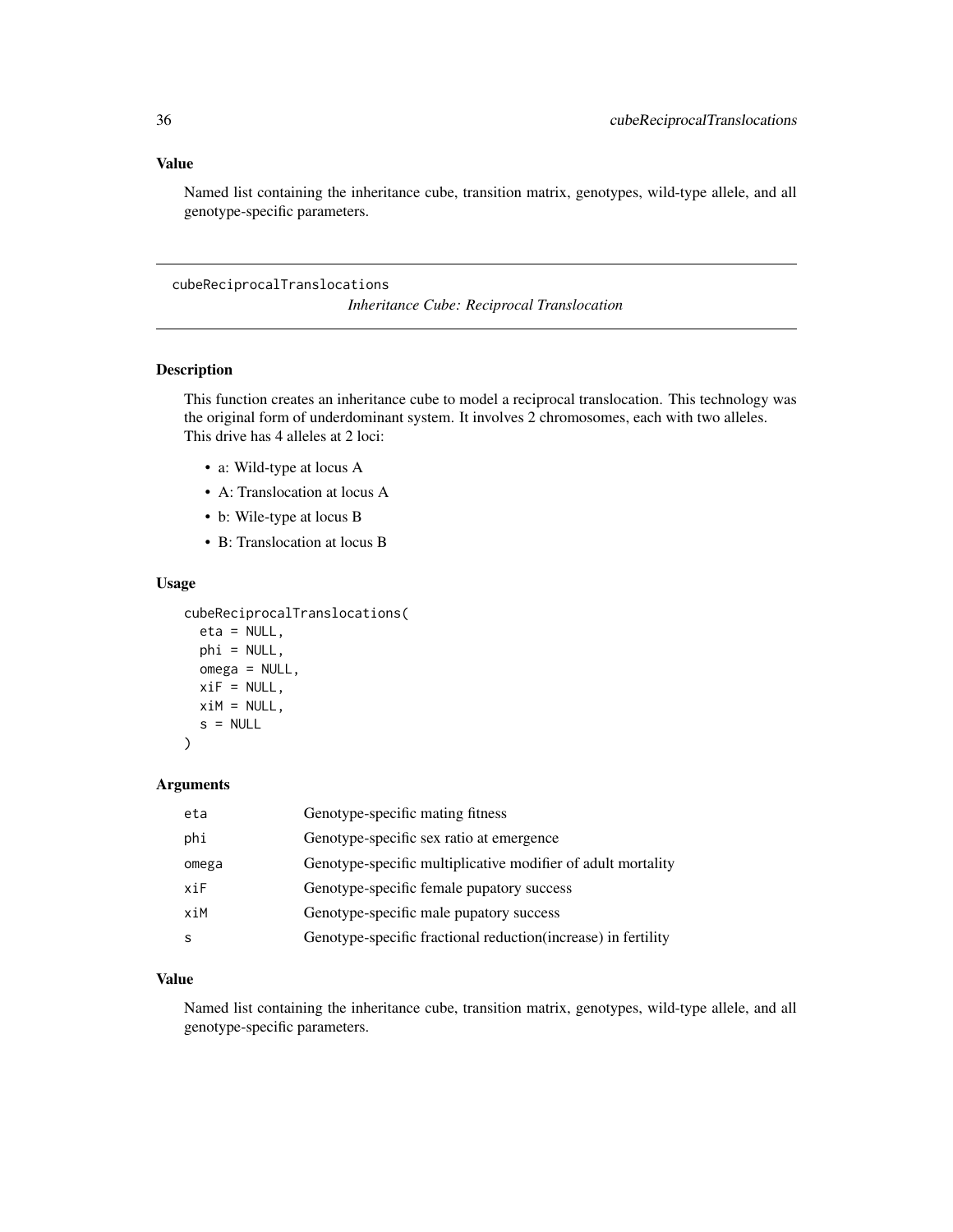<span id="page-36-0"></span>

### Description

This function creates a RIDL system. RIDL (Release of Insects with Dominant Lethality), is a form of SIT. Created by Oxitec, this is based on a positive feedback loop using the toxic tTAV gene, controlled under lab conditions by the TetO promoter. This has 2 alleles at 1 locus

- W: Wild-type allele
- R: OX513 RIDL allele

## Usage

```
cubeRIDL(
  eta = NULL,
  phi = NULL,
  omega = NULL,
  xiF = NULL,xiM = NULL,
  s = NULL\mathcal{L}
```
## Arguments

| eta   | Genotype-specific mating fitness                               |
|-------|----------------------------------------------------------------|
| phi   | Genotype-specific sex ratio at emergence                       |
| omega | Genotype-specific multiplicative modifier of adult mortality   |
| xiF   | Genotype-specific female pupatory success                      |
| xiM   | Genotype-specific male pupatory success                        |
| S     | Genotype-specific fractional reduction (increase) in fertility |

### Value

Named list containing the inheritance cube, transition matrix, genotypes, wild-type allele, and all genotype-specific parameters.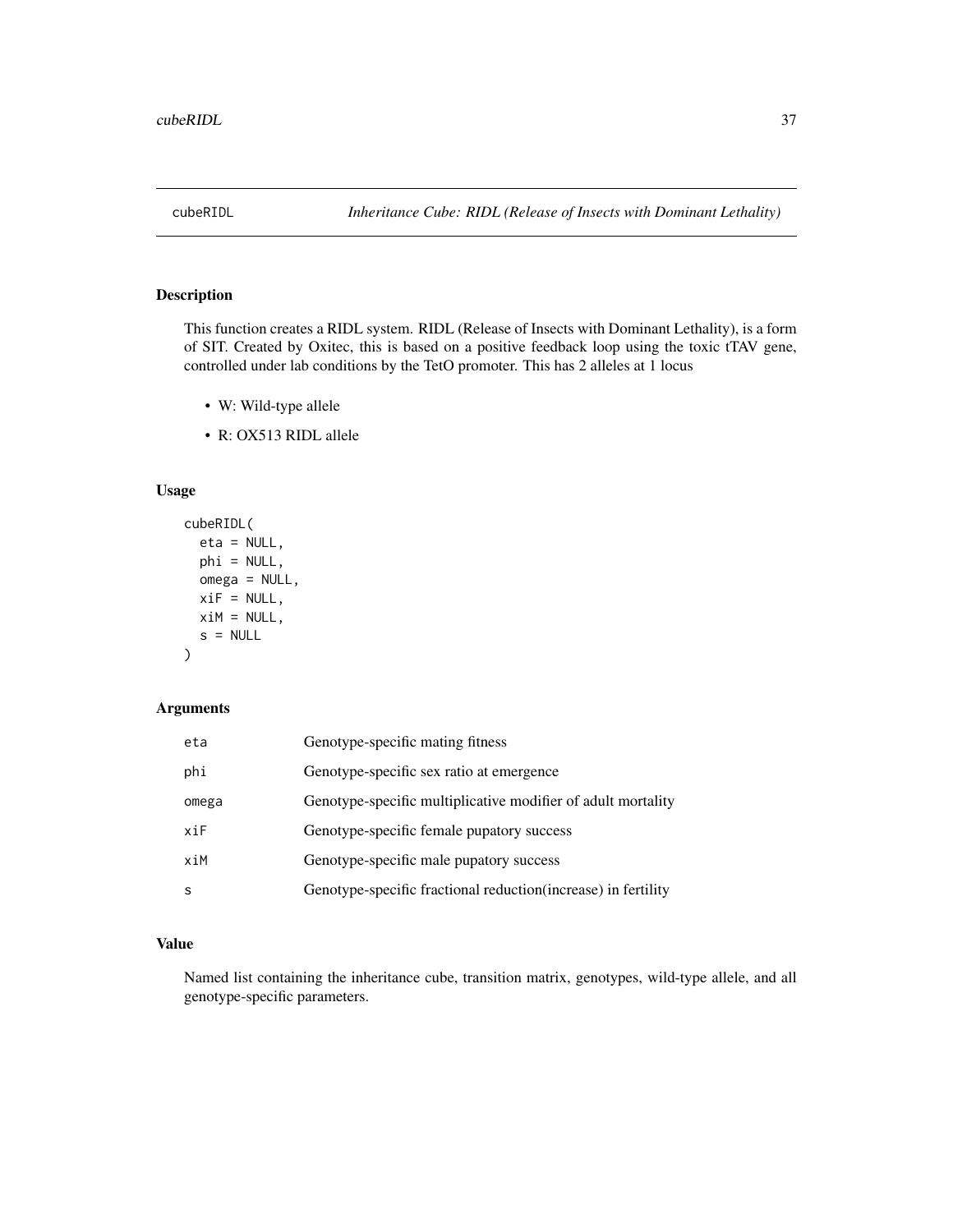<span id="page-37-0"></span>cubeSplitDrive *Inheritance Cube: Split CRISPR drive with 2 Resistance Alleles and male/female specific homing*

### Description

This is a sex-specific version of a split CRISPR drive. At one locus is the Cas9, inherited in a Mendelian fashion. At a second, unlinked, locus are the gRNAs. When the two loci occur together, the gRNAs drive, with potential damaged alleles, but the Cas9 remains Mendelian. It is assumed that this is an autosomal drive. This drive corresponds to the [confinable gene drive system](https://elifesciences.org/articles/51701) developed by the Akbari lab.

## Usage

```
cubeSplitDrive(
  cM = 1,
  chM = 0,
  crM = 0,ccM = cM,
  cchM = chM,
  ccrM = crM,
  cF = 1,
  chF = 0,
  crF = 0,
  ccF = cF,
  cchF = chF,
  ccrF = crF,dW = 0,
  dhW = 0,
  \text{drW} = \emptyset,
  ddW = dW.
  ddhw = dhW,ddrw = drW,
  eta = NULL,
  phi = NULL,
  omega = NULL,xif = NULL,xiM = NULL,
  s = NULL)
```
### **Arguments**

| сM  | Cutting efficiency in males, one Cas9 allele    |
|-----|-------------------------------------------------|
| chM | Homing efficiency in males, one Cas9 allele     |
| crM | Resistance efficiency in males, one Cas9 allele |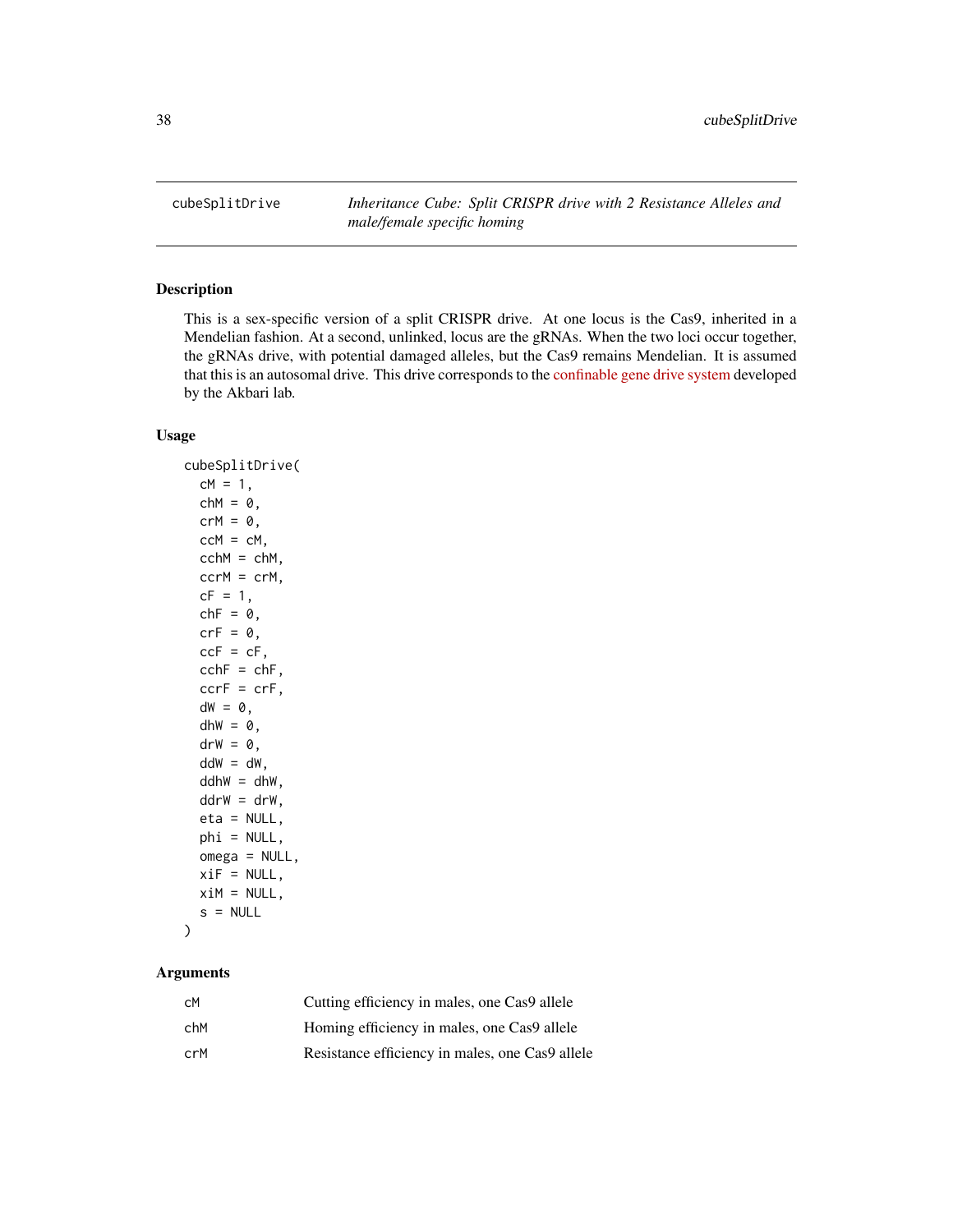#### cubeTGD 39

| ccM   | Cutting efficiency in males, two Cas9 alleles                 |  |
|-------|---------------------------------------------------------------|--|
| cchM  | Homing efficiency in males, two Cas9 alleles                  |  |
| ccrM  | Resistance efficiency in males, two Cas9 alleles              |  |
| cF    | Cutting efficiency in females, one Cas9 allele                |  |
| chF   | Homing efficiency in females, one Cas9 allele                 |  |
| crF   | Resistance efficiency in females, one Cas9 allele             |  |
| ccF   | Cutting efficiency in females, two Cas9 alleles               |  |
| cchF  | Homing efficiency in females, two Cas9 alleles                |  |
| ccrF  | Resistance efficiency in females, two Cas9 alleles            |  |
| dW    | Maternal deposition cutting, one Cas9 allele                  |  |
| dhW   | Maternal deposition homing, one Cas9 allele                   |  |
| drW   | Maternal deposition resistance, one Cas9 allele               |  |
| ddW   | Maternal deposition cutting, two Cas9 alleles                 |  |
| ddhW  | Maternal deposition homing, two Cas9 alleles                  |  |
| ddrW  | Maternal deposition resistance, two Cas9 alleles              |  |
| eta   | Genotype-specific mating fitness                              |  |
| phi   | Genotype-specific sex ratio at emergence                      |  |
| omega | Genotype-specific multiplicative modifier of adult mortality  |  |
| xiF   | Genotype-specific female pupatory success                     |  |
| xiM   | Genotype-specific male pupatory success                       |  |
| s     | Genotype-specific fractional reduction(increase) in fertility |  |

### Value

Named list containing the inheritance cube, transition matrix, genotypes, wild-type allele, and all genotype-specific parameters.

<span id="page-38-0"></span>cubeTGD *Inheritance Cube: tGD*

### Description

The trans-complementing Gene Drive (tGD) is a 1-locus, 2 target site drive. The first target site corresponds to the Cas protein, the second to an effector gene and the gRNAs. There are two sets of gRNAs, because each target site may have different cutting/homing/resistance rates, and each sex can have different rates for all of those things. Additionally, the parent that you receive your Cas from dictates its efficiency. Therefor, this construct has 5 alleles at the first locus and 4 alleles at the second.

• Locus 1

– W: Wild-type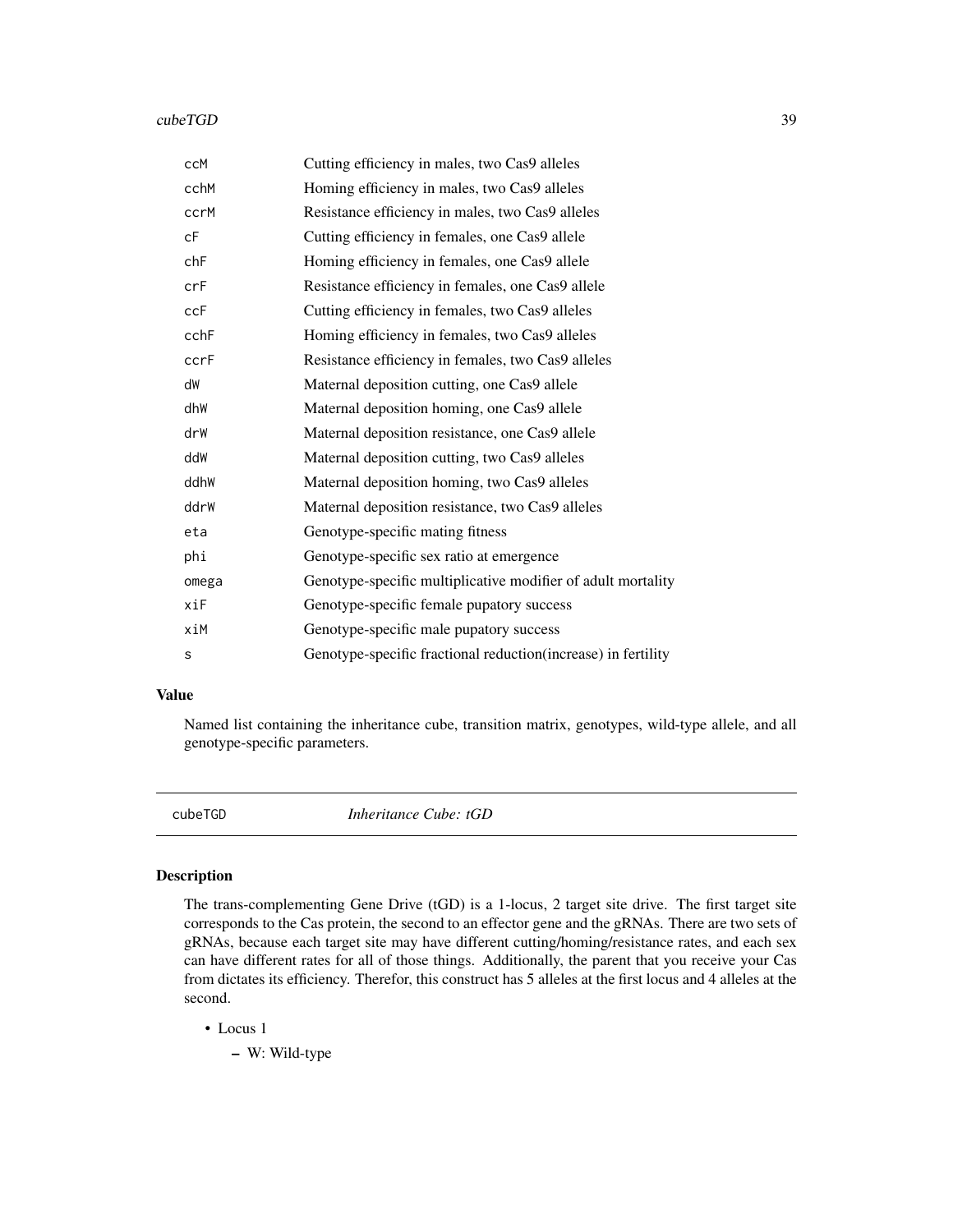- P: Paternal Cas9
- M: Maternal Cas9
- R: Resistant allele 1
- B: Resistant allele 2
- Locus 2
	- W: Wild-type
	- G: gRNAs
	- R: Resistant 1
	- B: Resistant 2

## Usage

cubeTGD(  $cM1 = 0$ ,  $cM2 = 0$ ,  $cP1 = 0$ ,  $cP2 = 0$ ,  $hM1 = 0$ ,  $hM2 = 0$ ,  $hP1 = 0$ ,  $hP2 = 0$ ,  $rM1 = 0$ ,  $rM2 = 0$ ,  $rP1 = 0$ ,  $rP2 = 0$ ,  $crM = 0,$  $crP = 0,$ eta = NULL, phi = NULL, omega = NULL,  $xiF = NULL,$  $x$ iM = NULL,  $s = NULL$  $\mathcal{L}$ 

# Arguments

| cM1             | Maternally inherited Cas9 cutting rate at locus 1      |
|-----------------|--------------------------------------------------------|
| cM <sub>2</sub> | Maternally inherited Cas9 cutting rate at locus 2      |
| CP1             | Paternally inherited Cas9 cutting rate at locus 1      |
| CP <sub>2</sub> | Paternally inherited Cas9 cutting rate at locus 2      |
| hM1             | Maternally inherited Cas9 homing efficiency at locus 1 |
| hM <sub>2</sub> | Maternally inherited Cas9 homing efficiency at locus 2 |
| hP1             | Paternally inherited Cas9 homing efficiency at locus 1 |
| hP2             | Paternally inherited Cas9 homing efficiency at locus 2 |
|                 |                                                        |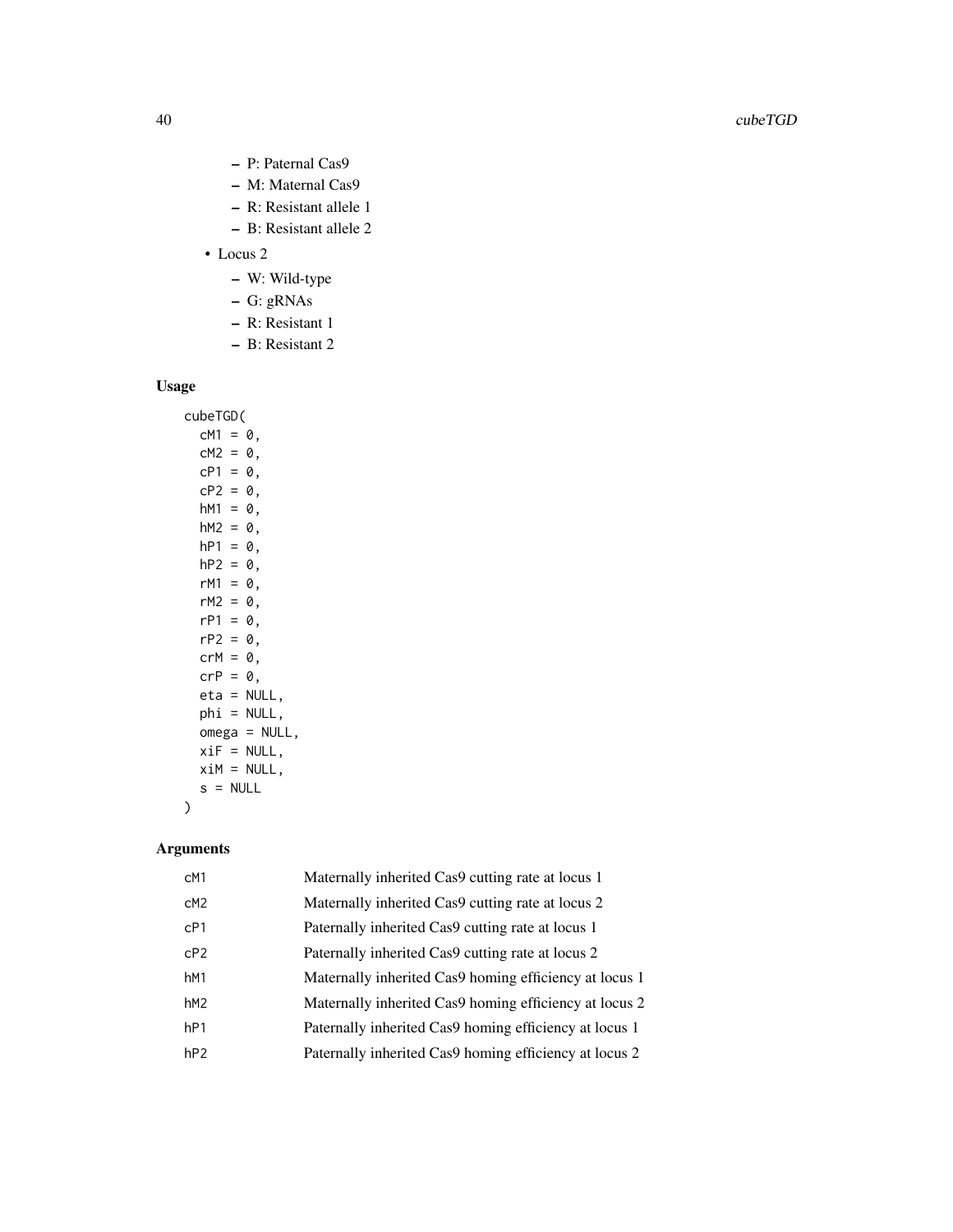### $cubeTGDX$  41

| rM1   | Maternally inherited Cas9 resistance efficiency at locus 1                                      |
|-------|-------------------------------------------------------------------------------------------------|
| rM2   | Maternally inherited Cas9 resistance efficiency at locus 2                                      |
| rP1   | Paternally inherited Cas9 resistance efficiency at locus 1                                      |
| rP2   | Paternally inherited Cas9 resistance efficiency at locus 2                                      |
| crM   | Maternal crossover rate, 0 is completely linked, 0.5 is unlinked, 1.0 is complete<br>divergence |
| crP   | Paternal crossover rate, 0 is completely linked, 0.5 is unlinked, 1.0 is complete<br>divergence |
| eta   | Genotype-specific mating fitness                                                                |
| phi   | Genotype-specific sex ratio at emergence                                                        |
| omega | Genotype-specific multiplicative modifier of adult mortality                                    |
| xiF   | Genotype-specific female pupatory success                                                       |
| xiM   | Genotype-specific male pupatory success                                                         |
| S     | Genotype-specific fractional reduction (increase) in fertility                                  |

## Details

This drive corresponds to the [transcomplementing gene drive](https://www.nature.com/articles/s41467-019-13977-7) developed by the Gantz and Bier lab.

### Value

Named list containing the inheritance cube, transition matrix, genotypes, wild-type allele, and all genotype-specific parameters.

<span id="page-40-0"></span>cubeTGDX *Inheritance Cube: tGDX*

### Description

The trans-complementing Gene Drive (tGD) is a 1-locus, 2 target site drive. The first target site corresponds to the Cas protein, the second to an effector gene and the gRNAs. There are two sets of gRNAs, because each target site may have different cutting/homing/resistance rates, and each sex can have different rates for all of those things. Additionally, the parent that you receive your Cas from dictates its efficiency. Therefor, this construct has 6 alleles at the first locus and 5 alleles at the second.

### • Locus 1

- W: Wild-type
- P: Paternal Cas9
- M: Maternal Cas9
- R: Resistant allele 1
- B: Resistant allele 2
- Y: Y allele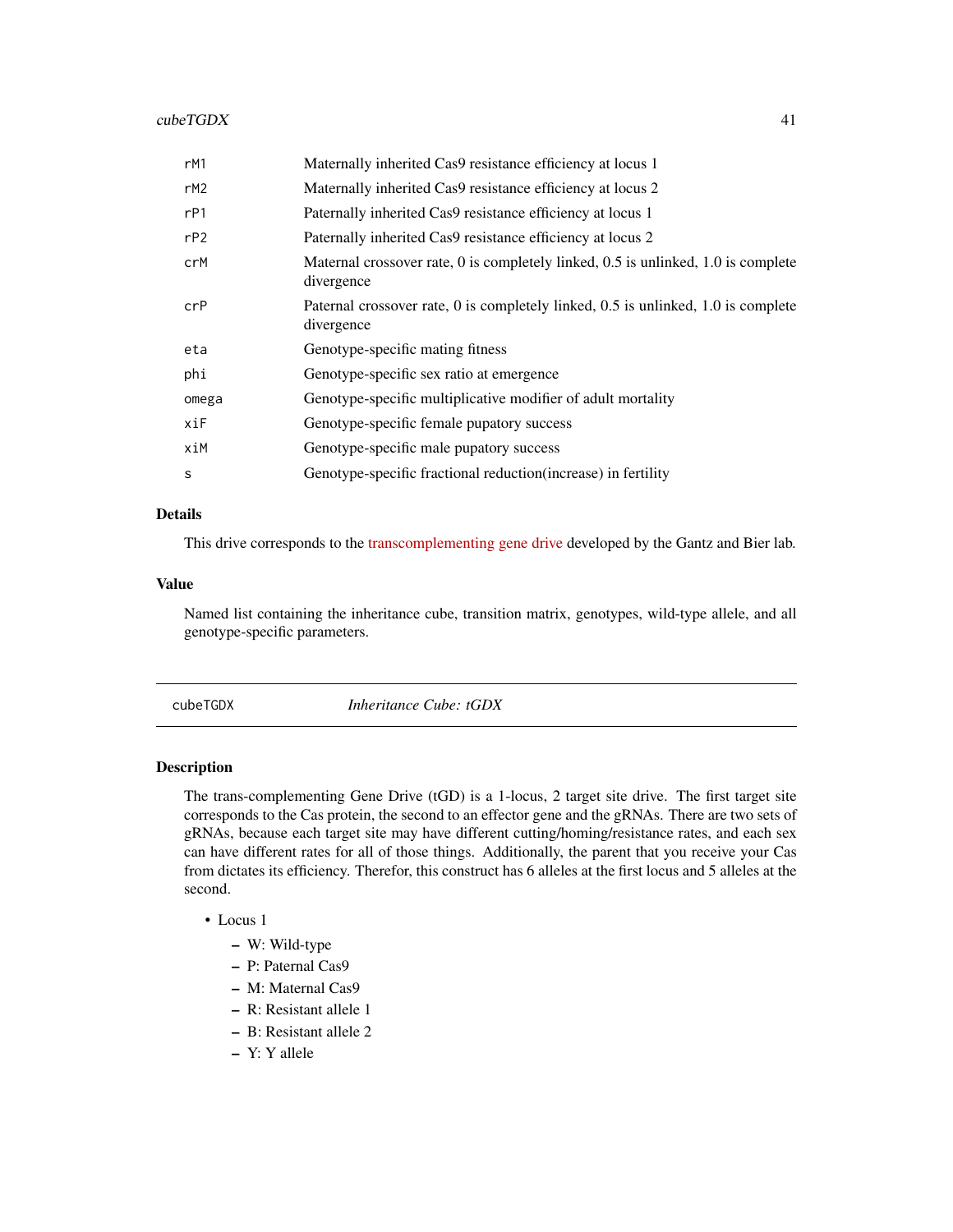- Locus 2
	- W: Wild-type
	- G: gRNAs
	- R: Resistant 1
	- B: Resistant 2
	- Y: Y allele

# Usage

cubeTGDX(  $cM1 = 0$ ,  $cM2 = 0$ ,  $cP1 = 0$ ,  $cP2 = 0$ ,  $hM1 = 0$ ,  $hM2 = 0$ ,  $hP1 = 0$ ,  $hP2 = 0$ ,  $rM1 = 0$ ,  $rM2 = 0$ ,  $rP1 = 0$ ,  $rP2 = 0$ ,  $crM = 0,$ eta = NULL, phi = NULL, omega = NULL,  $xif = NULL,$  $x$ iM = NULL,  $s = NULL$  $\mathcal{L}$ 

# Arguments

| cM1             | Maternally inherited Cas9 cutting rate at locus 1          |
|-----------------|------------------------------------------------------------|
| cM <sub>2</sub> | Maternally inherited Cas9 cutting rate at locus 2          |
| cP1             | Paternally inherited Cas9 cutting rate at locus 1          |
| CP <sub>2</sub> | Paternally inherited Cas9 cutting rate at locus 2          |
| hM1             | Maternally inherited Cas9 homing efficiency at locus 1     |
| hM <sub>2</sub> | Maternally inherited Cas9 homing efficiency at locus 2     |
| hP1             | Paternally inherited Cas9 homing efficiency at locus 1     |
| hP2             | Paternally inherited Cas9 homing efficiency at locus 2     |
| rM1             | Maternally inherited Cas9 resistance efficiency at locus 1 |
| rM2             | Maternally inherited Cas9 resistance efficiency at locus 2 |
| rP1             | Paternally inherited Cas9 resistance efficiency at locus 1 |
| rP2             | Paternally inherited Cas9 resistance efficiency at locus 2 |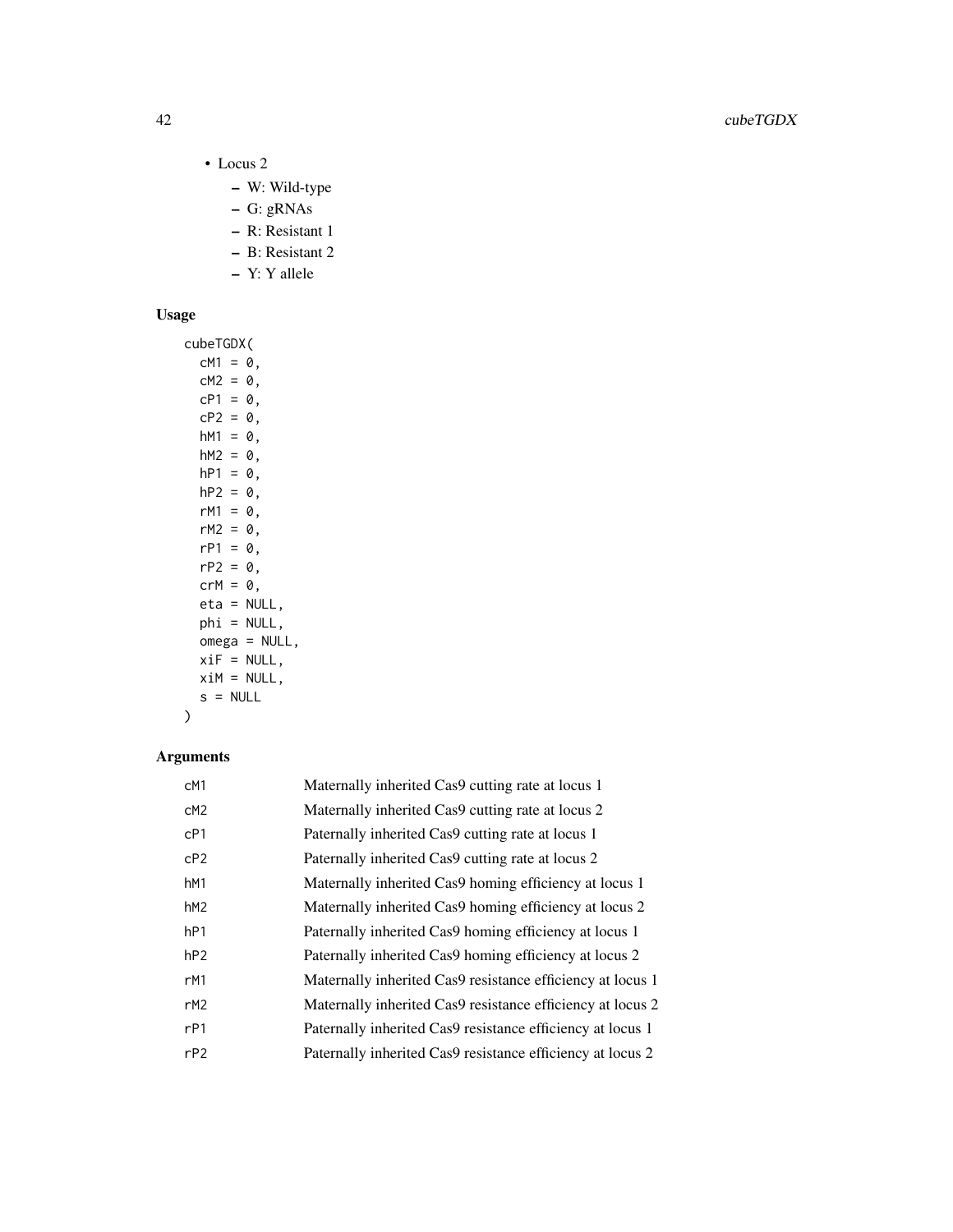| crM   | Maternal crossover rate, 0 is completely linked, 0.5 is unlinked, 1.0 is complete<br>divergence |
|-------|-------------------------------------------------------------------------------------------------|
| eta   | Genotype-specific mating fitness                                                                |
| phi   | Genotype-specific sex ratio at emergence                                                        |
| omega | Genotype-specific multiplicative modifier of adult mortality                                    |
| xiF   | Genotype-specific female pupatory success                                                       |
| xiM   | Genotype-specific male pupatory success                                                         |
| s     | Genotype-specific fractional reduction (increase) in fertility                                  |

## Details

This drive corresponds to the [transcomplementing gene drive](https://www.nature.com/articles/s41467-019-13977-7) developed by the Gantz and Bier lab.

### Value

Named list containing the inheritance cube, transition matrix, genotypes, wild-type allele, and all genotype-specific parameters.

<span id="page-42-0"></span>cubeTwoLocusTA *Inheritance Cube: 2 Locus Maternal-Toxin/Zygotic-Antidote System*

### Description

This function creates a 2 locus maternal-toxin/zygotic-antidote system. This is similar to the construct called UDmel. There is no resistance generation in this model. This drive has 2 unlinked alleles, 1 allele each at 2 loci:

- A: Maternal-toxin 1, zygotic-antidote 2
- a: Wild-type at locus A
- B: Maternal-toxin 2, zygotic-antidote 1
- b: Wild-type at locus B

# Usage

```
cubeTwoLocusTA(
  TAEfficacy = 1,
  TBEfficacy = 1,
  eta = NULL,
  phi = NULL,
  omega = NULL,
 xiF = NULL,xiM = NULL,
  s = NULL)
```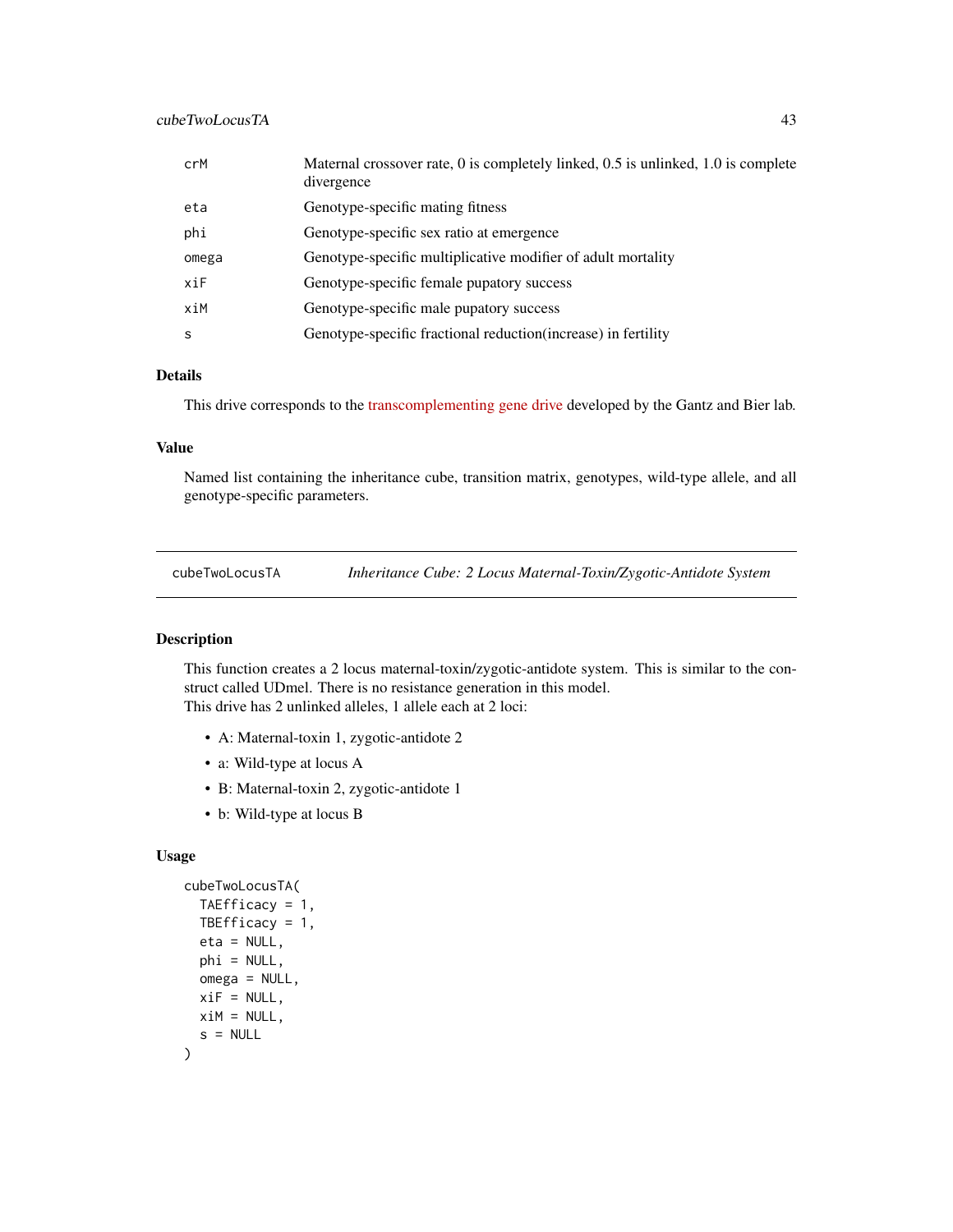## Arguments

| TAEfficacy | Maternal toxin A efficacy                                      |  |
|------------|----------------------------------------------------------------|--|
| TBEfficacy | Maternal toxin B efficacy                                      |  |
| eta        | Genotype-specific mating fitness                               |  |
| phi        | Genotype-specific sex ratio at emergence                       |  |
| omega      | Genotype-specific multiplicative modifier of adult mortality   |  |
| xiF        | Genotype-specific female pupatory success                      |  |
| xiM        | Genotype-specific male pupatory success                        |  |
| S          | Genotype-specific fractional reduction (increase) in fertility |  |

## Value

Named list containing the inheritance cube, transition matrix, genotypes, wild-type allele, and all genotype-specific parameters.

<span id="page-43-0"></span>cubeWolbachia *Inheritance Cube: Wolbachia*

#### Description

This function creates an inheritance cube to model a Wolbachia infection. Wolbachia is a parasite that can infect mosquitoes. It biases its inheritance through cytoplasmic incompatibility. This drive has 2 alleles at 1 locus:

- W: has Wolbachia
- w: does not have Wolbachia

### Usage

```
cubeWolbachia(
  eta = NULL,phi = NULL,
  omega = NULL,
  xif = NULL,xiM = NULL,
  s = NULL\mathcal{L}
```
### Arguments

| eta   | Genotype-specific mating fitness                               |  |
|-------|----------------------------------------------------------------|--|
| phi   | Genotype-specific sex ratio at emergence                       |  |
| omega | Genotype-specific multiplicative modifier of adult mortality   |  |
| xiF   | Genotype-specific female pupatory success                      |  |
| xiM   | Genotype-specific male pupatory success                        |  |
| -S    | Genotype-specific fractional reduction (increase) in fertility |  |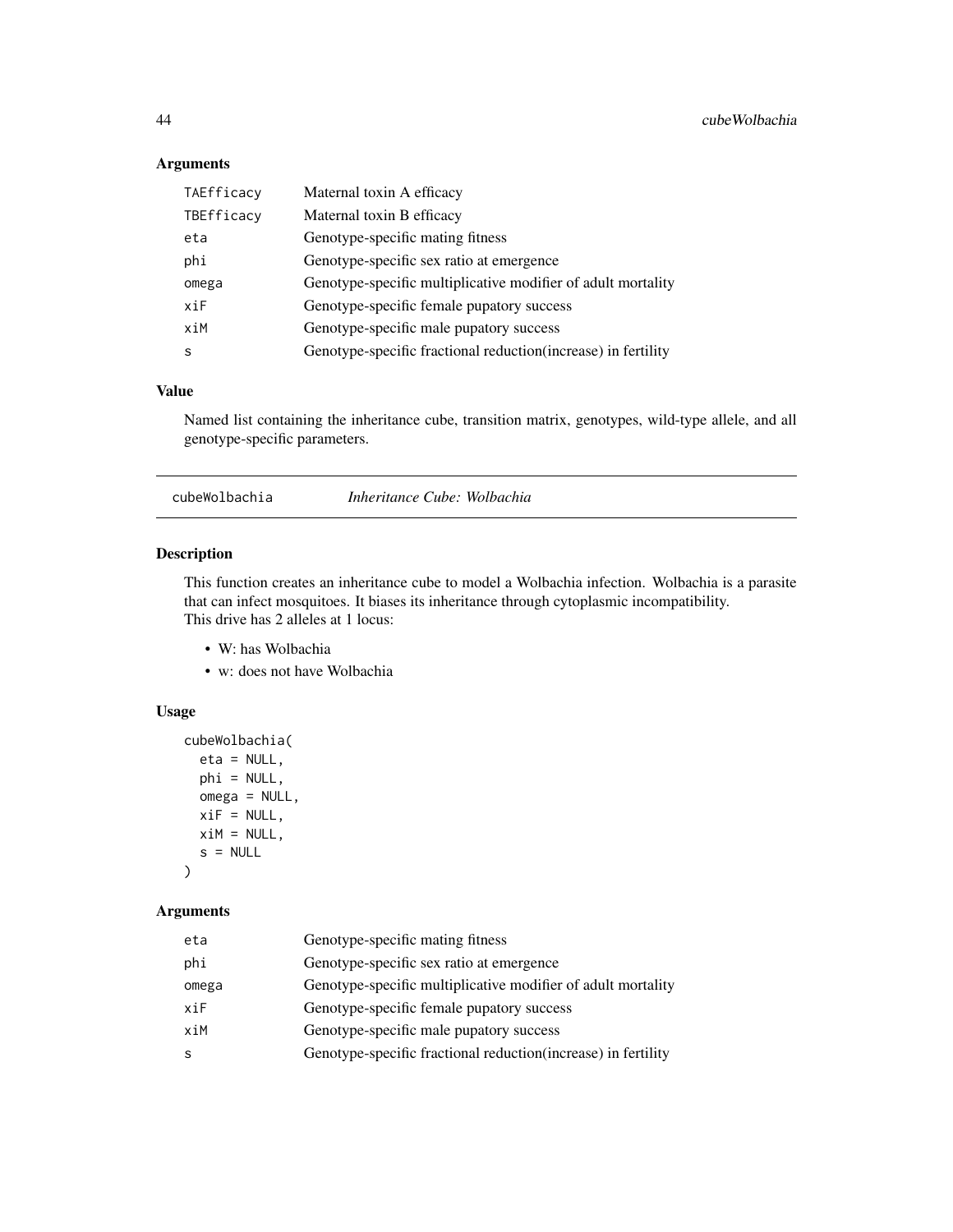## eraseDirectory 45

# Details

Cytoplasmic Incompatibility:

- male W cross female w -> all offspring die (complete penetrance)
- male w cross female W -> all offspring inherit Wolbachia

### Value

Named list containing the inheritance cube, transition matrix, genotypes, wild-type allele, and all genotype-specific parameters.

eraseDirectory *Erase all files in a directory*

### Description

Given a directory path, check that it exists, and if so, delete all its contents.

### Usage

```
eraseDirectory(directory, verbose = TRUE)
```
### Arguments

| directory | Directory whose contents will be deleted |
|-----------|------------------------------------------|
| verbose   | Chatty? Default is TRUE                  |

### Examples

```
## Not run:
# Path to directory, can tilde expand
myPath <- "~/path/to/write/output"
```

```
# Erase directory
# No return value
eraseDirectory(directory = myPath)
```
## End(Not run)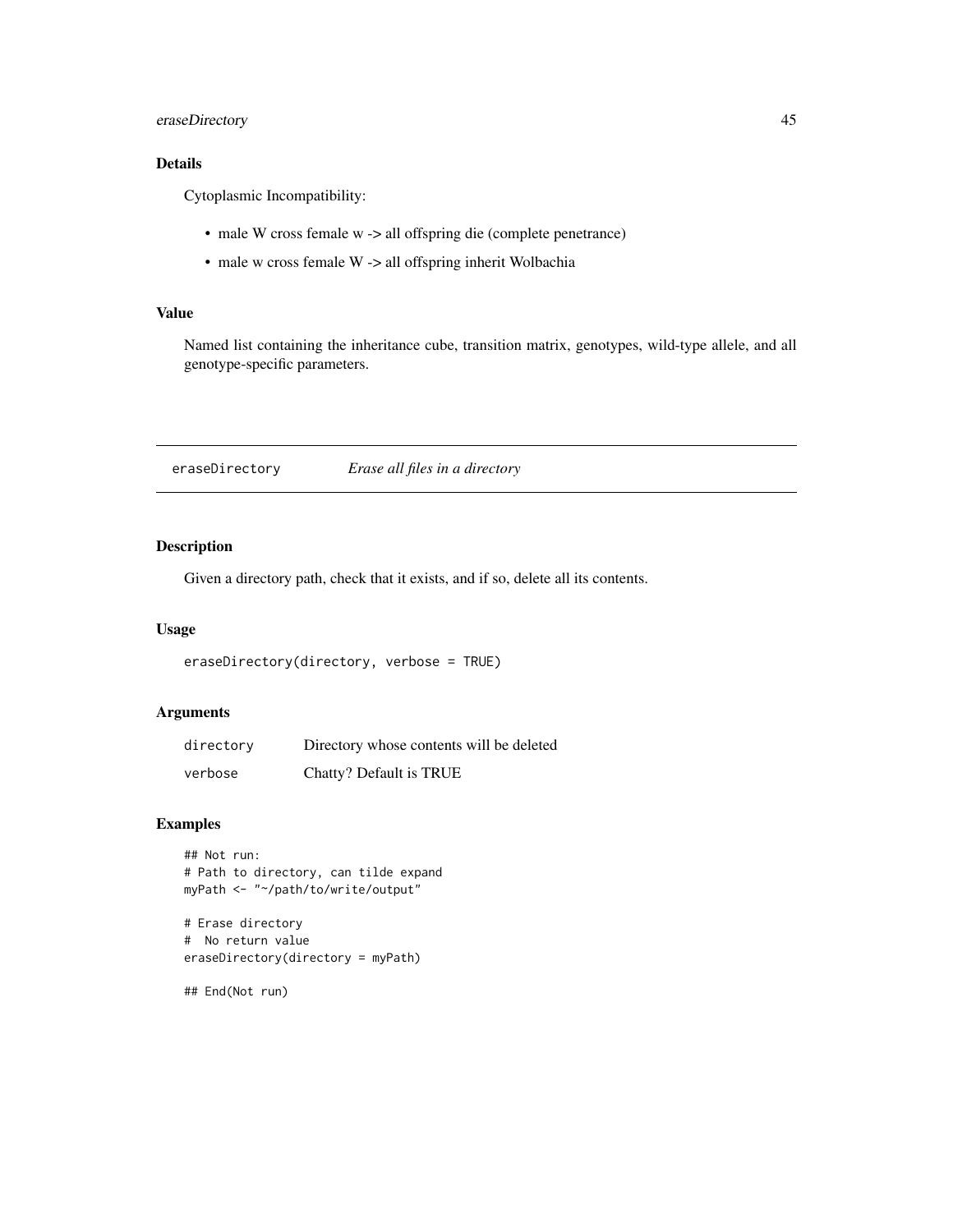<span id="page-45-0"></span>generateReleaseVector *Make List of Modified Mosquito Releases*

### Description

Sets up a release schedule for a single patch, calls [basicRepeatedReleases](#page-6-0) internally.

#### Usage

```
generateReleaseVector(driveCube, releasesParameters, nameGenotypes = NULL)
```
### Arguments

| driveCube          | Gene-drive cube                                                                                                                                                                 |
|--------------------|---------------------------------------------------------------------------------------------------------------------------------------------------------------------------------|
| releasesParameters |                                                                                                                                                                                 |
|                    | A list containing the releases Start, releases Number releases Interval, and release-<br>Proportion named values.                                                               |
| nameGenotypes      | Optional list to specify different genotypes for egg/male/female releases. This is<br>required for mated female releases. This parameter overrides the default release<br>type. |

#### Examples

```
# setup a drive cube, using Mendelian as the example
cube <- cubeMendelian()
# setup release parameter list
# releasesStart is the time of first release
# releasesNumber is the number of releases
# releasesInterval is the number of days between releases
# releaseProportion is the number of mosquitoes released
relParams <- list(releasesStart = 25, releasesNumber = 1,
                  relæesInterval = 0, relæaseProportion = 10# generate male releases
mRelVec <- generateReleaseVector(driveCube = cube,
                                releasesParameters = relParams)
# generate mated female releases
fRelVec <- generateReleaseVector(driveCube = cube,
                                 releasesParameters = relParams,
                                nameGenotypes = list(c("AA", "AA", 10),c("AA","aa", 10)))
```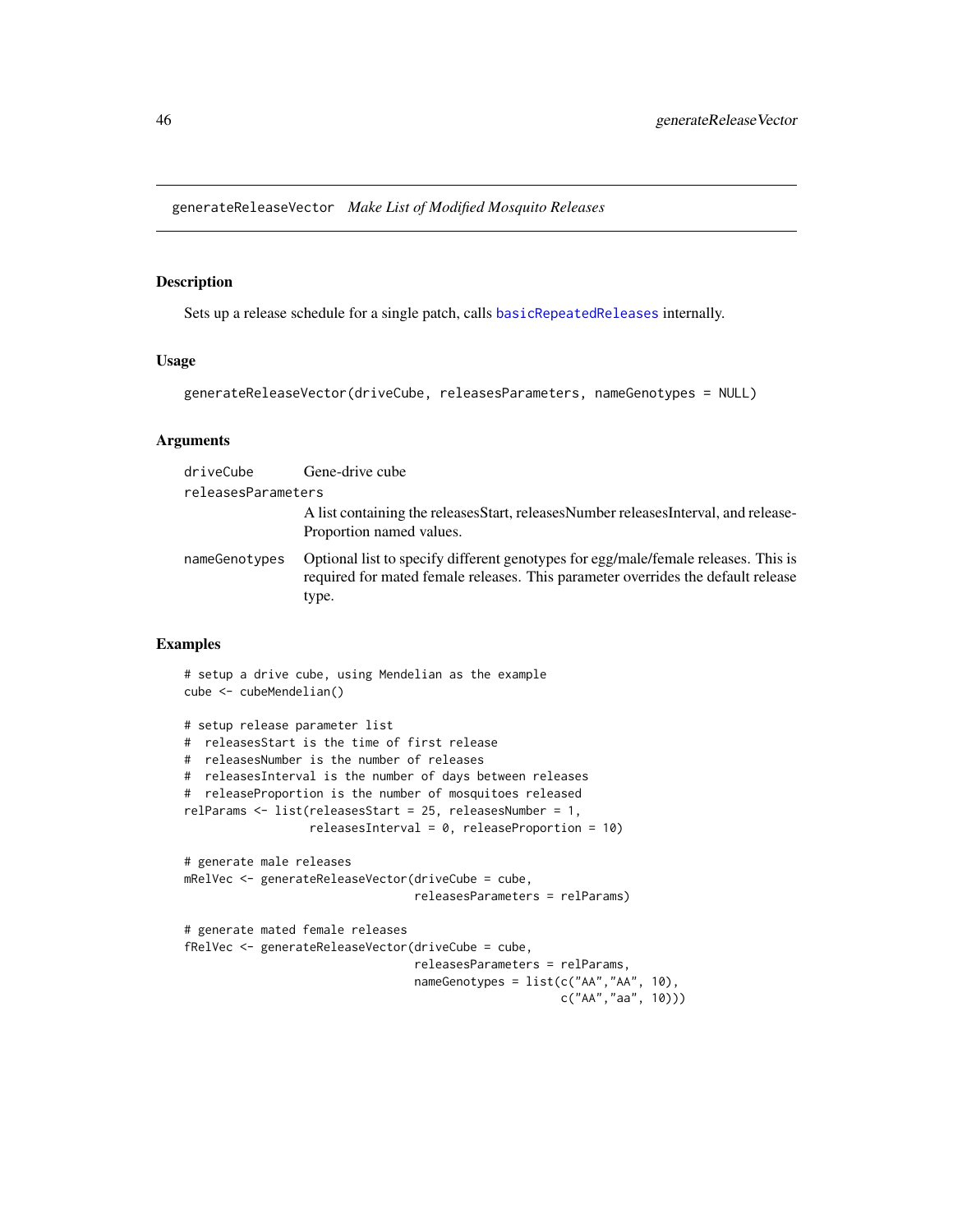## <span id="page-46-1"></span>Description

Return density dependent mortality, see [calcDensityDependentDeathRate](#page-9-0)

## Usage

get\_alpha\_Network(ix)

# Arguments

ix Index of patch

<span id="page-46-0"></span>get\_beta\_Network *Get beta*

## Description

Return size of wild-type egg batch

### Usage

get\_beta\_Network()

<span id="page-46-2"></span>get\_conF\_Network *Get conADF*

## Description

Return [connection](#page-0-0) where adult female dynamics are written to

## Usage

get\_conF\_Network()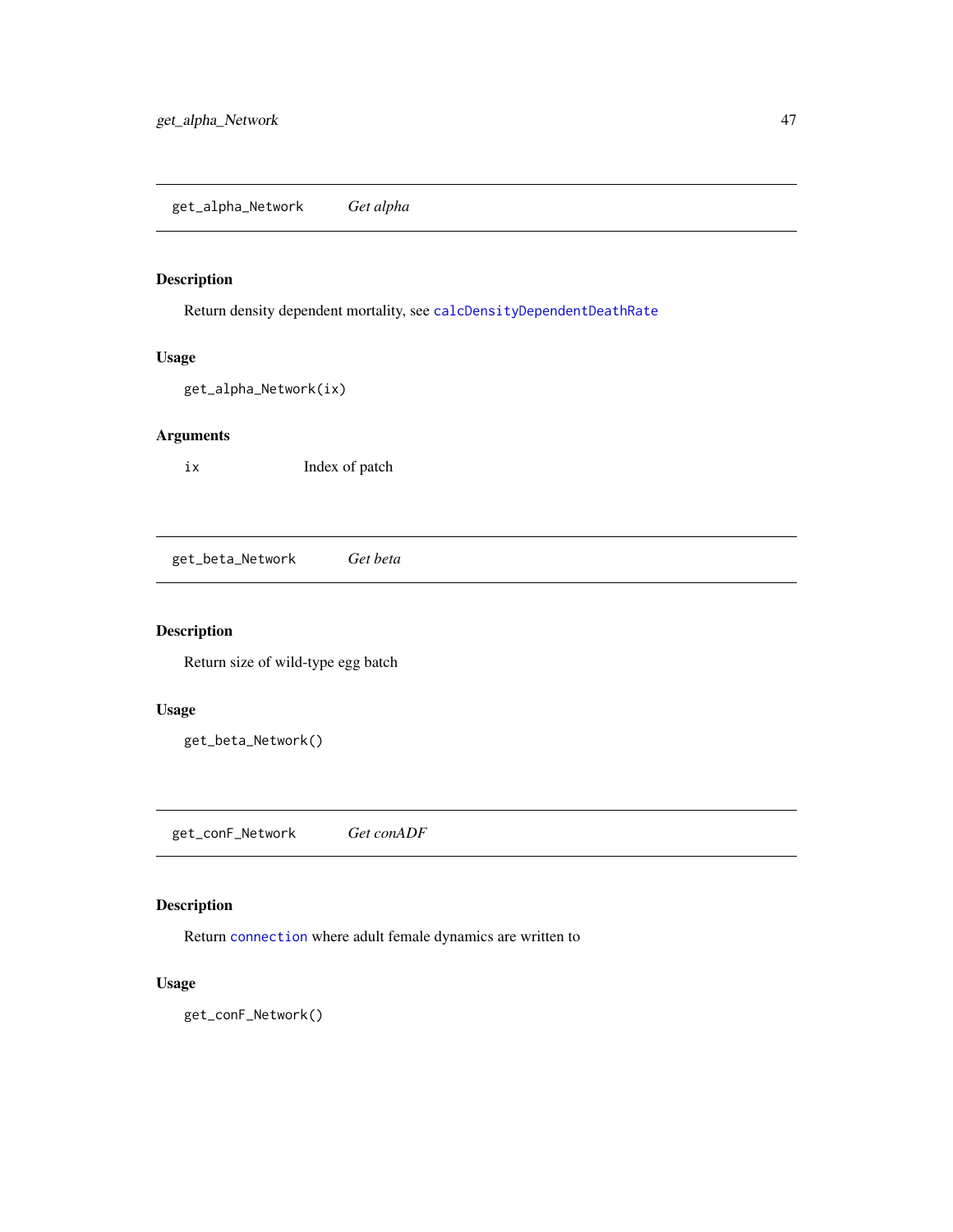<span id="page-47-2"></span>get\_conM\_Network *Get conADM*

### Description

Return [connection](#page-0-0) where adult male dynamics are written to

### Usage

get\_conM\_Network()

<span id="page-47-0"></span>get\_drivecubeindex\_Network

*Get Element(s) of Drive Cube by Index*

# Description

Return elements or slices of drive cube. If all NULL return entire cube.

### Usage

get\_drivecubeindex\_Network(fG = NULL, mG = NULL, oG = NULL)

## Arguments

| fG | Female genotype index    |
|----|--------------------------|
| mG | Male genotype index      |
| oG | Offspring genotype index |

<span id="page-47-1"></span>get\_eta\_Network *Get eta*

## Description

Get eta

## Usage

get\_eta\_Network(fIdx)

### Arguments

| $f$ Idx | Index of female genotype to pull        |
|---------|-----------------------------------------|
|         | Return genotype-specific mating fitness |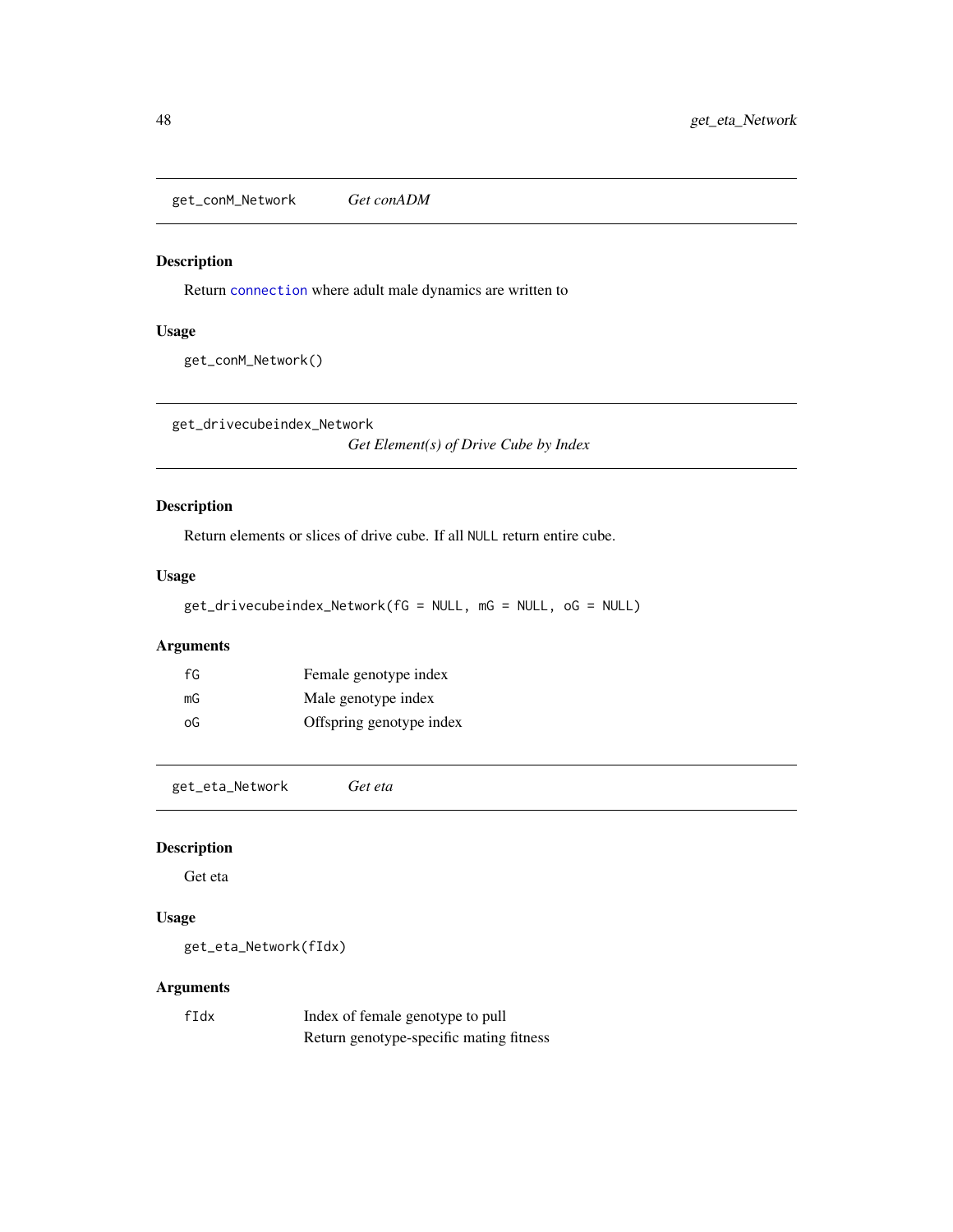get\_femalePop\_Patch *Get female Population*

## Description

Return females (nGenotypes X nGenotypes matrix)

## Usage

```
get_femalePop_Patch()
```
<span id="page-48-0"></span>get\_genotypesID\_Network

*Get genotypesID*

### Description

Return character vector of possible genotypes

### Usage

get\_genotypesID\_Network()

<span id="page-48-1"></span>get\_genotypesN\_Network

*Get genotypesN*

# Description

Return number of possible genotypes

## Usage

get\_genotypesN\_Network()

get\_malePop\_Patch *Get male Population*

### Description

Return males (nGenotypes vector)

### Usage

get\_malePop\_Patch()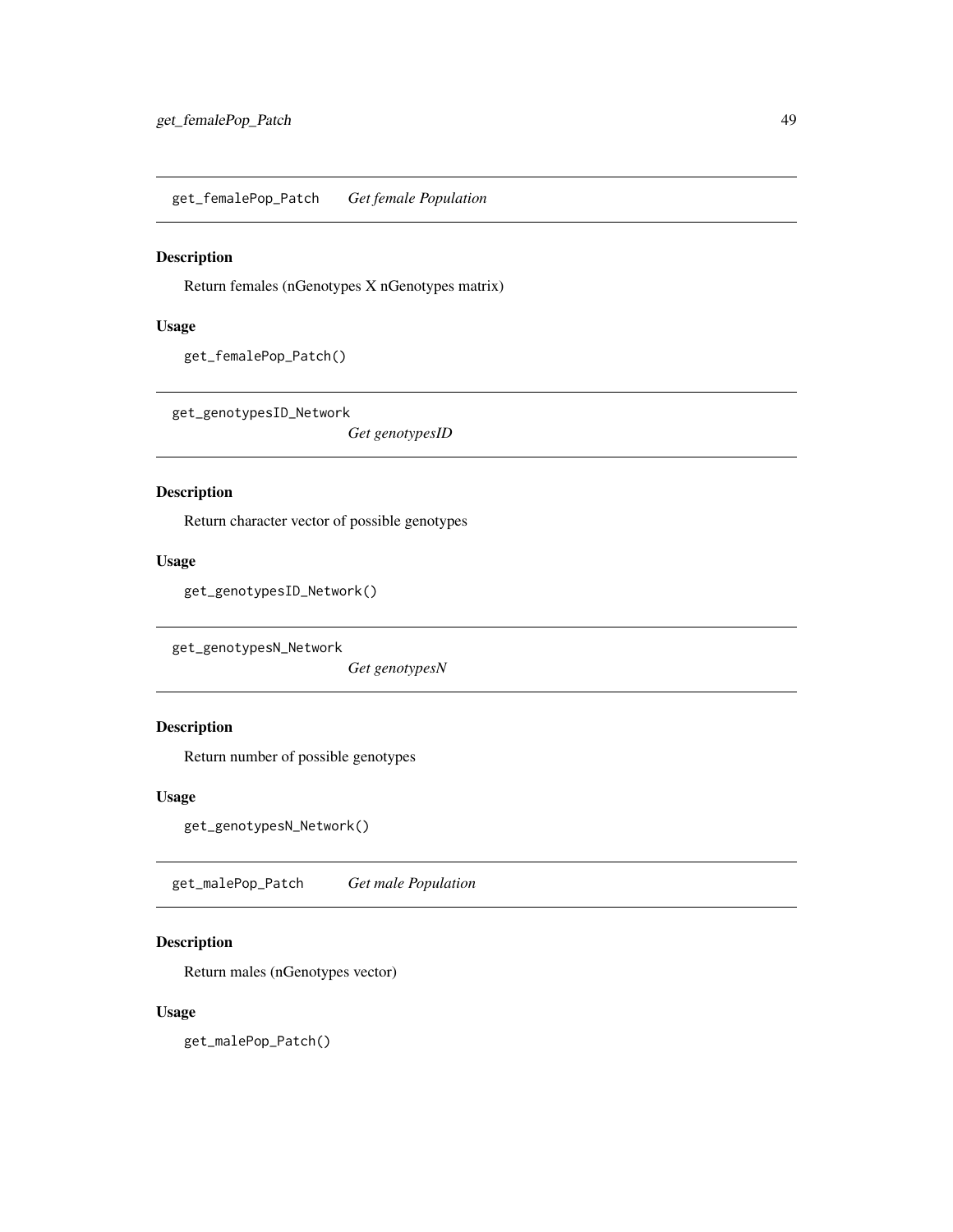<span id="page-49-0"></span>get\_muAd\_Network *Get muAd*

## Description

Return adult mortality

### Usage

get\_muAd\_Network()

<span id="page-49-1"></span>get\_muAq\_Network *Get muAq*

# Description

Return larval mortality, see [calcLarvalStageMortalityRate](#page-14-0)

## Usage

get\_muAq\_Network()

<span id="page-49-3"></span>get\_nPatch\_Network *Get nPatch*

# Description

Return number of patches

### Usage

get\_nPatch\_Network()

<span id="page-49-2"></span>get\_omega\_Network *Get omega*

## Description

Return genotype-specific multiplicative modifier of adult mortality

## Usage

get\_omega\_Network()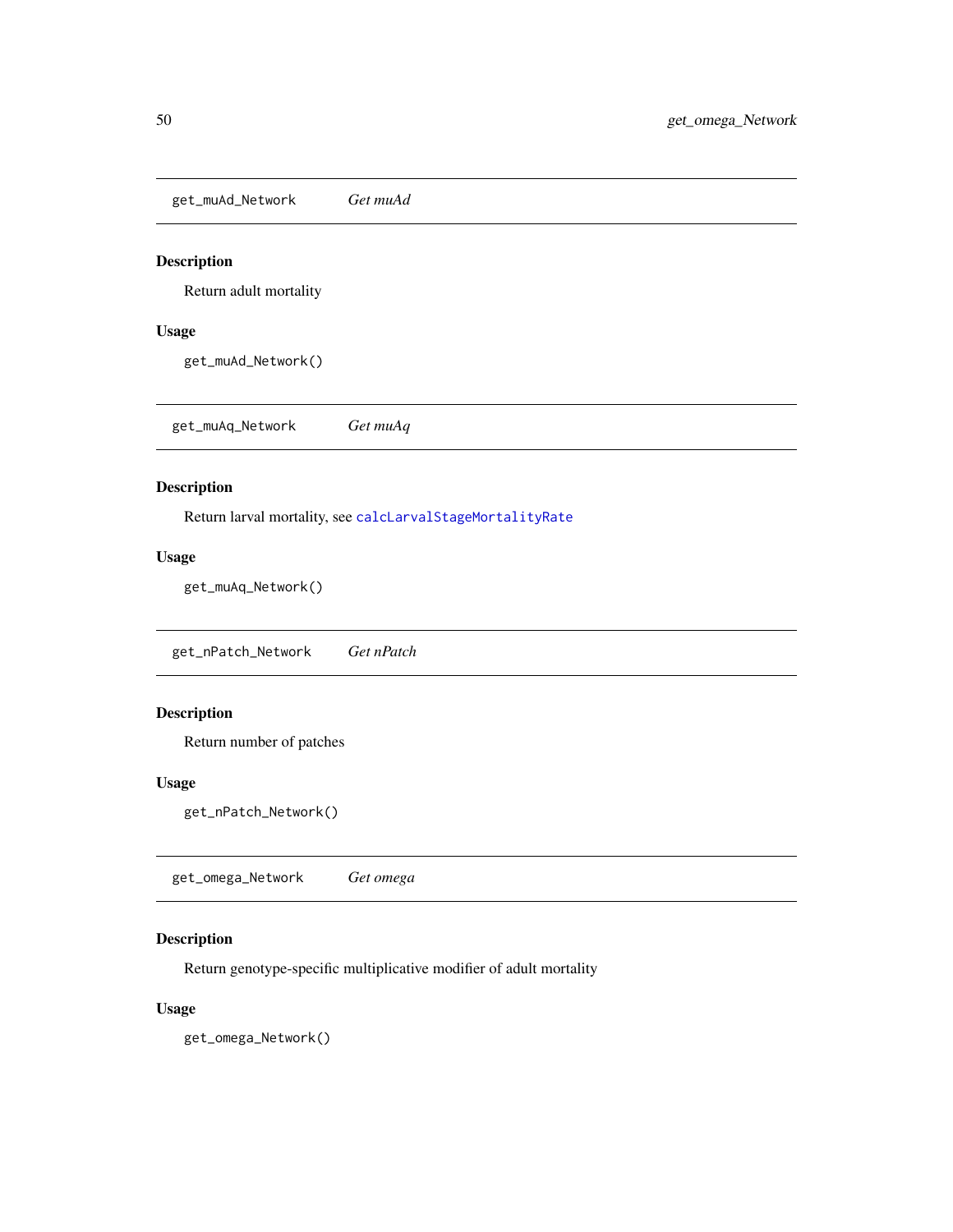<span id="page-50-2"></span>get\_patchReleases\_Network

*Get Patch Release Schedule*

### Description

Return the release schedule for a patch for male or female

## Usage

```
get_patchReleases_Network(patch, sex = "M")
```
# Arguments

| patch | Index of patch                     |
|-------|------------------------------------|
| sex   | Character in 'M', 'F', 'Egg', 'mF' |

<span id="page-50-0"></span>get\_phi\_Network *Get phi*

## Description

Return genotype-specific sex ratio at emergence

## Usage

```
get_phi_Network()
```
<span id="page-50-1"></span>get\_s\_Network *Get s*

## Description

Return genotype-specific fractional reduction(increase) in fertility

### Usage

get\_s\_Network()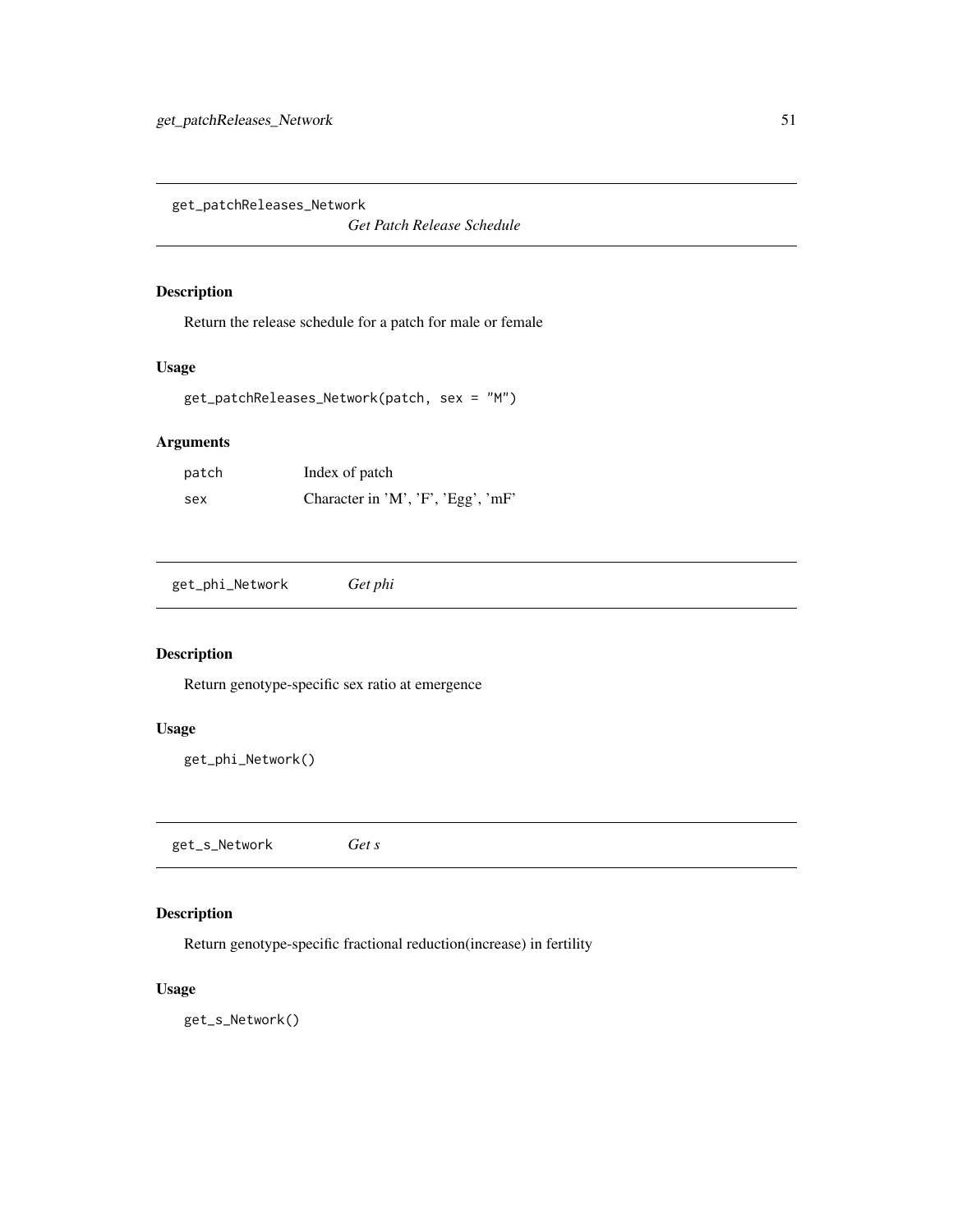<span id="page-51-1"></span>

## Description

Get Female Viability Mask (tau)

## Usage

get\_tau\_Network(fG = NULL, mG = NULL, oG = NULL)

# Arguments

| fG | Number for which female genotype to get    |
|----|--------------------------------------------|
| mG | Number for which male genotype to get      |
| οG | Number for which offspring genotype to get |
|    | Return matrix                              |

<span id="page-51-0"></span>get\_timeAq\_Network *Get timeAq*

## Description

Return duration of aquatic stages.

### Usage

```
get_timeAq_Network(stage = NULL)
```
## Arguments

stage Character in 'E', 'L', 'P'; if NULL return total duration

<span id="page-51-2"></span>get\_tNow\_Network *Get tNow*

### Description

Return current simulation time

## Usage

get\_tNow\_Network()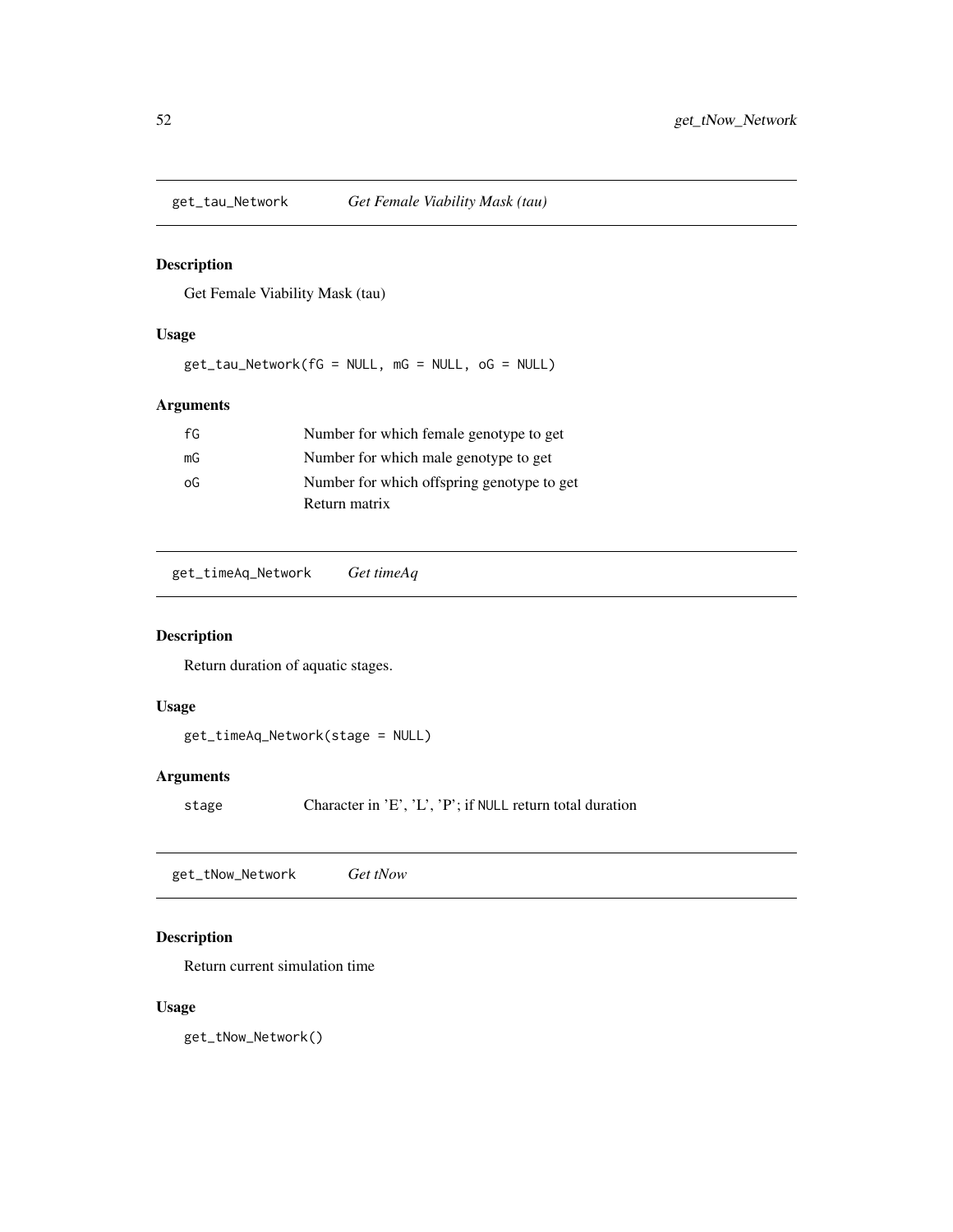<span id="page-52-0"></span>get\_xiF\_Network *Get xiF*

# Description

Return genotype-specific female pupatory success

## Usage

get\_xiF\_Network()

<span id="page-52-1"></span>get\_xiM\_Network *Get xiM*

# Description

Return genotype-specific male pupatory success

### Usage

get\_xiM\_Network()

ggColUtility *Utility to Imitate ggplot2 Colors*

## Description

Sample at equally spaced intervals along the color wheel

## Usage

ggColUtility(n, alpha = 0.75)

# Arguments

| n     | Number of colors |
|-------|------------------|
| alpha | Transparency     |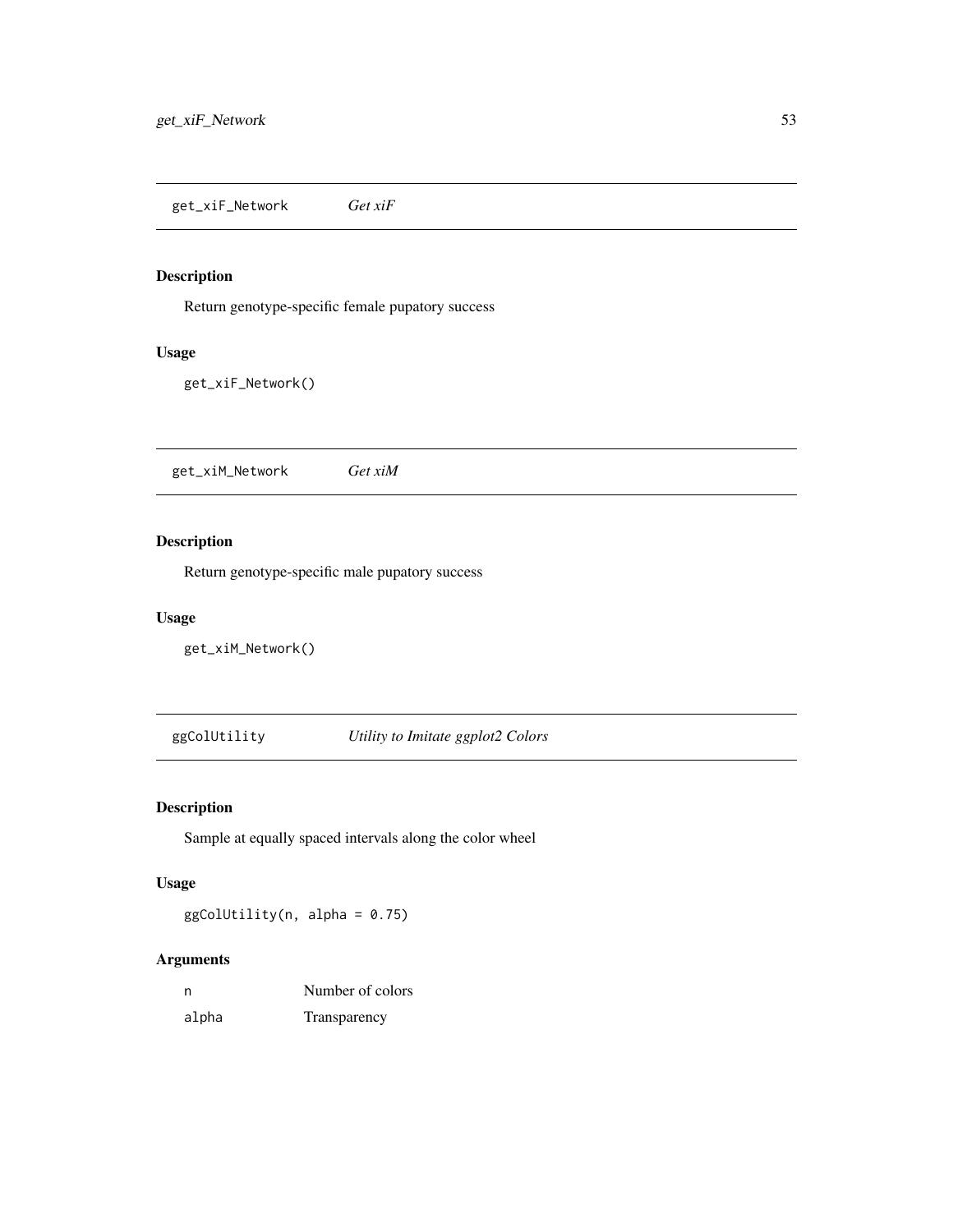#### **Description**

A named list containing maximum likelihood fitted parameter values from mosquito dispersal estimates.

### Usage

data(kernels)

#### Format

named list with 5 elements:

lnorm\_mean log mean of log-normal density lnorm\_sd log standard deviation of log-normal density gamma\_shape shape parameter of gamma density gamma\_sd rate parameter of gamma density exp\_rate rate parameter of exponential density

MGDrivE *MGDrivE: Mosquito Gene Drive Explorer*

#### Description

MGDrivE: Mosquito Gene Drive Explorer

#### Introduction

Recent developments of CRISPR-Cas9 based homing endonuclease gene drive systems, for the suppression or replacement of mosquito populations, have generated much interest in their use for control of mosquito-borne diseases (such as dengue, malaria, Chikungunya and Zika). This is because genetic control of pathogen transmission may complement or even substitute traditional vectorcontrol interventions, which have had limited success in bringing the spread of these diseases to a halt. Despite excitement for the use of gene drives for mosquito control, current modeling efforts have analyzed only a handful of these new approaches (usually studying just one per framework). Moreover, these models usually consider well-mixed populations with no explicit spatial dynamics. To this end, we are developing MGDrivE (Mosquito Gene DRIVe Explorer), in cooperation with the 'UCI Malaria Elimination Initiative', as a flexible modeling framework to evaluate a variety of drive systems in spatial networks of mosquito populations. This framework provides a reliable testbed to evaluate and optimize the efficacy of gene drive mosquito releases. What separates MGDrivE from other models is the incorporation of mathematical and computational mechanisms to simulate a wide array of inheritance-based technologies within the same, coherent set of equations. We do this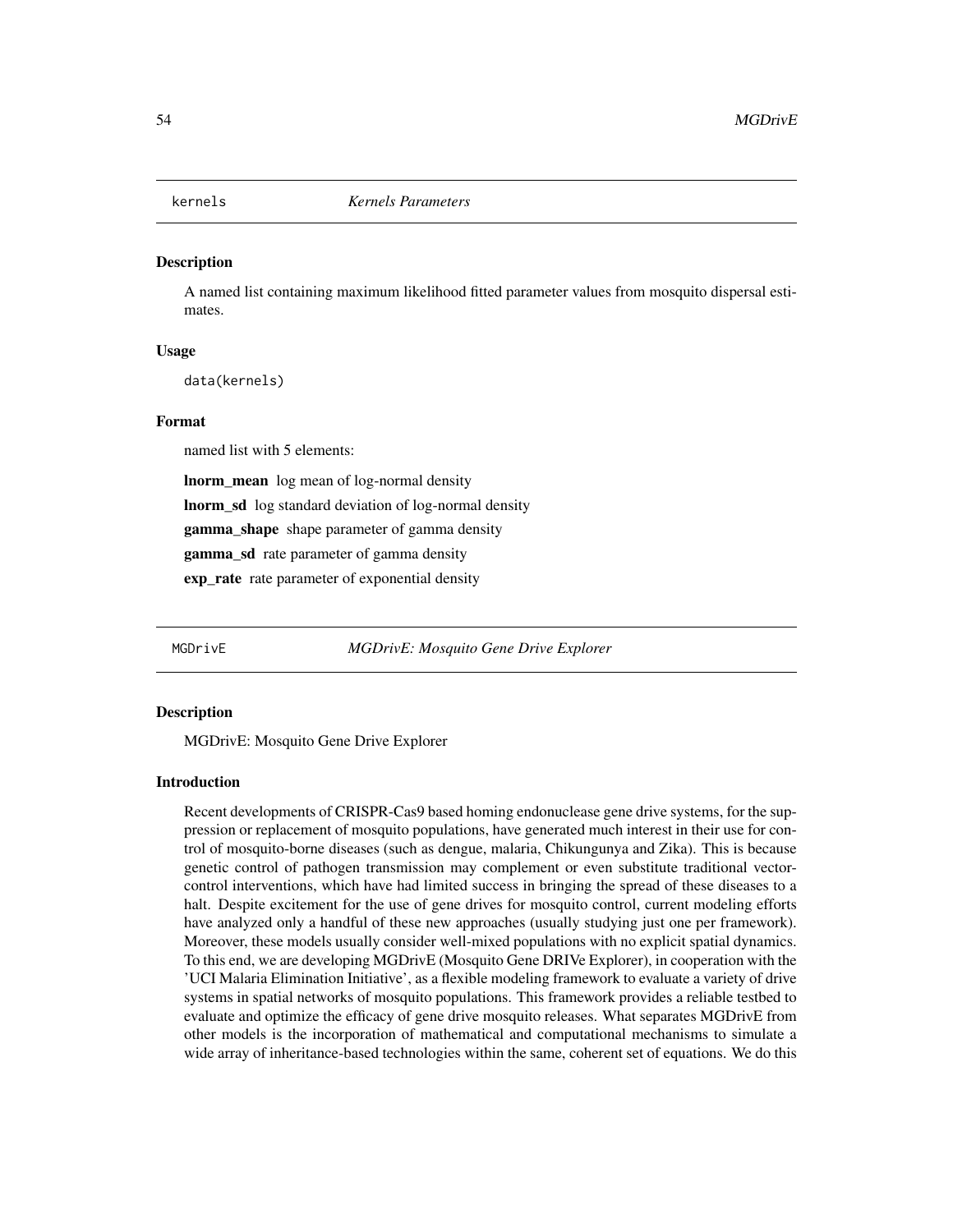### MGDrivE 55

by treating the population dynamics, genetic inheritance operations, and migration between habitats as separate processes coupled together through the use of mathematical tensor operations. This way we can conveniently swap inheritance patterns whilst still making use of the same set of population dynamics equations. This is a crucial advantage of our system, as it allows other research groups to test their ideas without developing new models and without the need to spend time adapting other frameworks to suit their needs.

### Brief Description

MGDrivE is based on the idea that we can decouple the genotype inheritance process from the population dynamics equations. This allows the system to be treated and developed in three semiindependent modules that come together to form the system. The way this is done will be described later in this document but a reference diagram is shown here.

### Previous Work

The original version of this model was based on work by (Deredec et al. 2011; Hancock and Godfray 2007) and adapted to accommodate CRISPR homing dynamics in a previous publication by our team (Marshall et al. 2017). As it was described, we extended this framework to be able to handle a variable number of genotypes, and migration across spatial scenarios. We accomplish this by adapting the equations to work in a tensor-oriented manner, where each genotype can have different processes affecting their particular strain (death rates, mating fitness, sex-ratio bias, et cetera).

### Notation and Conventions

Before beginning the full description of the model we will define some of the conventions we followed for the notation of the written description of the system.

- Overlines are used to denote the dimension of a tensor.
- Subscript brackets are used to indicate an element in time. For example:  $L_{[t-1]}$  is the larval population at time:  $t - 1$ .
- Parentheses are used to indicate the parameter(s) of a function. For example:  $\overline{O(T_e+T_l)}$ represents the function O evaluated with the parameter:  $T_e + T_l$
- Matrices follow a 'row-first' indexing order (i: row, j: column)

In the case of one dimensional tensors, each slot represents a genotype of the population. For example, the male population is stored in the following way:

$$
\overline{Am} = \begin{pmatrix} g_1 \\ g_2 \\ g_3 \\ \vdots \\ g_n \end{pmatrix}_i
$$

All the processes that affect mosquitoes in a genotype-specific way are defined and stored in this way within the framework.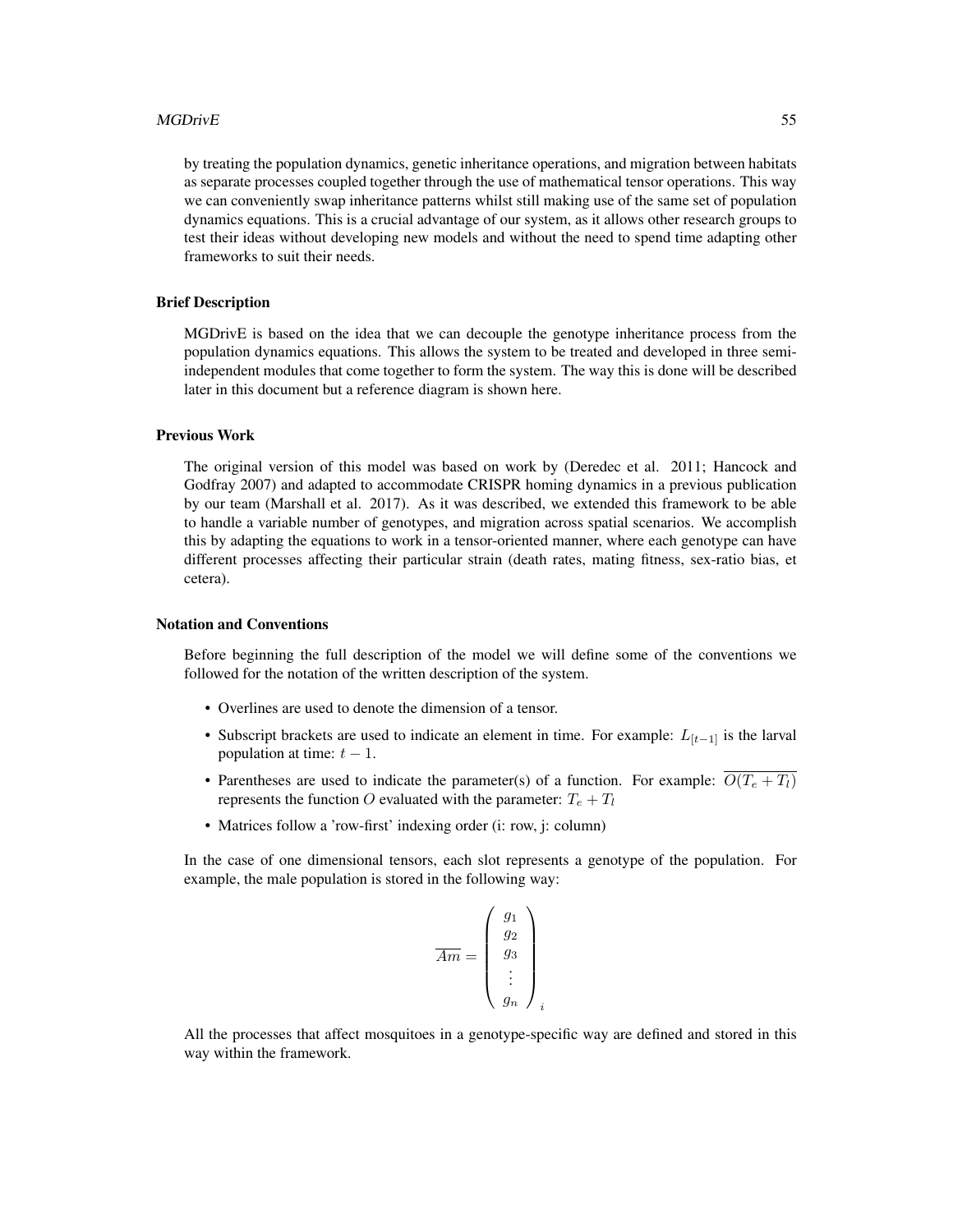There are two tensors of squared dimensionality in the model: the adult females matrix, and the genotype-specific male-mating ability  $(\bar{\eta})$  In the case of the former the rows represent the females' genotype, whilst the columns represent the genotype of the male they mated with:

$$
\overline{\overline{A}\overline{f}} = \begin{pmatrix} g_{11} & g_{12} & g_{13} & \cdots & g_{1n} \\ g_{21} & g_{22} & g_{23} & \cdots & g_{2n} \\ g_{31} & g_{32} & g_{33} & \cdots & g_{3n} \\ \vdots & \vdots & \vdots & \ddots & \vdots \\ g_{n1} & g_{n2} & g_{n3} & \cdots & g_{nn} \end{pmatrix}_{ij}
$$

The genotype-specific male mating ability, on the other hand, stores the females' genotype in the rows, and the male genotypes in the columns of the matrix.

#### References

Deredec A, Godfray HCJ, Burt A (2011). "Requirements for effective malaria control with homing endonuclease genes." *Proceedings of the National Academy of Sciences of the United States of America*, 108(43), E874–80. ISSN 1091-6490, doi: [10.1073/pnas.1110717108,](https://doi.org/10.1073/pnas.1110717108) [https://www.](https://www.pnas.org/content/108/43/E874) [pnas.org/content/108/43/E874](https://www.pnas.org/content/108/43/E874).

Hancock PA, Godfray HCJ (2007). "Application of the lumped age-class technique to studying the dynamics of malaria-mosquito-human interactions." *Malaria journal*, 6, 98. ISSN 1475-2875, doi: [10.1186/14752875698,](https://doi.org/10.1186/1475-2875-6-98) [https://malariajournal.biomedcentral.com/articles/10.1186](https://malariajournal.biomedcentral.com/articles/10.1186/1475-2875-6-98)/ [1475-2875-6-98](https://malariajournal.biomedcentral.com/articles/10.1186/1475-2875-6-98).

Marshall J, Buchman A, C. HMS, Akbari OS (2017). "Overcoming evolved resistance to populationsuppressing homing-based gene drives." *Nature Scientific Reports*, 1–46. ISSN 2045-2322, doi: [10.1](https://doi.org/10.1038/s41598-017-02744-7)038/ [s41598017027447,](https://doi.org/10.1038/s41598-017-02744-7) <https://www.nature.com/articles/s41598-017-02744-7>.

MGDrivE-Cube *MGDrivE: Inheritance Cube*

#### Description

To model an arbitrary number of genotypes efficiently in the same mathematical framework, we use a 3-dimensional array structure (cube) where each axis represents the following information:

- x: female adult mate genotype
- y: male adult mate genotype
- z: proportion of the offspring that inherits a given genotype (layer)

### Details

The cube structure gives us the flexibility to apply tensor operations to the elements within our equations, so that we can calculate the stratified population dynamics rapidly; and within a readable, flexible computational framework. This becomes apparent when we define the equation we use for the computation of eggs laid at any given point in time: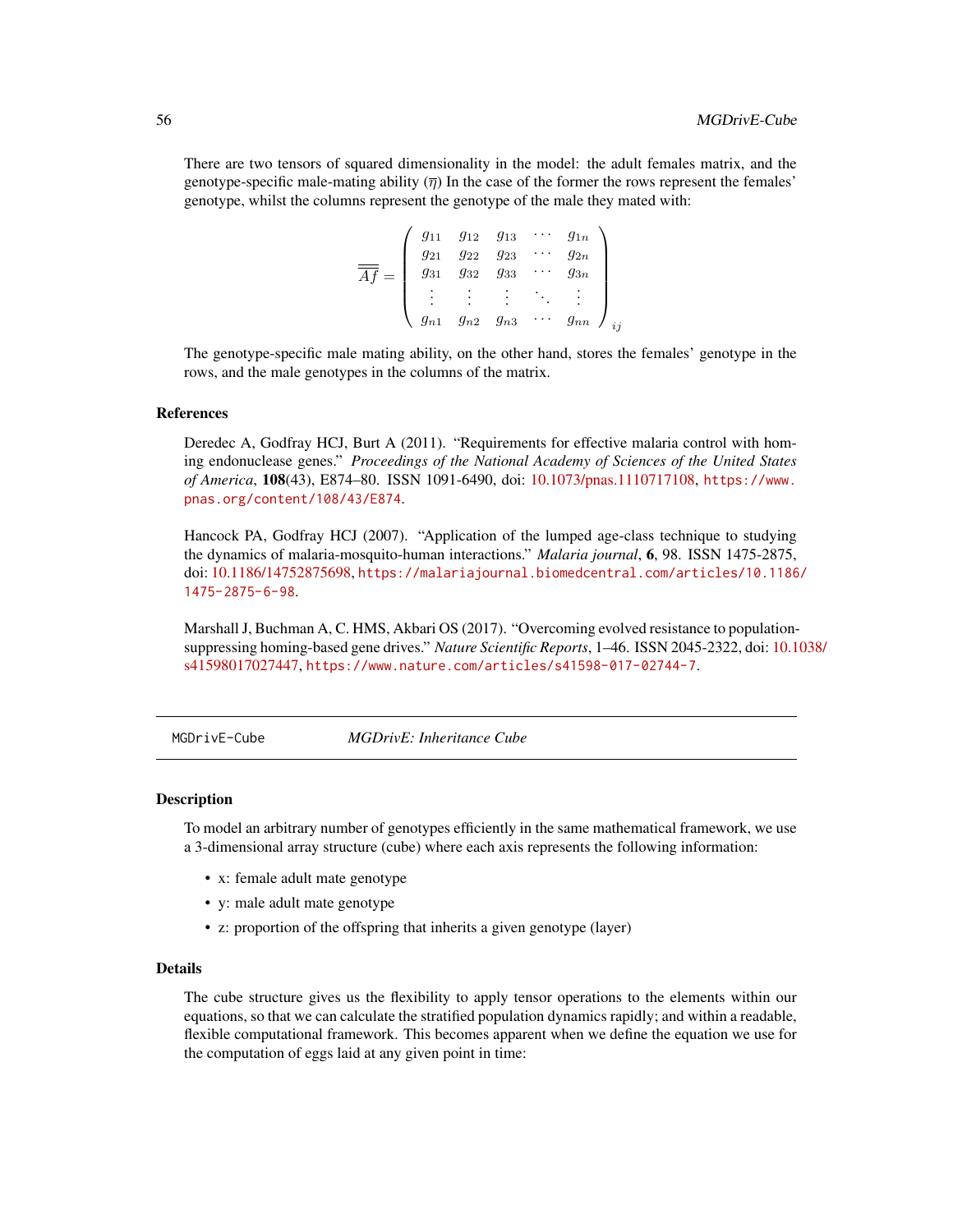$$
\overline{O(T_x)} = \sum_{j=1}^n \left( \left( (\beta * \overline{s} * \overline{\overline{Af_{[t-T_x]}}}) * \overline{\overline{I h}} \right) * \Lambda \right)_{ij}^{\top}
$$

In this equation, the matrix containing the number of mated adult females  $(\overline{Af})$  is multiplied element-wise with each one of the layers containing the eggs genotypes proportions expected from this cross  $(\overline{Ih})$ . The resulting matrix is then multiplied by a binary 'viability mask' ( $\Lambda$ ) that filters out female-parent to offspring genetic combinations that are not viable due to biological impediments (such as cytoplasmic incompatibility). The summation of the transposed resulting matrix returns us the total fraction of eggs resulting from all the male to female genotype crosses  $(O(T_x))$ .

Note: For inheritance operations to be consistent within the framework the summation of each element in the z-axis (this is, the proportions of each one of the offspring's genotypes) must be equal to one.

#### Drive-specific Cubes

An inheritance cube in an array object that specifies inheritance probabilities (offspring genotype probability) stratified by male and female parent genotypes. MGDrivE provides the following cubes to model different gene drive systems:

- [cubeOneLocusTA](#page-34-0): 1 Locus Maternal-Toxin/Zygotic-Antidote System
- [cubeTwoLocusTA](#page-42-0): 2 Locus Maternal-Toxin/Zygotic-Antidote System
- [cubeClvR](#page-21-0): 1 Locus Cleave and Rescue (ClvR)
- [cubeClvR2](#page-22-0): 2 Locus Cleave and Rescue (ClvR)
- [cubeHoming1RA](#page-28-0): Homing Drive with 1 Resistance Allele
- [cubeHomingDrive](#page-29-0): CRISPR (Clustered Regularly Interspaced Short Palindromic Repeats) with 2 Resistance Allele
- [cubeECHACR](#page-24-0): ECHACR (uh....)
- [cubeECHACRX](#page-26-0): ECHACR, X-Linked
- [cubeKillerRescue](#page-30-0): Killer-Rescue System
- [cubeMEDEA](#page-31-0): MEDEA (Maternal Effect Dominant Embryonic Arrest)
- [cubeReciprocalTranslocations](#page-35-0): Reciprocal Translocation
- [cubeRIDL](#page-36-0): RIDL (Release of Insects with Dominant Lethality)
- [cubeMendelian](#page-32-0): Mendelian
- [cubeSplitDrive](#page-37-0): Split CRISPR drive
- [cubeTGD](#page-38-0): trans-complementing Gene Drive
- [cubeTGDX](#page-40-0): trans-complementing Gene Drive, X-Linked
- [cubeWolbachia](#page-43-0): Wolbachia

### Functions for Cubes

We provide one auxiliary function to operate on cube objects.

• [cube2csv](#page-20-0): Export slices of a cube to .csv format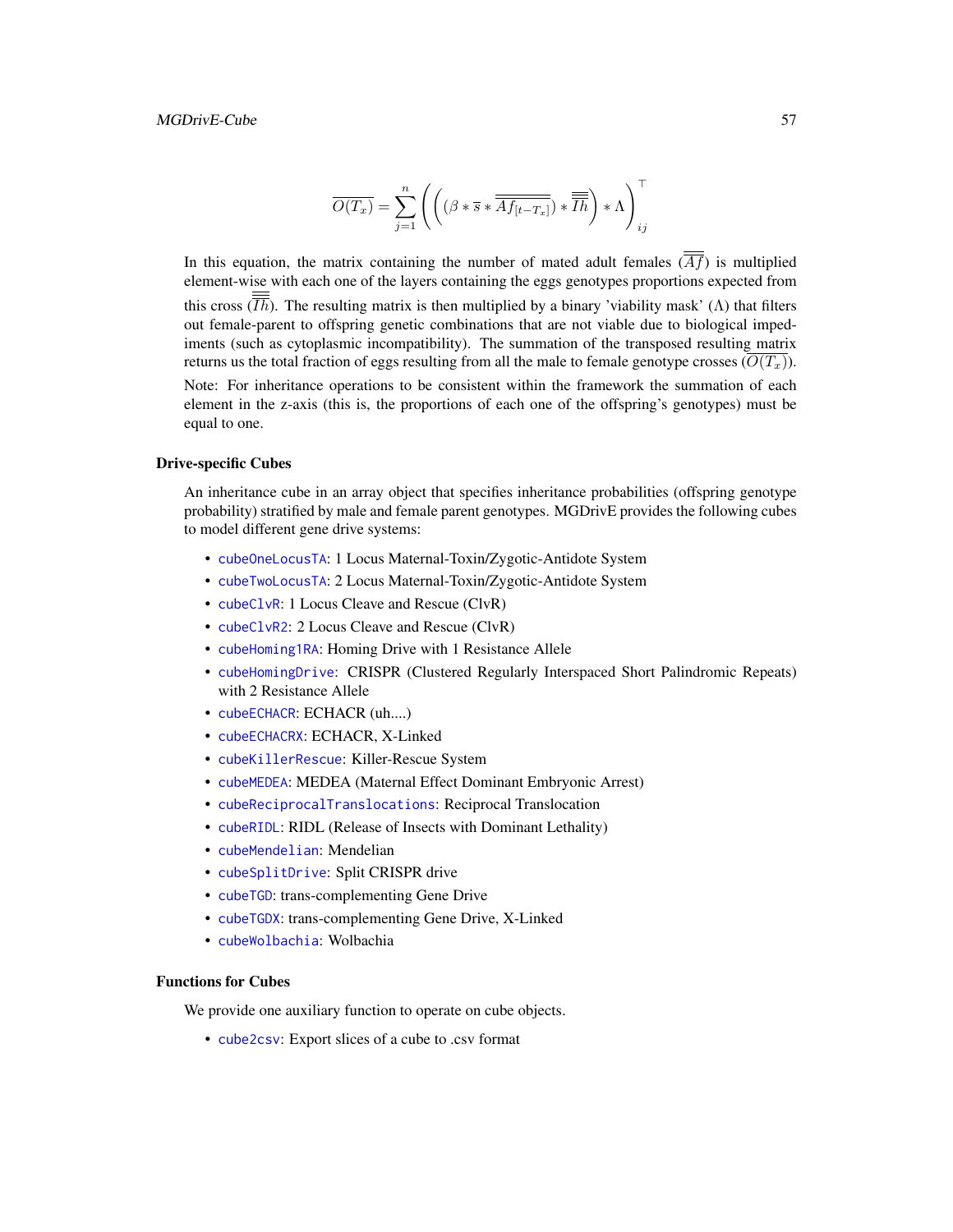### Description

The original version of this model was based on work by (Deredec et al. 2011; Hancock and Godfray 2007) and adapted to accommodate CRISPR homing dynamics in a previous publication by our team (Marshall et al. 2017). As it was described, we extended this framework to be able to handle a variable number of genotypes, and migration across spatial scenarios. We did this by adapting the equations to work in a tensor-oriented manner, where each genotype can have different processes affecting their particular strain (death rates, mating fitness, sex-ratio bias, et cetera).

#### Inheritance Cube and Oviposition

To allow the extension of the framework to an arbitrary number of genotypes, we transformed traditional inheritance matrices into inheritance cubes, where each of the axis represents the following information:

- x: female adult mate genotype
- y: male adult mate genotype
- z: proportion of the offspring that inherits a given genotype (slice)

The 'cube' structure gives us the flexibility to apply tensor operations to the elements within our equations, so that we can calculate the stratified population dynamics rapidly; and within a readable, flexible computational framework. This becomes apparent when we define the equation we use for the computation of eggs laid at any given point in time:

$$
\overline{O(T_x)} = \sum_{j=1}^{n} \left( \left( (\beta * \overline{s} * \overline{\overline{Af_{[t-T_x]}}}) * \overline{\overline{fh}} \right) * \Lambda \right)_{ij}^{\top}
$$

In this equation, the matrix containing the number of mated adult females  $(\overline{\overline{Af}})$  is multiplied element-wise with each one of the slices containing the eggs genotypes proportions expected from this cross  $(\overline{\overline{Ih}})$ . The resulting matrix is then multiplied by a binary 'viability mask' ( $\Lambda$ ) that filters out female-parent to offspring genetic combinations that are not viable due to biological impediments (such as cytoplasmic incompatibility). The summation of the transposed resulting matrix returns us the total fraction of eggs resulting from all the male to female genotype crosses  $(O(T<sub>r</sub>)).$ 

Note: For inheritance operations to be consistent within the framework, the summation of each element in the 'z' axis (this is, the proportions of each one of the offspring's genotypes) must be equal to one.

#### Population Dynamics

During the three aquatic stages, a density-independent mortality process takes place:

$$
\theta_{st} = (1 - \mu_{st})^{T_{st}}
$$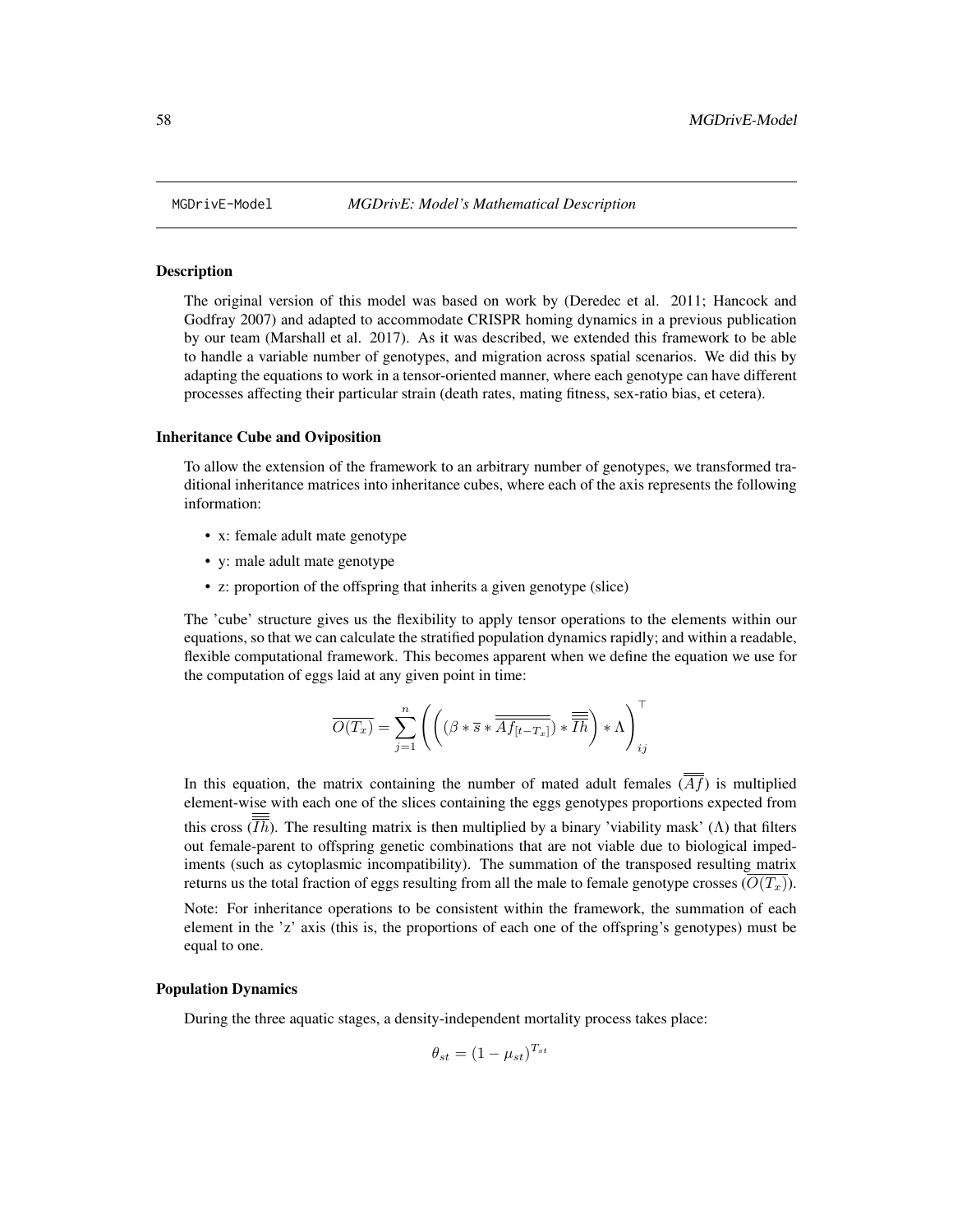Along with a density dependent process dependent on the number of larvae in the environment:

$$
F(L[t]) = \left(\frac{\alpha}{\alpha + \sum \overline{L[t]}}\right)^{1/T_l}
$$

where  $\alpha$  represents the strength of the density-dependent process. This parameter is calculated with:

$$
\alpha = \left(\frac{1/2 \times \beta \times \theta_e \times Ad_{eq}}{R_m - 1}\right) \times \left(\frac{1 - (\theta_l/R_m)}{1 - (\theta_l/R_m)^{1/T_l}}\right)
$$

in which  $\beta$  is the species' fertility in the absence of gene-drives,  $Ad_{eg}$  is the adult mosquito population equilibrium size, and  $R_m$  is the population growth in the absence of density-dependent mortality. This population growth is calculated with the average generation time  $(q)$ , the adult mortality rate ( $\mu_{ad}$ ), and the daily population growth rate ( $r_m$ ):

$$
g = T_e + T_l + T_p + \frac{1}{\mu_{ad}} R_m = (r_m)^g
$$

Larval Stages: The computation of the larval stage in the population is crucial to the model because the density dependent processes necessary for equilibrium trajectories to be calculated occur here. This calculation is performed with the following equation:

$$
D(\theta_l, T_x) = \begin{array}{ll} \theta_{l[0]}' = \theta_l & i = 0\\ \theta_{l[i+1]}' = \theta_{l[i]}' * F(\overline{L_{[t-i-T_x]}}) & i \le T_l \end{array}
$$

In addition to this, we need the larval mortality  $(\mu_l)$ :

$$
\mu_l = 1 - \left(\frac{R_m * \mu_{ad}}{1/2 * \beta * (1 - \mu_m)}\right)^{\frac{1}{T_e + T_l + T_p}}
$$

With these mortality processes, we are now able to calculate the larval population:

$$
\overline{L_{[t]}} = \overline{L_{[t-1]}} * (1 - \mu_l) * F(\overline{L_{[t-1]}}) + \overline{O(T_e)} * \theta_e - \overline{O(T_e + T_l)} * \theta_e * D(\theta_l, 0)
$$

where the first term accounts for larvae surviving one day to the other; the second term accounts for the eggs that have hatched within the same period of time; and the last term computes the number of larvae that have transformed into pupae.

Adult Stages: We are ultimately interested in calculating how many adults of each genotype exist at any given point in time. For this, we first calculate the number of eggs that are laid and survive to the adult stages with the equation:

$$
\overline{E'} = \overline{O(T_e + T_l + T_p)} \left( \overline{\xi_m} * (\theta_e * \theta_p) * (1 - \mu_{ad}) * D(\theta_l, T_p) \right)
$$

With this information we can calculate the current number of male adults in the population by computing the following equation:

$$
\overline{Am_{[t]}} = \overline{Am_{[t-1]}} * (1 - \mu_{ad}) * \overline{\omega_m} + (1 - \overline{\phi}) * \overline{E'} + \overline{\nu m_{[t-1]}}
$$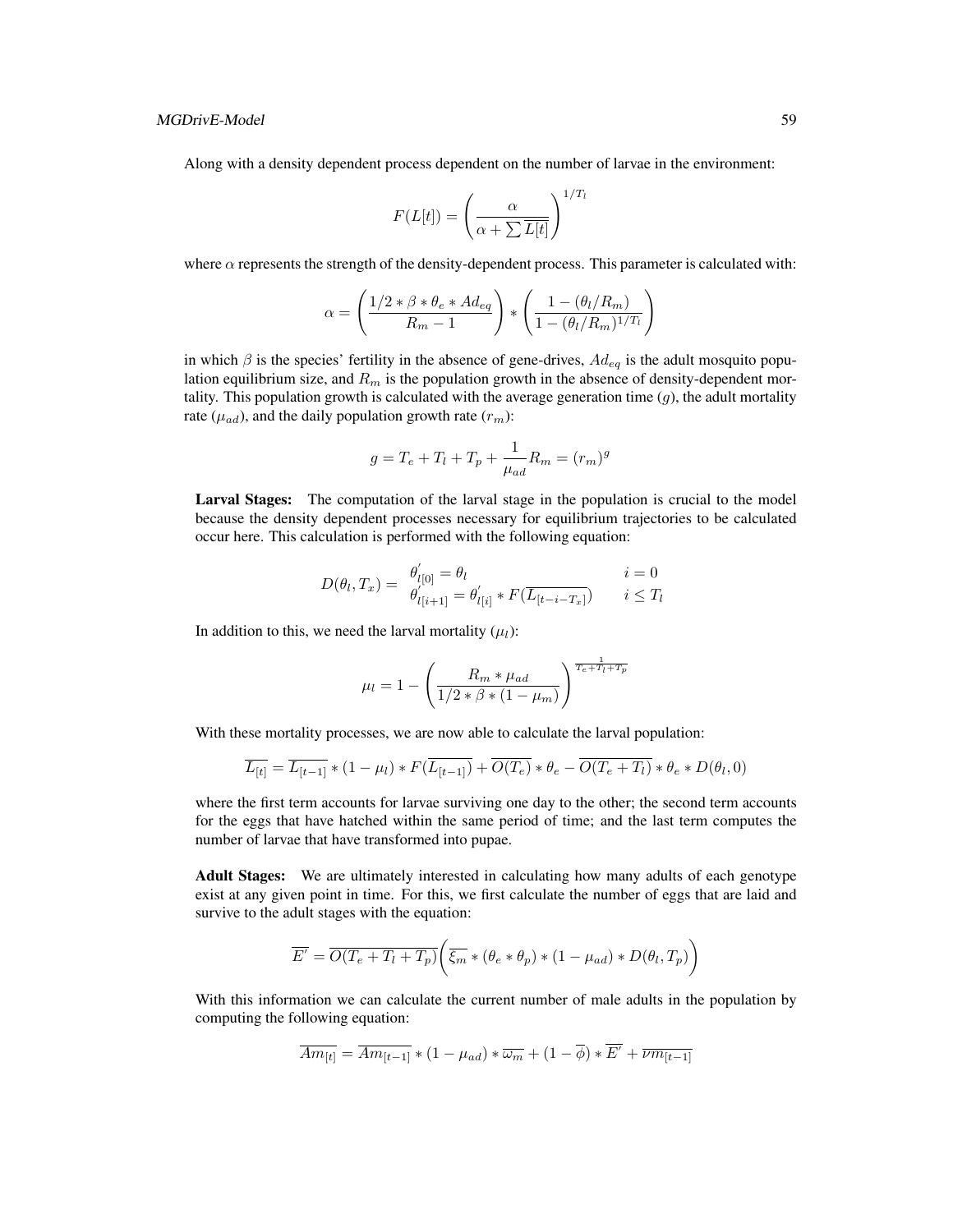in which the first term represents the number of males surviving from one day to the next; the second one, the fraction of males that survive to adulthood  $(\overline{E'})$  and emerge as males  $(1 - \phi)$ ; the last one is used to add males into the population as part of gene-drive release campaigns. Female adult populations are calculated in a similar way:

$$
\overline{\overline{Af_{[t]}}} = \overline{\overline{Af_{[t-1]}}} * (1 - \mu_{ad}) * \overline{\omega_f} + \left(\overline{\phi} * \overline{E'} + \overline{\nu f_{[t-1]}}\right)^\top * \left(\frac{\overline{\overline{\eta}} * \overline{Am_{[t-1]}}}{\sum \overline{Am_{[t-1]}}}\right)
$$

where we first compute the surviving female adults from one day to the next; and then we calculate the mating composition of the female fraction emerging from pupa stage. To do this, we obtain the surviving fraction of eggs that survive to adulthood  $(\overline{E'})$  and emerge as females ( $\phi$ ), we then add the new females added as a result of gene-drive releases  $(\overline{\nu f_{[t-1]}})$ . After doing this, we calculate the proportion of males that are allocated to each female genotype, taking into account their respective mating fitnesses  $(\bar{\overline{\eta}})$  so that we can introduce the new adult females into the population pool.

#### Gene Drive Releases and Effects

As it was briefly mentioned before, we are including the option to release both male and/or female individuals into the populations. Another important t hing to emphasize is that we allow flexible releases sizes and schedules. Our ] model handles releases internally as lists of populations compositions so, it is possible to have releases performed at irregular intervals and with different numbers of mosquito genetic compositions as long as no new genotypes are introduced (which have not been previously defined in the inheritance cube).

$$
\overline{\nu} = \left\{ \begin{pmatrix} g_1 \\ g_2 \\ g_3 \\ \vdots \\ g_n \end{pmatrix}_{t=1}, \begin{pmatrix} g_1 \\ g_2 \\ g_3 \\ \vdots \\ g_n \end{pmatrix}_{t=2}, \dots, \begin{pmatrix} g_1 \\ g_2 \\ g_3 \\ \vdots \\ g_n \end{pmatrix}_{t=x} \right\}
$$

So far, however, we have not described the way in which the effects of these gene-drives are included into the mosquito populations dynamics. This is done through the use of various modifiers included in the equations:

- $\overline{\omega}$ : Relative increase in mortality (zero being full mortality effects and one no mortality effect)
- $\overline{\phi}$ : Relative shift in the sex of the pupating mosquitoes (zero biases the sex ratio towards males, whilst 1 biases the ratio towards females).
- $\overline{\overline{\eta}}$ : Standardized mating fitness (zero being complete fitness ineptitude, and one being regular mating skills).
- $\overline{\beta}$ : Fecundity (average number of eggs laid).
- $\overline{\xi}$ : Pupation success (zero being full mortality and one full pupation success).

#### Migration

To simulate migration within our framework we are considering patches (or nodes) of fully-mixed populations in a network structure. This allows us to handle mosquito movement across spatiallydistributed populations with a transitions matrix, which is calculated with the tensor outer product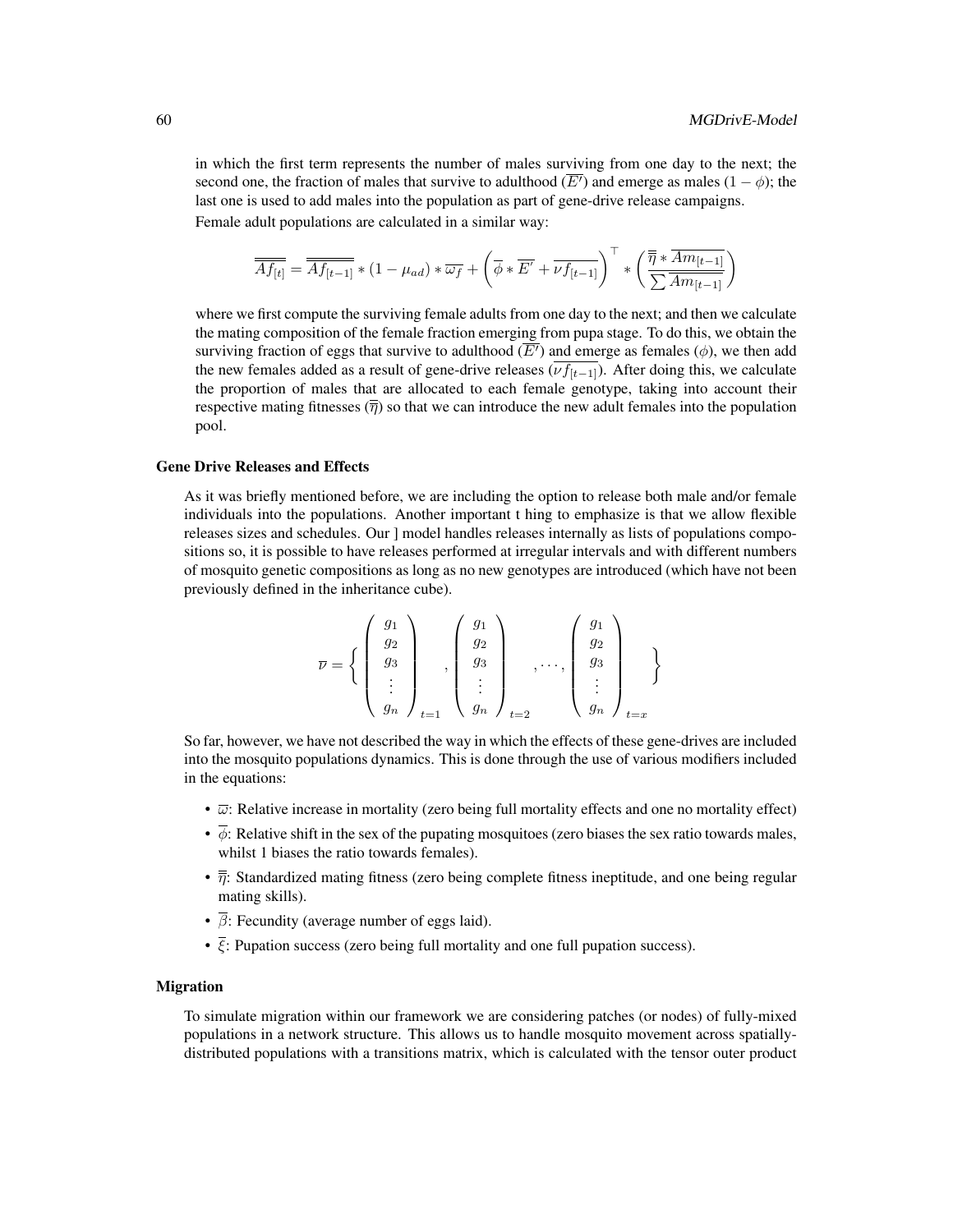of the genotypes populations tensors and the transitions matrix of the network as follows:

$$
\overline{Am^i_{(t)}}=\sum \overline{A^j_m}\otimes \overline{\overline{\tau m_{[t-1]}}}\overline{\overline{A f^i_{(t)}}}=\sum \overline{\overline{A^j_f}}\otimes \overline{\overline{\tau f_{[t-1]}}}
$$

In these equations the new population of the patch  $i$  is calculated by summing the migrating mosquitoes of all the j patches across the network defined by the transitions matrix  $\tau$ , which stores the mosquito migration probabilities from patch to patch. It is worth noting that the migration probabilities matrices can be different for males and females; and that there's no inherent need for them to be static (the migration probabilities may vary over time to accommodate wind changes due to seasonality).

#### **Parameters**

This table compiles all the parameters required to run MGDrivE clustered in six categories:

- Life Stages: These deal with the structure of mosquito population.
- Bionomics: This set of parameters is related to the behavior of the specific mosquito species being modeled.
- Gene Drive: Genotype-specific vectors of parameters that affect how each gene-drive modifies the responses of populations to them.
- Releases: List of vectors that control the release of genetically-modified mosquitoes.
- Population: General mosquito-population parameters that control environmentally-determined variables.
- Network: Related to migration between nodes of population units

#### **Stochasticity**

*MGDrivE* allows stochasticity to be included in the dynamics of various processes; in an effort to simulate processes that affect various stages of mosquitoes lives. In the next section, we will describe all the stochastic processes that can be activated in the program. It should be noted that all of these can be turned on and off independently from one another as required by the researcher.

### Mosquito Biology: Oviposition

Stochastic egg laying by female/male pairs is separated into two steps: calculating the number of eggs laid by the females and then distributing laid eggs according to their genotypes. The number of eggs laid follows a Poisson distribution conditioned on the number of female/male pairs and the fertility of each female.

$$
Poisson(\lambda = numFemales * Fertility)
$$

Multinomial sampling, conditioned on the number of offspring and the relative viability of each genotype, determines the genotypes of the offspring.

Multinomial (numOffspring, 
$$
p_1, p_2...p_b
$$
) =  $\frac{numOffspring!}{p_1! p_2... p_n} p_1^{n_1} p_2^{n_2} ... p_n^{n_n}$ 

### Sex Determination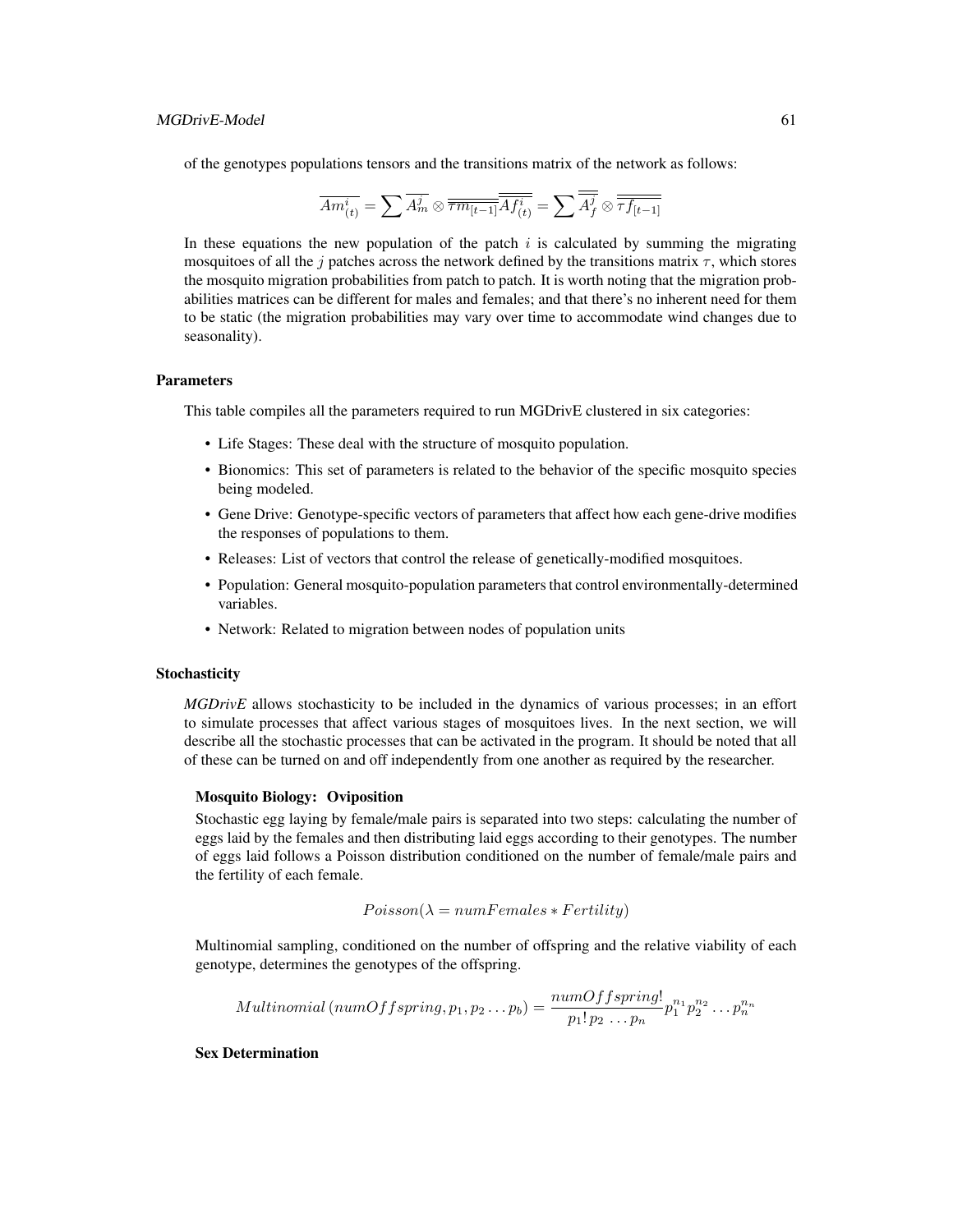Sex of the offspring is determined by multinomial sampling. This is conditioned on the number of eggs that live to hatching and a probability of being female, allowing the user to design systems that skew the sex ratio of the offspring through reproductive mechanisms.

 $Multinomial(numHatchingEggs, p_{female}, p_{female})$ 

Mating Stochastic mating is determined by multinomial sampling conditioned on the number of males and their fitness. It is assumed that females mate only once in their life, therefore each female will sample from the available males and be done, while the males are free to potentially mate with multiple females. The males' ability to mate is modulated with a fitness term, thereby allowing some genotypes to be less fit than others (as seen often with lab releases).

 $Multinomial(numF females, p_1f_1, p_2f_2, \ldots p_nf_n)$ 

## Hatching

Other Stochastic Processes All remaining stochastic processes (larval survival, hatching , pupating, surviving to adult hood) are determined by multinomial sampling conditioned on factors affecting the current life stage. These factors are determined empirically from mosquito population data.

Migration: Variance of stochastic movement (not used in diffusion model of migration).

#### References

Deredec A, Godfray HCJ, Burt A (2011). "Requirements for effective malaria control with homing endonuclease genes." *Proceedings of the National Academy of Sciences of the United States of America*, 108(43), E874–80. ISSN 1091-6490, doi: [10.1073/pnas.1110717108,](https://doi.org/10.1073/pnas.1110717108) [https://www.](https://www.pnas.org/content/108/43/E874) [pnas.org/content/108/43/E874](https://www.pnas.org/content/108/43/E874).

Hancock PA, Godfray HCJ (2007). "Application of the lumped age-class technique to studying the dynamics of malaria-mosquito-human interactions." *Malaria journal*, 6, 98. ISSN 1475-2875, doi: [10.1186/14752875698,](https://doi.org/10.1186/1475-2875-6-98) [https://malariajournal.biomedcentral.com/articles/10.1186](https://malariajournal.biomedcentral.com/articles/10.1186/1475-2875-6-98)/ [1475-2875-6-98](https://malariajournal.biomedcentral.com/articles/10.1186/1475-2875-6-98).

Marshall J, Buchman A, C. HMS, Akbari OS (2017). "Overcoming evolved resistance to populationsuppressing homing-based gene drives." *Nature Scientific Reports*, 1–46. ISSN 2045-2322, doi: [10.1](https://doi.org/10.1038/s41598-017-02744-7)038/ [s41598017027447,](https://doi.org/10.1038/s41598-017-02744-7) <https://www.nature.com/articles/s41598-017-02744-7>.

moveMatAll2 *Movement Matrix: All 2*

### **Description**

A movement matrix for simulation with 3 patches.

#### Usage

data(moveMatAll2)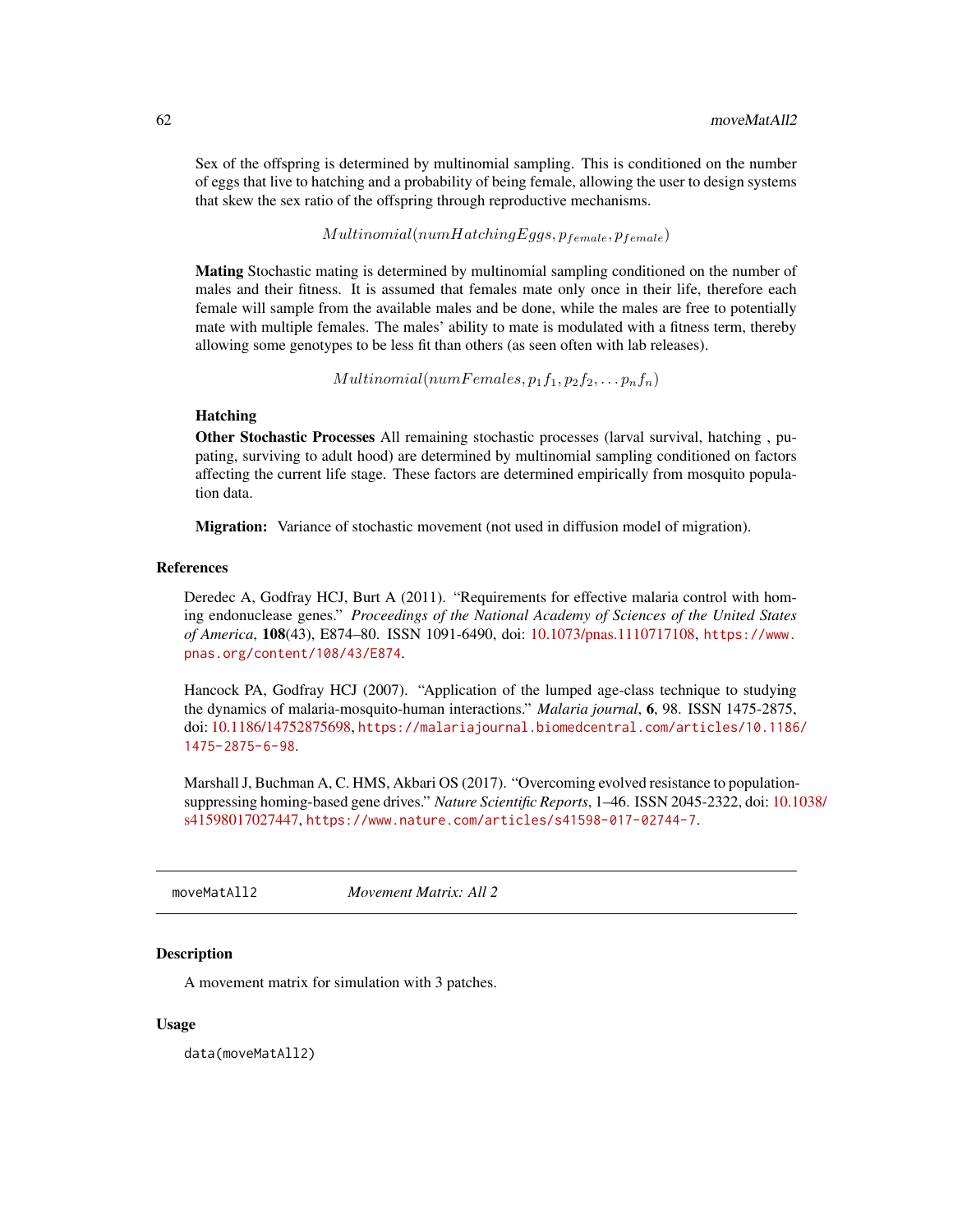### moveMatCascade3 63

# Format

A matrix with 3 rows and 3 columns:

Patches 1 and 3 are sources for patch 2, which is a sink.

moveMatCascade3 *Movement Matrix: Cascade 3*

### Description

A movement matrix for simulation with 3 patches.

### Usage

```
data(moveMatCascade3)
```
# Format

A matrix with 3 rows and 3 columns:

Mosquitoes in patch 1 have equal probability to stay or move to 2; mosquitoes in patch 2 have equal probability to stay or move to 3; mosquitoes in patch 3 stay there.

moveMatDiag *Movement Matrix: Diagonal*

# Description

A movement matrix for simulation with 3 patches.

#### Usage

data(moveMatDiag)

## Format

A matrix with 3 rows and 3 columns: 3 independent patches.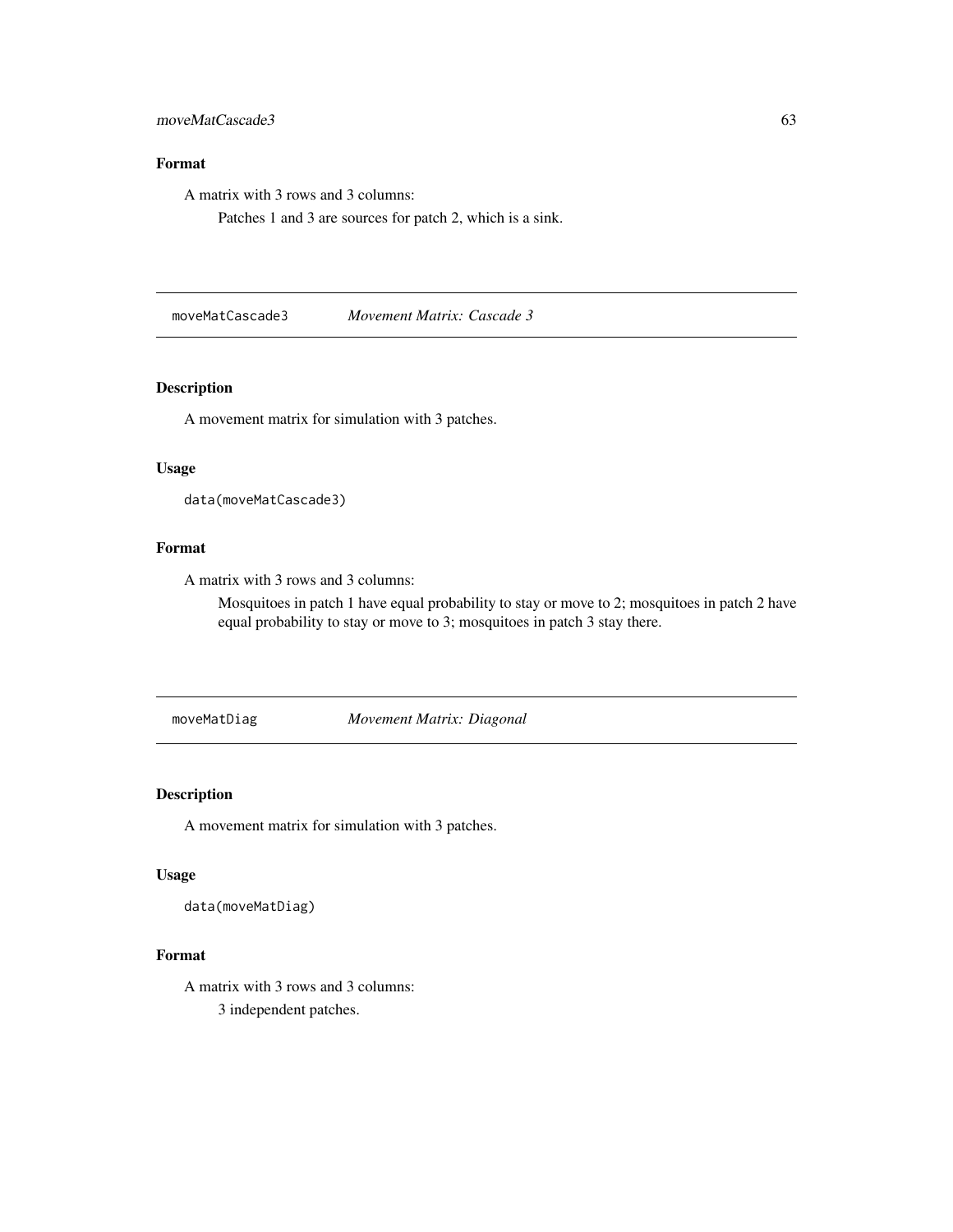moveMatDiagOneCity *Movement Matrix: Diagonal One City*

# Description

A movement matrix for simulation with 1 patch.

## Usage

data(moveMatDiagOneCity)

## Format

A matrix with 1 rows and 1 columns: A 1 by 1 matrix with entry 1.

moveMatDie *Movement Matrix: Die*

## Description

A movement matrix for simulation with 3 patches.

### Usage

data(moveMatDie)

### Format

A matrix with 3 rows and 3 columns:

All entries of matrix are 0 for testing that all mosquitoes will be killed.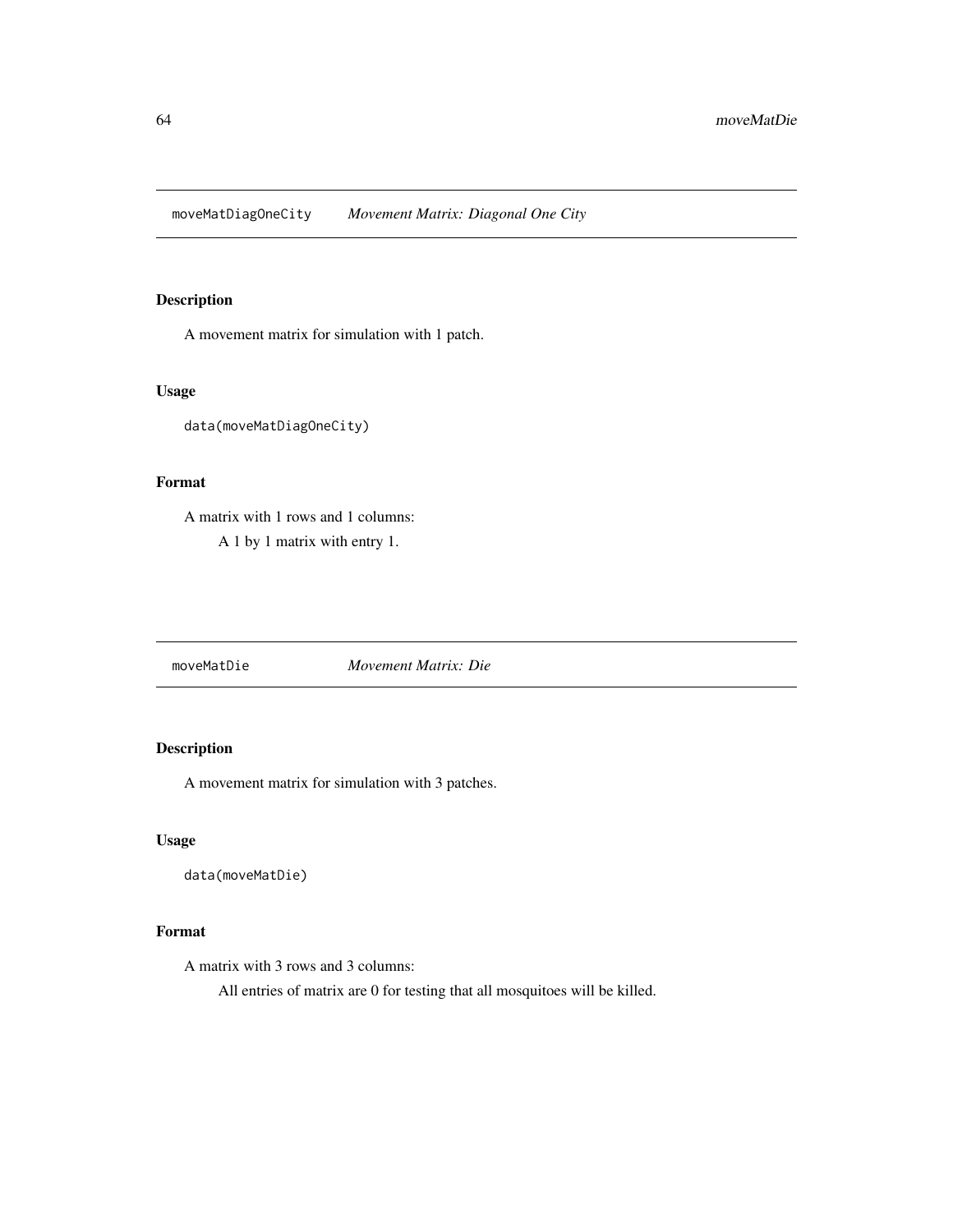### Description

A movement matrix for simulation with 3 patches.

### Usage

```
data(moveMatIndependent3)
```
### Format

A matrix with 3 rows and 3 columns:

Mosquitoes in patch 1 stay with probability 0.975, move to patch 2 with probability 0.025, mosquitoes in patch 2 and 3 stay in their patches.

moveMatMixedSpil *Movement Matrix: Mixed Spill*

# Description

A movement matrix for simulation with 3 patches.

### Usage

```
data(moveMatMixedSpil)
```
### Format

A matrix with 3 rows and 3 columns:

Mosquitoes in patch 1 stay with probability 0.999, move to patch 2 with probability 0.001, mosquitoes in patch 2 and 3 stay in their patches.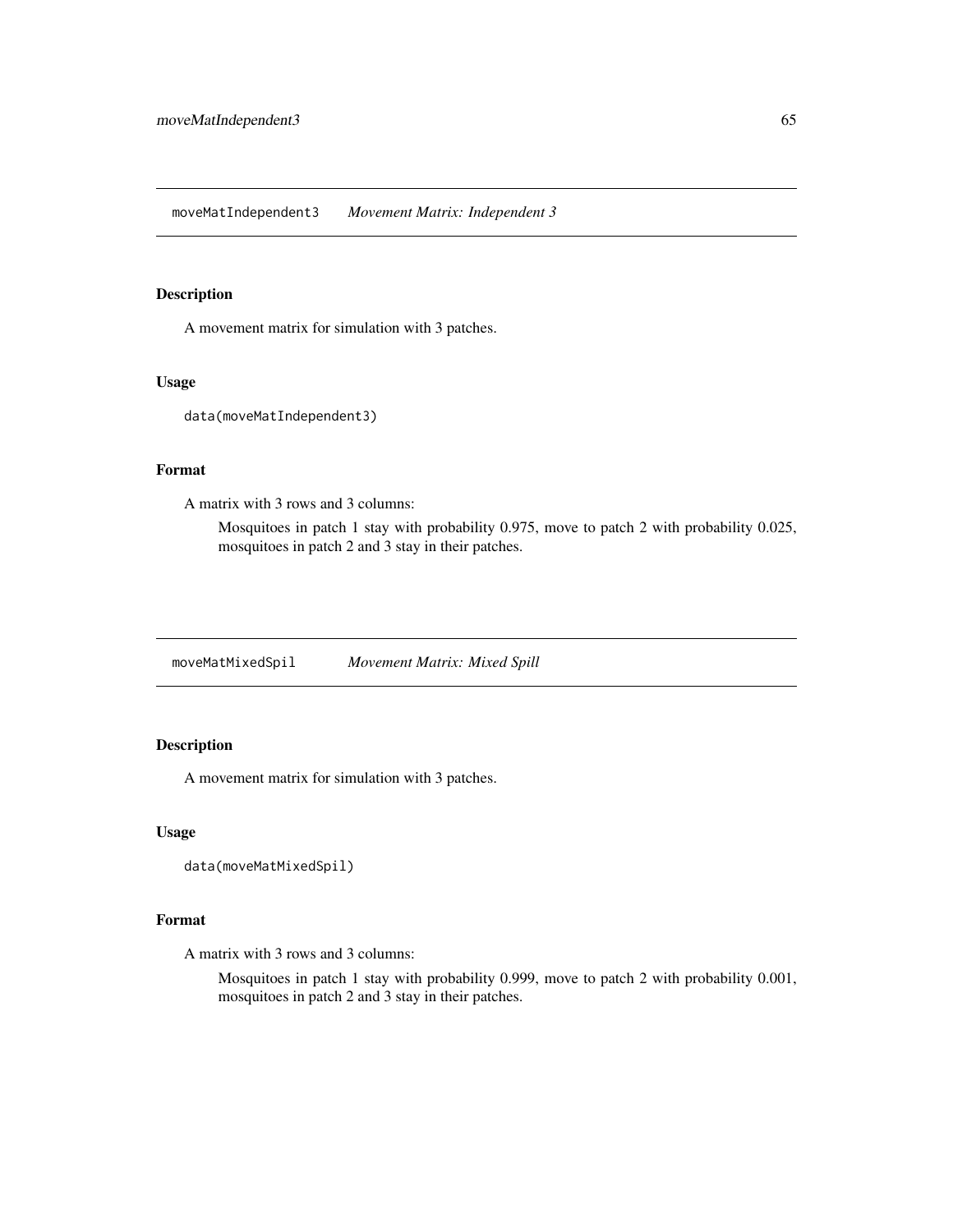moveMatTaleOfTwoCities

*Movement Matrix: Tale of Two Cities*

## Description

A movement matrix for simulation with 2 patches.

## Usage

data(moveMatTaleOfTwoCities)

### Format

A matrix with 2 rows and 2 columns:

Mosquitoes do not move between the two patches.

moveMatTriDiagonal *Movement Matrix: Tri-diagonal*

# Description

A movement matrix for simulation with 12 patches.

### Usage

```
data(moveMatTriDiagonal)
```
### Format

A matrix with 12 rows and 12 columns:

Tri-diagonal matrix with approximately 0.985 probability on diagonal and rest of probability mass on k-1 and k+1 off-diagonal elements.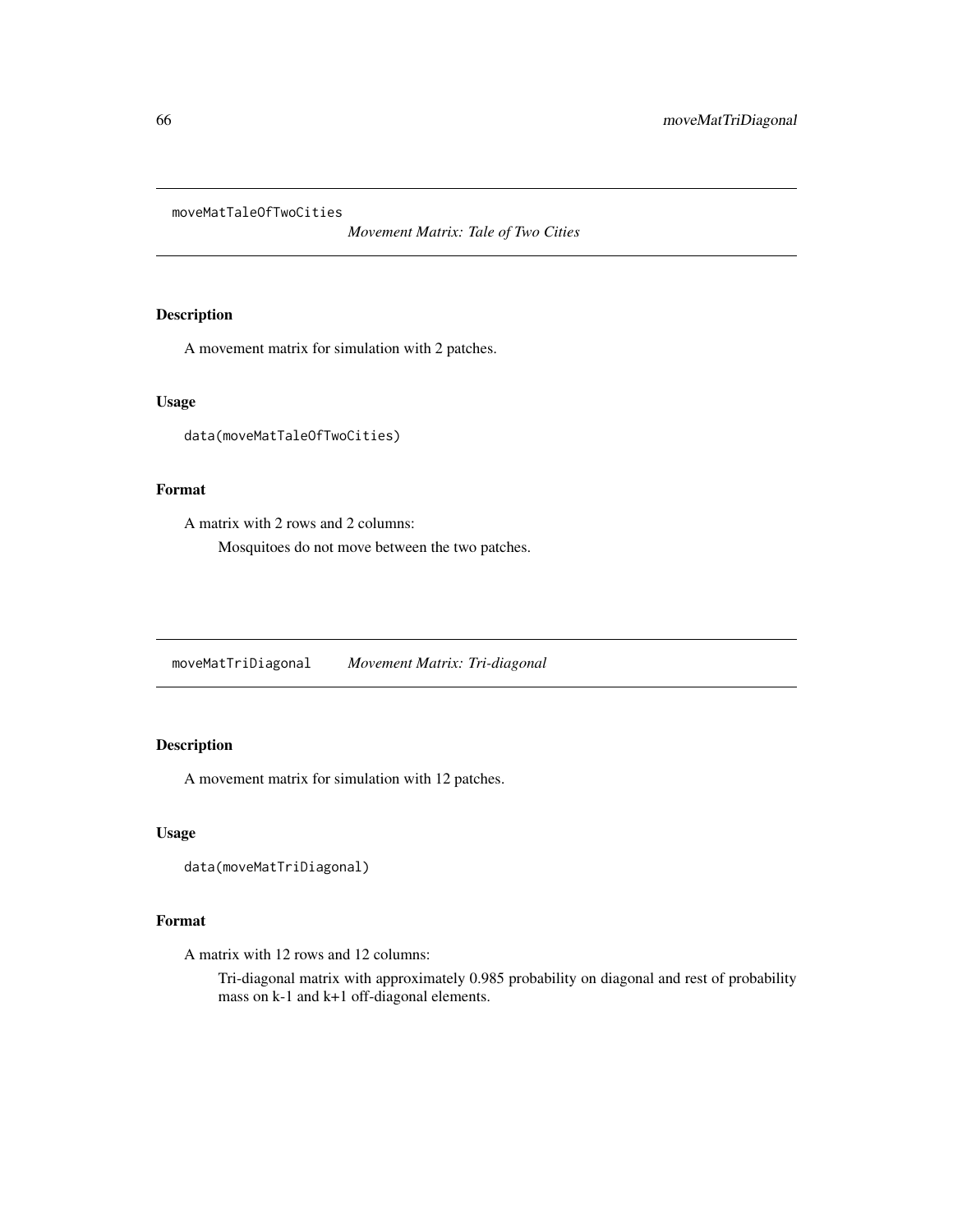moveMatTriple *Movement Matrix: Triple*

## Description

A movement matrix for simulation with 3 patches.

### Usage

data(moveMatTriple)

# Format

A matrix with 3 rows and 3 columns:

All entries of matrix are 1 for testing that mosquitoes will be produced.

<span id="page-66-0"></span>multRun\_Network *Run Simulation*

## Description

Run multiple simulations on this network

### Usage

multRun\_Network(verbose = TRUE)

# Arguments

verbose Chatty? Default is TRUE

<span id="page-66-1"></span>Network *Network Class Definition*

## Description

A Network class object stores all the information for a simulation on a defined landscape.

### Format

An [R6Class](#page-0-0) generator object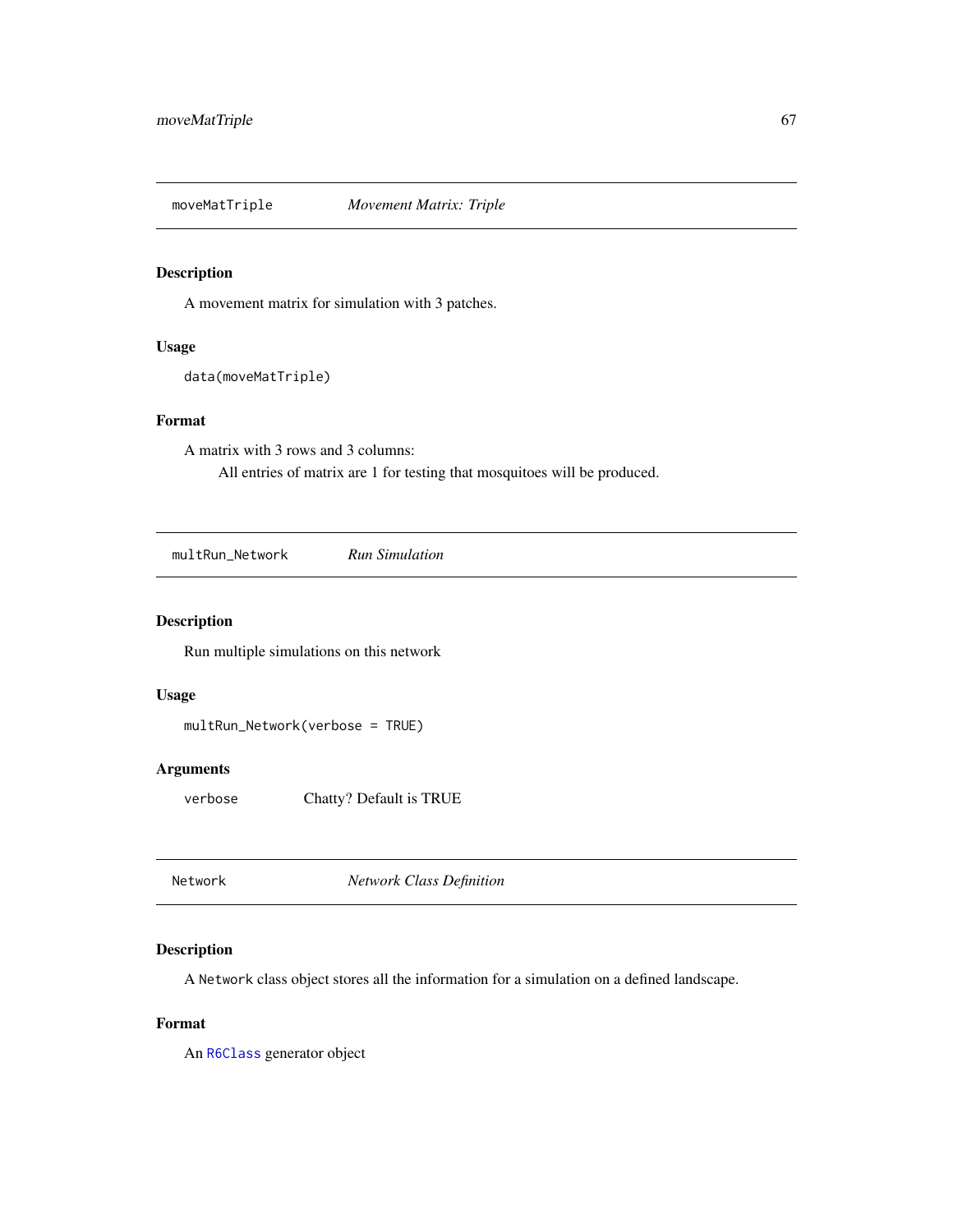### **Constructor**

- params: see [parameterizeMGDrivE](#page-79-0)
- driveCube: an inheritance cube
- patchReleases: see [basicRepeatedReleases](#page-6-0) for examples on how to set up release schedules
- migrationMale: a stochastic matrix whose dimensions conform to the number of patches
- migrationFemale: a stochastic matrix whose dimensions conform to the number of patches
- migrationBatch: a list of batch migration parameters. See[basicBatchMigration](#page-5-0)
- directory: character string of output directory
- verbose: Chatty? Default is TRUE

### Methods

- get\_timeAq: see [get\\_timeAq\\_Network](#page-51-0)
- get\_beta: see [get\\_beta\\_Network](#page-46-0)
- get\_muAd: see [get\\_muAd\\_Network](#page-49-0)
- get\_muAq: see [get\\_muAq\\_Network](#page-49-1)
- get\_alpha: see [get\\_alpha\\_Network](#page-46-1)
- get\_drivecubeindex: see [get\\_drivecubeindex\\_Network](#page-47-0)
- get\_tau: see [get\\_tau\\_Network](#page-51-1)
- get\_genotypesID: see [get\\_genotypesID\\_Network](#page-48-0)
- get\_genotypesN: see [get\\_genotypesN\\_Network](#page-48-1)
- get\_eta: see [get\\_eta\\_Network](#page-47-1)
- get\_phi: see [get\\_phi\\_Network](#page-50-0)
- get\_omega: see [get\\_omega\\_Network](#page-49-2)
- get\_xiF: see [get\\_xiF\\_Network](#page-52-0)
- get\_xiM: see [get\\_xiM\\_Network](#page-52-1)
- get\_s: see [get\\_s\\_Network](#page-50-1)
- get\_nPatch: see [get\\_nPatch\\_Network](#page-49-3)
- get conADM: see [get\\_conM\\_Network](#page-47-2)
- get\_conADF: see [get\\_conF\\_Network](#page-46-2)
- get\_tNow: see [get\\_tNow\\_Network](#page-51-2)
- get\_patchReleases: see [get\\_patchReleases\\_Network](#page-50-2)
- oneDay\_Migration: see [oneDay\\_Migration\\_Deterministic\\_Network](#page-74-0) or see [oneDay\\_Migration\\_Stochastic\\_Network](#page-74-1)
- reset: see [reset\\_Network](#page-85-0)
- oneDay: see [oneDay\\_Network](#page-75-0)
- oneRun: see [oneRun\\_Network](#page-79-1)
- multRun: see [multRun\\_Network](#page-66-0)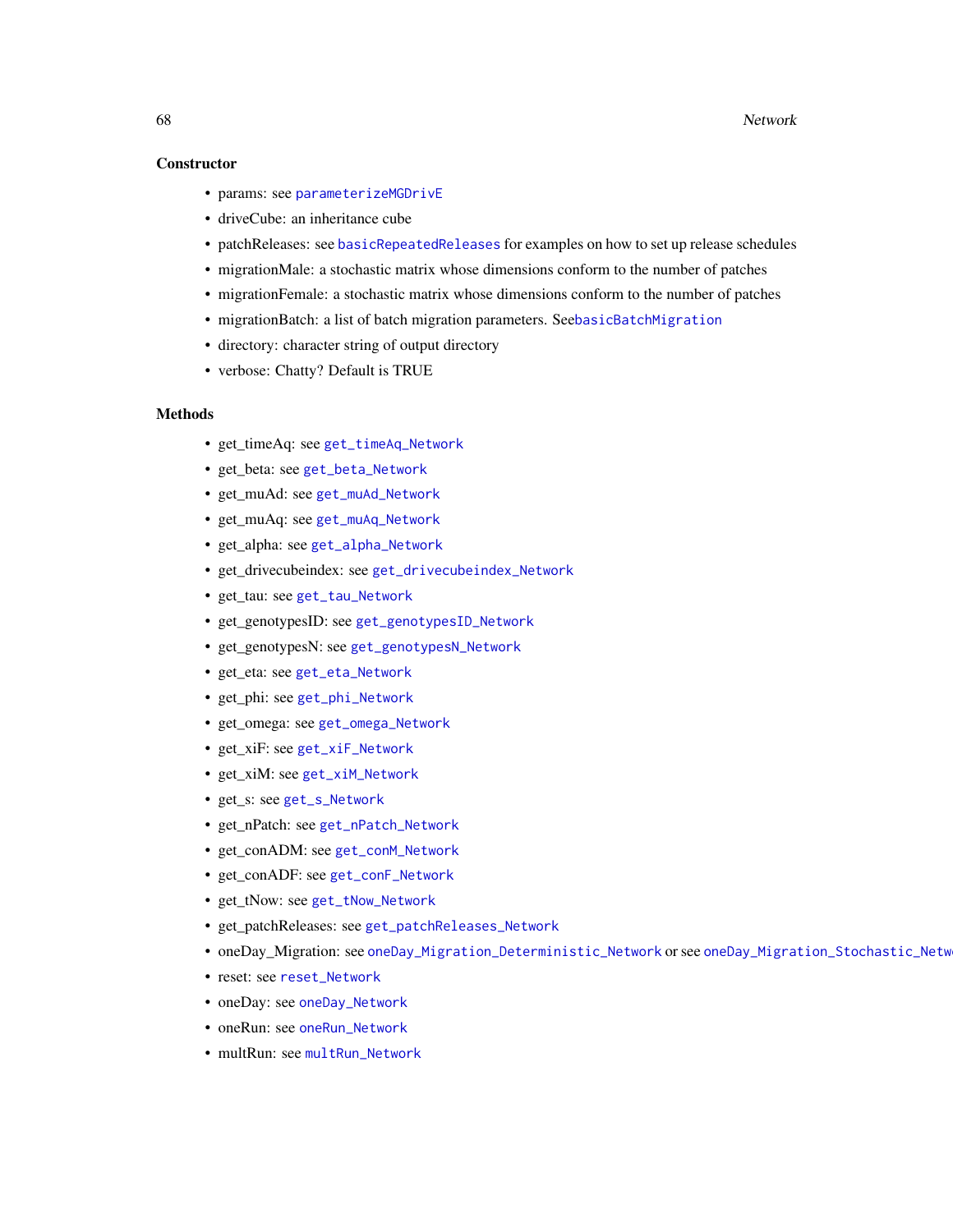#### Network 69

## Fields

- parameters: see [parameterizeMGDrivE](#page-79-0)
- patches: a list of [Patch](#page-80-0) objects
- nPatch: number of patches
- simTime: maximum time of simulation
- sampTime: how often to write output, tNow  $\%$ % sampTime
- driveCube: an inheritance cube
- tNow: current time of simulation (time starts at 2 because time 1 is the initial equilibrium state)
- runID: an identifier for the current simulation run, useful for Monte Carlo simulation
- directory: a character string of where to store output
- conADM: a [connection](#page-0-0) to write male population dynamics out to
- conADF: a [connection](#page-0-0) to write female population dynamics out to
- migrationMale: a stochastic matrix whose dimensions conform to the number of patches
- migrationFemale: a stochastic matrix whose dimensions conform to the number of patches
- migrationBatch: list of items for batch migration in stochastic sim.
- mMoveMat: holder object for male migration
- fMoveArray: holder object for female migration
- patchReleases: a list of release schedules for each patch

#### Examples

```
## Not run:
# There are no simple examples for this, so looking at the vignettes would be
# most useful.
# Complete manual with examples, but none explored in depth.
vignette("MGDrivE-Examples", package = "MGDrivE")
# One example, explored in great detail. This is probably more helpful.
vignette("MGDrivE-Run", package = "MGDrivE")
```
## End(Not run)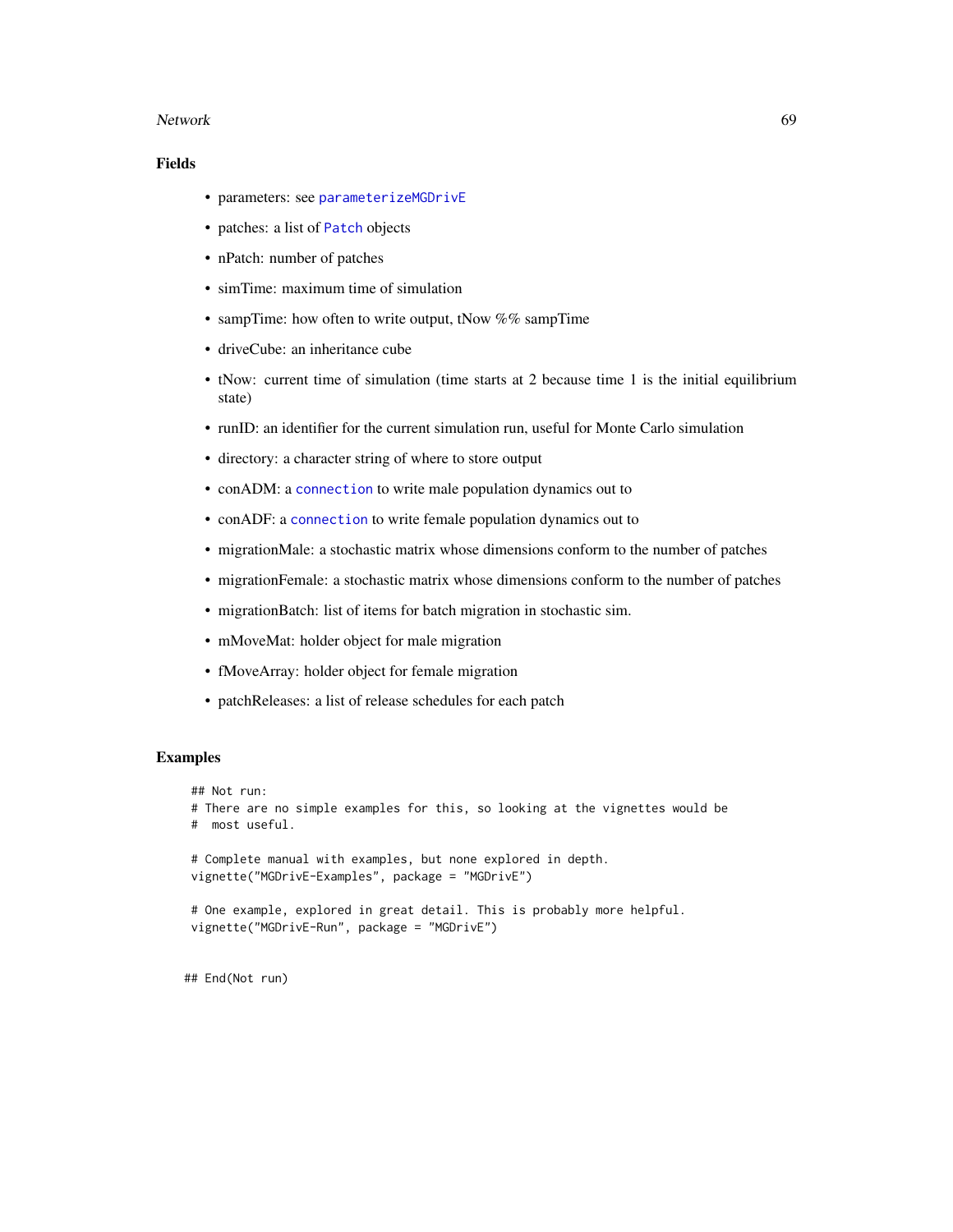### Description

Normalise a numeric vector to sum to one

### Usage

normalise(vector)

### Arguments

vector Numeric vector

oneDay\_adultDeath\_deterministic\_Patch *Deterministic Adult Survival*

## Description

Daily adult survival is calculated according to

$$
\overline{\overline{Af_{[t-1]}}}*(1-\mu_{ad})*\overline{\omega_{m/f}}
$$

, where  $\mu_{ad}$  corresponds to adult mortality rate and  $\overline{\omega_{m/f}}$  corresponds to genotype-specific male/female mortality effects.

### Usage

oneDay\_adultDeath\_deterministic\_Patch()

oneDay\_adultDeath\_stochastic\_Patch *Stochastic Adult Survival*

### Description

Daily adult survival is sampled from a binomial distribution where survival probability is given by

$$
(1 - \mu_{ad}) * \omega_m / f
$$

.  $\mu_{ad}$  corresponds to adult mortality rate and  $\overline{\omega_m/f}$  corresponds to genotype-specific mortality effects.

### Usage

oneDay\_adultDeath\_stochastic\_Patch()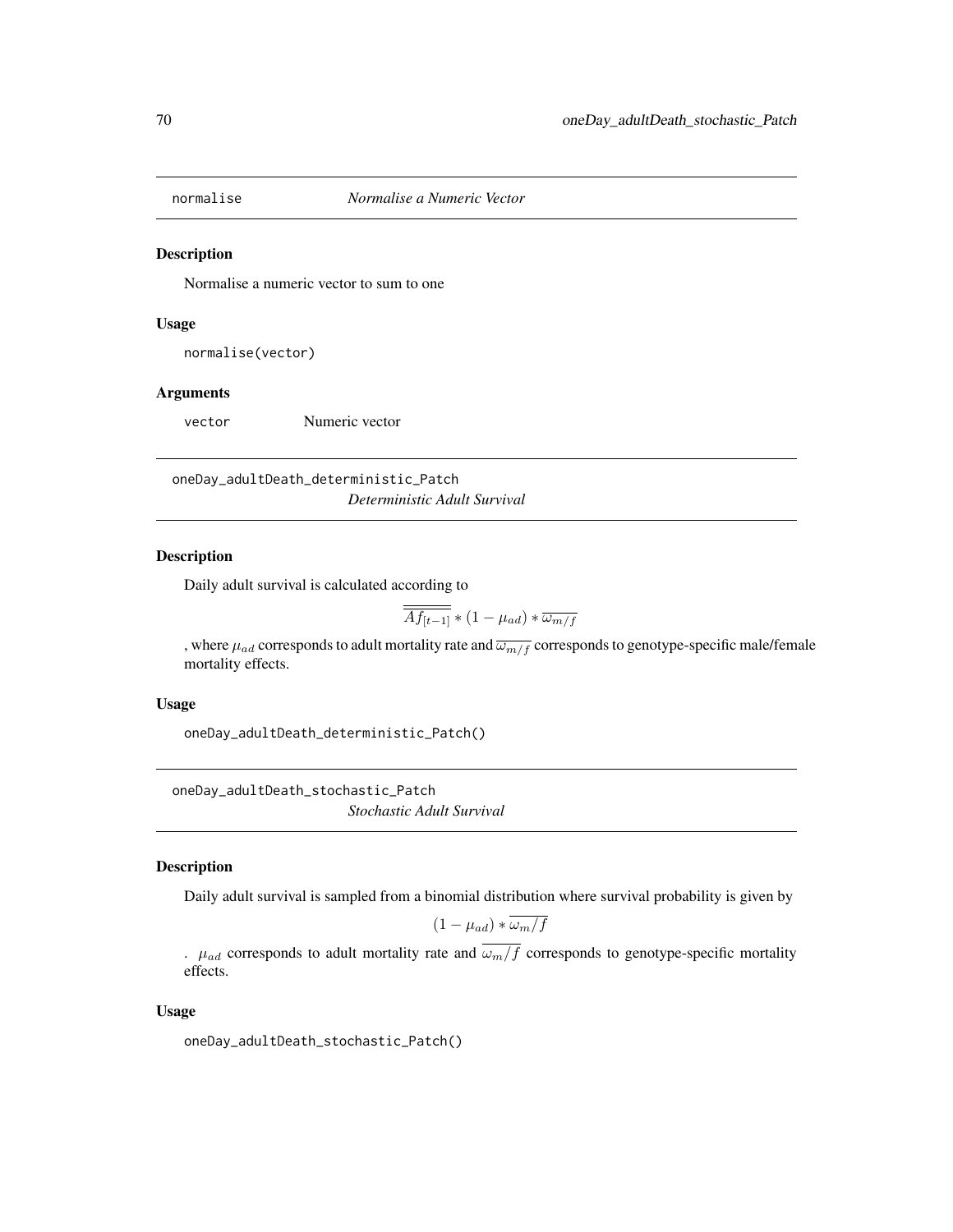oneDay\_eggDM\_deterministic\_Patch

# *Deterministic Egg Death and Pupation*

## Description

Daily egg survival is calculated according to

 $\overline{E_{[t-1]}} * (1 - \mu_{aa})$ 

, where  $\mu_{aq}$  corresponds to daily non-density-dependent aquatic mortality. Eggs transition into larvae at the end of  $T_e$ .

See [parameterizeMGDrivE](#page-79-0) for how these parameters are derived.

### Usage

```
oneDay_eggDM_deterministic_Patch()
```
oneDay\_eggDM\_stochastic\_Patch *Stochastic Egg Death and Pupation*

#### Description

Daily egg survival is sampled from a binomial distribution, where survival probability is given by  $1 - \mu_{aq}$ .  $\mu_{aq}$  corresponds to daily non-density-dependent aquatic mortality. Eggs transition into larvae at the end of  $T_e$ . See [parameterizeMGDrivE](#page-79-0) for how these parameters are derived.

### Usage

oneDay\_eggDM\_stochastic\_Patch()

oneDay\_eggReleases\_Patch

*Release Eggs in a Patch*

### Description

Based on this patch's release schedule, [generateReleaseVector](#page-45-0), this function handles daily egg releases.

### Usage

oneDay\_eggReleases\_Patch()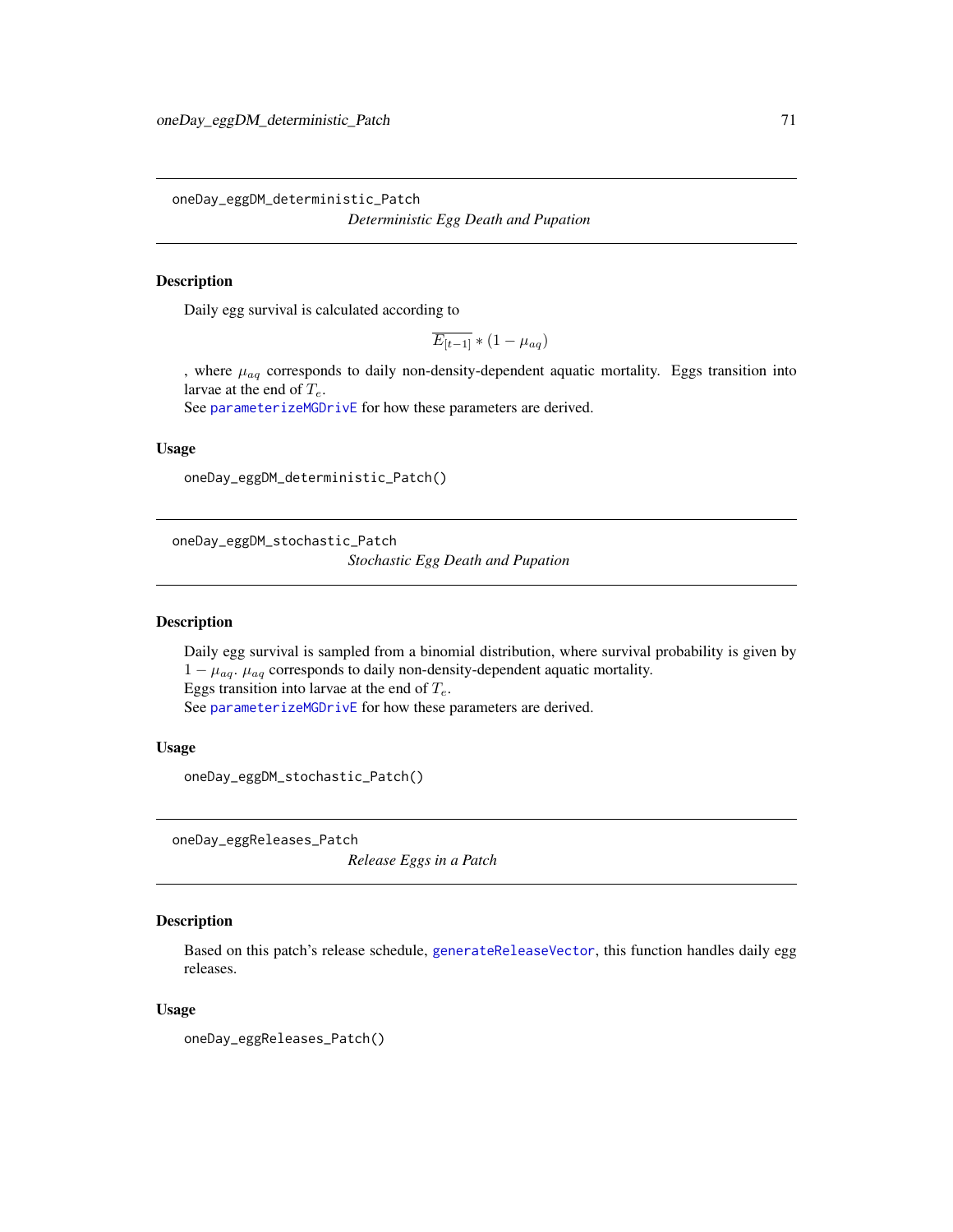oneDay\_initOutput\_Patch

*Initialize Output from Focal Patch*

## Description

Writes output to the text connections specified in the enclosing [Network](#page-66-1).

### Usage

oneDay\_initOutput\_Patch()

oneDay\_larvaDM\_deterministic\_Patch *Deterministic Larva Death and Pupation*

## Description

Calculate the number of larvae surviving from day to day, given by:

$$
\overline{L_{[t-1]}} * (1 - \mu_{aq}) * F(L)
$$

. F(L), the density dependence is calculated as

$$
F(L[t]) = \left(\frac{\alpha}{\alpha + \sum \overline{L[t]}}\right)^{1/T_l}
$$

. See [parameterizeMGDrivE](#page-79-0) for how these parameters are derived. Pupation has no parameters, so the final day of larvae naturally enter the pupal state.

### Usage

oneDay\_larvaDM\_deterministic\_Patch()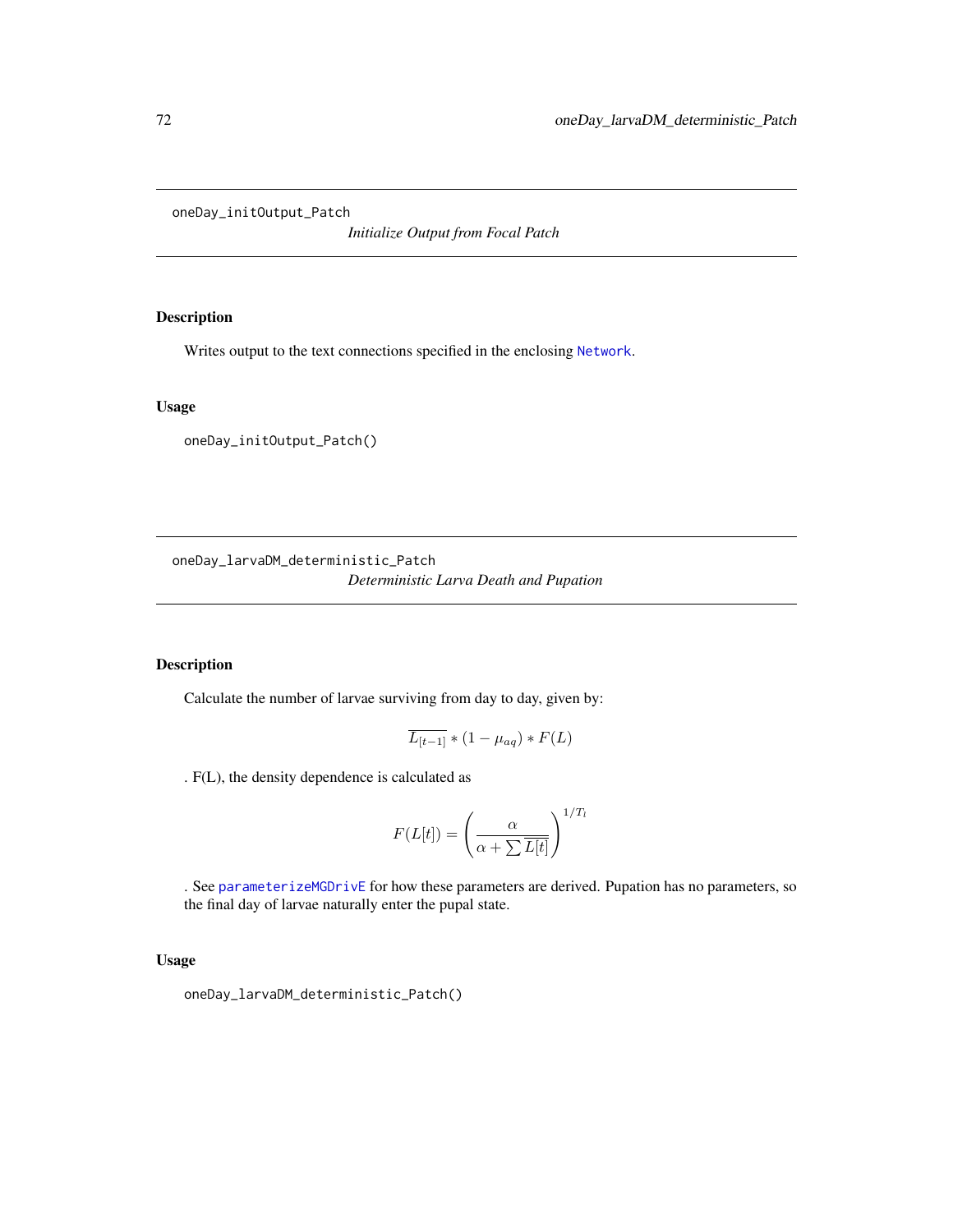<span id="page-72-2"></span><span id="page-72-0"></span>oneDay\_larvaDM\_stochastic\_Patch *Stochastic Larva Death and Pupation*

# Description

The daily number of larvae surviving is drawn from a binomial distribution, where survival probability is given by

$$
(1 - \mu_{aq}) * F(L)
$$

. F(L), the density dependence is calculated as

$$
F(L[t]) = \left(\frac{\alpha}{\alpha + \sum \overline{L[t]}}\right)^{1/T_l}
$$

. See [parameterizeMGDrivE](#page-79-0) for how these parameters are derived. Pupation has no parameters, so the final day of larvae naturally enter the pupal state.

## Usage

oneDay\_larvaDM\_stochastic\_Patch()

<span id="page-72-1"></span>oneDay\_mating\_deterministic\_Patch *Deterministic Mating*

## Description

Mating is calculated as the outer product of newly emerging adult females and all-current adult males, modulated by  $\overline{\overline{\eta}}$ , the genotype-specific male mating fitness.  $\overline{\overline{\eta}}$  corresponds to all female (rows) and male (columns) genotypes, to perform any type of assortative mating. If there are no adult males, the unmated females experience one day of death, calculated as

$$
\overline{Af_t} * (1 - \mu_{ad}) * \overline{\omega_f}
$$

, and remain unmated until tomorrow.

#### Usage

oneDay\_mating\_deterministic\_Patch()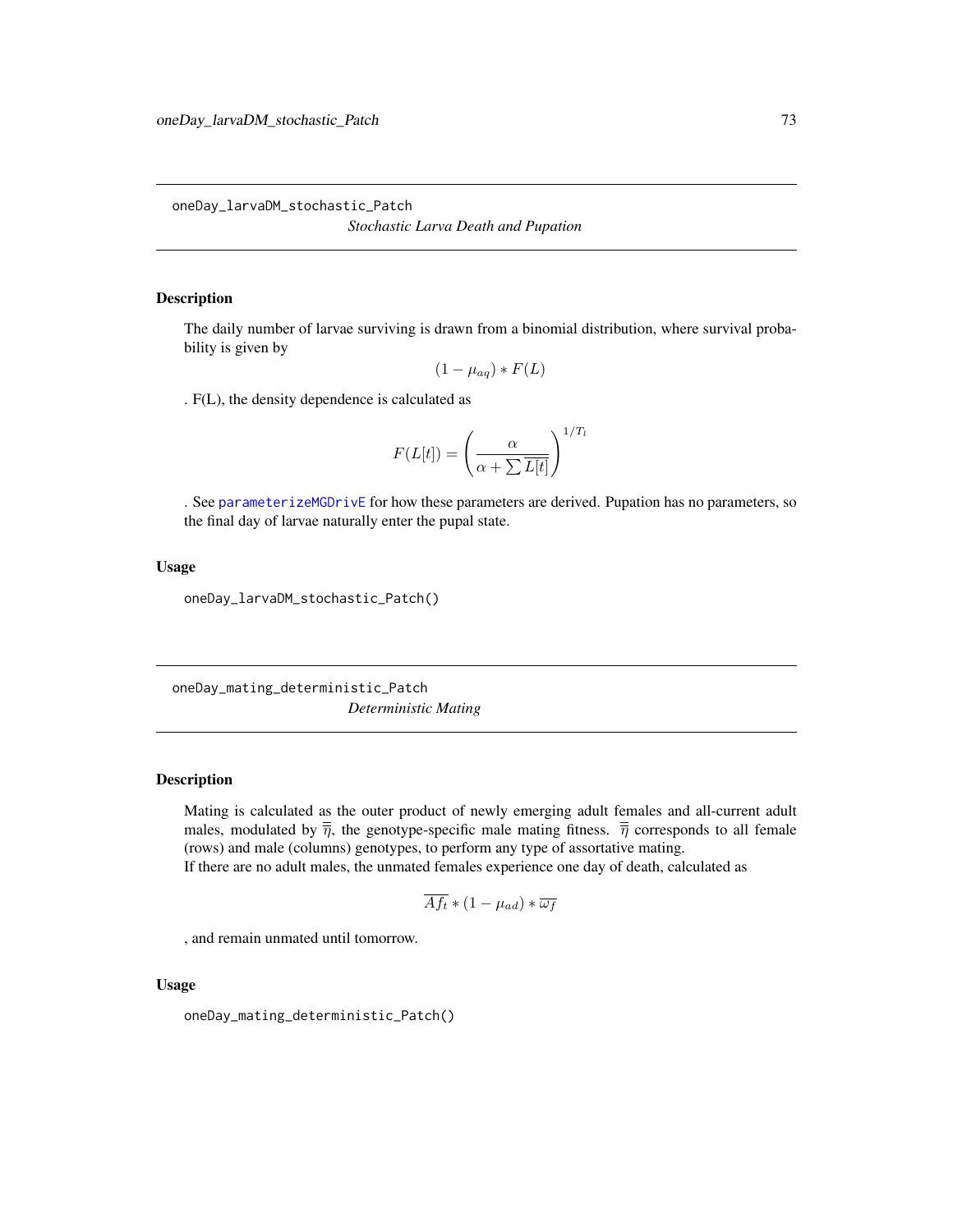<span id="page-73-2"></span><span id="page-73-0"></span>oneDay\_mating\_stochastic\_Patch *Stochastic Mating*

# Description

Mating for each newly emerging adult female genotype is sampled from a multinomial distribution with probabilities equal to the adult male population vector multiplied by  $\overline{\overline{\eta}}$ , the genotype-specific male mating fitness.  $\overline{\overline{\eta}}$  corresponds to all female (rows) and male (columns) genotypes, to perform any type of assortative mating.

If there are no adult males, the unmated females experience one day of death, sampled from a binomial distribution parameterized by

$$
(1 - \mu_{ad}) * \overline{\omega_f}
$$

, and remain unmated until tomorrow.

#### Usage

oneDay\_mating\_stochastic\_Patch()

<span id="page-73-1"></span>oneDay\_migrationIn\_Patch

*Inbound Migration*

# Description

Accumulate all inbound migration to this patch.

# Usage

```
oneDay_migrationIn_Patch(maleIn, femaleIn)
```

| maleIn   | Vector of inbound migration |
|----------|-----------------------------|
| femaleIn | Matrix of inbound migration |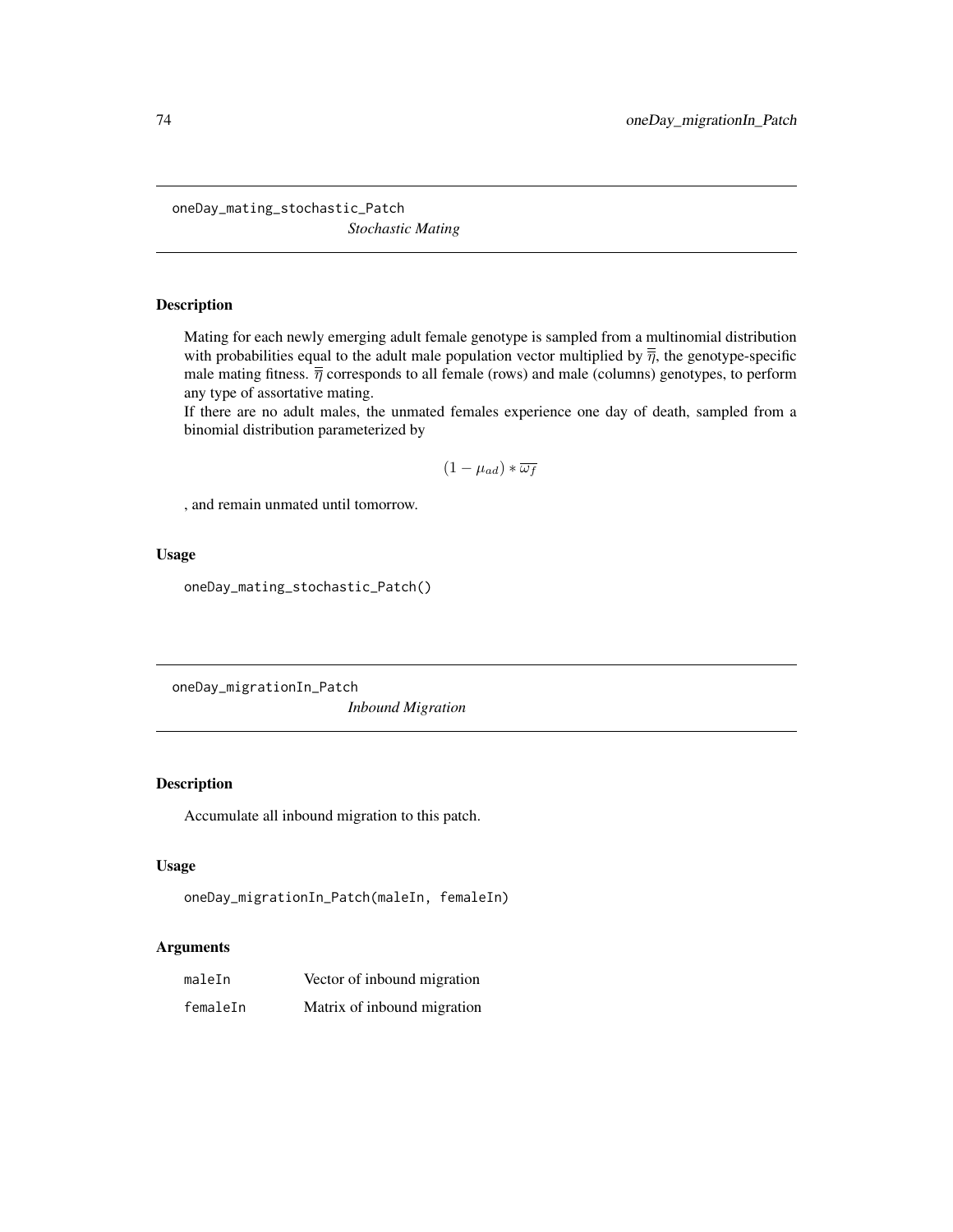<span id="page-74-0"></span>oneDay\_Migration\_Deterministic\_Network *Deterministic Inter-Patch Migration*

#### **Description**

Deterministic model of interpatch migration from each patch. popFemale/popMale is retrieved from each patch using [get\\_femalePop\\_Patch](#page-48-0)/[get\\_malePop\\_Patch](#page-48-1). Migration location is determined from the supplied matrices, private\$migrationFemale or private\$migrationMale. Final migration status is held in private\$fMoveArray or private\$mMoveMat. Batch migration is not used in the deterministic model.

#### Usage

oneDay\_Migration\_Deterministic\_Network()

# Details

This function handles outbound and inbound migration. See [MGDrivE-Model](#page-57-0), 'Migration' section for more details on how inter-patch migration is handled.

oneDay\_Migration\_Stochastic\_Network *Stochastic Inter-Patch Migration*

#### **Description**

Stochastic model of interpatch migration from each patch. popFemale/popMale is retrieved from each patch using [get\\_femalePop\\_Patch](#page-48-0)/[get\\_malePop\\_Patch](#page-48-1). Migration location is determined from the supplied matrices, private\$migrationFemale or private\$migrationMale. Migration is modeled as a Multinomial process parameterized by migration location probabilities corresponding to each patch . Movement is sampled from [rmultinom](#page-0-0).

Batch migration begins as a [rbinom](#page-0-0) sampled from private\$migrationBatch\$batchProbs.If there is batch migration, the location of migration is sampled uniformly (see [sample](#page-0-0)), parameterized by private\$migrationBatch\$moveProbs. The amount of each sex that migrations is sampled from [rbinom](#page-0-0), parameterized by private\$migrationBatch\$sexProbs.

#### Usage

oneDay\_Migration\_Stochastic\_Network()

#### Details

This function handles outbound and inbound migration. See [MGDrivE-Model](#page-57-0), 'Migration' section for more details on how inter-patch migration is handled.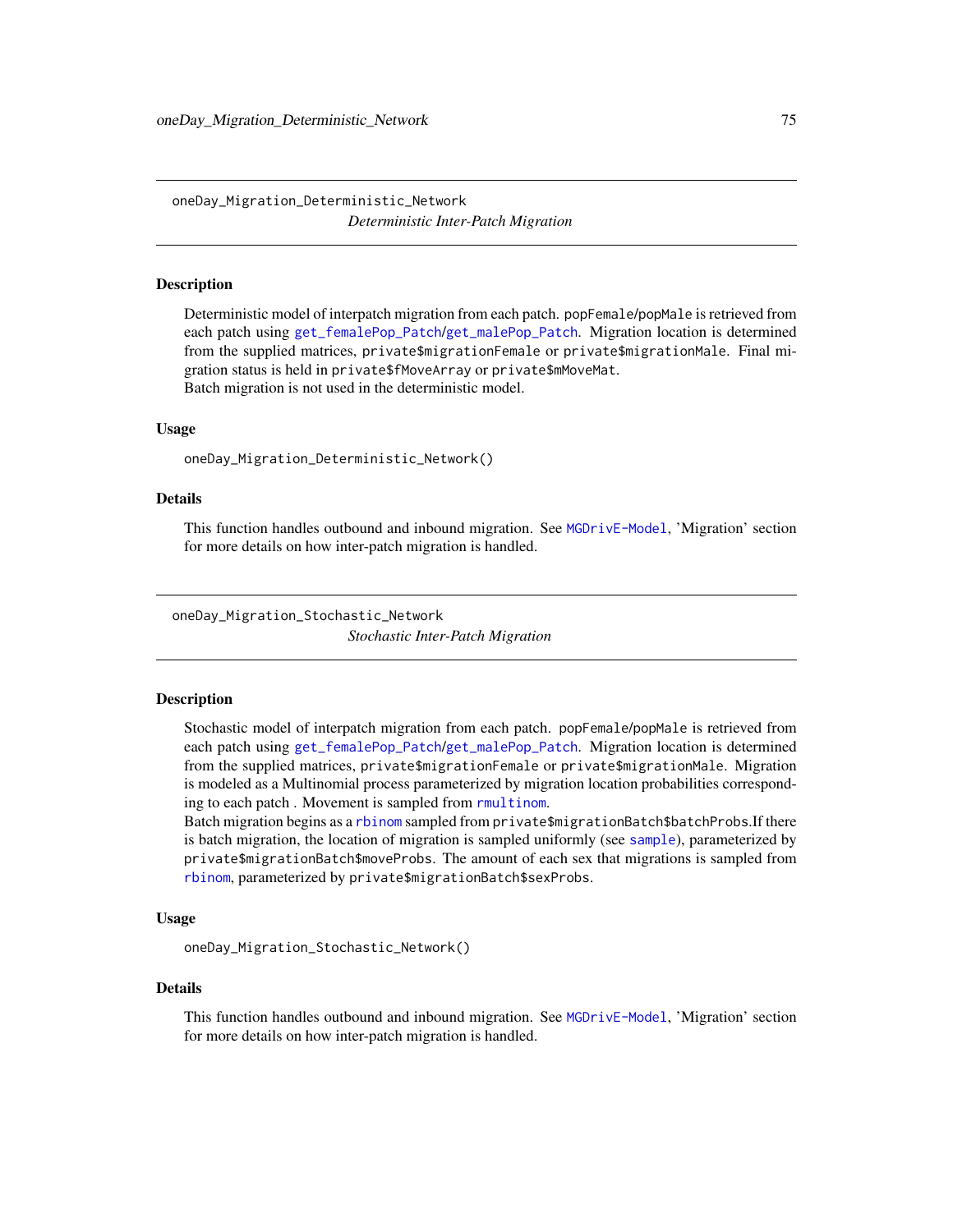<span id="page-75-2"></span>

#### Description

Runs a single day of simulation on a [Network](#page-66-0) object, handling population dynamics, migration, population update, and output.

#### Usage

oneDay\_Network()

<span id="page-75-0"></span>oneDay\_oviposit\_deterministic\_Patch *Deterministic Oviposition*

# Description

Calculate the number of eggs oviposited by female mosquitoes following:

$$
\overline{O(T_x)} = \sum_{j=1}^{n} \left( \left( (\beta * \overline{s} * \overline{\overline{Af_{[t]}}}) * \overline{\overline{Ih}} \right) * \Lambda \right)_{ij}^{\top}
$$

#### Usage

oneDay\_oviposit\_deterministic\_Patch()

<span id="page-75-1"></span>oneDay\_oviposit\_stochastic\_Patch *Stochastic Oviposition*

# Description

Calculate the number of eggs oviposited by female mosquitoes following:

$$
\overline{O(T_x)} = \sum_{j=1}^{n} \left( \left( (\beta * \overline{s} * \overline{\overline{Af_{[t]}}}) * \overline{\overline{\overline{Ih}}} \right) * \Lambda \right)_{ij}^{\top}
$$

The deterministic result for number of eggs is used as the mean of a Poisson-distributed number of actual eggs oviposited.

#### Usage

oneDay\_oviposit\_stochastic\_Patch()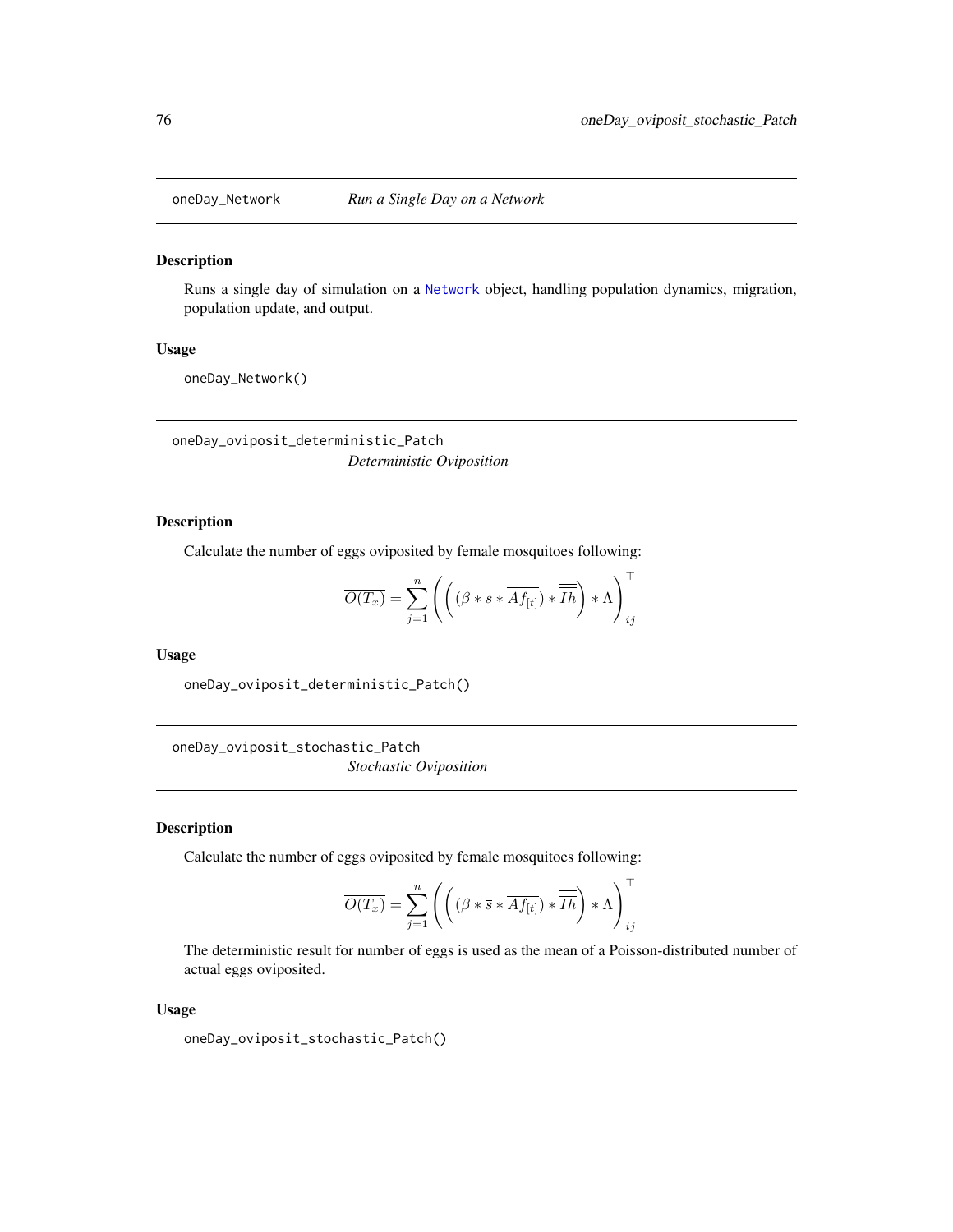<span id="page-76-2"></span><span id="page-76-1"></span>oneDay\_PopDynamics\_Patch

*Daily Population Dynamics for a Patch*

#### Description

Run population dynamics (including migration) for this patch. Performed in this order, see the following for each function:

Adult Death: [oneDay\\_adultDeath\\_deterministic\\_Patch](#page-69-0) or [oneDay\\_adultDeath\\_stochastic\\_Patch](#page-69-1) Pupa Death/Maturation: [oneDay\\_pupaDM\\_deterministic\\_Patch](#page-76-0) or [oneDay\\_pupaDM\\_stochastic\\_Patch](#page-77-0) Larva Death/Maturation: [oneDay\\_larvaDM\\_deterministic\\_Patch](#page-71-0) or [oneDay\\_larvaDM\\_stochastic\\_Patch](#page-72-0) Egg Death/Maturation: [oneDay\\_eggDM\\_deterministic\\_Patch](#page-70-0) or [oneDay\\_eggDM\\_stochastic\\_Patch](#page-70-1) Pupation: [oneDay\\_pupation\\_deterministic\\_Patch](#page-77-1) or [oneDay\\_pupation\\_stochastic\\_Patch](#page-78-0) Releases: [oneDay\\_releases\\_Patch](#page-78-1) Mating: [oneDay\\_mating\\_deterministic\\_Patch](#page-72-1) or [oneDay\\_mating\\_stochastic\\_Patch](#page-73-0) Lay Eggs: [oneDay\\_oviposit\\_deterministic\\_Patch](#page-75-0) or [oneDay\\_oviposit\\_stochastic\\_Patch](#page-75-1) Release Eggs: [oneDay\\_eggReleases\\_Patch](#page-70-2)

#### Usage

oneDay\_PopDynamics\_Patch()

<span id="page-76-0"></span>oneDay\_pupaDM\_deterministic\_Patch *Deterministic Pupa Death and Pupation*

# **Description**

Daily pupa survival is calculated according to

$$
\overline{P_{[t-1]}} * (1 - \mu_{aq})
$$

, where  $\mu_{aq}$  corresponds to daily non-density-dependent aquatic mortality. See [parameterizeMGDrivE](#page-79-0) for how these parameters are derived.

#### Usage

oneDay\_pupaDM\_deterministic\_Patch()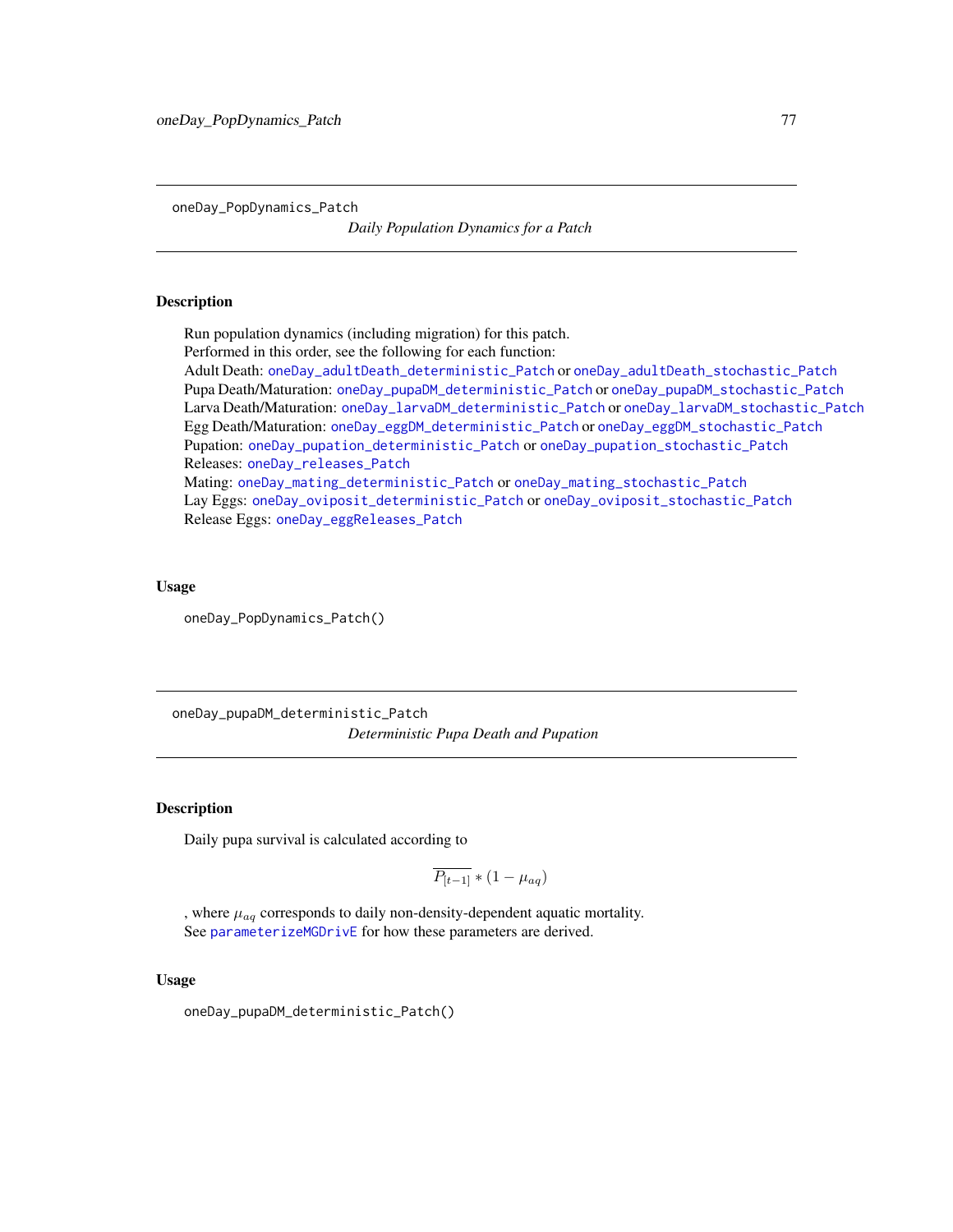<span id="page-77-2"></span><span id="page-77-0"></span>oneDay\_pupaDM\_stochastic\_Patch *Stochastic Pupa Death and Pupation*

# Description

Daily pupa survival is sampled from a binomial distribution, where survival probability is given by

 $1 - \mu_{aq}$ 

.  $\mu_{aq}$  corresponds to daily non-density-dependent aquatic mortality. See [parameterizeMGDrivE](#page-79-0) for how these parameters are derived.

# Usage

oneDay\_pupaDM\_stochastic\_Patch()

<span id="page-77-1"></span>oneDay\_pupation\_deterministic\_Patch *Deterministic Pupation*

# Description

Pupa first undergo one extra day of survival, calculated as

$$
\overline{P_{[t-1]}} * (1 - \mu_{ad})
$$

. This is an artifact of the conversion from continuous to discrete time (as mentioned in the original Hancock paper this model is derived from). Then, pupation into adult males is calculated as

$$
(1-\overline{\phi}) * \overline{P_{[t]}}
$$

and into adult females as

 $\overline{\phi}*\overline{P_{[t]}}$ 

Usage

oneDay\_pupation\_deterministic\_Patch()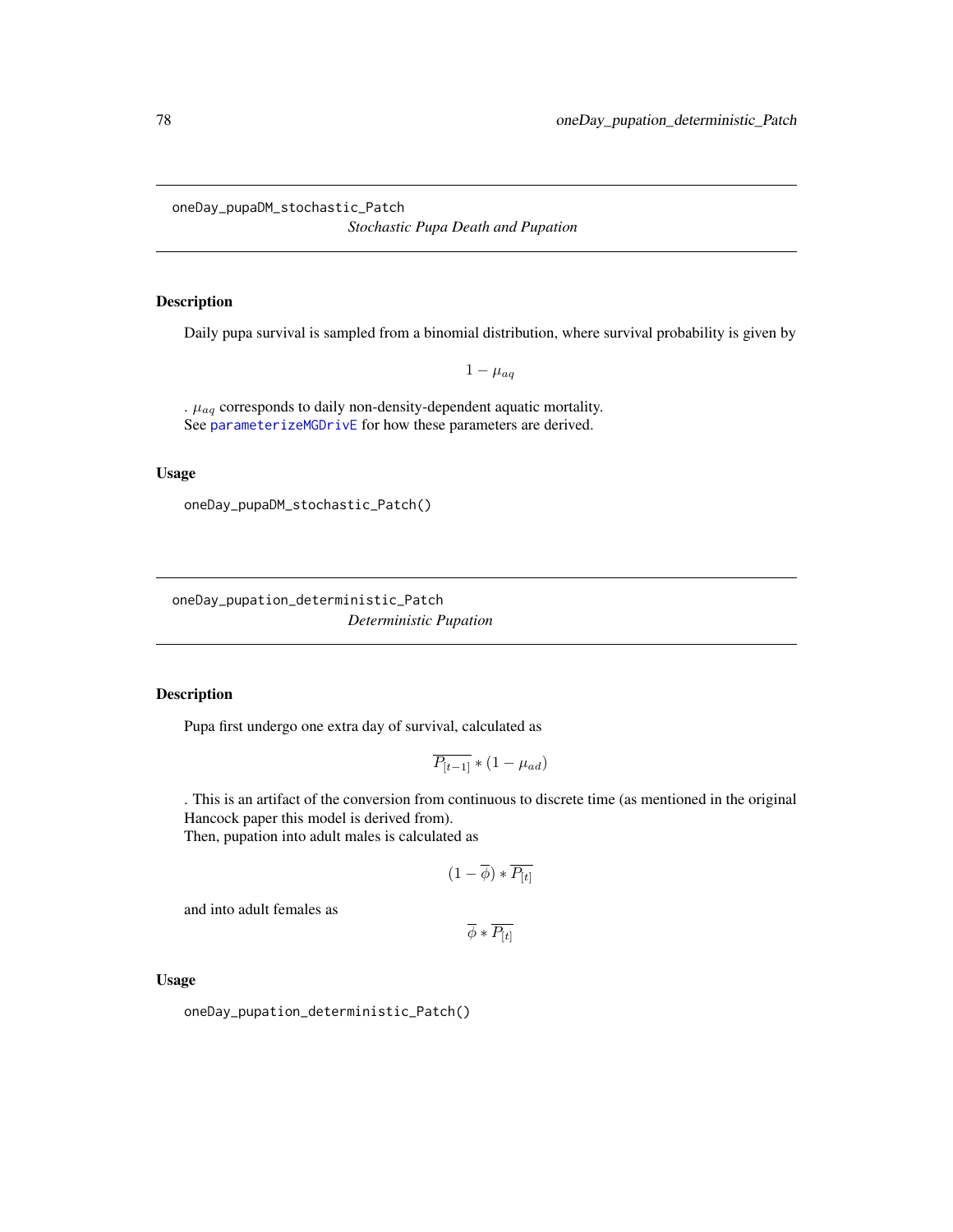<span id="page-78-3"></span><span id="page-78-0"></span>oneDay\_pupation\_stochastic\_Patch *Stochastic Pupation*

#### Description

Pupa first undergo one extra day of survival, calculated as a binomial over

$$
\overline{P_{[t-1]}} * (1 - \mu_{ad})
$$

. This is an artifact of the conversion from continuous to discrete time (as mentioned in the original Hancock paper this model is derived from).

Then, pupation is sampled from a binomial, where  $(1 - \overline{\phi})$  is the genotype-specific probability of becoming male, and  $\overline{\phi}$  is the genotype-specific of becoming female.

#### Usage

oneDay\_pupation\_stochastic\_Patch()

<span id="page-78-1"></span>oneDay\_releases\_Patch *Release Male/Female/Mated-Female Mosquitoes in a Patch*

# Description

Based on this patch's release schedule, [generateReleaseVector](#page-45-0), this function handles daily releases.

# Usage

```
oneDay_releases_Patch()
```
<span id="page-78-2"></span>oneDay\_writeOutput\_Patch

*Write Output from Focal Patch*

# Description

Writes output to the text connections specified in the enclosing [Network](#page-66-0).

# Usage

oneDay\_writeOutput\_Patch()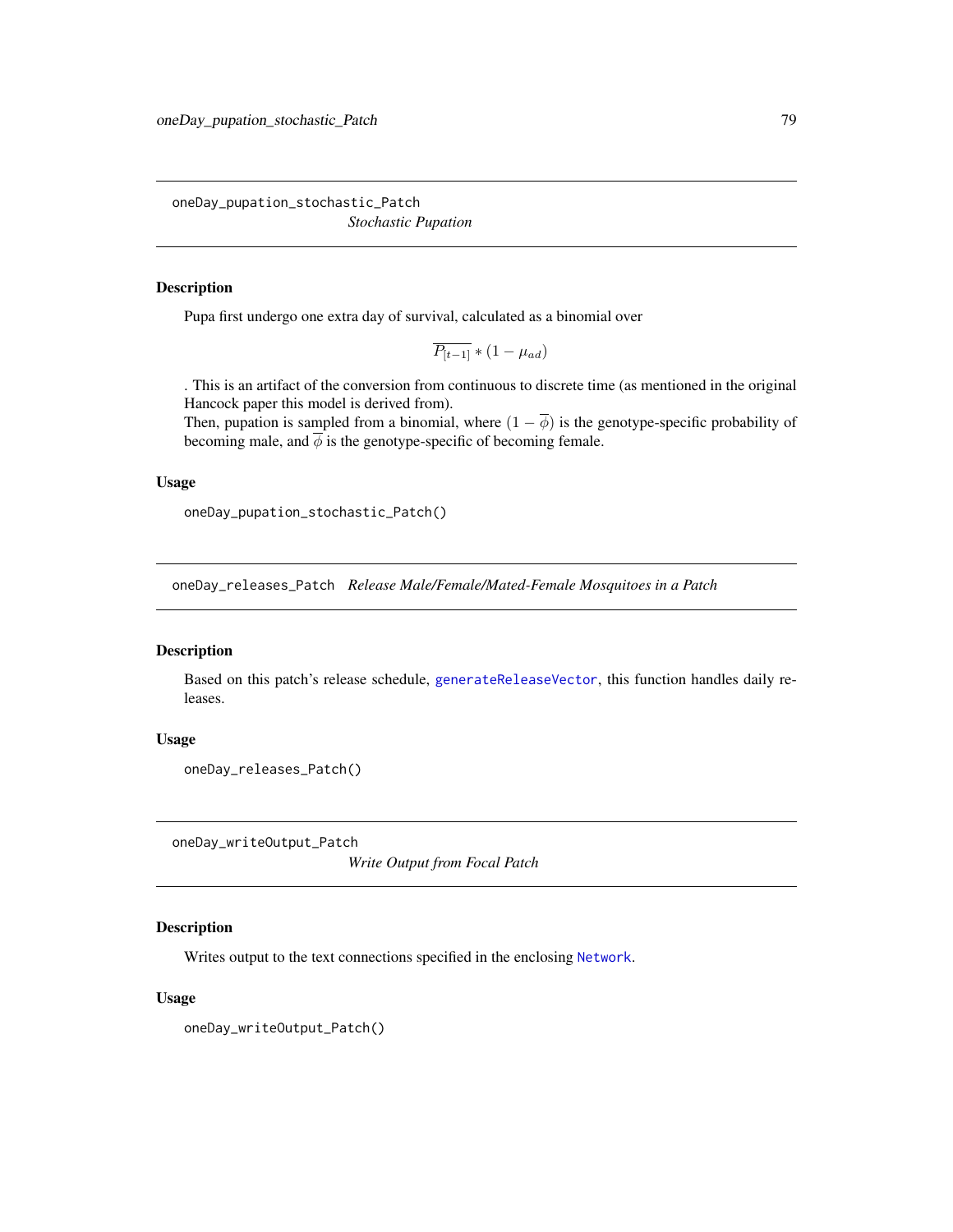<span id="page-79-2"></span><span id="page-79-1"></span>oneRun\_Network *Run Simulation*

#### Description

Run a single simulation on this network.

#### Usage

oneRun\_Network(verbose = TRUE)

# Arguments

verbose Chatty? Default is TRUE

<span id="page-79-0"></span>parameterizeMGDrivE *parameterizeMGDrivE*

# Description

Generate parameters for simulation on a [Network](#page-66-0). Parameters include: average generation time g, population growth rate  $R_m$ , aquatic mortality  $\mu_{Aq}$ , and aquatic survival  $\theta_{Aq}$ , which are shared between patches and calculated by [calcAverageGenerationTime](#page-8-0), [calcPopulationGrowthRate](#page-16-0), and [calcLarvalStageMortalityRate](#page-14-0).

Patch-specific parameters  $\alpha$  and  $L_{eq}$  are calculated for each patch by [calcDensityDependentDeathRate](#page-9-0) and [calcLarvalPopEquilibrium](#page-13-0).

#### Usage

```
parameterizeMGDrivE(
  runID = 1L,nPatch,
  simTime,
  sample = 1L,tEgg = 1L,
  tLarva = 14L,
  tPupa = 1L,
  beta = 32,
  muAd = 0.123,
 popGrowth = 1.096,AdPopEQ,
 LarPopRatio,
  AdPopRatio_F,
  AdPopRatio_M,
  inheritanceCube
)
```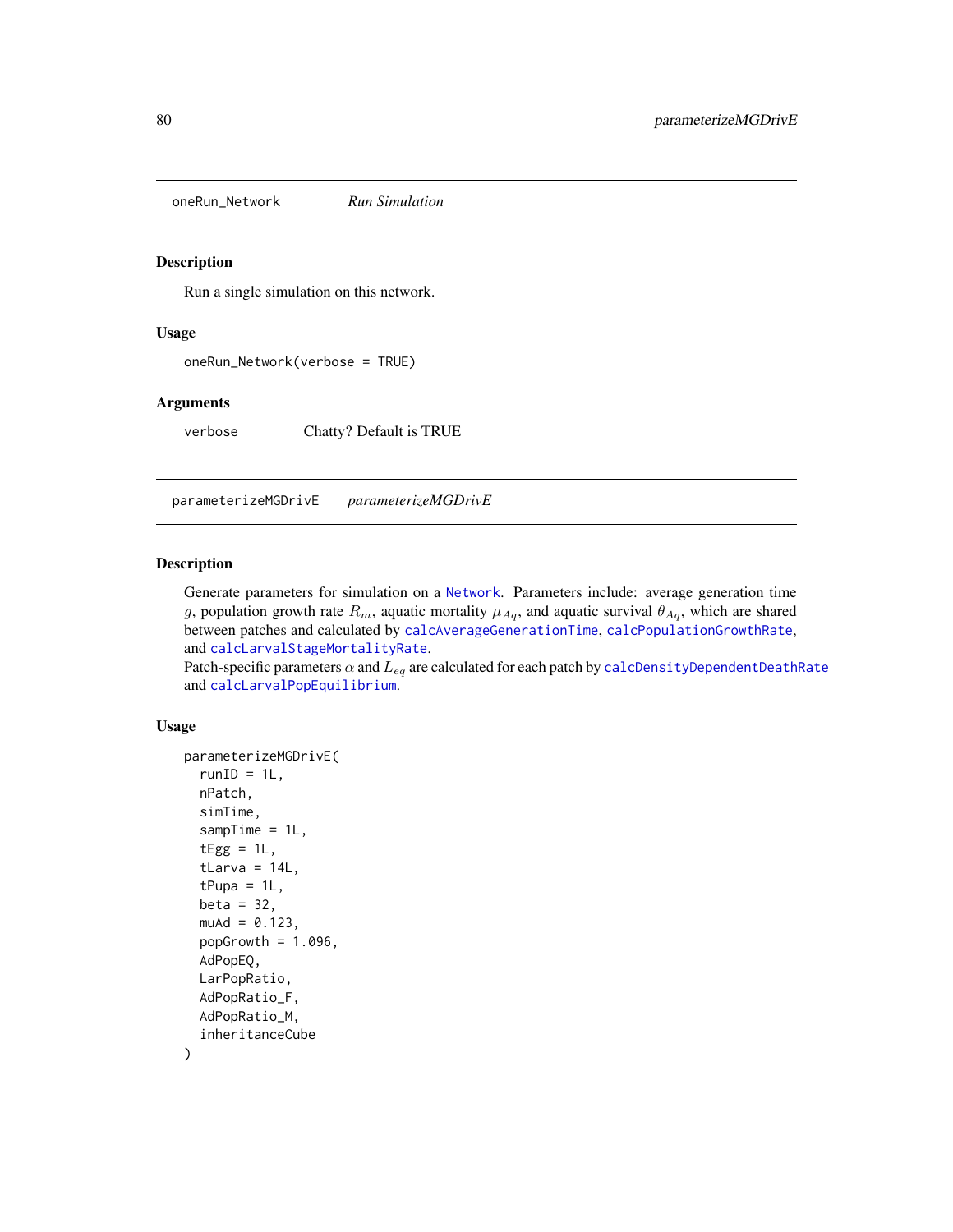#### <span id="page-80-1"></span> $P$ atch  $\overline{81}$

# Arguments

| runID           | Begin counting runs with this set of parameters from this value                                                                                                                                                                                                |
|-----------------|----------------------------------------------------------------------------------------------------------------------------------------------------------------------------------------------------------------------------------------------------------------|
| nPatch          | Number of Patch                                                                                                                                                                                                                                                |
| simTime         | Maximum time to run simulation                                                                                                                                                                                                                                 |
| sampTime        | Times to sample, used as tNow %% sampTime, default is every day                                                                                                                                                                                                |
| tEgg            | Length of egg stage                                                                                                                                                                                                                                            |
| tLarva          | Length of larval instar stage                                                                                                                                                                                                                                  |
| tPupa           | Length of pupal stage                                                                                                                                                                                                                                          |
| beta            | Female egg batch size of wild-type                                                                                                                                                                                                                             |
| muAd            | Wild-type daily adult mortality (1/muAd is average wild-type lifespan)                                                                                                                                                                                         |
| popGrowth       | Daily population growth rate (used to calculate equilibrium)                                                                                                                                                                                                   |
| AdPopEQ         | Single number or vector of adult population size at equilibrium (single number<br>implies all patches have the same population)                                                                                                                                |
| LarPopRatio     | May be empty; if not, a vector gives the wildtype gene frequencies among lar-<br>val stages at the beginning of simulation or a matrix provides different initial<br>frequencies for each patch (every row is a different patch, must have nrow $=$<br>nPatch) |
| AdPopRatio_F    | May be empty; if not, a vector gives the wildtype gene frequencies among adult<br>females at the beginning of simulation or a matrix provides different initial fre-<br>quencies for each patch (every row is a different patch, must have nrow = nPatch)      |
| AdPopRatio_M    | May be empty; if not, a vector gives the wildtype gene frequencies among adult<br>males at the beginning of simulation or a matrix provides different initial fre-<br>quencies for each patch (every row is a different patch, must have nrow = nPatch)        |
| inheritanceCube |                                                                                                                                                                                                                                                                |
|                 | The following the contract of the compact of the contract of the function of $\mathcal{C}$ and $\mathcal{C}$ the contract of                                                                                                                                   |

Inheritance cube to check/set population ratios at the beginning of the simulation

# Examples

```
# using default parameters for 2 patches
# using different population sizes for patches
simPars <- parameterizeMGDrivE(nPatch = 2, simTime = 365,
                               AdPopEQ = c(100,200), inheritanceCube = cubeMendelian())
```
<span id="page-80-0"></span>

Patch *Patch Class Definition*

# Description

A Patch is a single well-mixed population that is the smallest unit of simulation for MGDrivE.

# Format

An [R6Class](#page-0-0) generator object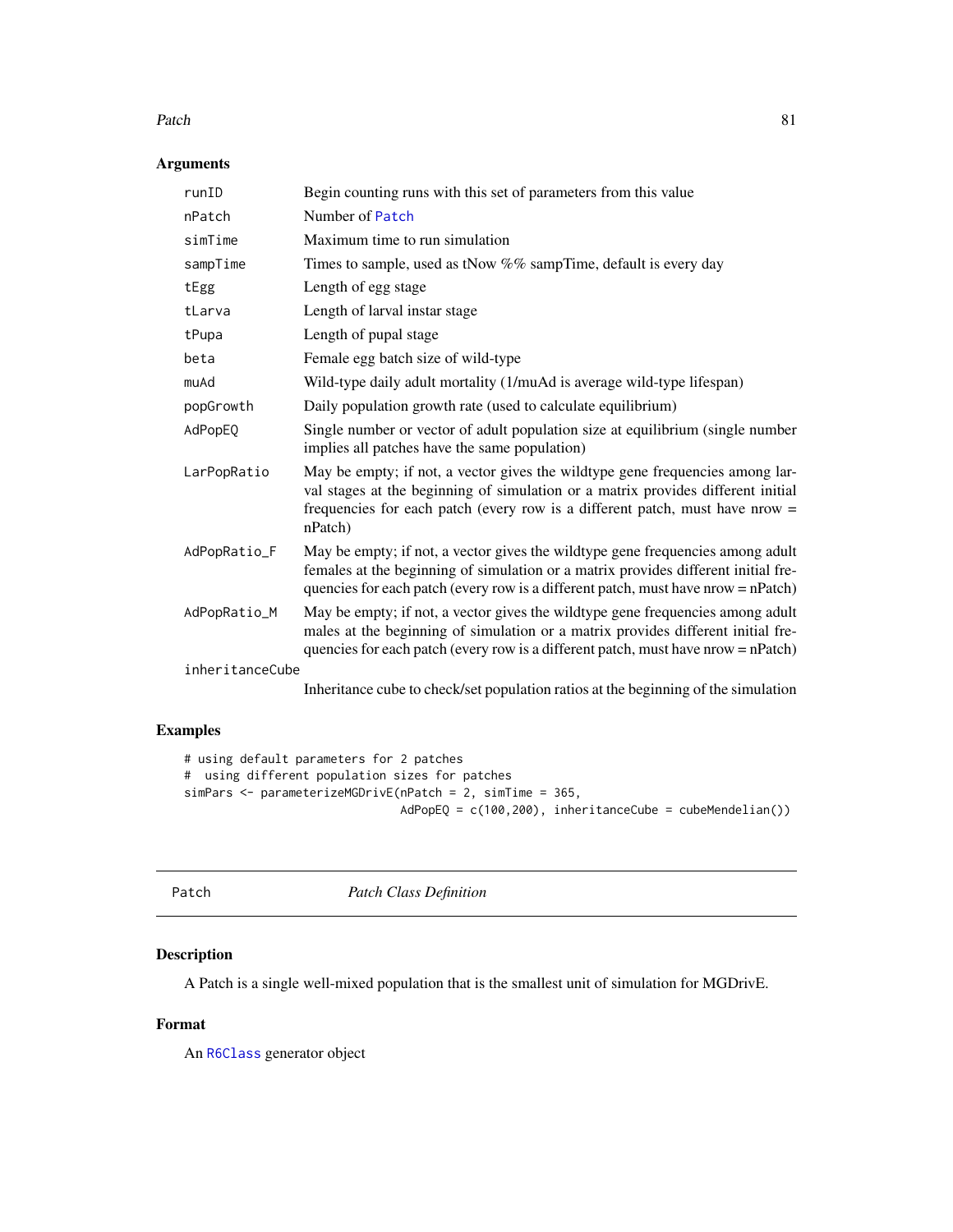#### <span id="page-81-0"></span>**Constructor**

- patchID: integer ID of this patch
- genotypesID: character vector of genotypes
- timeAq: integer vector of length 3 specifying the length of each aquatic stage
- numPatches: integer, total number of patches in this simulation
- adultEQ: integer, total adult population in this patch for the duration of the simulation
- larvalEQ: integer, total larval population in this patch for the duration of the simulation
- muAq: double vector, length 3, daily death rate for each aquatic stage
- alpha: double, density-dependent centering parameter, see [parameterizeMGDrivE](#page-79-0)
- adultRatioF: named double vector, distribution of adult female genotypes, see [parameterizeMGDrivE](#page-79-0)
- adultRatioM: named double vector, distribution of adult male genotypes, see [parameterizeMGDrivE](#page-79-0)
- larvalRatio: named double vector, distribution of all aquatic genotypes, see [parameterizeMGDrivE](#page-79-0)
- eggReleases: egg release schedule for this patch, see [basicRepeatedReleases](#page-6-0)
- maleReleases: male release schedule for this patch, see [basicRepeatedReleases](#page-6-0)
- femaleReleases: female release schedule for this patch, see [basicRepeatedReleases](#page-6-0)
- matedFemaleReleases: mated females release schedule for this patch, see [basicRepeatedReleases](#page-6-0)

#### Methods

- set NetworkPointer: see [set\\_NetworkPointer\\_Patch](#page-89-0)
- get\_femalePopulation: see [get\\_femalePop\\_Patch](#page-48-0)
- get\_malePopulation: see [get\\_malePop\\_Patch](#page-48-1)
- initialPopulation: see [set\\_initialPopulation\\_Patch](#page-88-0)
- setPopulation: see [set\\_population\\_deterministic\\_Patch](#page-89-1) or [set\\_population\\_stochastic\\_Patch](#page-90-0)
- reset: see [reset\\_Patch](#page-86-0)
- oneDay initOutput: see [oneDay\\_initOutput\\_Patch](#page-71-1)
- oneDay writeOutput: see [oneDay\\_writeOutput\\_Patch](#page-78-2)
- oneDay migrationIn: see [oneDay\\_migrationIn\\_Patch](#page-73-1)
- oneDay\_PopDynamics: see [oneDay\\_PopDynamics\\_Patch](#page-76-1)
- oneDay\_adultD: see [oneDay\\_adultDeath\\_deterministic\\_Patch](#page-69-0) or [oneDay\\_adultDeath\\_stochastic\\_Patch](#page-69-1)
- oneDay\_pupaDM: see [oneDay\\_pupaDM\\_deterministic\\_Patch](#page-76-0) or [oneDay\\_pupaDM\\_stochastic\\_Patch](#page-77-0)
- oneDay\_larvaDM: see [oneDay\\_larvaDM\\_deterministic\\_Patch](#page-71-0) or [oneDay\\_larvaDM\\_stochastic\\_Patch](#page-72-0)
- oneDay\_eggDM: see [oneDay\\_eggDM\\_deterministic\\_Patch](#page-70-0) or [oneDay\\_eggDM\\_stochastic\\_Patch](#page-70-1)
- oneDay\_pupation: see [oneDay\\_pupation\\_deterministic\\_Patch](#page-77-1) or [oneDay\\_pupation\\_stochastic\\_Patch](#page-78-0)
- oneDay\_releases: see [oneDay\\_releases\\_Patch](#page-78-1)
- oneDay releaseEggs: see [oneDay\\_eggReleases\\_Patch](#page-70-2)
- oneDay mating: see [oneDay\\_mating\\_deterministic\\_Patch](#page-72-1) or [oneDay\\_mating\\_stochastic\\_Patch](#page-73-0)
- oneDay\_layEggs: see [oneDay\\_oviposit\\_deterministic\\_Patch](#page-75-0) or [oneDay\\_oviposit\\_stochastic\\_Patch](#page-75-1)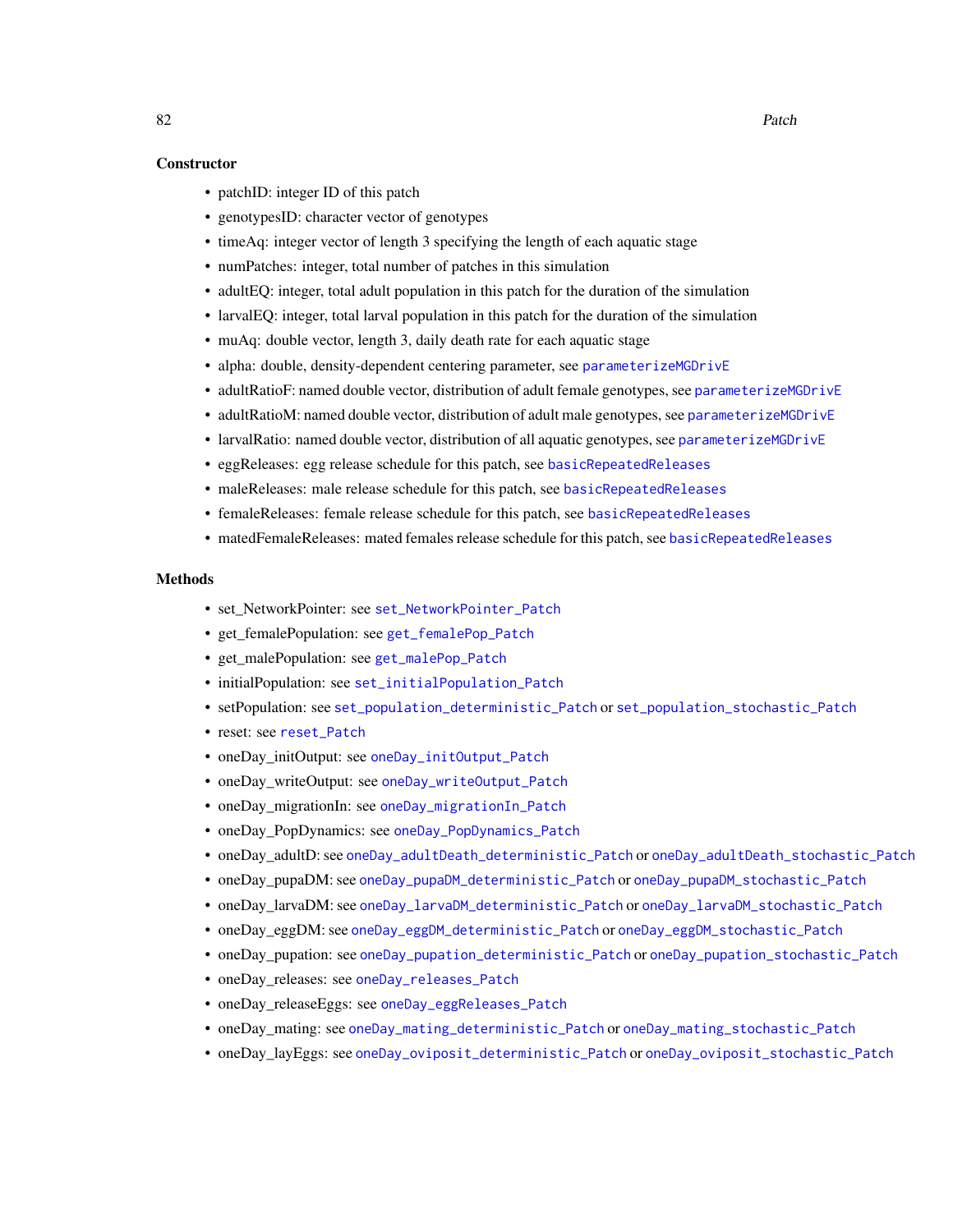# <span id="page-82-0"></span>Fields

- patchID: integer ID of this patch
- popAquatic: matrix, nGenotype x sum(timeAquatic), holding all eggs, larva, and pupa
- popMale: vector, nGenotype x 1, holds adult males
- popFemale: matrix, nGenotype x nGenotype, holds mated adult females
- popHolder: vector, nGenotype x 1, temporary population storage
- popPupSex: vector, nGenotype x 1, used in stochastic pupation as another temporary population
- popUnmated: vector, nGenotype x 1, holds unmated females
- popAquatict0: matrix, nGenotype x sum(timeAquatic), holding all eggs, larva, and pupa for reset, see [reset\\_Patch](#page-86-0)
- popMalet0: vector, nGenotype x 1, holds adult males for reset see [reset\\_Patch](#page-86-0)
- popFemalet0: matrix, nGenotype x nGenotype, holds mated adult females for reset see [reset\\_Patch](#page-86-0)
- eggReleases: list of egg releases for this patch. See [oneDay\\_eggReleases\\_Patch](#page-70-2)
- maleReleases: list of adult male releases for this patch. See [oneDay\\_releases\\_Patch](#page-78-1)
- femaleReleases: list of adult female releases for this patch. See [oneDay\\_releases\\_Patch](#page-78-1)
- matedFemaleReleases: list of mated adult female releases for this patch. See [oneDay\\_releases\\_Patch](#page-78-1)
- [Network](#page-66-0)Pointer: a reference to enclosing Network

plotMGDrivEMult *Plot*

# Description

Plots several traces from MGDrivE, assuming each set is another repetition from the same experiment.

Given the readDir, this function assumes the follow file structure:

- readDir
	- repetition 1
		- \* patch 1
		- \* patch 2
		- \* patch 3
	- repetition 2
		- \* patch 1
		- \* patch 2
		- \* patch 3
	- repetition 3
	- repetition 4

– ...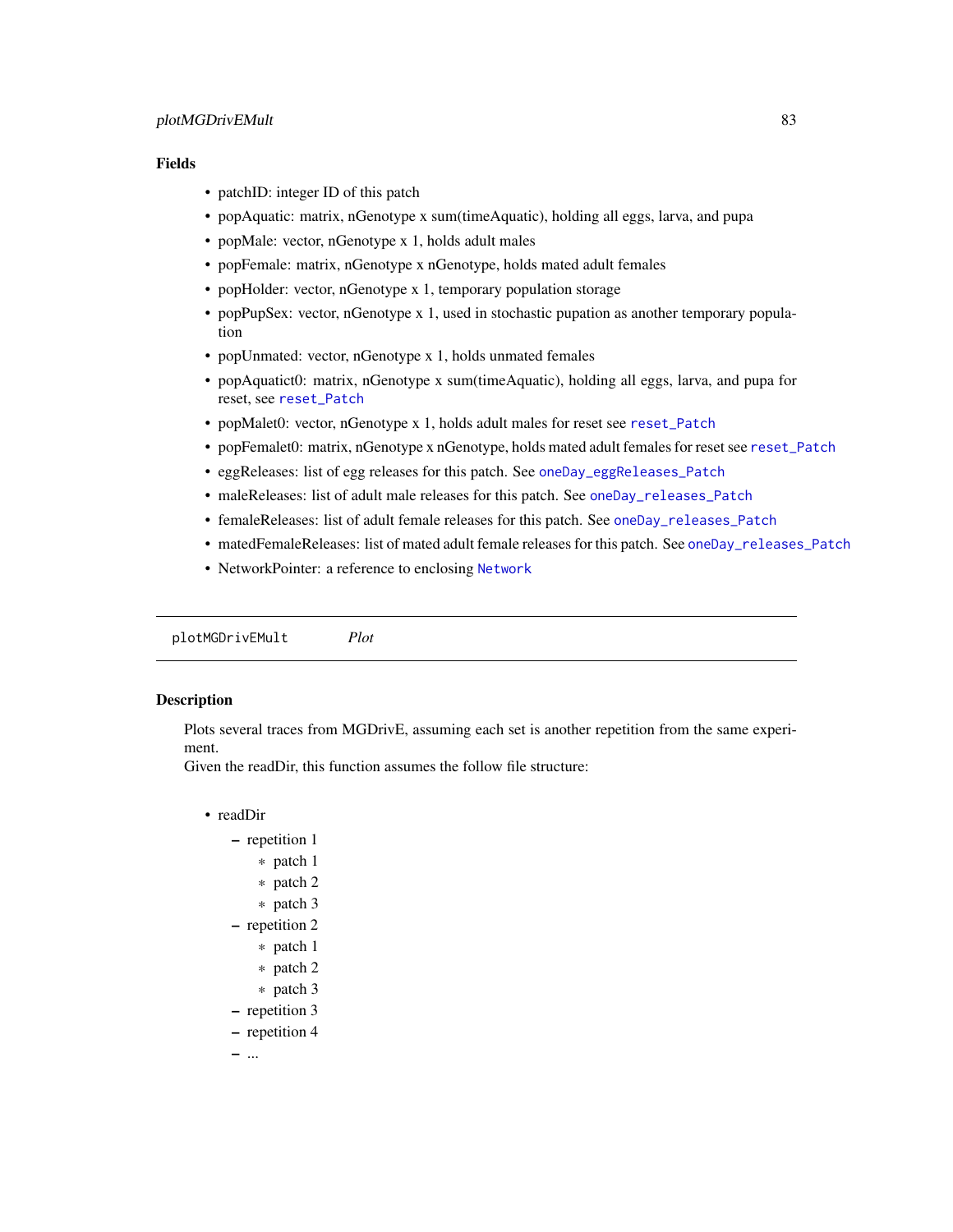#### <span id="page-83-0"></span>Usage

```
plotMGDrivEMult(readDir, whichPatches = NULL, totalPop = FALSE,
                       nonZeroGen = FALSE, 1wd = 0.75, a1pha = 0.75)
```
# Arguments

| readDir      | Directory to find repetition folders in                                                     |
|--------------|---------------------------------------------------------------------------------------------|
| whichPatches | Vector of patches to plot, must be less than 15. Default is NULL if less than 15<br>patches |
| totalPop     | Boolean, to plot the total population or not. Default is FALSE                              |
| nonZeroGen   | Boolean, to plot genotypes that are always zero in simulation                               |
| lwd          | Double, specify the line width for plotting                                                 |
| alpha        | Double, specify the opacity for plotting                                                    |

# Details

This function plots output from one run or one set of runs after being analyzed. Setting totalPop to FALSE keeps it from plotting the total population. NonZeroGen accounts for genotypes that could exist, but are not created in the simulation. Default is FALSE, as this is easier to read on a plot.

# Examples

```
## Not run:
# Requires the user to have run MGDrivE, logically stochastic, analyzed
# the data, and stored it in the directory shown below.
# See vignette for complete example
# Folder where single run is stored
fPath <- "path/to/data/containing/folder"
# plot output to see effect
plotMGDrivEMult(readDir=fPath,totalPop = TRUE,lwd=3.5,alpha=1)
## End(Not run)
```
plotMGDrivESingle *Plot*

# Description

Plots one run from MGDrivE

#### Usage

```
plotMGDrivESingle(readDir, whichPatches = NULL, totalPop = FALSE,
                         nonZeroGen = FALSE, 1wd = 0.75, alpha = 0.75)
```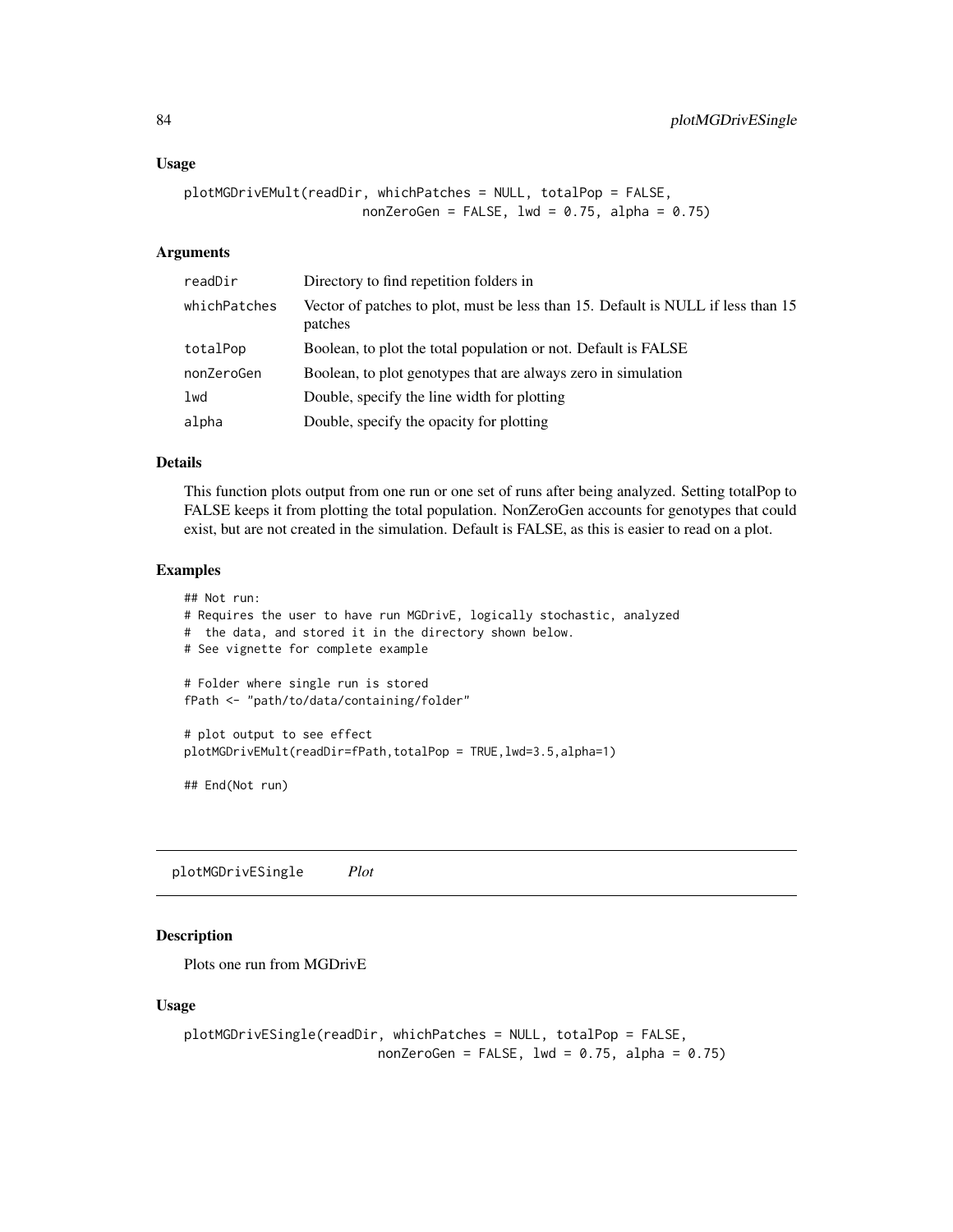#### <span id="page-84-0"></span>quantile $C$  85

# Arguments

| readDir      | Path to file from single-run of MGDrivE or from analysis function                           |
|--------------|---------------------------------------------------------------------------------------------|
| whichPatches | Vector of patches to plot, must be less than 15. Default is NULL if less than 15<br>patches |
| totalPop     | Boolean, to plot the total population or not.                                               |
| nonZeroGen   | Boolean, to plot genotypes that are always zero in simulation                               |
| lwd          | Double, specify the line width for plotting                                                 |
| alpha        | Double, specify the opacity for plotting                                                    |

# Details

This function plots output from one run or one set of runs after being analyzed. Setting totalPop to FALSE keeps it from plotting the total population. NonZeroGen accounts for genotypes that could exist, but are not created in the simulation. Default is FALSE, as this is easier to read on a plot.

# Examples

```
## Not run:
# Requires the user to have run MGDrivE, deterministic or stochastic, analyzed
# the data, and stored it in the directory shown below.
# See vignette for complete example
# Folder where single run is stored
fPath <- "path/to/data/containing/folder"
# plot output to see effect
plotMGDrivESingle(readDir=fPath,totalPop = TRUE,lwd=3.5,alpha=1)
## End(Not run)
```
quantileC *Quantiles Function*

# Description

Calculate the given quantiles of a matrix.

# Usage

```
quantileC(Trials, Probs)
```

| Trials | Integer matrix to calculate quantiles over |
|--------|--------------------------------------------|
| Probs  | Vector of quantiles                        |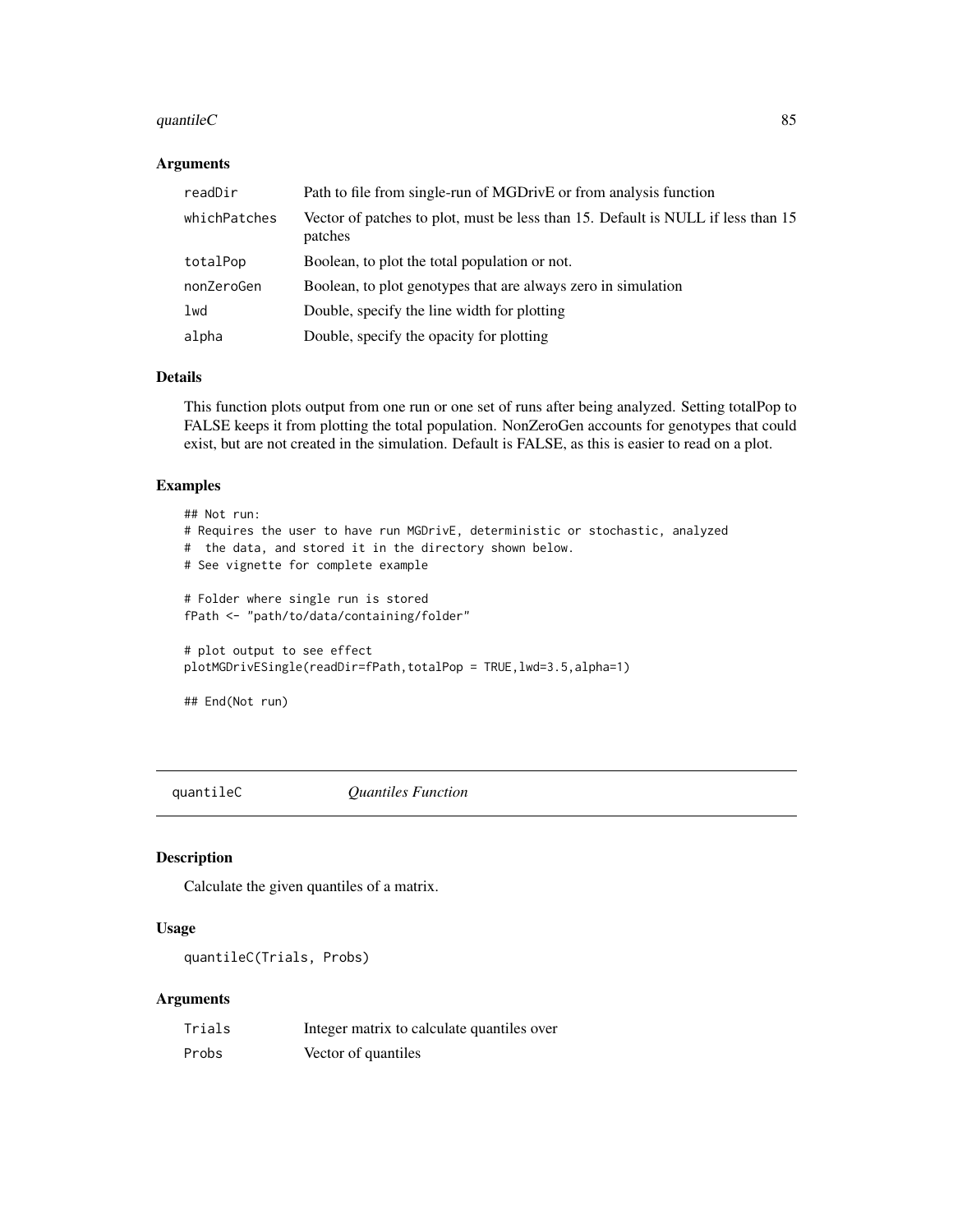# Details

This function calculates the given quantiles over the rows of an integer matrix. It uses method 8 of the stat::quantiles() function. It gives the same result, to numerical accuracy, and is designed to handle matrix input. It is only designed to work on integer matrices!

# Value

Numeric Matrix

rDirichlet *Dirichlet Distribution*

#### Description

Make a single draw from a Dirichlet distribution with the shape parameter one.

# Usage

```
rDirichlet(migrationPoint)
```
#### Arguments

migrationPoint Vector of weights for draws. Must be positive.

reset\_Network *Reset Network*

# Description

Reset a [Network](#page-66-0) between runs, useful for Monte Carlo simulation. This calls [reset\\_Patch](#page-86-0) on each patch and resets tNow = 2 and increments the runID.

#### Usage

```
reset_Network(verbose = TRUE)
```
#### **Arguments**

verbose Chatty? Default is TRUE

<span id="page-85-0"></span>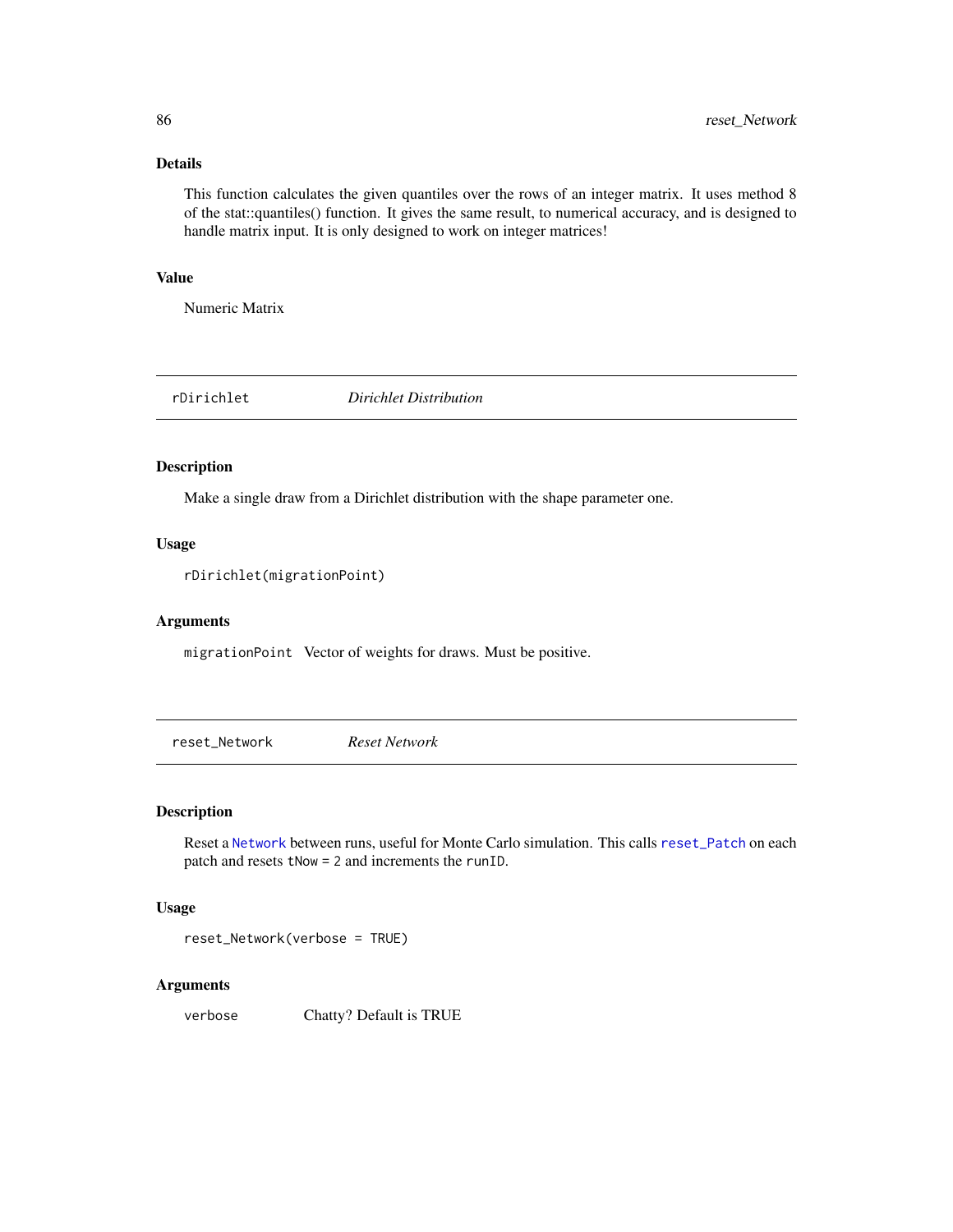<span id="page-86-1"></span><span id="page-86-0"></span>

# Description

Resets a patch to its initial configuration so that a new one does not have to be created and allocated in the network (for Monte Carlo simulation).

# Usage

```
reset_Patch(verbose = TRUE)
```
#### Arguments

verbose Chatty? Default is TRUE

retrieveOutput *Retrieve Output*

# Description

Read in output from directory. The resulting object will be a nested list; outermost nesting dimension indexes runID, within runID elements are split by sex and innermost nesting is over patches.

# Usage

```
retrieveOutput(readDir, verbose = TRUE)
```
# Arguments

| readDir | Directory where output was written to; must not end in path separator |
|---------|-----------------------------------------------------------------------|
| verbose | Chatty? Default is TRUE                                               |

# Value

Nested List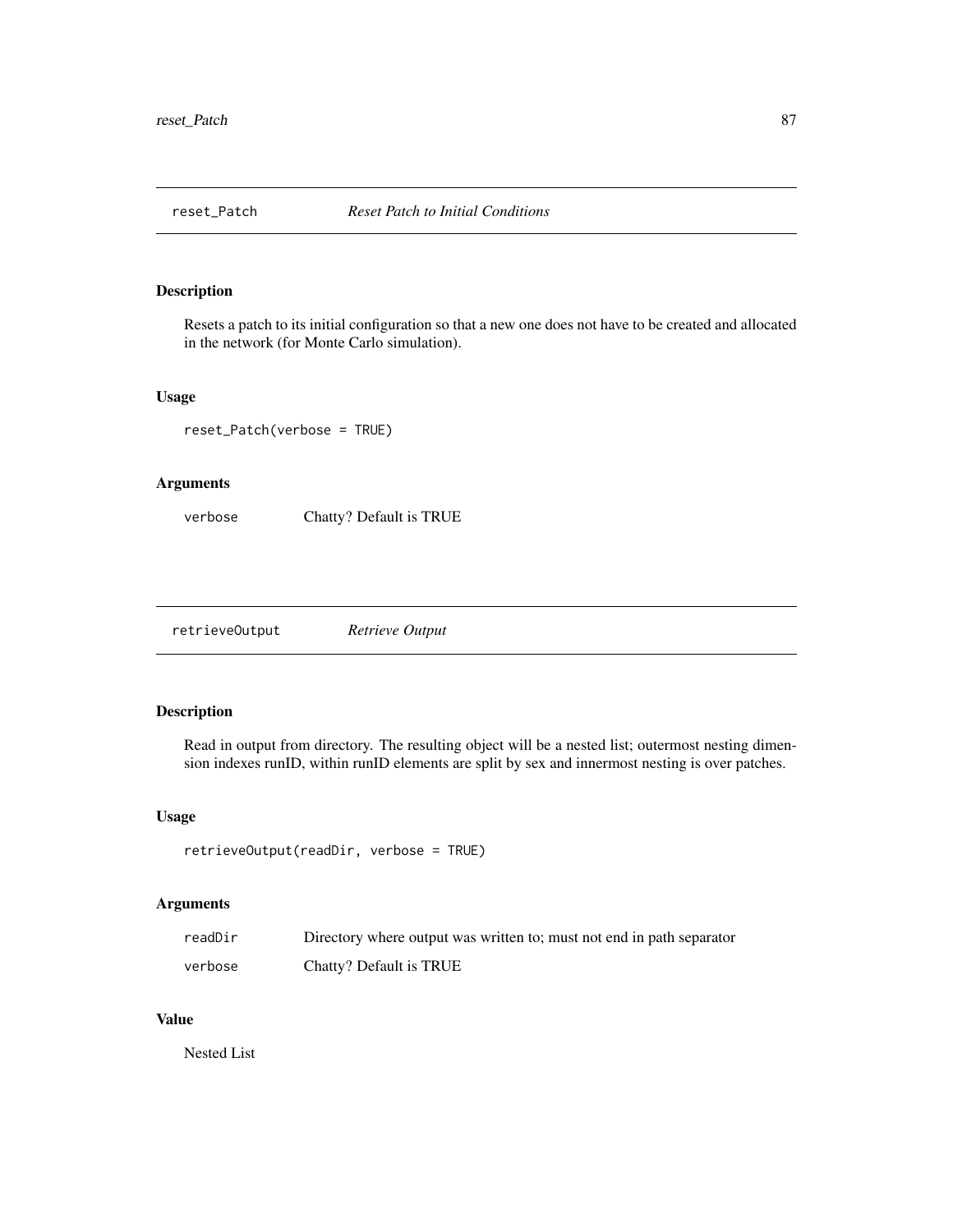# Examples

```
## Not run:
# Example assumes user has run and analyzed MGDrivE.
# See vignette for examples of how to do that.
# set read directory
fPath <- "path/to/split/aggregated/output"
# read in data as nested lists
dataList <- retrieveOutput(readDir = fPath)
## End(Not run)
```
setupMGDrivE *Setup MGDrivE*

# Description

Initialize methods in [Patch](#page-80-0) to run deterministic or stochastic simulations. This sets internal function definitions so that [oneRun\\_Network](#page-79-1) and [multRun\\_Network](#page-66-1) run either deterministic or stochastic functions.

#### Usage

```
setupMGDrivE(stochasticityON = FALSE, verbose = TRUE)
```
# Arguments

stochasticityON

Enable/disable stochastic simulation. Default is FALSE, implying deterministic simulation

verbose Chatty? Default is TRUE

# Examples

```
# run deterministic MGDrivE
setupMGDrivE(stochasticityON = FALSE)
# run stochastic MGDrivE
```

```
setupMGDrivE(stochasticityON = TRUE)
```
<span id="page-87-0"></span>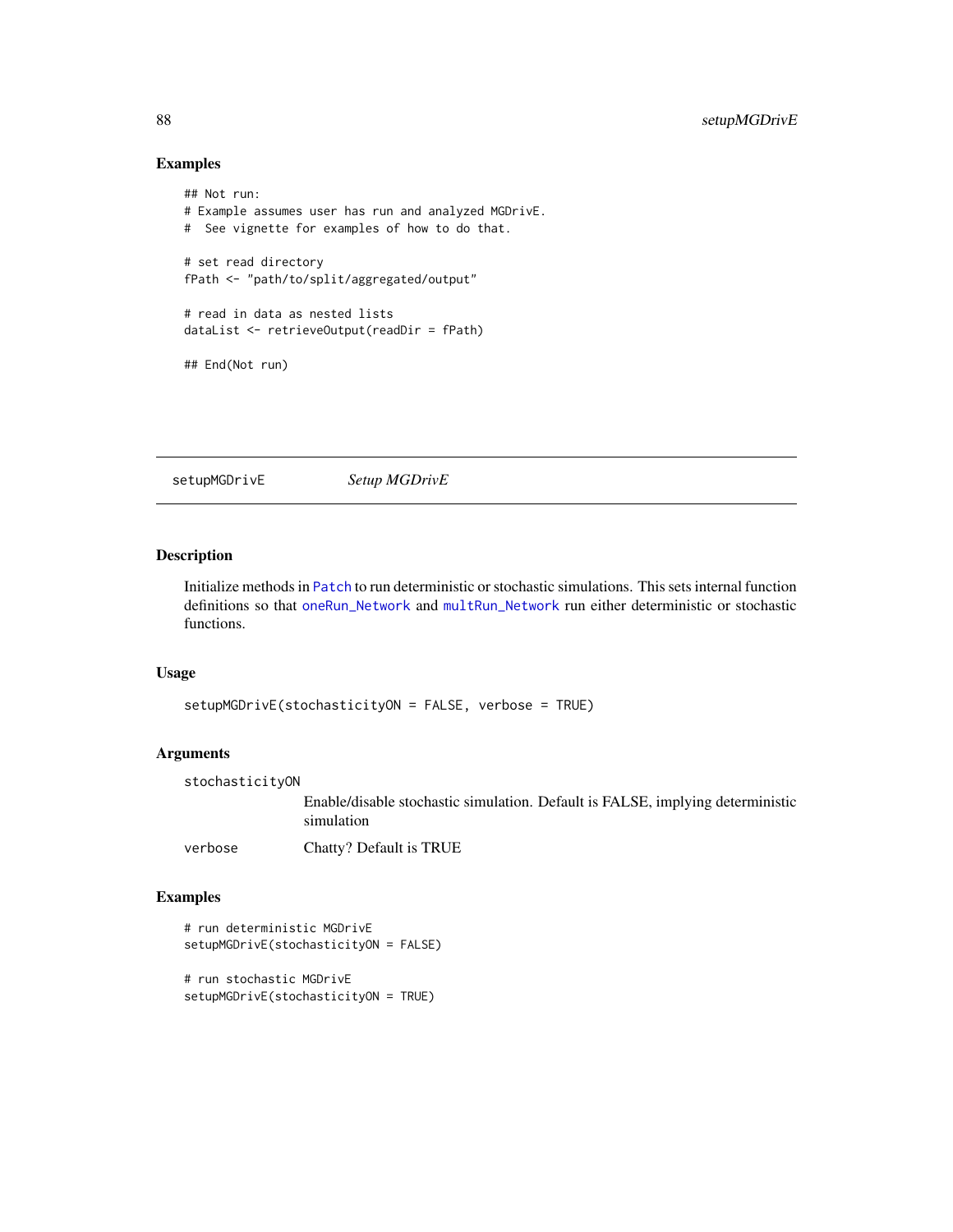<span id="page-88-1"></span><span id="page-88-0"></span>set\_initialPopulation\_Patch *Set Initial Population*

# Description

This hidden function distributes the population at time 0 in the steady-state conformation. This involves finding the number of mosquitoes in each day of the aquatic stages, and then splitting adults into male and female. Each stage is appropriately split amongst the initial population genotypes (see [parameterizeMGDrivE](#page-79-0)). It internally calls [calcLarvalDist](#page-13-1) to determine the distribution of larvae before setting the eggs and pupa from that.

# Usage

```
set_initialPopulation_Patch(
  adultEQ = adultEQ,
  larvalEQ = larvalEQ,
  adultRatioF = adultRatioF,
  adultRatioM = adultRatioM,
  larvalRatio = larvalRatio,
  timeAq = timeAq,
 muAq = muAq,
 alpha = alpha
\mathcal{L}
```

| adultEQ     | Equilibrium number of adults              |
|-------------|-------------------------------------------|
| larvalE0    | Equilibrium number of larvae              |
| adultRatioF | Genotype specific ratio for adult females |
| adultRatioM | Genotype specific ratio for adult males   |
| larvalRatio | Genotype specific ratio for larvae        |
| timeAq      | Time for each aquatic stage.              |
| muAq        | Aquatic death rate                        |
| alpha       | Density-dependent centering parameter     |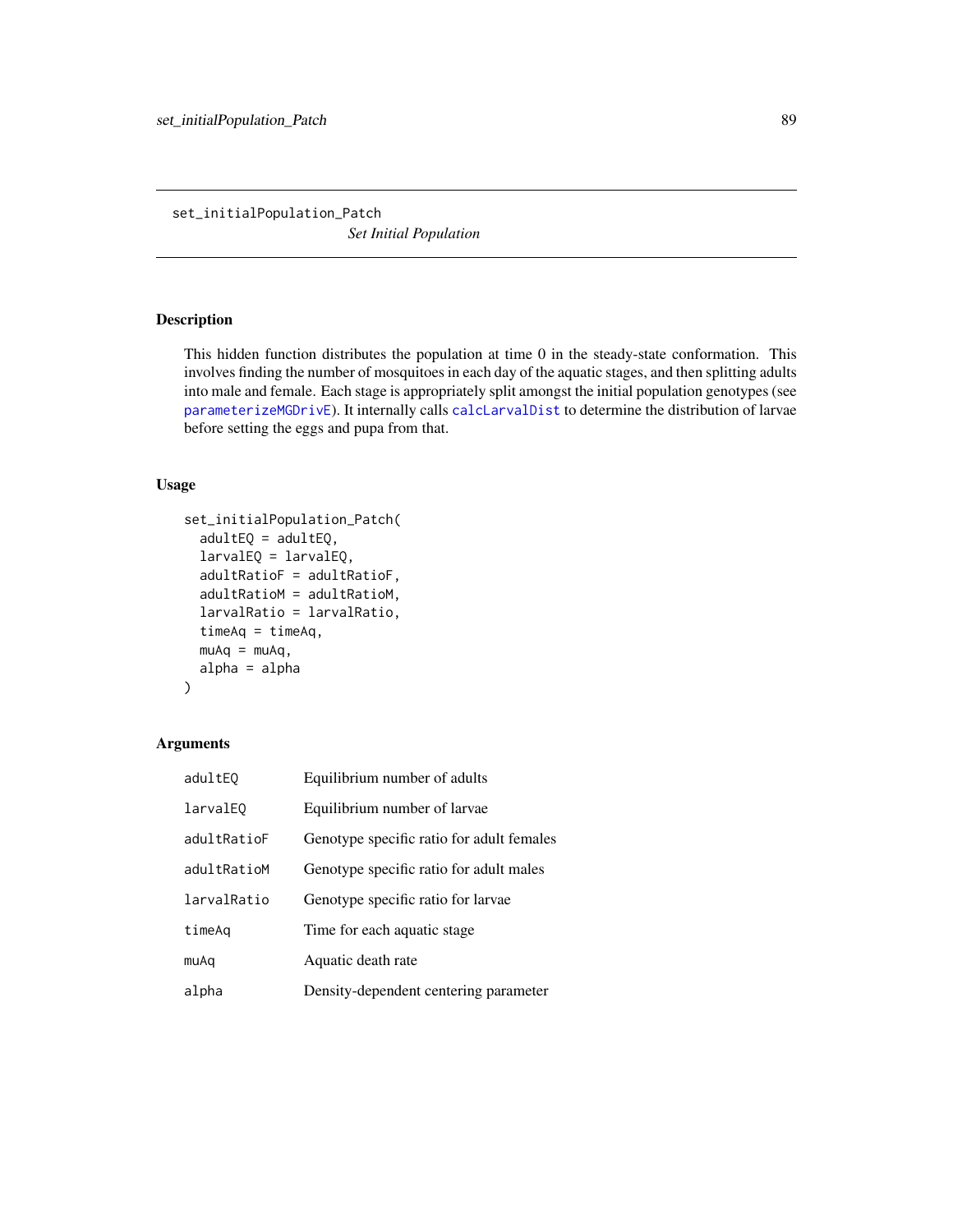<span id="page-89-2"></span><span id="page-89-0"></span>set\_NetworkPointer\_Patch

*Set Network Pointer*

# Description

Set a reference to the enclosing [Network](#page-66-0) object

# Usage

set\_NetworkPointer\_Patch(NetworkPointer)

# Arguments

NetworkPointer A [Network](#page-66-0) object

<span id="page-89-1"></span>set\_population\_deterministic\_Patch

*Set Initial Population Deterministic*

# Description

Calls [set\\_initialPopulation\\_Patch](#page-88-0) to initialize a steady-state population distribution.

# Usage

```
set_population_deterministic_Patch(
  adultEQ = adultEQ,larvalEQ = larvalEQ,
  adultRatioF = adultRatioF,
  adultRatioM = adultRatioM,
 larvalRatio = larvalRatio,
  timeAq = timeAq,
 muAq = muAq,
 alpha = alpha
\lambda
```

| adultEQ     | Equilibrium number of adults              |
|-------------|-------------------------------------------|
| larvalE0    | Equilibrium number of larvae              |
| adultRatioF | Genotype specific ratio for adult females |
| adultRatioM | Genotype specific ratio for adult males   |
| larvalRatio | Genotype specific ratio for larvae        |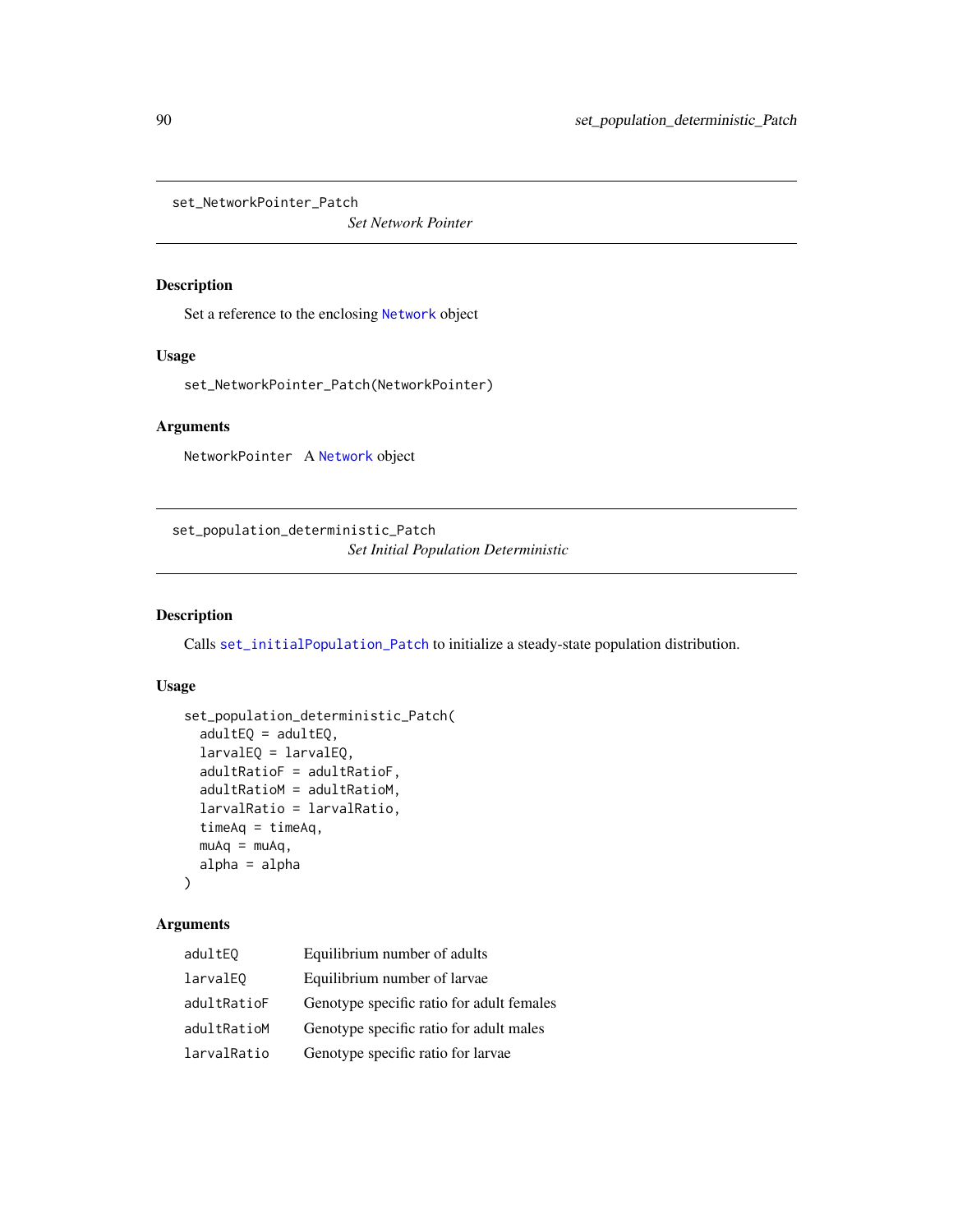<span id="page-90-1"></span>

| timeAq | Time for each aquatic stage.          |
|--------|---------------------------------------|
| muAq   | Aquatic death rate                    |
| alpha  | Density-dependent centering parameter |

<span id="page-90-0"></span>set\_population\_stochastic\_Patch

# *Set Initial Population Stochastic*

# Description

Calls [set\\_initialPopulation\\_Patch](#page-88-0) to initialize a steady-state population distribution. Populations are then rounded to integer values.

# Usage

```
set_population_stochastic_Patch(
  adultEQ = adultEQ,larvalEQ = larvalEQ,
  adultRatioF = adultRatioF,
  adultRatioM = adultRatioM,
  larvalRatio = larvalRatio,
  timeAq = timeAq,
 muAq = muAq,
 alpha = alpha
)
```

| adultEQ     | Equilibrium number of adults              |
|-------------|-------------------------------------------|
| larvalE0    | Equilibrium number of larvae              |
| adultRatioF | Genotype specific ratio for adult females |
| adultRatioM | Genotype specific ratio for adult males   |
| larvalRatio | Genotype specific ratio for larvae        |
| timeAq      | Time for each aquatic stage.              |
| muAq        | Aquatic death rate                        |
| alpha       | Density-dependent centering parameter     |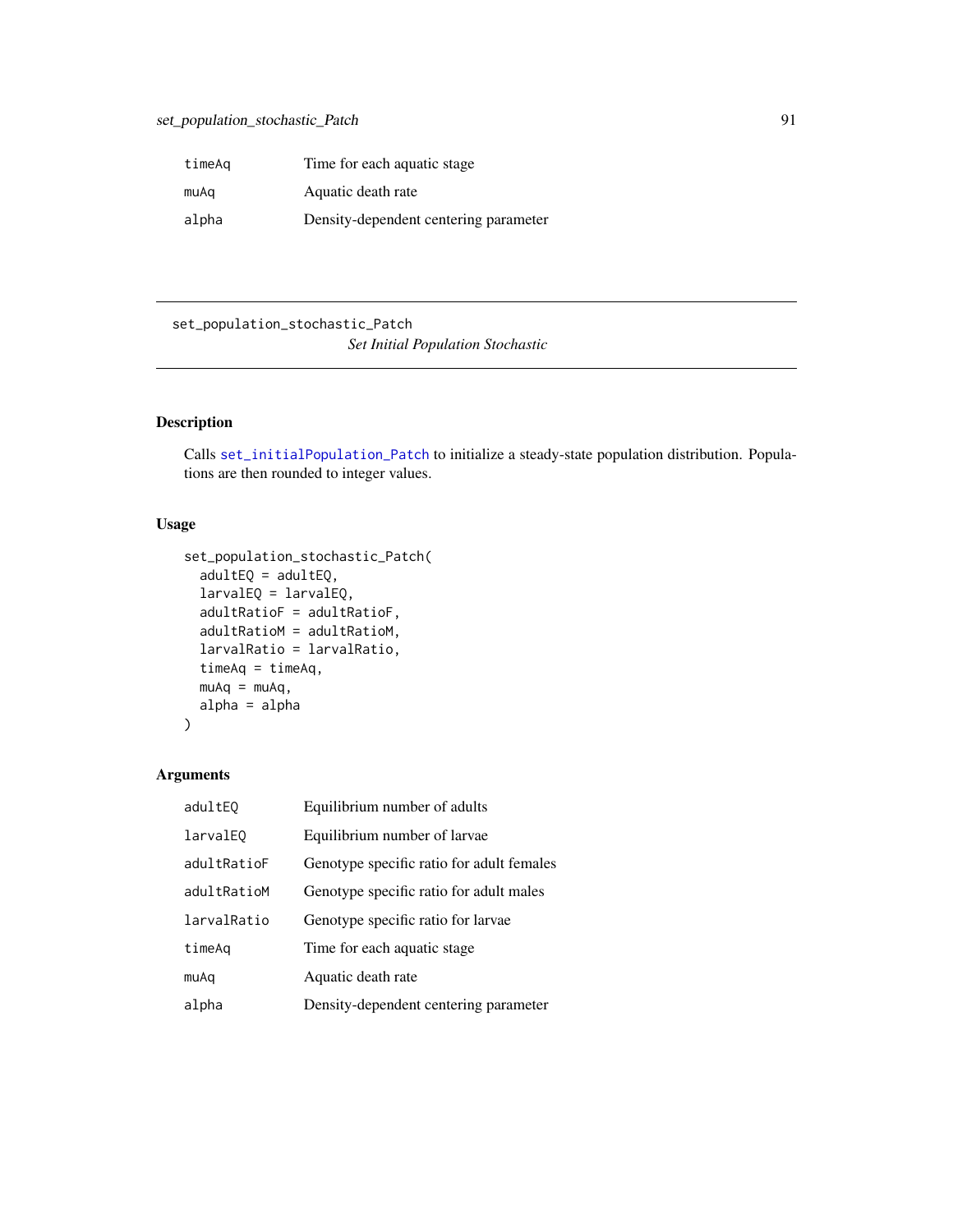<span id="page-91-0"></span>

# Description

Split output into multiple files by patches.

#### Usage

splitOutput(readDir, writeDir = NULL, remFile = TRUE, verbose = TRUE)

# Arguments

| readDir  | Directory where output was written to            |
|----------|--------------------------------------------------|
| writeDir | Directory to write output to. Default is readDir |
| remFile  | Remove original output? Default is TRUE          |
| verbose  | Chatty? Default is TRUE                          |

# Examples

## Not run:

```
# This example assumes user has already run MGDrivE and generated output.
# If that's untree, see vignette for complete example
fPath <- "path/to/data/containing/folder"
oPath <- "path/to/write/output"
# split data by patch, keep original files
# no return value
splitOutput(readDir = fPath, writeDir = oPath, remFile = FALSE)
# Alternatively, remove the original files and write new ones in their place
fPath <- "path/to/data/containing/folder"
splitOutput(readDir = fPath, writeDir = NULL, remFile = TRUE)
## End(Not run)
```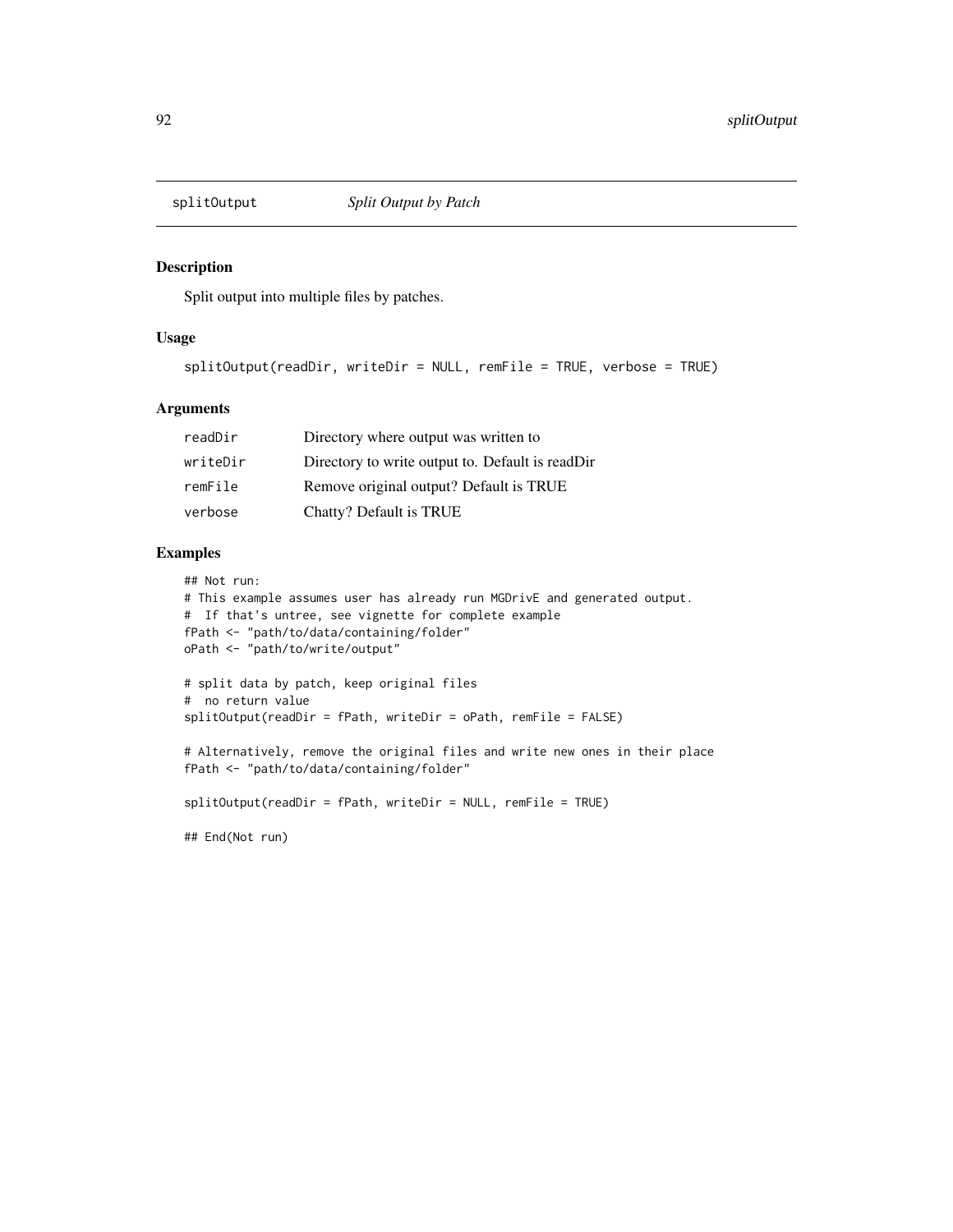# **Index**

```
∗ R6
    Network, 67
    Patch, 81
∗ class
    Network, 67
    Patch, 81
∗ datasets
    kernels, 54
    moveMatAll2, 62
    moveMatCascade3, 63
    moveMatDiag, 63
    moveMatDiagOneCity, 64
    moveMatDie, 64
    moveMatIndependent3, 65
    moveMatMixedSpil, 65
    moveMatTaleOfTwoCities, 66
    moveMatTriDiagonal, 66
    moveMatTriple, 67
aggregateFemales, 4
aggregateOutput, 5
basicBatchMigration, 6, 68
basicRepeatedReleases, 7, 46, 68, 82
calcAquaticStageSurvivalProbability, 8
calcAverageGenerationTime, 9, 17, 80
calcCos, 9
calcDensityDependentDeathRate, 10, 14,
        47, 80
calcExpKernel, 10
calcGammaKernel, 11
calcHaversine, 12
calcHurdleExpKernel, 13
calcLarvalDist, 14, 89
calcLarvalPopEquilibrium, 14, 80
calcLarvalStageMortalityRate, 15, 50, 80
calcLognormalKernel, 15
calcOmega, 16
calcPopulationGrowthRate, 14, 15, 17, 80
```
calcQuantiles, [17](#page-16-1) calcVinEll, *[10,](#page-9-1) [11](#page-10-0)*, *[13](#page-12-0)*, *[15](#page-14-1)*, [19](#page-18-0) calcVinSph, [20](#page-19-0) calcZeroInflation, *[13](#page-12-0)*, [20](#page-19-0) connection, *[47,](#page-46-0) [48](#page-47-0)*, *[69](#page-68-0)* cube2csv, [21,](#page-20-0) *[57](#page-56-0)* cubeClvR, [22,](#page-21-0) *[57](#page-56-0)* cubeClvR2, [23,](#page-22-0) *[57](#page-56-0)* cubeECHACR, [25,](#page-24-0) *[57](#page-56-0)* cubeECHACRX, [27,](#page-26-0) *[57](#page-56-0)* cubeHoming1RA, [29,](#page-28-0) *[30](#page-29-0)*, *[57](#page-56-0)* cubeHomingDrive, [30,](#page-29-0) *[57](#page-56-0)* cubeKillerRescue, [31,](#page-30-0) *[57](#page-56-0)* cubeMEDEA, [32,](#page-31-0) *[57](#page-56-0)* cubeMendelian, [33,](#page-32-0) *[57](#page-56-0)* cubeModifiers, [34](#page-33-0) cubeOneLocusTA, [35,](#page-34-0) *[57](#page-56-0)* cubeReciprocalTranslocations, [36,](#page-35-0) *[57](#page-56-0)* cubeRIDL, [37,](#page-36-0) *[57](#page-56-0)* cubeSplitDrive, [38,](#page-37-0) *[57](#page-56-0)* cubeTGD, [39,](#page-38-0) *[57](#page-56-0)* cubeTGDX, [41,](#page-40-0) *[57](#page-56-0)* cubeTwoLocusTA, [43,](#page-42-0) *[57](#page-56-0)* cubeWolbachia, [44,](#page-43-0) *[57](#page-56-0)* eraseDirectory, [45](#page-44-0) Exponential, *[11](#page-10-0)*, *[13](#page-12-0)* GammaDist, *[11](#page-10-0)* generateReleaseVector, *[7](#page-6-1)*, [46,](#page-45-1) *[71](#page-70-3)*, *[79](#page-78-3)* get\_alpha\_Network, [47,](#page-46-0) *[68](#page-67-0)* get\_beta\_Network, [47,](#page-46-0) *[68](#page-67-0)* get\_conF\_Network, [47,](#page-46-0) *[68](#page-67-0)* get\_conM\_Network, [48,](#page-47-0) *[68](#page-67-0)* get\_drivecubeindex\_Network, [48,](#page-47-0) *[68](#page-67-0)* get\_eta\_Network, [48,](#page-47-0) *[68](#page-67-0)* get\_femalePop\_Patch, [49,](#page-48-2) *[75](#page-74-0)*, *[82](#page-81-0)* get\_genotypesID\_Network, [49,](#page-48-2) *[68](#page-67-0)* get\_genotypesN\_Network, [49,](#page-48-2) *[68](#page-67-0)* get\_malePop\_Patch, [49,](#page-48-2) *[75](#page-74-0)*, *[82](#page-81-0)*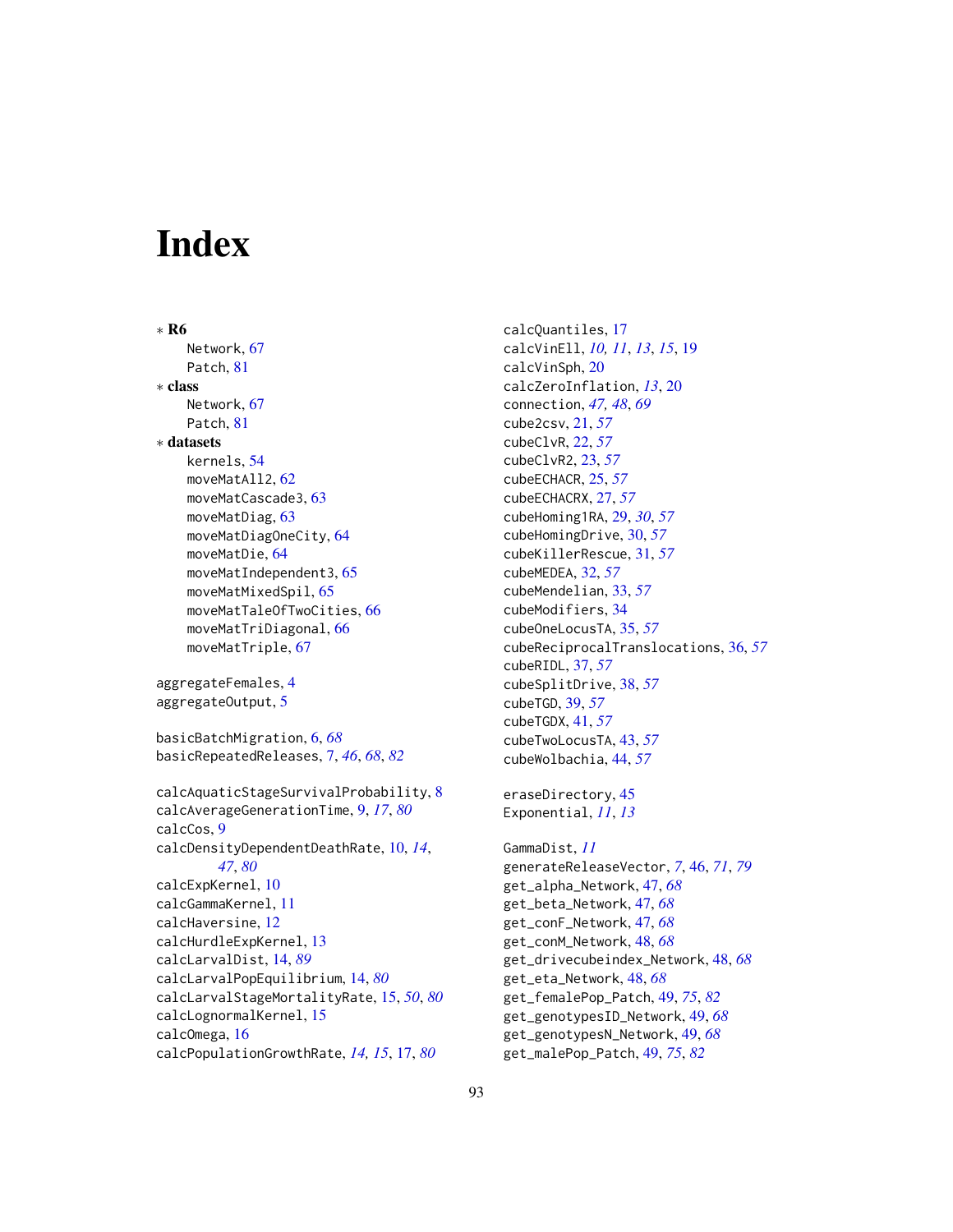#### 94 INDEX

```
get_muAd_Network, 50, 68
get_muAq_Network, 50, 68
get_nPatch_Network, 50, 68
get_omega_Network, 50, 68
get_patchReleases_Network, 51, 68
get_phi_Network, 51, 68
get_s_Network, 51, 68
get_tau_Network, 52, 68
get_timeAq_Network, 52, 68
get_tNow_Network, 52, 68
get_xiF_Network, 53, 68
get_xiM_Network, 53, 68
ggColUtility, 53
kernels, 54
Lognormal, 15
MGDrivE, 54
MGDrivE-Cube, 56
MGDrivE-Model, 58
moveMatAll2, 62
moveMatCascade3, 63
moveMatDiag, 63
moveMatDiagOneCity, 64
moveMatDie, 64
moveMatIndependent3, 65
moveMatMixedSpil, 65
moveMatTaleOfTwoCities, 66
moveMatTriDiagonal, 66
moveMatTriple, 67
multRun_Network, 67, 68, 88
Network, 67, 72, 76, 79, 80, 83, 86, 90
normalise, 70
oneDay_adultDeath_deterministic_Patch,
        70, 77, 82
oneDay_adultDeath_stochastic_Patch, 70,
        77, 82
```
oneDay\_eggDM\_deterministic\_Patch, [71,](#page-70-3) *[77](#page-76-2)*, *[82](#page-81-0)* oneDay\_eggDM\_stochastic\_Patch, [71,](#page-70-3) *[77](#page-76-2)*, *[82](#page-81-0)* oneDay\_eggReleases\_Patch, *[7](#page-6-1)*, [71,](#page-70-3) *[77](#page-76-2)*, *[82,](#page-81-0) [83](#page-82-0)* oneDay\_initOutput\_Patch, [72,](#page-71-2) *[82](#page-81-0)*

```
oneDay_larvaDM_deterministic_Patch, 72,
        77, 82
```
oneDay\_larvaDM\_stochastic\_Patch, [73,](#page-72-2) *[77](#page-76-2)*, *[82](#page-81-0)* oneDay\_mating\_deterministic\_Patch, [73,](#page-72-2) *[77](#page-76-2)*, *[82](#page-81-0)* oneDay\_mating\_stochastic\_Patch, [74,](#page-73-2) *[77](#page-76-2)*, *[82](#page-81-0)* oneDay\_Migration\_Deterministic\_Network, *[68](#page-67-0)*, [75](#page-74-0) oneDay\_Migration\_Stochastic\_Network, *[6](#page-5-0)*, *[68](#page-67-0)*, [75](#page-74-0) oneDay\_migrationIn\_Patch, [74,](#page-73-2) *[82](#page-81-0)* oneDay\_Network, *[68](#page-67-0)*, [76](#page-75-2) oneDay\_oviposit\_deterministic\_Patch, [76,](#page-75-2) *[77](#page-76-2)*, *[82](#page-81-0)* oneDay\_oviposit\_stochastic\_Patch, [76,](#page-75-2) *[77](#page-76-2)*, *[82](#page-81-0)* oneDay\_PopDynamics\_Patch, [77,](#page-76-2) *[82](#page-81-0)* oneDay\_pupaDM\_deterministic\_Patch, *[77](#page-76-2)*, [77,](#page-76-2) *[82](#page-81-0)* oneDay\_pupaDM\_stochastic\_Patch, *[77](#page-76-2)*, [78,](#page-77-2) *[82](#page-81-0)* oneDay\_pupation\_deterministic\_Patch, *[77](#page-76-2)*, [78,](#page-77-2) *[82](#page-81-0)* oneDay\_pupation\_stochastic\_Patch, *[77](#page-76-2)*, [79,](#page-78-3) *[82](#page-81-0)* oneDay\_releases\_Patch, *[7](#page-6-1)*, *[77](#page-76-2)*, [79,](#page-78-3) *[82,](#page-81-0) [83](#page-82-0)* oneDay\_writeOutput\_Patch, [79,](#page-78-3) *[82](#page-81-0)* oneRun\_Network, *[68](#page-67-0)*, [80,](#page-79-2) *[88](#page-87-0)* parameterizeMGDrivE, *[68,](#page-67-0) [69](#page-68-0)*, *[71](#page-70-3)[–73](#page-72-2)*, *[77,](#page-76-2) [78](#page-77-2)*, [80,](#page-79-2) *[82](#page-81-0)*, *[89](#page-88-1)* Patch, *[69](#page-68-0)*, *[81](#page-80-1)*, [81,](#page-80-1) *[88](#page-87-0)* plotMGDrivEMult, [83](#page-82-0) plotMGDrivESingle, [84](#page-83-0) quantileC, [85](#page-84-0) R6Class, *[67](#page-66-2)*, *[81](#page-80-1)*

rbinom, *[75](#page-74-0)* rDirichlet, [86](#page-85-0) reset\_Network, *[68](#page-67-0)*, [86](#page-85-0) reset\_Patch, *[82,](#page-81-0) [83](#page-82-0)*, *[86](#page-85-0)*, [87](#page-86-1) retrieveOutput, [87](#page-86-1) rmultinom, *[75](#page-74-0)*

sample, *[75](#page-74-0)* set\_initialPopulation\_Patch, *[14](#page-13-2)*, *[82](#page-81-0)*, [89,](#page-88-1) *[90,](#page-89-2) [91](#page-90-1)* set\_NetworkPointer\_Patch, *[82](#page-81-0)*, [90](#page-89-2)